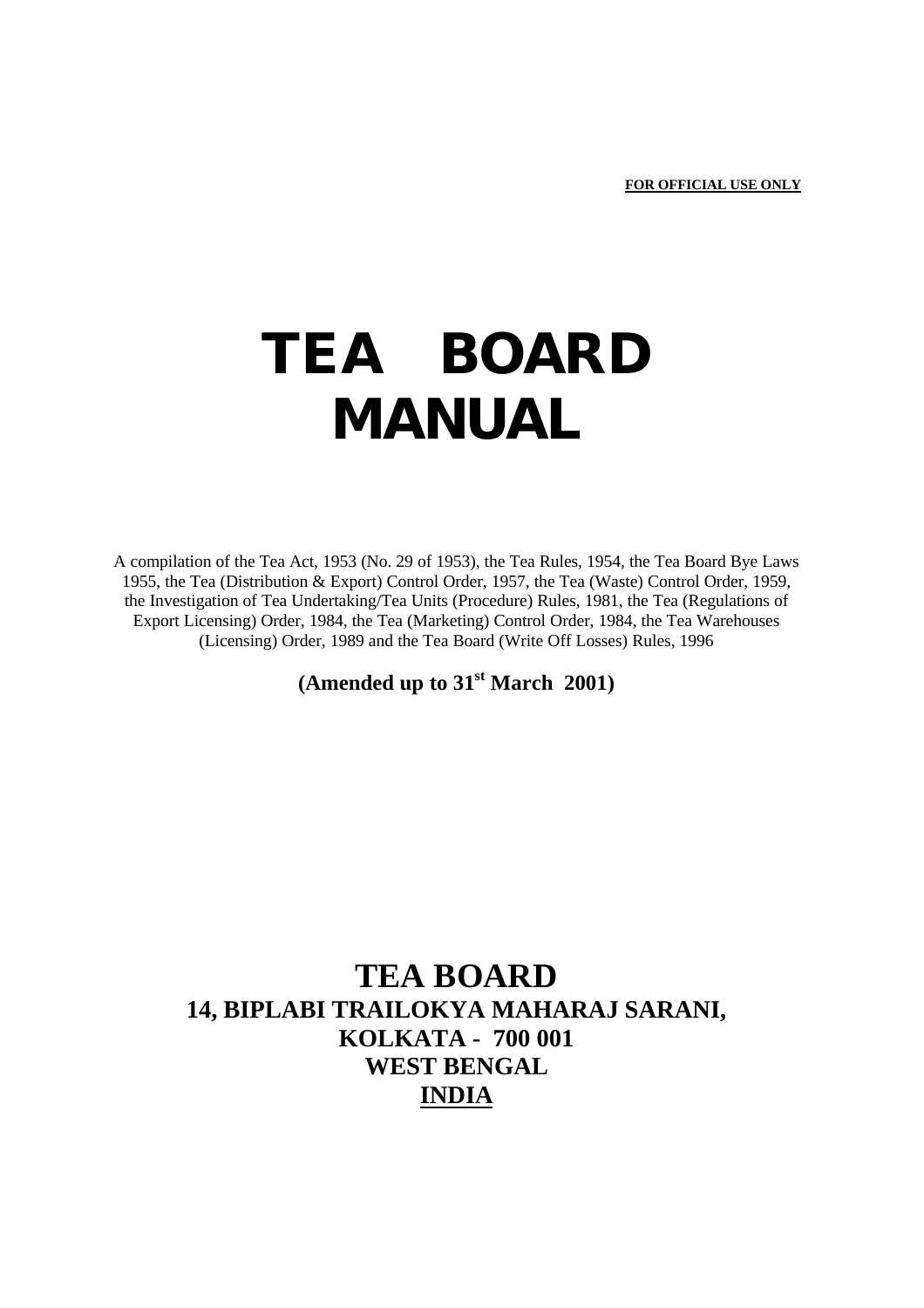#### **THE TEA ACT, 1953**

## **No. 29 of 1953**

 $(28^{th}$  May, 1953)

AN ACT to provide for the control by the Union of the tea industry, including the control, in pursuance of the International Agreement now in force, of the cultivation of tea in,

Be it enacted by Parliament as follows:-

### **CHAPTER I**

#### **PRELIMINARY**

#### **1. Short title, extent and commencement:-**

(1) This Act may be called the Tea Act.1953.

\*(2) It extends to the whole of India: Provided that it shall not apply to the State of Jammu and Kashmir except to the extent to which the provisions of this Act relate to the control of the export of tea from, and the cultivation of tea in India.

\*\* (3 ) It shall come into force on such date as the Central Government may, by

notification in the Official Gazette, appoint. **2. Declaration as to expediency of control by the Union :-** It is hereby declared that it is expedient in public interest that the Union should take under its control the tea industry.

 **3. Definitions**:- In this Act, unless the context otherwise requires-

and of the export of tea from, India and for that purpose to establish a Tea Board and Levy a

duty of excise on tea produced in India.

- (a) "Board" means the Tea Board constituted under section 4;
- (b) "Broker" means a broker of tea;
- $+(c)$  "cess" means the duty of excise imposed by section 25 ;
- (d) "Customs-collector" means a Customscollector as defined in clause (c) of section 3 of the Sea Customs Act, 1878 (VIII of 1878) for the purposes of that Act, or of that Act as applied to the import and export of goods by air, or a Collector of Land Customs as defined in clause (c) of section 2 of the Land Customs Act, 1924 (XIX of 1924), as the case may be ;

\_\_\_\_\_\_\_\_\_\_\_\_\_\_\_\_\_\_\_\_\_\_\_\_\_\_\_\_\_\_\_\_\_\_\_\_\_\_\_\_\_\_\_\_\_\_\_\_\_\_\_\_\_\_\_\_\_\_\_\_\_\_\_\_\_\_\_\_\_\_\_\_\_\_\_\_\_\_\_\_\_\_\_\_\_\_

<sup>\*\* 1</sup>st April, 1954 vide Notification No. S.R.O. 943 dated 17th March, 1954 Gazette of India Extraordinary, Part II Section 3, page 1.

<sup>+</sup> Vide Tea (Amendment) Act 1967 (No. 21 of 1967) published in the Gazette of India Extraordinary, Part II Section 1 dated 14-8-1967.

<sup>\*</sup> Extended to the state of Sikim by G.O.I. notification No. S.O. 57(E) dated 29-1-1983.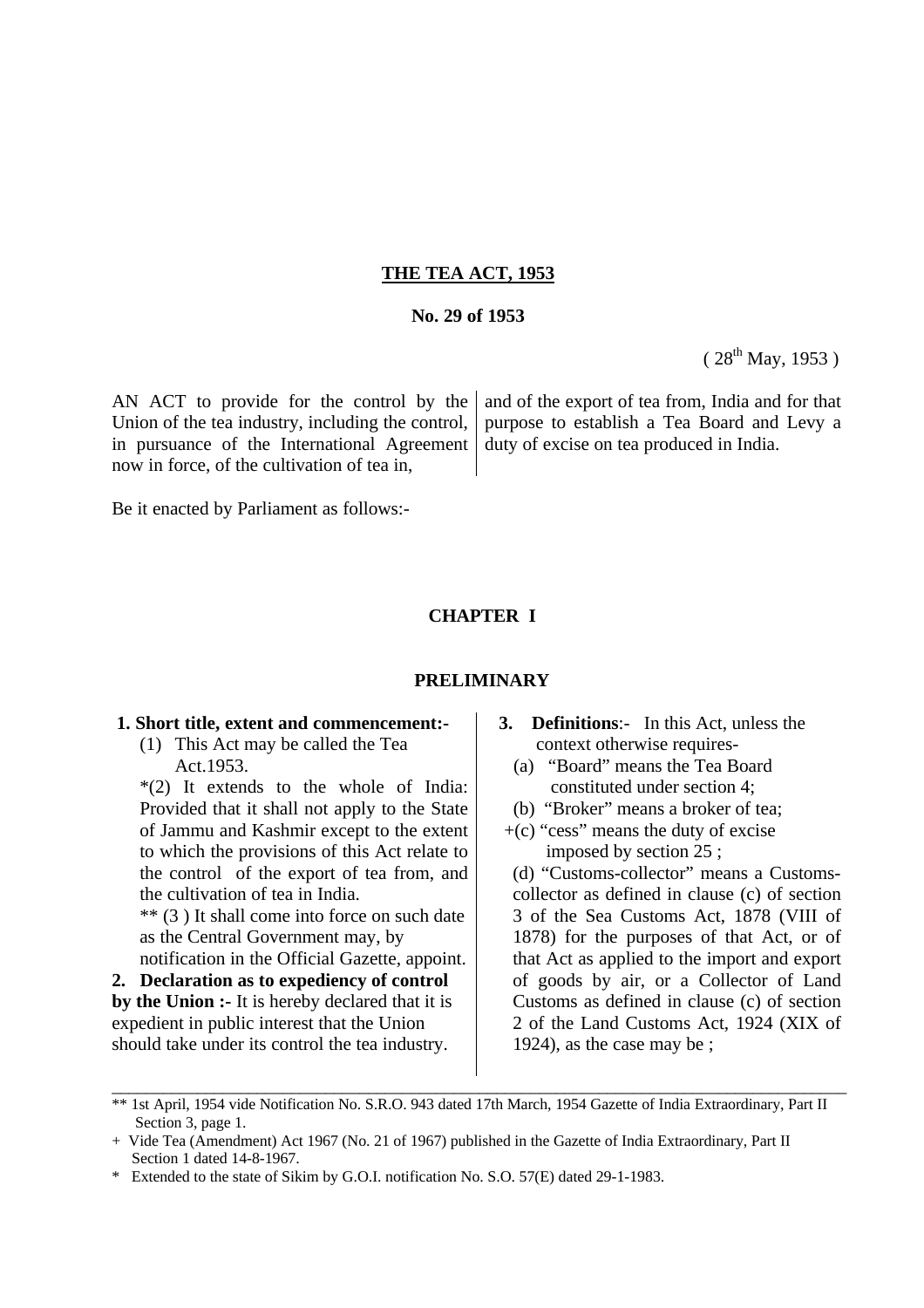$\omega$  Inserted vide Notification No. K.11012(2)/79-Plant(A) dated 26<sup>th</sup> October, 1979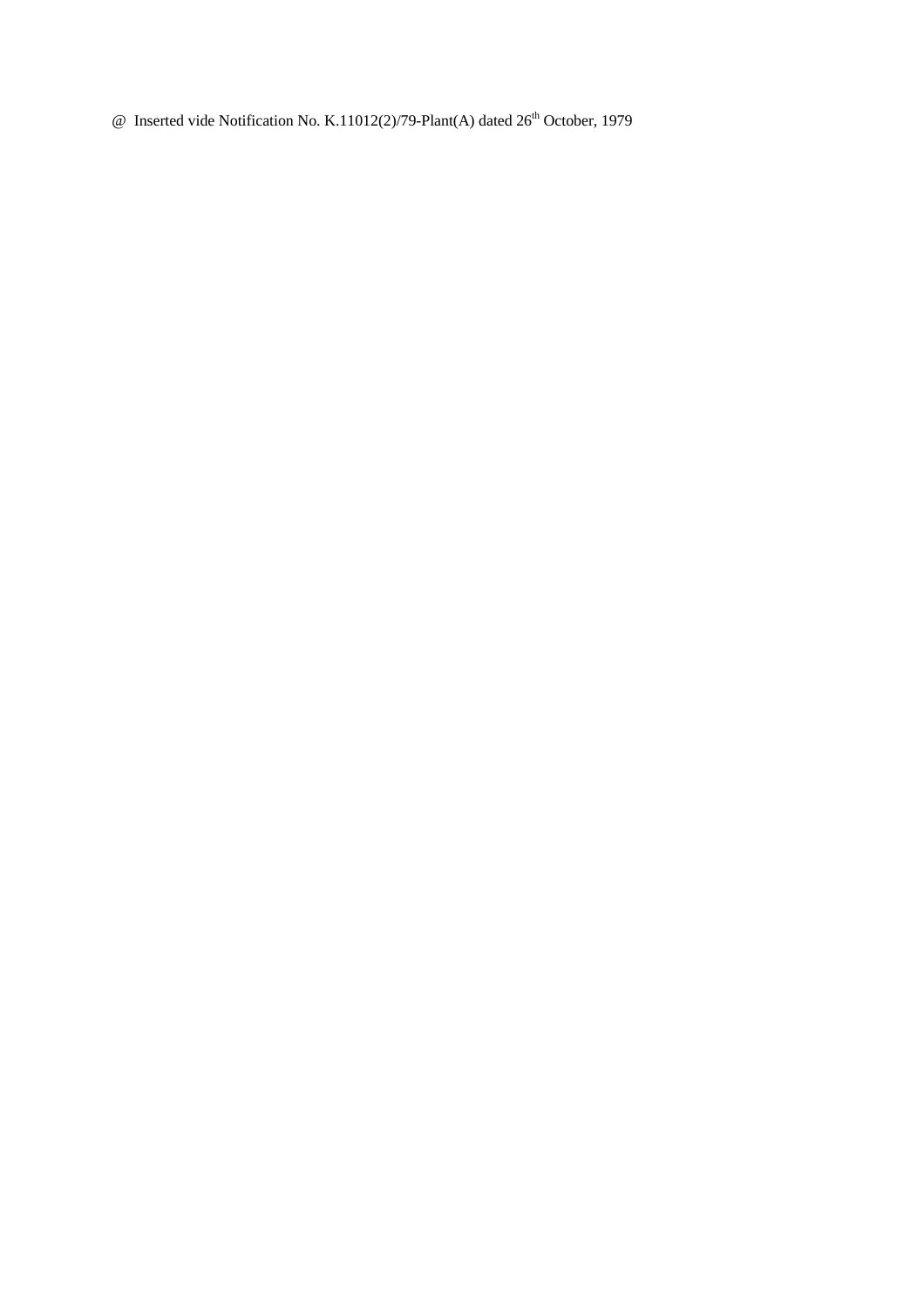(e) "dealer" means a dealer in tea ;

(f) "export" means to take out of India by land, sea or air to any place outside India other than *Bhutan and Nepal@* and any other country or territory notified in this behalf by the Central Government by notification in the Official Gazette ;

(g) "export allotment" means the total quantity of tea which may be exported during any one financial year ;

(h) "Fund" means the Tea Fund referred to in section 27 ;

(i)"manufacturer" means a manufacturer of tea ;

(j) "member" means a member of the Board:

(k) "owner"-

 (i) with reference to a tea estate or garden or a sub-division thereof the possession of which has been transferred by lease, mortgage or otherwise, means the transferee so long as his right to possession subsists; and

 (ii) with reference to a tea estate or a garden or a sub division for which an agent is employed, means the agent if, and in so far as, he has been duly authorised by the owner in that behalf;

(l) "prescribed" means prescribed by rules made under this Act ;

(m) "standard export figure" means such quantity as the Central Government may, by notification in the Official Gazette, specify pursuant to any international agreement in this behalf ;

(n) "tea" means the plant Camellia Sinensis (L) O. Kuntze as well as all varieties of the product known commercially as tea made from the leaves of the plant Camellia Sinesis (L) O. Kuntze including green tea ;

(o) "Tea seed" includes seeds, roots stumps, cuttings, buds, and any living portion of the plant Camellia Sinensis (L) O. Kuntze which may be used to propagate that plant.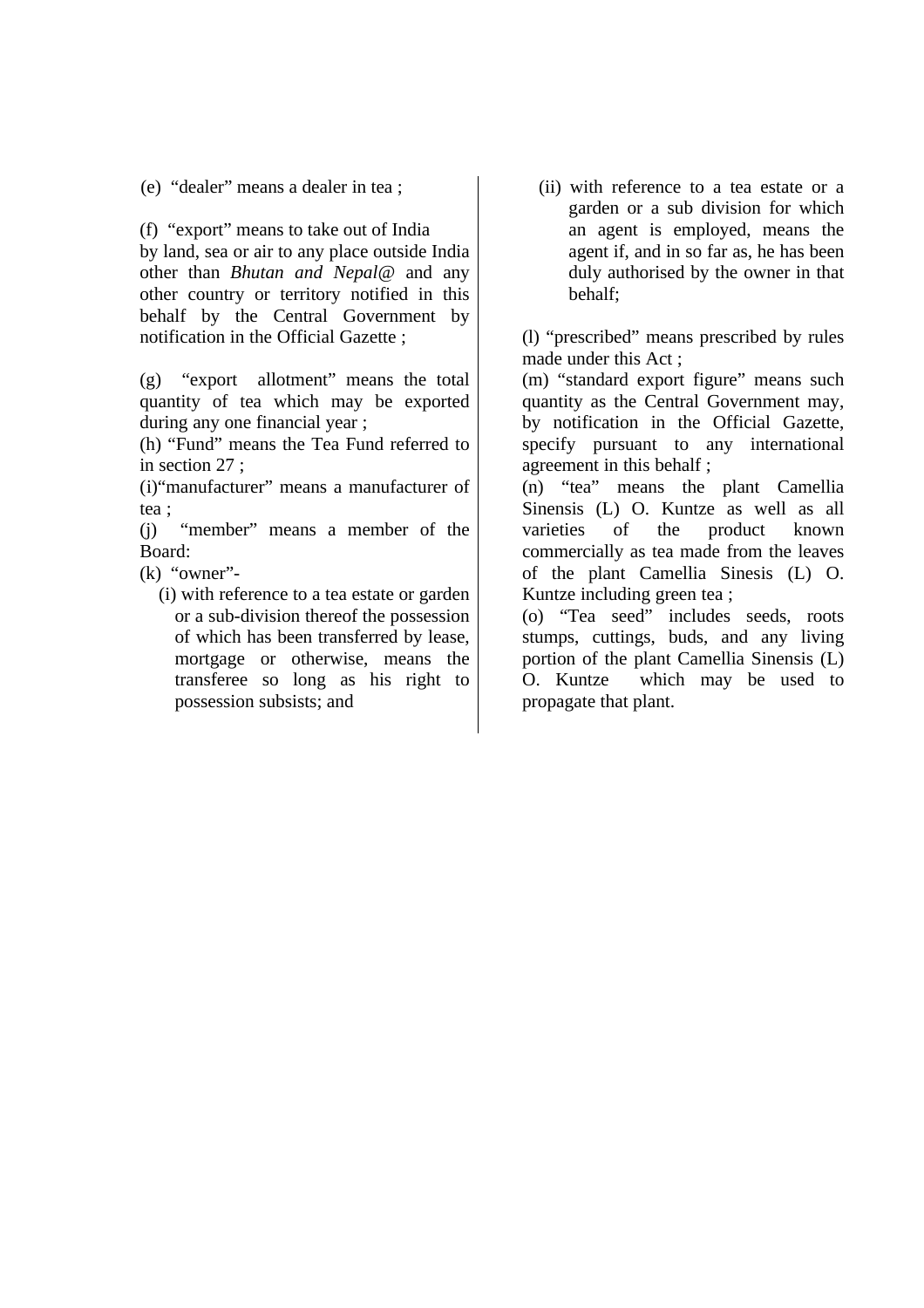## **CHAPTER II**

## THE TEA BOARD

**4. Establishment and constitution of Tea Board**:- (1) With effect from such date as the Central Government may, by notification in the Official Gazette, specify in this behalf, there shall be established for the purposes of this Act a Board to be called the Tea Board.

 (2) The Board shall be a body corporate by the name aforesaid, having perpetual succession and a common seal, with power to acquire, hold and dispose of property, both movable and immovable, and to contract, and shall by the said name sue and be sued.

 (3) The Board shall consist of a Chairman and such number or other members not exceeding forty as the Central Government may think expedient, to be appointed by that Government by notification in the Official Gazette from among persons who are in its opinion capable of representing –

- (a) owners of tea estates and gardens and growers of tea ;
- (b) persons employed in tea estates and gardens ;
- (c) manufacturers of tea ;
- (d) dealers including both exporters and internal traders of tea ;
- (e) consumers ;
- (f) Parliament ;
- (g) the Government of the principal tea growing States ;
- (h) such other persons or class of persons, who, in the opinion of the Central Govt., ought to be represented on the Board.

\*(3A) It is hereby declared that the office of member of the Board shall not disqualify its

holder for being chosen as or for being, a member of either House of Parliament.

 (4) The number of persons to be appointed as members from each of the categories specified in sub-section (3), the term of office of the procedure to be followed in the discharge of their functions by, and the manner of filling vacancies among the members of the Board shall be such as may prescribed.

 (5) Any officer of the Central Government when deputed by that Government in this behalf shall have the right to attend meeting of the Board and take part in the proceeding thereof but shall not be entitled to vote.

**5. Vacancies, etc. not to invalidate acts and proceeding** :- No act done or proceeding taken by the Board under this Act shall be questioned on the ground merely of the existence of any vacancy in, or defect in the contribution of the Board.

**6. Salary and allowances of Chairman** :- The Chairman shall be entitled to such salary and allowances and such conditions of service in respect of leave, pension, provident fund and other matters as may from time to time be fixed by the Central Government.

**7. Vice-Chairman** :- The Board shall elect from among its members a Vice-Chairman who shall exercise such of the powers and discharge such of the duties of the Chairman as may be delegated to him by the Chairman.

**8. Executive and other Committees:**- (1) There shall be an Executive Committee of the Board constituted in the manner prescribed.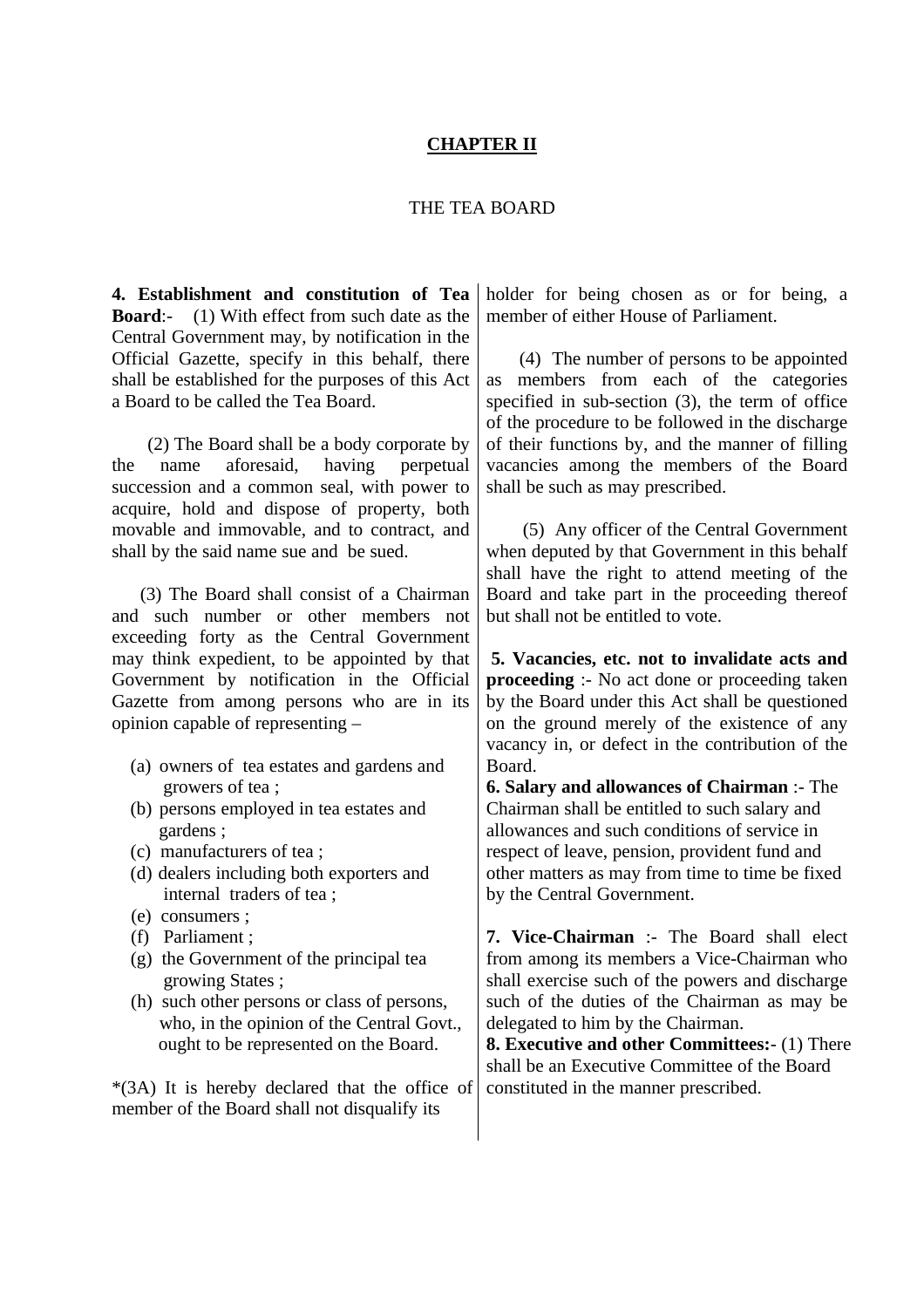(2) The Executive Committee shall exercise such of the powers and perform such of the duties of the Board as may be prescribed or as the Board may delegate to it.

 (3) Subject to such control and restrictions as may be prescribed the Board may constitute other Standing Committees or ad hoc Committees for exercising any power or discharging any duty of the Board or for enquiring into or reporting and advising on any matter which the Board may refer to them.

 (4) A Standing Committee shall consist exclusively of members of the Board.

 (5) An *ad hoc* Committee may include persons who are not members of the Board, but their number shall not exceed one-half of its strength.

**9. Secretary and Staff** :- (1) The Central Government shall appoint --

- \*\*(a) "a Deputy Chairman of the Board who shall assist the Chairman in the performance of his duties and exercise such of the powers and perform such of the duties as may be prescribed or as may be delegated to him by the Board or by a Committee constituted by the Board under section 8 or by the Chairman".
	- (aa) "a secretary to the Board who shall exercise such power and perform such duties as may be prescribed or as may be delegated to him by the Board or the Chairman" ;
	- (b) all other officers of the Board drawing \*a salary exceeding rupees one thousand seven hundred per month.

 (2) Subject to such Control and restriction as may be prescribed, the Board may appoint such other officers and employees as may be necessary for the efficient performance of its functions and pay them such salaries and allowances as it may determine from time to time.

 (3) The Chairman,\*Deputy Chairman, Secretary and other employees of the Board shall not undertake any work unconnected with their duties under this Act except with the permission of the Central Government.

**10. Functions of the Board** :-(1) It shall be the duty of the Board to promote, by such measures as it thinks fit, the development under the control of the Central Govt. of the tea industry.

 (2) Without prejudice to the generality of the provisions of sub section (1), the measures referred to therein may provide for -

- (a) regulating the production and extent of cultivation of tea ;
- (b) improving the quality of tea ;
- (c) promoting co-operative efforts among growers and manufacturers of tea ;
- (d) undertaking assisting or encouraging scientific, technological and economic research and maintaining or assisting in the maintenance of demonstration farms and manufacturing stations ;
- (e) assisting in the control of insects and other pests and diseases affecting tea ;
- (f) regulating the sale and export of tea ;
- (g) training in tea testing and fixing grade standards of tea :
- (h) increasing the consumption in India and elsewhere of tea and carrying on propaganda for that purpose ;

\_\_\_\_\_\_\_\_\_\_\_\_\_\_\_\_\_\_\_\_\_\_\_\_\_\_\_\_\_\_\_\_\_\_\_\_\_\_\_\_\_\_\_\_\_\_\_\_\_\_\_\_\_\_\_\_\_\_\_\_\_\_\_\_\_\_\_\_\_\_\_\_\_\_\_\_\_\_\_\_\_\_

**<sup>\*</sup> Inserted by the Tea(Second Amendment) Act, 1954 No. 52 of 1964.**

**<sup>\*\*</sup> Inserted as per Notification in the Gazette of India, Extraordinary, Part II Section I, dated August 16, 1977 (No. 32 of 1977).**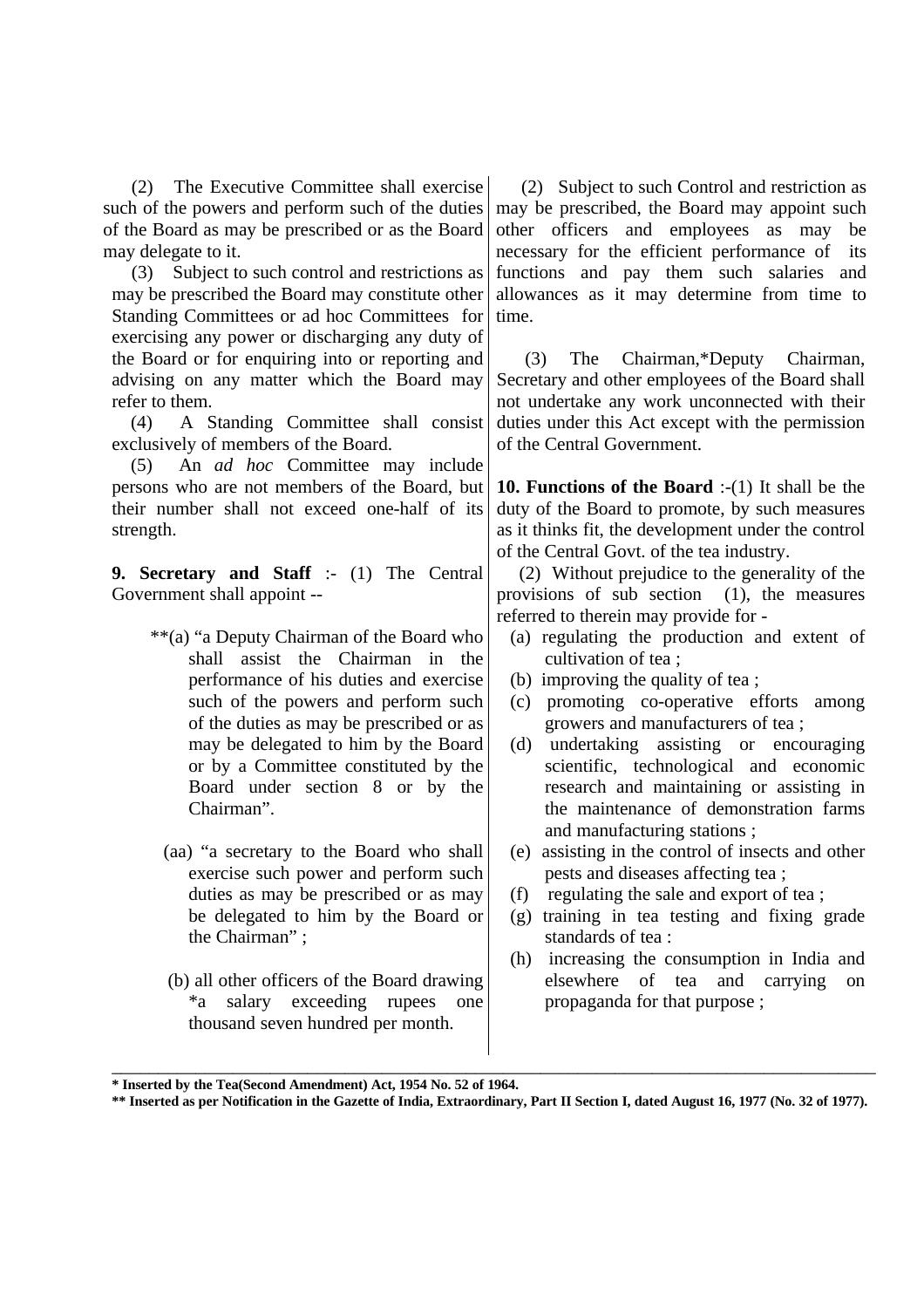- (i) registering and licensing of manufacturers, brokers, tea waste dealers and persons engaged in the business of blending tea
- (j) improving the marketing of tea in India and elsewhere ;
- \*(jj) Subscribing to the share Capital of or entering into any arrangement or other arrangement (whether by way of Partnership Joint venture or any other manner) with any other body Corporate for the purpose of Promoting the development of Tea industry or for promotion and marketing of tea in India or elsewhere :
- (k) collecting statistics from growers, manufacturers, dealers and such other persons as may be prescribed on any matter relating to the tea industry ; the publication of statistics so collected or portions thereof or extracts therefrom ;
- (l) securing better working conditions and the provisions and improvement of amenities and incentives for workers ;
- (m) such other matters as may be prescribed.

 (3) The Board shall perform its functions under this section in accordance with and subject to such rules as may be made by the Central Government.

 **11. Dissolution of the Board** :- (1) The Central Government may, by notification in the Official Gazette, direct that the Board shall be dissolved from such date and for such period as may be specified in the notification.

 (2) When the Board is dissolved under the provisions of sub-section (1)-

 (a) All members shall, from the date of dissolution, vacate their offices as such members ;

 (b) all powers and duties of the Board shall, during the period of dissolution, be exercised and performed by such person or persons as the Central Government may appoint in this behalf ;

 (c) all funds and other property vested in the Board shall, during the period of dissolution, vest in the Central Government ; and

 (d) as soon as the period of dissolution expires, the Board shall be reconstituted in accordance with the provisions of this Act.

**\_\_\_\_\_\_\_\_\_\_\_\_\_\_\_\_\_\_\_\_\_\_\_\_\_\_\_\_\_\_\_\_\_\_\_\_\_\_\_\_\_\_\_\_\_\_\_\_\_\_\_\_\_\_\_\_\_\_\_\_\_\_\_\_\_\_\_\_\_\_\_\_\_\_\_\_\_\_\_\_\_\_\_\_\_\_\_\_\_\_\_\_\_\_** \*Inserted as par the Gazette of India Notification No.79 dated 17-12-80.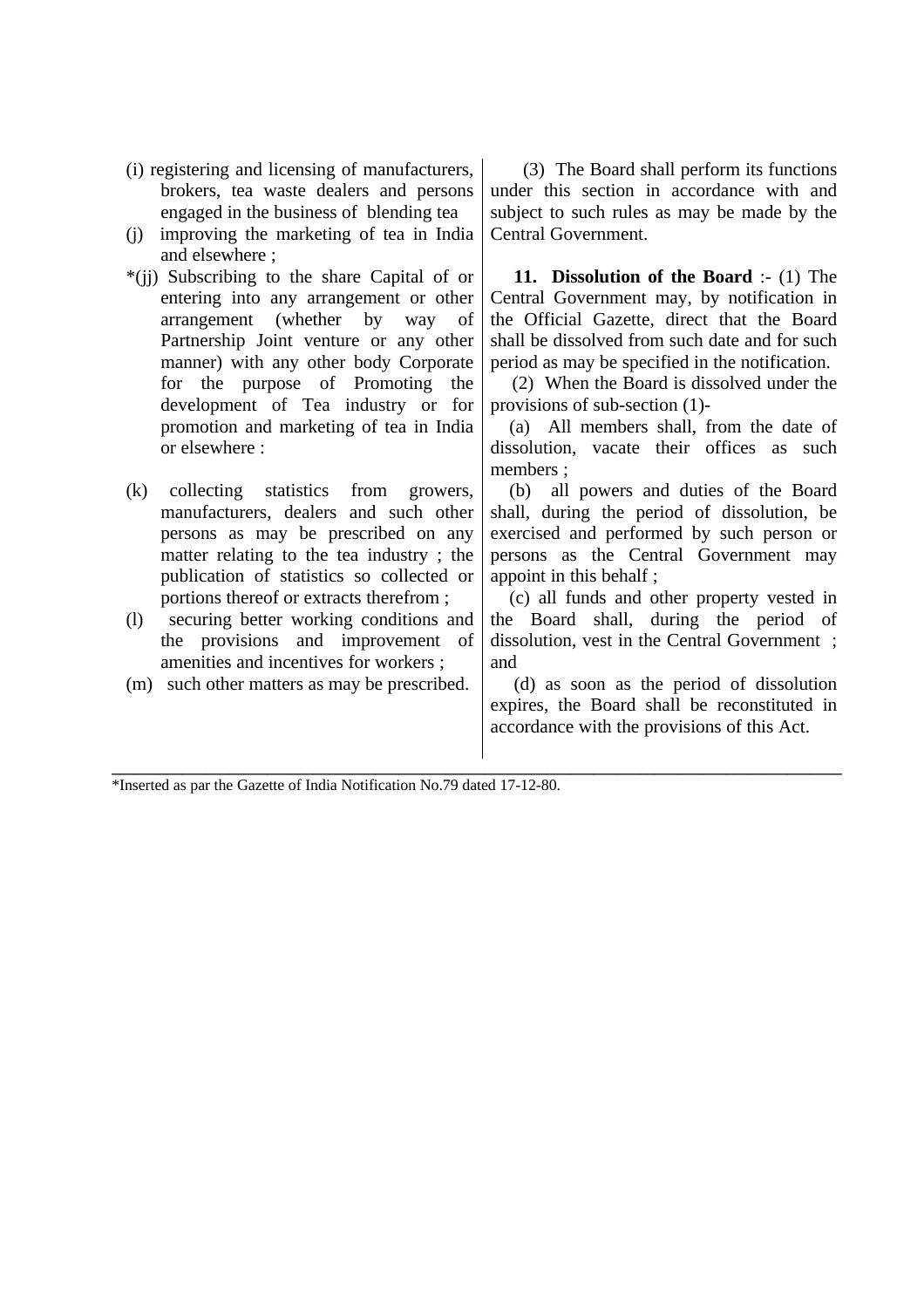## **CHAPTER III**

## **CONTROL OVER THE EXTENSION OF TEA CULTIVATION**

**12. Method of control of extension of tea cultivation** :-(1) No one shall plant tea on any land not planted with tea on the date commencement of this Act unless permission has been granted to him in writing by or on behalf of the Board.

 (2) No tea area shall be replaced by planting tea on area not planted with tea unless permission has been granted in writing by or on behalf of the Board.

 (3) Nothing in this section shall prohibit the in filling or supplying of vacancies on land planted with tea on the date of commencement of this Act or the replanting of tea upon -

 (i) land planted with tea on the 31st day of March, 1950, from which the original bushes have been uprooted, or

 (ii) land planted with tea on the 31st day of March, 1948, from which the original bushes have been uprooted.

## **13 Limitation to the extension of tea cultivation:-**

 (1) Subject to the provisions contained in sections 15 and 16 , the total area of land in respect of which the permission referred to in section 12 may be granted, shall not exceed such area as may be determined by the Board under the general instructions of the Central Government.

 \*(2) The total area of land in any State in respect of which such permission may be granted shall be such as may be determined by the Board,

 Provided that the Board may vary the total area so determined for any State in order to increase or diminish for another State the area in respect of which such permission may be granted by an amount corresponding to the extent to which the area in the first mentioned State has been diminished or increased

 \*(3) The Board shall Publish the total are determined for India as well as the total areas determined for the various States notification in the Official Gazette of the Central Government as soon as may be after the commencement of this Act and shall in like manner publish any subsequent variation of such total areas.

**14. Grant of permission to plant tea** :- (1) Applications for permission to plant tea on any land not planted with tea on the date of commencement of this Act shall be made to the Board and shall contain a clear statement of all special circumstances justifying the application.

 (2) The Board may require an applicant to supply such information as it thinks necessary to enable the Board to deal with the application.

 (3) Subject to such conditions and restrictions as may be prescribed, the Board may by

\_\_\_\_\_\_\_\_\_\_\_\_\_\_\_\_\_\_\_\_\_\_\_\_\_\_\_\_\_\_\_\_\_\_\_\_\_\_\_\_\_\_\_\_\_\_\_\_\_\_\_\_\_\_\_\_\_\_\_\_\_\_\_\_\_\_\_\_\_\_\_\_\_\_\_\_\_\_\_\_\_\_\_\_\_\_\_\_\_\_\_\_\_\_\_\_ \*Operation of sub-section 2 and 3 which also corresponds to Section 27 of the previous Act has been suspended until further orders by Government of India, Ministry of Commerce Notification No.201(4)-Law (tea )/50 dated 28-10-1950.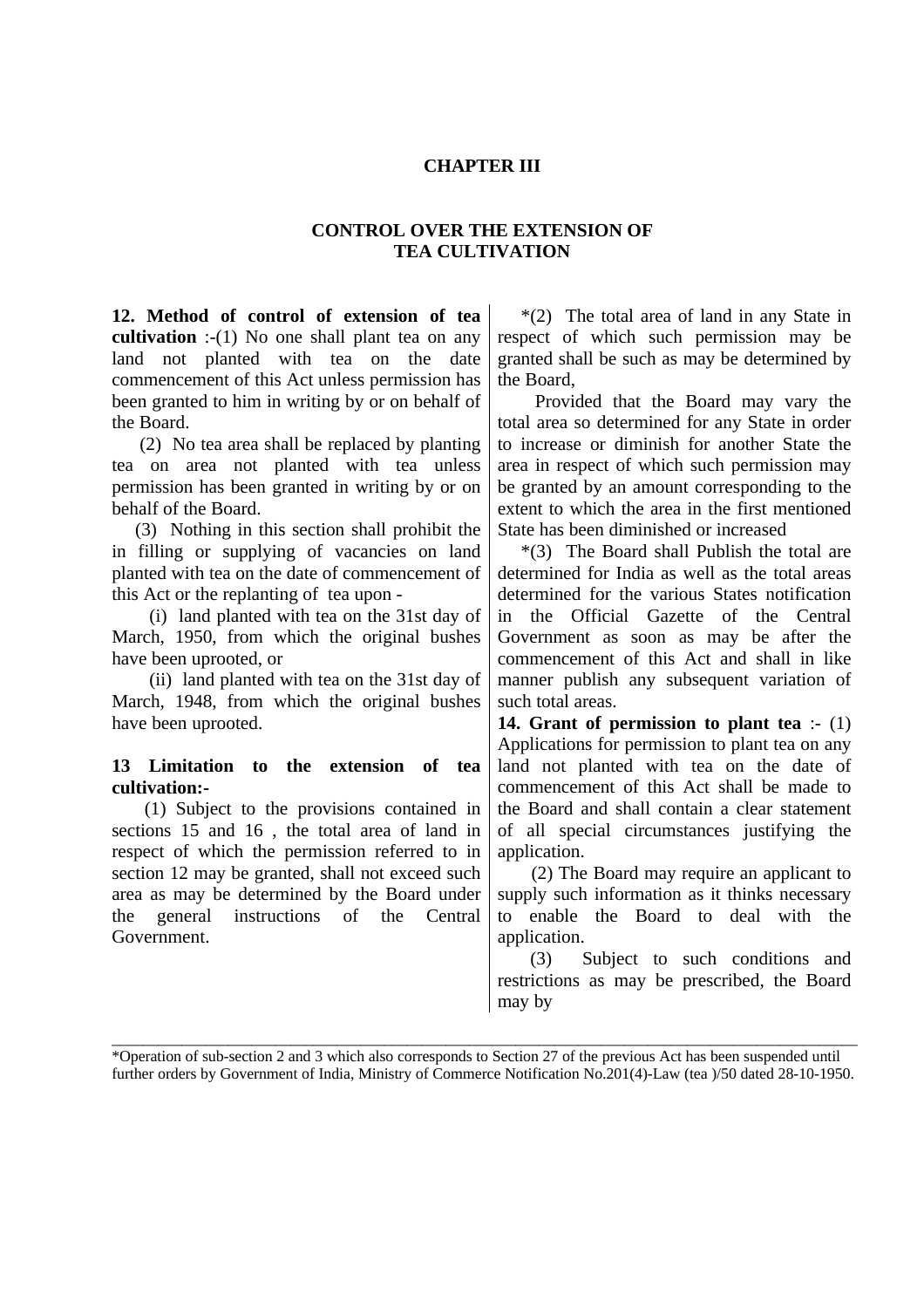order grant or refuse the permission applied for, or may in like manner grant it in part only or may call for further information from the applicant.

 (4) No order by the Board under subsection (3) shall be called in question by any court.

**15. Grant of permission to plant tea in special circumstances :-(1)** Where any land which was on the 31st day of March, 1933 planted with tea (including land planted with tea on the 31st day of March, 1931 from which the original bushes had been uprooted and which had not been replanted with tea on the said 31st day of March, 1933), or where any land planted with tea after the 31st day of March, 1933-

 (a) has since become wholly incapable of carrying tea through circumstances due to war or through subsidence flood, erosion, earthquake or other irresistible superhuman cause, or

 (b) has since been compulsorily acquired under the provisions of the Land Acquisition Act, 1894 (1 of 1894) or of any other law for the time being in force and no longer carried tea, or

 (c) has since been transferred to the Central or a State Government or to a local authority and no longer carries tea, or

 (d) has since been resumed by the lessor under the terms of any lease and no longer carries tea ;

 (e) the owner of the tea estate in which such land is situated may apply to the Board for permission to plant tea on land not planted with tea.

*Explanation -*- Land taken for purposes connected with prosecution of war on which tea bushes have been allowed to remain for protective purposes though no longer

cultivated shall be deemed for the purposes of this section to be incapable of caring or no longer to carry tea.

 (2) Upon such application being made and upon proof to the satisfaction of the Board that the applicant is entitled to the benefit of sub-section (1) the Board may by order grant permission to plant tea on land not planted with tea ;

 Provided that the area of land in respect of which such permission is granted shall be within the same or an adjacent district and shall belong to the same or an adjacent tea estate and shall not exceed in extent the area of the land incapable of carrying tea or compulsorily acquired, transferred of resumed, as the case may be.

 (3) All areas of land in respect of which permission to plant tea is granted under this section shall be excluded when computing for the purpose of section 13 the total area of land in respect of which the permission referred to in section 12 may be granted.

 (4) If any land falling within the Explanation to sub-section (1) is subsequently restored to the tea estate from which it was subtracted, the owner of the estate shall either uproot the tea planted therein or uproot any tea planted by him in pursuance of a permission granted under sub-section (2).

**16. Tea nurseries** :- (1) The owner of a tea estate may establish nurseries on land not previously planted with tea for the growing of plants intended for in filling or supplying vacancies or for replanting land planted with tea within the area of the estate or for any other purpose approved by the Board.

 (2) All areas land utilised for nurseries in accordance with this section shall be excluded when computing for the purpose of section 13 the total area of land in respect of which the permissions referred to in section 12 may be granted.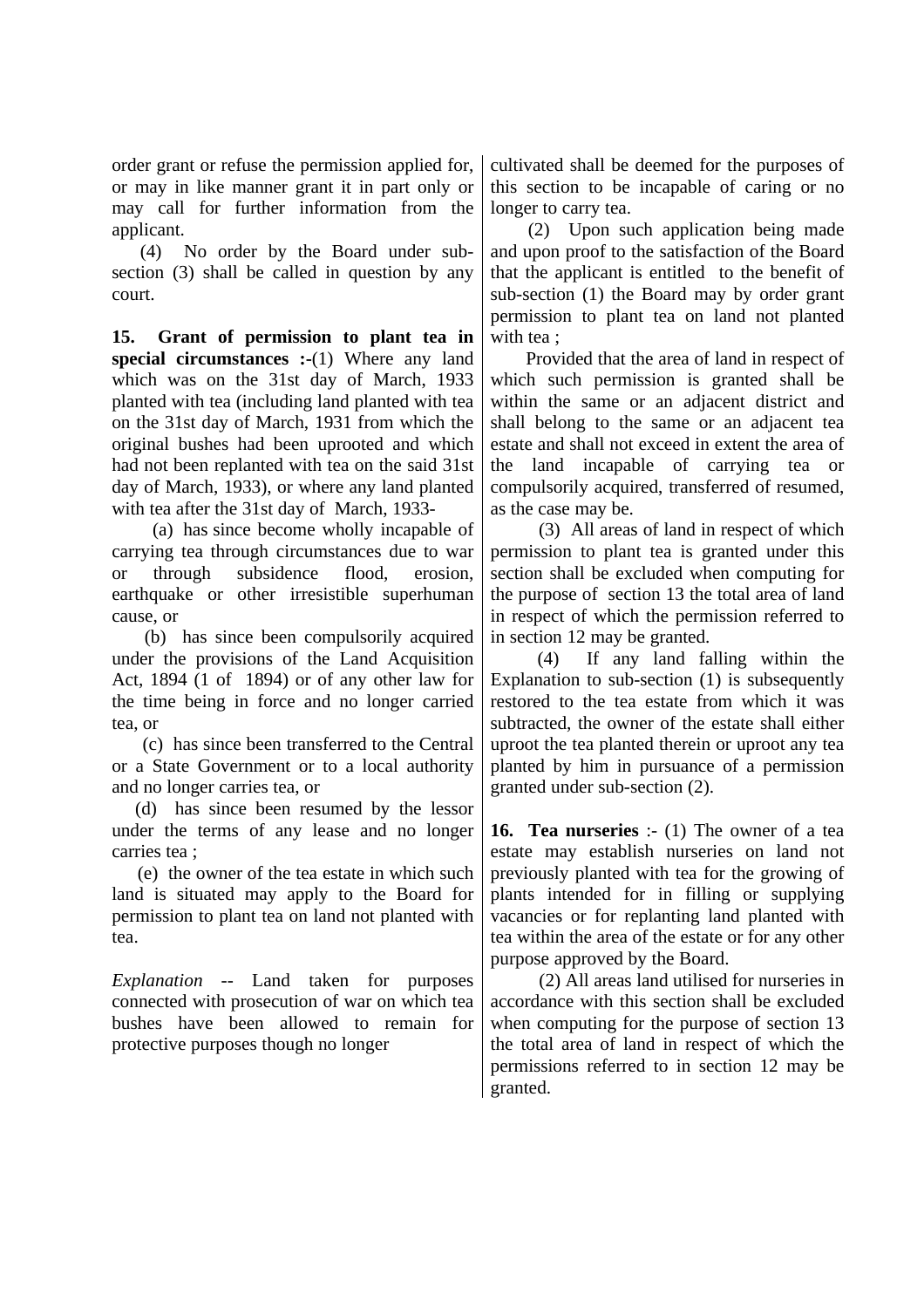## **CHAPTER IIIA**

## **MANAGEMENT OR CONTROL OF TEA UNDER-TAKING OR TEA UNITS BY THE CENTRAL GOVERNMENT IN CERTAIN CIRCUMSTANCES.**

16A. (1) In this Chapter, unless the context **Definitions.** otherwise requires.

 (a) "authorised persons" means the person or body of persons authorised or appointed, by the Central Government under this Act to take over the management of any tea provision. undertaking or tea unit ;

(b)" Company" means a company

**1of 1956** within the meaning of section 3 of the Companies Act, 1956;

 (c) "district average yield" means the average yield of tea in the district in which one or more tea units are located, as published by the Board.

 (d) "notified order" means an order notified in the Official Gazette ;

 (e) "tea undertaking" means as undertaking engaged in the production or manufacture, or both of tea through one or more tea units ;

 (f) "tea unit" means a tea estate or garden including a subdivision thereof, which has a distinct entity for which accounts are kept and has a factory of its own for the production and manufacture of tea.

(2) Reference to an industrial undertaking in such of the provisions of the Industries

> (Development and Regulation) Act, 1951, as apply to a tea undertaking or tea unit

**65 of 1951** by virtue of the provisions of this Chapter, shall be construed as references to a tea undertaking or tea unit, as the

case may be, and references in the Act

aforesaid to any provision of that Act, as applicable to a tea undertaking or tea unit, in relation to which a corresponding provision has been made in this Act, shall be construed as references to such corresponding

 16B.(1) Where the Central Government is **Power to cause** of opinion in respect of **investigation to** a tea undertaking or a<br>be made in relation tea unit that**be made in relation to a tea undertaking or tea unit.**

 (a) the tea undertaking or, as the case may be, the tea unit, has made losses in three out of five years immediately preceding the year in which such opinion as formed ; or

 (b) the average yield of the tea undertaking, or, as the case may be, the tea unit, during three years out of five years immediately preceding the year in which such opinion is formed, has been lower than the district average yield by twenty-five per cent or; or more or

 (c) the persons owning the tea undertaking, or as the case may be, the tea unit, have habitually made default in the payment of wages, or provident fund dues of workers and other employees, or rent of the land, or duties of exercise or such other dues as they are under an obligation to pay under any law for the time being in force : or

 (d) the tea undertaking, or, as the case may be, the tea unit, is being managed in a manner highly detrimental to the tea industry or to public interest.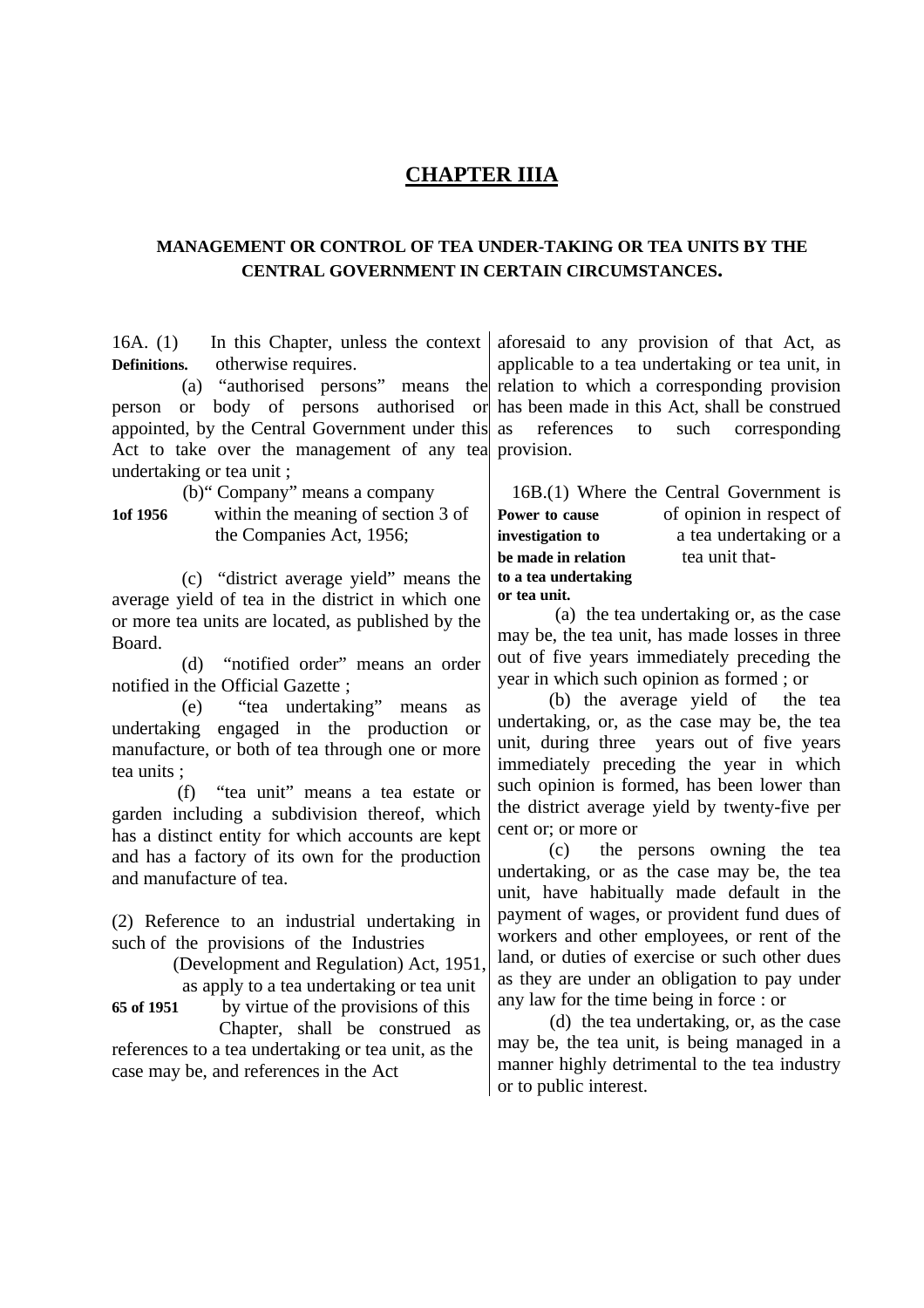the Central Government may make, or cause to be made, a full and complete investigation into the affairs of the tea undertaking or, as the case may be, tea unit, by such person or body of persons as it may appoint for the purpose.

 (2) Where a company owning a tea undertaking is being wound up by or under the supervision of the Court and the business of such company is not being continued, the Central Government may, if it is of opinion that it is necessary, in the interest of the general public, and, in particular, in the interest of production, supply or distribution of tea to investigate into the possibility of running or restarting the tea undertaking, make and application to the Court praying for permission to make or cause to be made, an investigation into such possibility by such person or body of persons as that Government may appoint for the purpose ; and, where such an application is made, the Court shall, notwithstanding anything contained in the

**1 of 1956** Companies Act, 1956, or in any other law for the time being in force, grant the permission prayed for.

 (3)The person or body of persons appointed to make any investigation under sub-section (1)

 or, as the case may be, sub-section (2) **65 of 1951** shall have the same powers as are specified in section 18 of the industries ( Development and Regulation) Act, 1951.

 [18.(1) The person or body or persons appointed to make any investigation under section 15 (or section 15A)\* may choose one or more persons possessing special knowledge of any matter relating to the investigation to assist him or it in holding the investigation.

 (2) The person or body of persons so appointed shall have all the power of a civil court under the Code of Civil Procedure, 1908, for the purpose of taking evidence on oath

(which he or it is hereby empowered to administer) and of enforcing the attendance of witnesses and compelling the production of documents and material objects, and the person or body of persons shall be deemed to be a civil court for all the purposes of section 195 and Chapter XXXV of the Code of Criminal Procedure 1898]

## \*Inserted by Act No. 72 of 1971.

 16C (1) if after making or causing to be made such investigation as is referred to in **Power of** sub-section (1) of section 16B. **Central Govern-** the Central Government is **ment completion of** satisfied that action under **investigation** this section is desirable, it may issue such directions to the tea undertaking or tea unit concerned , as may be appropriate in the circumstances for all or any of tea following purposes namely :-

 (a) regulating the production of tea by the tea undertaking or, as the case may be, tea unit and fixing the standards of production ;

 (b) requiring the tea undertaking or, as the case may be, tea unit to take such steps as the Central Government considers necessary to stimulate the production, manufacture or plantation, of tea;

 (c) prohibiting the tea undertaking or, as the case may be, tea unit from resorting to any act or practice which might reduce its production, capacity or economic value ;

 (d) controlling the prices, or regulating the distribution of tea produced or manufactured by the tea undertaking or, as the case may be, tea unit .

 (2) Where a case relating to any tea undertaking or tea unit is under investigation, the Central Government may issue, at any time, any direction of the nature referred to in sub-section (1) to the undertaking or the tea unit concerned and any such direction shall have effect until it is varied or revoked by the Central Government.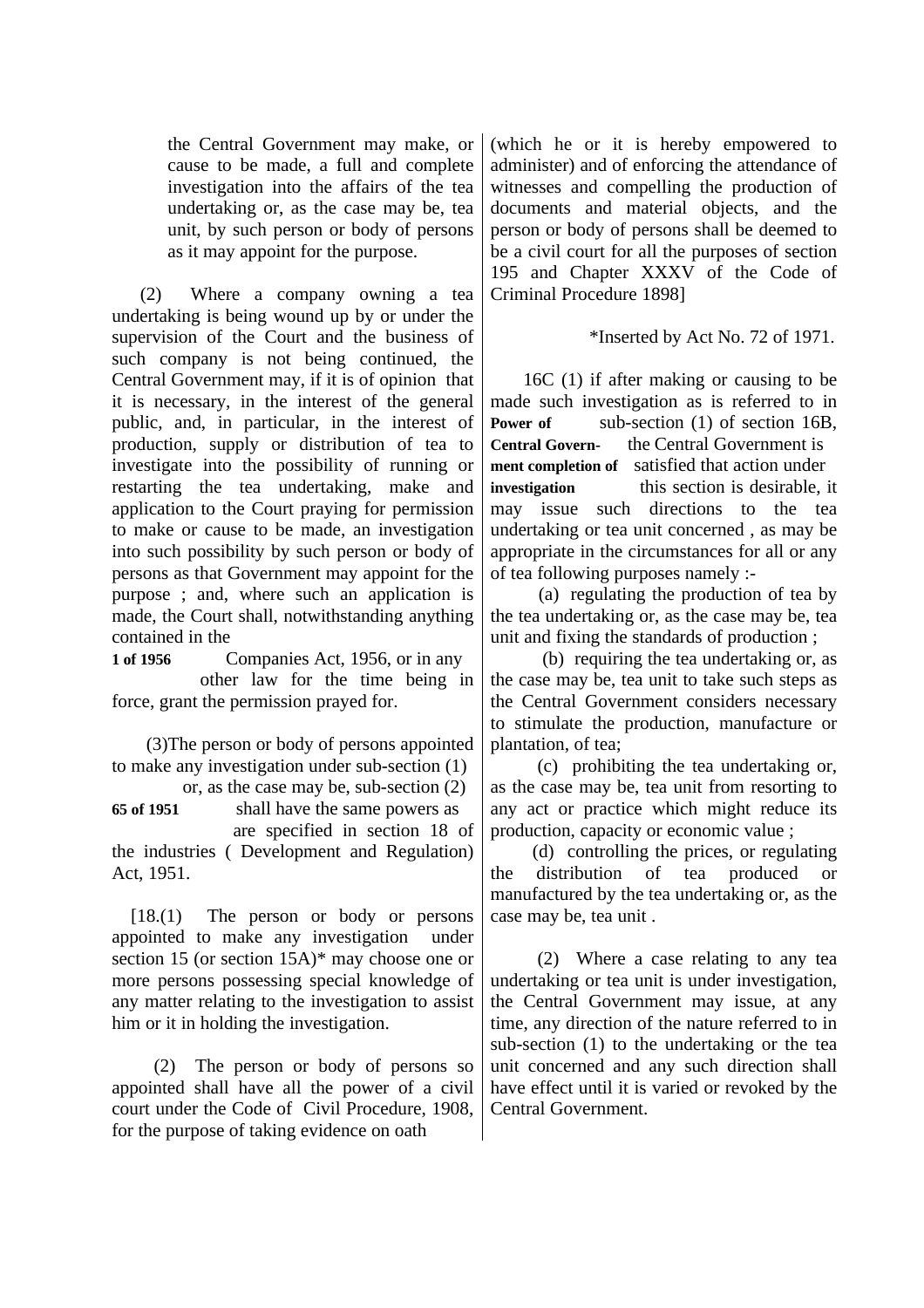16D. (1) If the Central Government is of opinion that-

(a) a tea undertaking or tea unit, to which directions have been issued in pursuance of section 16C, has failed **Power of Central** to comply with such directions, Government to or the tea undertaking, or as Assume management the case may be, the tea **or control of tea** unit, has made losses in **undertaking or three out of five years tea unit in certain** immediately preceding the **cases.** year in which such opinion is formed ; or

> (b) the average yield of the tea undertaking, or ,as the case may be ; the tea unit, during three years out of five years immediately preceding the year in which such opinion is formed, has been lower than the district average yield by twenty five percent or more ; or

> (c) the persons owning the tea undertaking, or as the case may be, the unit, have habitually made default in the payment of wages, or provident funds dues, of workers and other employees, or rent of the land, or duties of excise, or in the payment of such other dues as are obligatory under any law for the time being in force ; or

(d) the undertaking, or as the case may be, the tea unit, is being managed in a manner highly detrimental to the tea industry or to public interest, the Central Government may, by notified order, authorise any person or body of persons to take over the management of the whole or any part of the tea undertaking or tea unit, as the case may be or to exercise in respect of the whole or any part of the tea undertaking or, as the case may be, tea unit, such function of control as may be specified in the order.

 (2) Any notified order issued under subsection (1) shall have effect for such period , not exceeding five years, as may be specified in the order.

 Provided that if the Central Government is of opinion that it is expedient in the public interest that any such notified order should continue to have effect after the expiry of the period of five years aforesaid, it may from time to time issue directions for such continuance for such period, not exceeding one year at a time, as may be specified in the direction, so, however, that the total period such continuance (after the expiry of the said period of five years) does not exceed six years; and where any such direction is issued, a copy thereof shall be laid, as soon as may be, before both Houses of Parliament.

 (3) Any notified order issued under subsection (1) have the same effect as if it were an order made under sub-section (1) of section 18- A of the Industries (Development **65 of 1951** and Regulation) Act, 1951, and the provisions of Section 18B of that Act shall apply accordingly.

[18A. (1) If the Central Government is of opinion that

> (a) an industrial undertaking to which directions have been issued in pursuance, of section 16 has failed to comply with such directions ; or

> (b) an industrial undertaking in respect of which an investigation has been made under section 15 (whether or not any directions have been issued to the undertaking in pursuance of section (16) is being managed in a manner highly detrimental to the scheduled industry concerned or to public interest.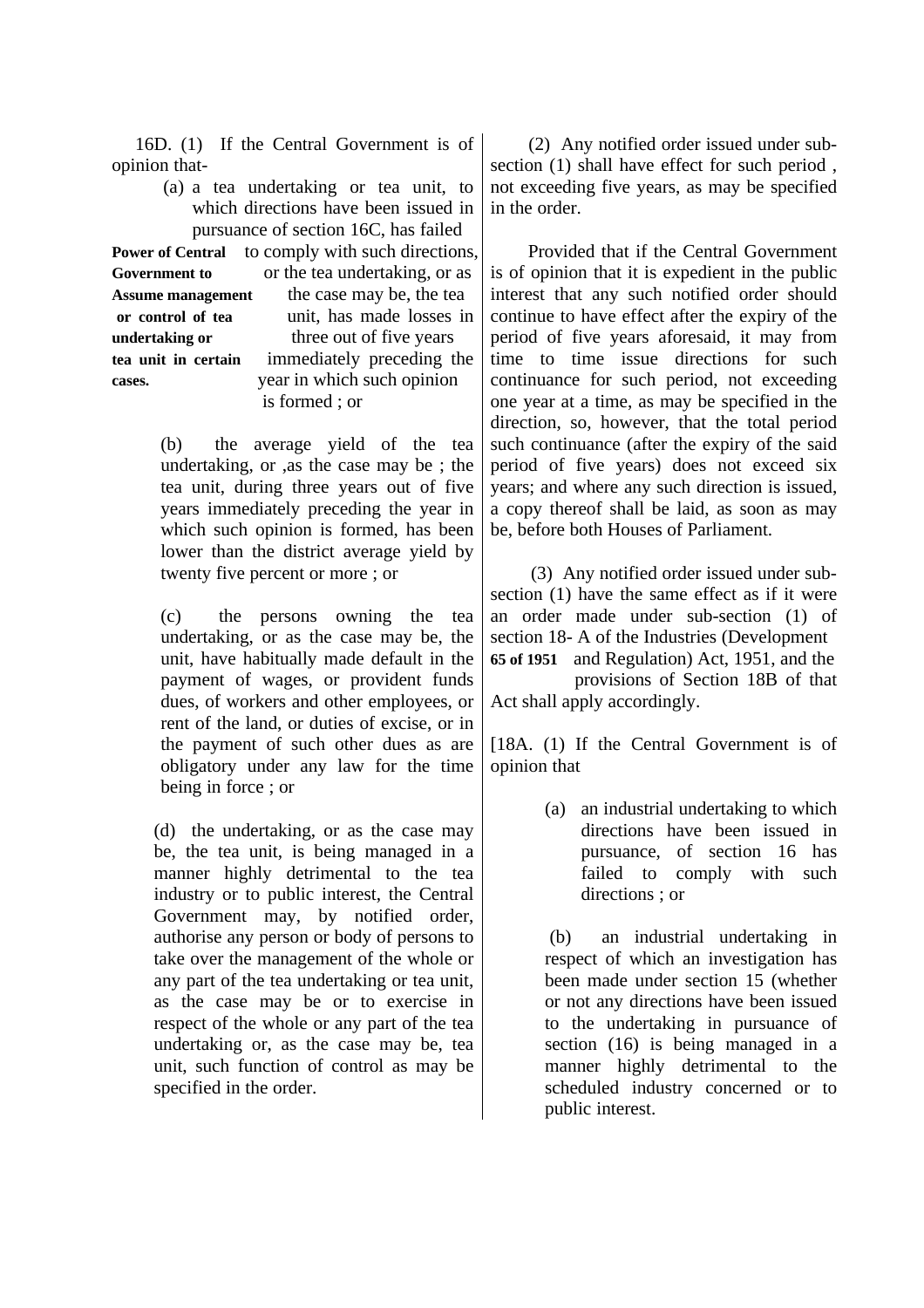the Central Government may, be notified order, authorise any person or body of persons to take over the management of the whole or any part of the undertaking or to exercise in respect of control as may be specified in the order.

 (4) Notwithstanding anything contained in any law for the time being in force, no person, who cease to hold any office by reason of the provisions contained in clause (a),

 or whose contract of management **65 of 1951** is terminated by reason of the provisions contained in clause (b), of section 18B of the Industries (Development and Regulation) Act, 1951, as applicable to a tea undertaking or tea unit by virtue of the provisions of sub-section (3), shall be entitled to any compensation for the loss of office or for the premature termination of his contract of management :

 18B. (1) On the issue of a notified order under section 18A authorising the taking over of the management of a industrial undertaking --

> (a) all persons in charge of the management including persons holding office as managers or directors of the industrial undertaking immediately before the issue of the notified order, shall be deemed to have vacated their offices as such ;

> (b) any contract of management between the industrial undertaking and any managing agent or any director thereof holding office as such immediately before the issue of the notified order, shall be deemed to have been terminated ;

> (c) the managing agent, if any, appointed under section 18A shall be deemed to have been duly appointed as the managing agent in pursuance of the Indian Companies Act, 1913, and the memorandum and articles of

association of the industrial undertaking and the provisions of the said Act and of the memorandum and articles shall, subject to the other provisions contained in this Act, apply accordingly, but no such managing agent shall be removed from office except with the previous consent of the Central Government ;

(d) the person or body of persons authorised under section 18A to take over the management shall take all such steps as may be necessary to take into his or their custody or control all the property, effects and actionable claims to which the industrial undertaking is or appear to be entitled, and all the property and affects of the industrial undertaking shall be deemed to be in the custody of the person or, as the case may be, the body of persons as from the date of the notified order ; and

(e) the person, if any, authorised under section 18A to take over the management of an industrial undertaking which is a company shall be for all purposes the directors of the industrials undertaking duly constituted under the Indian Companies Act, 1913 and shall alone be entitled to exercise all the powers of the directors of the industrials undertaking, whether such powers are derived from the said Act or from the memorandum or articles of association of the industrials undertaking from any other source.

 (2) Subject to the other provisions contained in this Act and to the control of the Central Government, the person or body of persons authorised to take over the management of an industrial undertaking shall take such steps as may be necessary for the purpose of efficiently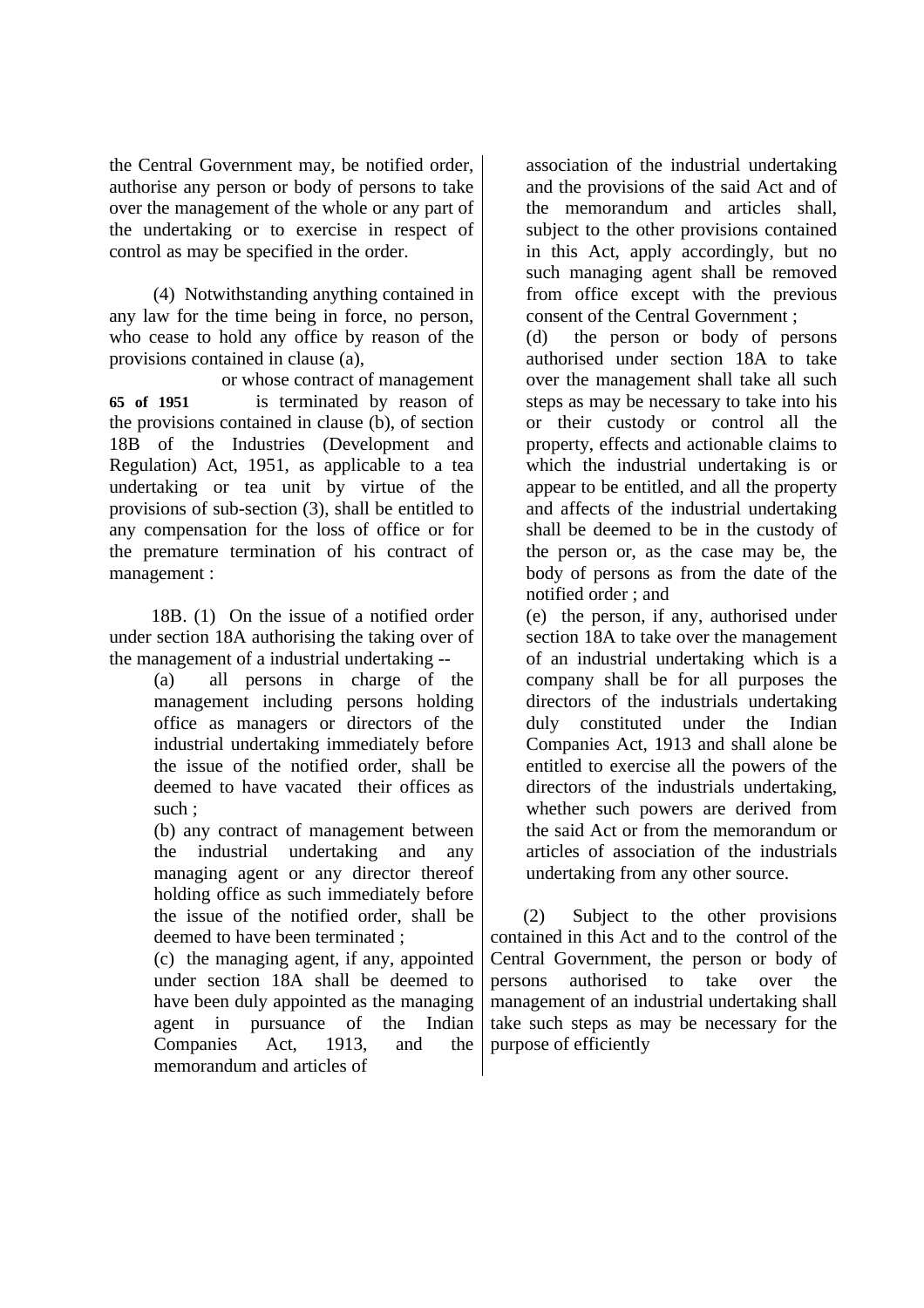managing the business of the industrial undertaking and shall exercise such other powers and have such other duties as may be prescribed.

 (3) Where any person or body of persons has been authorised to exercise any functions of control in relation to an industrial undertaking, the undertaking shall be carried on pursuant to any directions given by the authorised person in accordance with the provisions of the notified order and any person having any functions of management in relation to the undertaking or part thereof shall comply with all such directions.

 (4) The person or body of persons authorised under section 2(18A) shall, notwithstanding anything contained in the memorandum or articles of association of the industrial undertaking, exercise his or their functions in accordance with such directions as may be given by the Central Government so, however, that he or they shall not have any power to give any other person any directions under this section inconsistent with the provisions of any Act or instrument determining the functions of the authority carrying on the undertaking except in so far as may be specifically provided by the notified order.

 Contracts in bad faith etc. may be cancelled or varied.

 Provided that nothing contained in this section shall affect the right of any such person to recover from the tea undertaking or the tea unit, as the case may be, moneys recoverable otherwise than by way of such compensation]

16E.(1) Without prejudice to any other provision of this Act, if, from the documentary **Power to take** or other evidence in its possession, **over the under** the Central Government is satisfied **taking or tea** in relation to a tea undertaking or unit without tea unit, that -**investigation under certain circumstances.**

(a) the persons in charge of such tea undertaking or tea unit have, by reckless investments or by creation of encumbrances on the assets of the tea undertaking or tea unit, or by diversion of funds, brought about a situation which is likely to affect the production of tea, manufactured or produced by the tea undertaking or tea unit, and that immediate action is necessary to prevent such a situation ; or

(b) it has been closed for a period of not less than three months (whether by reason of the voluntary winding up of the company owning the tea undertaking or tea unit or for any other reason) and such closure is prejudicial to the concerned tea undertaking or tea unit and that the financial condition of the company owing the tea undertaking or tea unit and the plant and machinery of such tea undertaking or tea unit are such that it is possible to restart the tea undertaking or tea unit and such restarting is necessary in the interests of the general public, it may, by notified order, authorise any person or body of persons to take over the management of the whole or any part of the tea undertaking or tea unit or to exercise in respect of the whole or any part of the tea undertaking or tea unit such functions of control as may be specified in the order.

Explanation - For the purposes of this subsection, "in cumbrances" includes any liability which may be recovered or satisfied from the assets of the tea undertaking or, as the case may be tea unit or the person owing the tea undertaking of tea unit.

**\* Inserted as per the gazette of India notification No. 79 dt. 27-12-80.**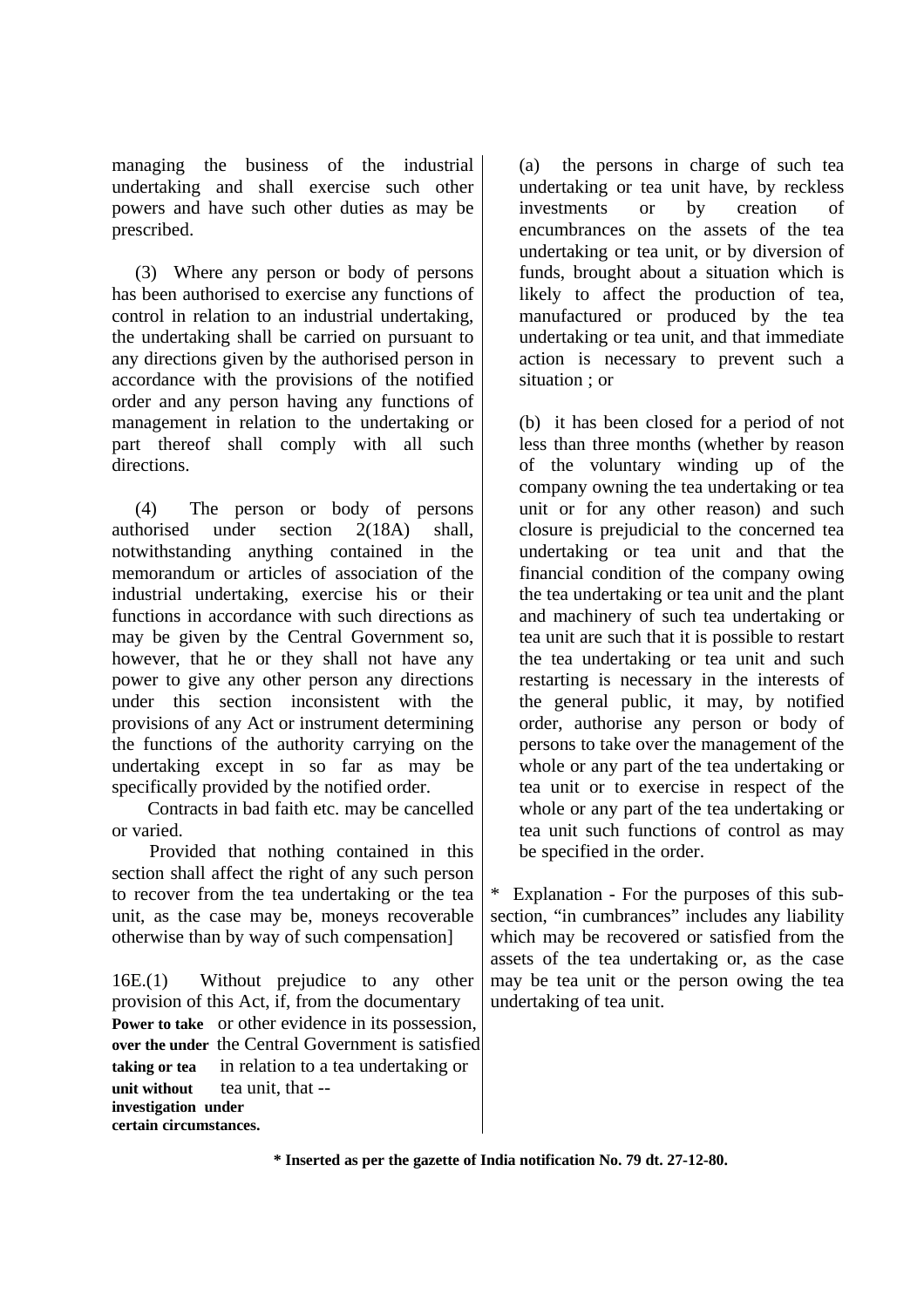(2) On the issue of a notified order subsection

> (1) in respect of a tea undertaking or tea unit--

(a) the provisions of sub-section (2) (3)  $\&$  (4) of section 16D, and the provisions of section 16G, shall apply to a notified order made under subsection (1) as they apply to a notified order made under ; sub-section (1) of section 16D ; and

(b) the provisions of sub-sections (3) and (4) of section 18AA of the Industries (Development and Regulation) Act, 1951, shall supply to the tea undertaking or tea unit, as the case may be to the same extent as they apply an industrial undertaking.

 [18AA (3) Nothing contained in subsection(2) shall apply to an industrial undertaking owned by a company which is being wound up by or under the supervision of the Court.

 (4) Where any notified order has been made under sub-section (1) the person or body of persons having, for the time being, charge of the management or control of the industrial undertaking, whether by or under the orders of any court, or any contract, instrument of otherwise, shall notwithstanding anything contained in such order, contract, instrument or other arrangement, forthwith make over the charge of management or control, as the case may be, of the industrial undertaking to the authorised person.]

 16F. Without prejudice to the provisions of section 18B of the Industries (Development & Regulation) Act, 1961, as applicable to tea **Contracts in** undertaking or tea unit, as the **bad faith, etc. case may be, the person or may be cancelled** body of persons authorised **or varied.** under section 16D,or as the case may be, section 16E, to take over the management of a tea undertaking or tea unit

may, with the previous approval of the Central Government, make an application to any court having jurisdiction in this behalf for the purpose of cancelling or varying any contract or agreement entered into, at any time before the issue of the notified order under section 16D or section 16E, between the tea undertaking or the tea unit and any other persons; and the court may, if satisfied after due inquiry that such contract or agreement had been entered into in bad faith or is detrimental to the interests of the tea undertaking or tea unit, make an order cancelling or varying (either unconditionally or subject to such conditions as it may think for to impose) that contract or agreement shall have effect accordingly

16G. (1) Where the management or a tea undertaking or tea unit owned by a company has been taken over by any person or body of persons authorised by the Central Government **Application of** under this Act, then not **Act 1 of 1956** withstanding anything contained in the said Act or in the memorandum or articles of association of such company-

- (a) it shall not be lawful for the shareholders of such company or any other person to nominate or appoint any person to be a director of the company ;
- (b) no resolution passed in a meeting of the shareholders of such company shall be given effect to unless approved by the Central Government ;
- (c) no proceeding for the winding up of such company or for the appointment of receiver in respect thereof shall lie in any court except with the consent of the Central Government.

 (2) Subject to the provisions contained in sub-section (1), and to the other provisions contained in this Act. and subject to such other exceptions, restrictions and limitations, if any,

**1 of 1956** as the Central Government may, by notification in the Official Gazette, specify in this behalf, the Companies Act, 1956, shall continue to apply to such company in the same manner as it applied thereto before the issue of the notified order.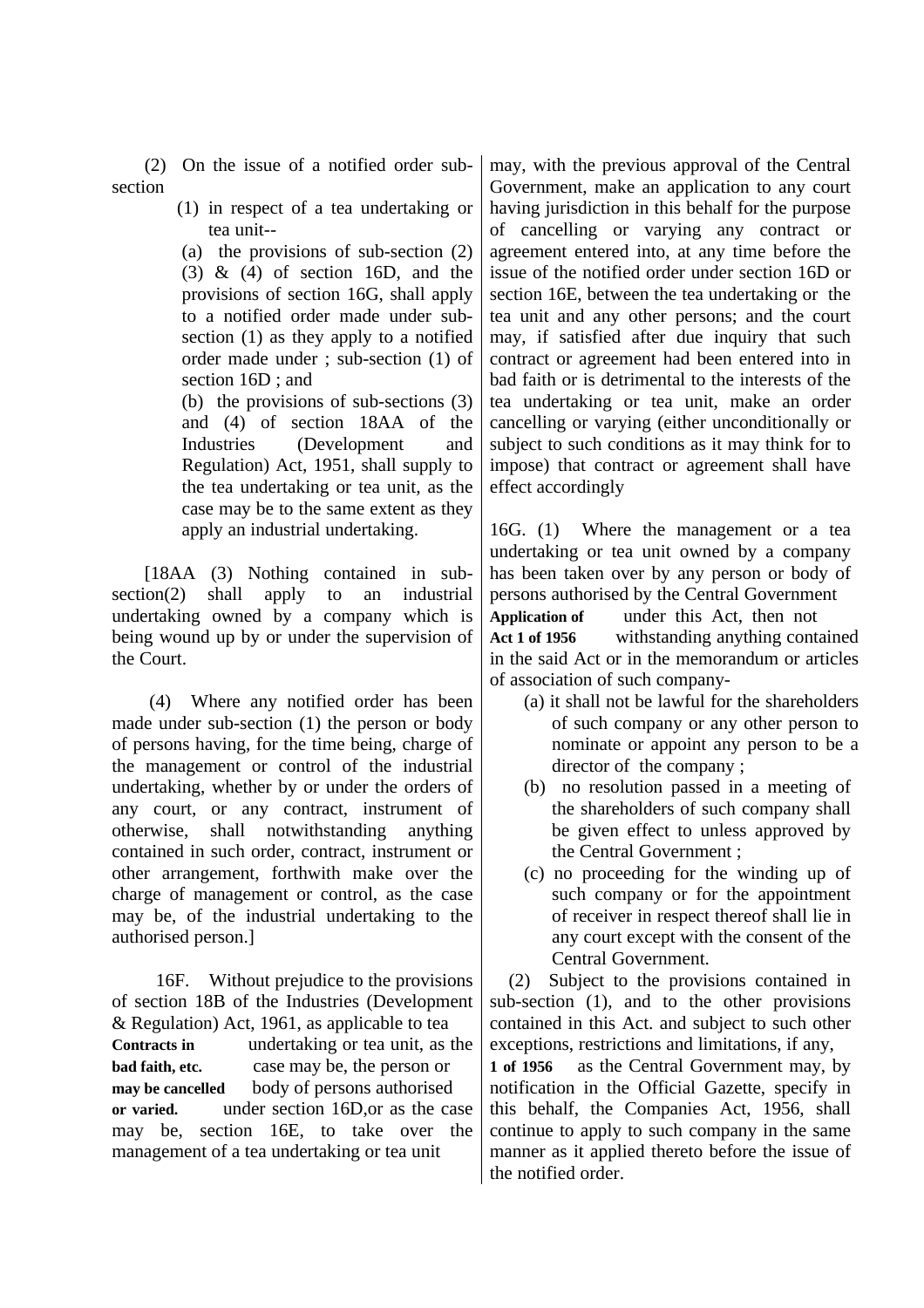16H. If, at any time, it appears to the Central Government on the application of the owner of a tea undertaking or tea unit or otherwise that the purpose of the order made under section 16D or **Power of Central** section 16E, has been fulfilled **Government to** or that for any other reason it is **cancel notified** not necessary that the order **order under** should remain in force, the **section16Dor16E** Central Government may by notified order, cancel such order and, on cancellation of any such order the management or control as the case may be, of the tea undertaking or tea unit, shall vest in the owner of that undertaking or unit,

 16-I. (1) If the Central Government is of opinion that there are possibilities of running or restarting a tea undertaking or tea unit in relation to which an investigation has been made under sub-section (2) of section 16B, and that such tea **Power of Central** undertaking or tea unit should be **Government to** be run or restarted for maintain**authorise, with the -**ing or increasing the production **permission of the Court,** supply or distribution of **persons to take over tea that Government may management of control of** make an application to **tea undertakings or** the court by which the **tea units.** company owing such tea undertaking or tea unit has been ordered to be wound up, praying for permission to appoint any person or body of persons to take over the management of the tea undertaking or, as the case may be, tea unit, or to exercise in respect of the whole or any part of the tea undertaking or tea unit, such functions of control as may be specified in application.

 (2) Where an application in made under subsection  $(1)$ , --

- (a) the provisions of -section (2) of section 18FA of the Industries(Development and Regulation)Act 1951 shall apply to the undertaking or tea unit, as the
- **65 of 1951** case may be, subject to the modification that for the words "twelve years"

occurring in the second proviso thereto, the words " six years" shall be substituted ;

[18FA (2) Where an application is made under sub-section (I) the High Court shall make an order empowering the Central Government to authorise any person or body of persons (hereinafter referred to as the "authorised persons") to take over the management of the industrial undertaking or to exercise functions of control in relation to the whole or any part of the industrial undertaking (hereinafter referred to as the "concerned part") for a period not exceeding five years;

 Provided that if the Central Government is of opinion that it is expedient in the interest of the general public that the authorised person should continue to manage the industrial undertaking or continue to exercise functions of control in relation to the concerned part, as the case may be, after the expiry of the period of five years aforesaid, it may make an application to the High Court for the continuance of such management of functions of control, for such period, not exceeding two years at a time, as may be specified in the application and thereupon the High Court may make an order permitting the authorised persons to continue to manage the industrial undertaking or to exercise functions of control in relation to the concerned part :

 Provided further that the total period of such continuance (after the expiry of the initial period of five years) shall not, in any case, be permitted to exceed ten years. (Twelve years-Act No. 32 of 1974)]

(b) the provisions of sub-sections (3) to (10) both inclusive of section 18FA of the Industries (Development and Regulation) Act, 1951 shall apply to the tea undertaking or tea unit referred to in subsection (1) to the same extent as they apply to an industrial undertaking.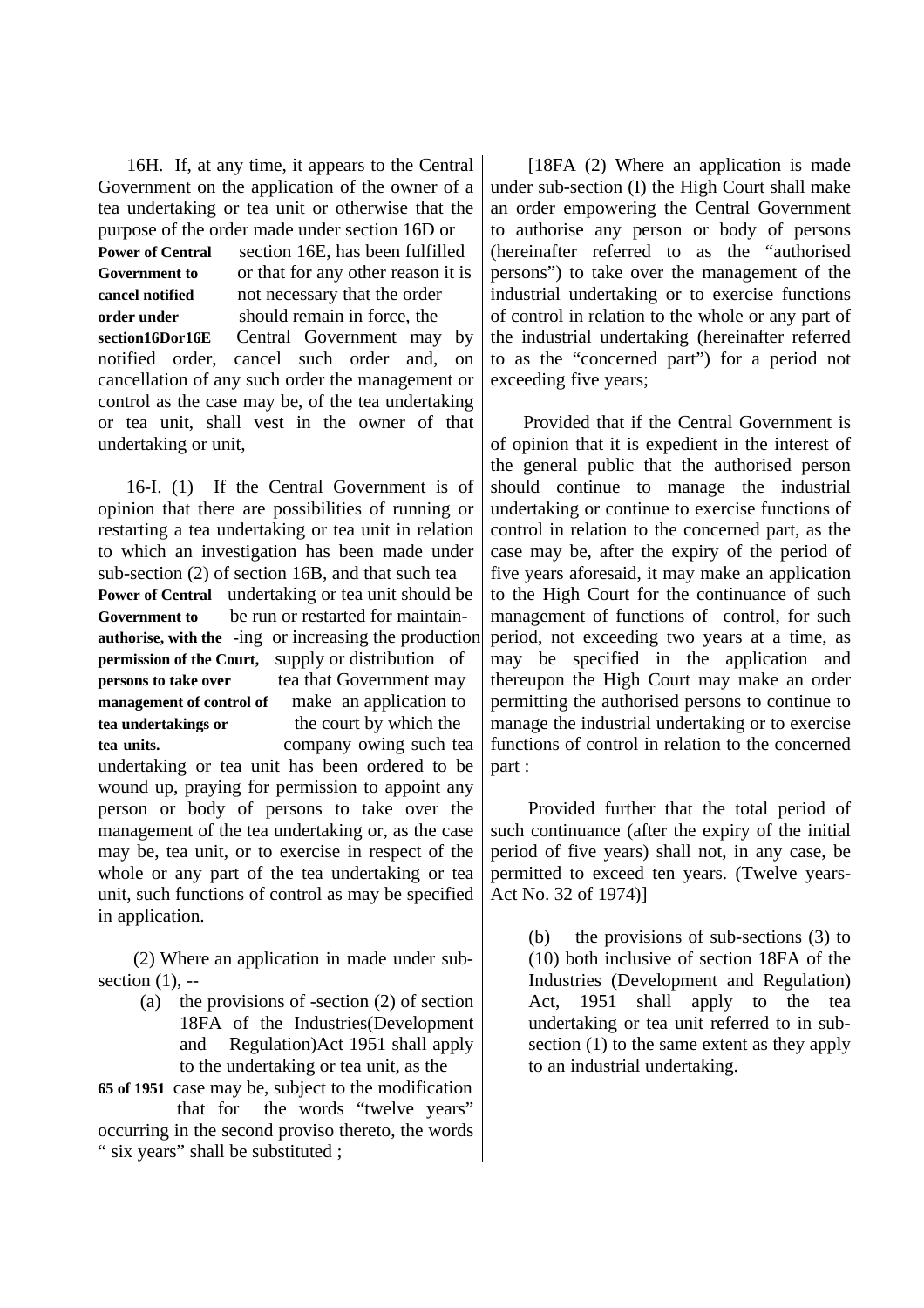[18FA. (3) Whereas an order has been made by the High Court under sub-section (2), the High Court has direct the Official Liquidator or any other person having, for the time being, charge of the management of control of the industrial undertaking, whether by or under the orders of any court, or any contract or instrument or otherwise, to make over the management of such undertaking or the concerned part, as the case may be to the authorised person and thereupon the authorised persons shall be deemed to be the Official Liquidator in respect of the industrial undertaking or the concerned part, as the case may be.

 (4) Before making over the possession of the industrial undertaking or the concerned part to the authorised person the Official Liquidator, shall make a complete inventory of all the assets and liabilities of the industrial undertaking or the concerned part, as the case may be, in the manner specified in section 18FG and deliver a copy of such inventory to the authorised person, who shall, after verifying the correctness thereof, sign on the duplicate copy thereof as evidence of the receipt of the inventory by him.

 (5) On taking over the management of the industrial undertaking or on the commencement of the exercise of functions of control in relation to the concerned part, the authorised person shall take immediate steps so as to run the industrial undertaking or the concerned part as to ensure the maintenance of production.

 (6) The authorised person may, on such terms and conditions and subject to such limitations or restrictions as may be prescribed, raise any loan for the purpose of running the industrial undertaking of the concerned part, and may for that purpose, create a floating charge on the current assets of the industrial undertaking or the concerned part, as the case may be.

 (7) Where the authorised person is of opinion that the replacement or repair of any machinery of the industrial undertaking of the concerned part is necessary for the purpose of

efficient running of the industrial undertaking and subject to such limitations of restriction as may be prescribed, make such replacement or repair, as the case may be.

 (8) The loan obtained by the authorised person, shall be recovered from the assets of the industrial undertaking of the concerned part, in such manner and subject to such conditions as may be prescribed.

 (9) For the purpose of running the industrial undertaking or exercising functions of control in relation to the concerned part, the authorised person may employ such of the former employees of the industrial undertaking whose services become discharged by reason of the winding up of the company owning such undertaking and every such person employed by the authorised person shall be deemed to have entered into a fresh contract of service with the company.

 (10) The proceedings in the winding up of the company in so far as they relate to :-

> (a) the industrial undertaking, the management of which has been taken over by the authorised person under this section.

> > or

(b) the concerned part in relation to which any function of control is exercised by the authorised person under this section.

[ shall during the period of such management or control, remain stayed, and, in computing the period of limitation for the enforcement of any right, privileges, obligation or liability in relation to such undertaking or the concerned part, the period during which such proceedings remained stayed shall be excluded].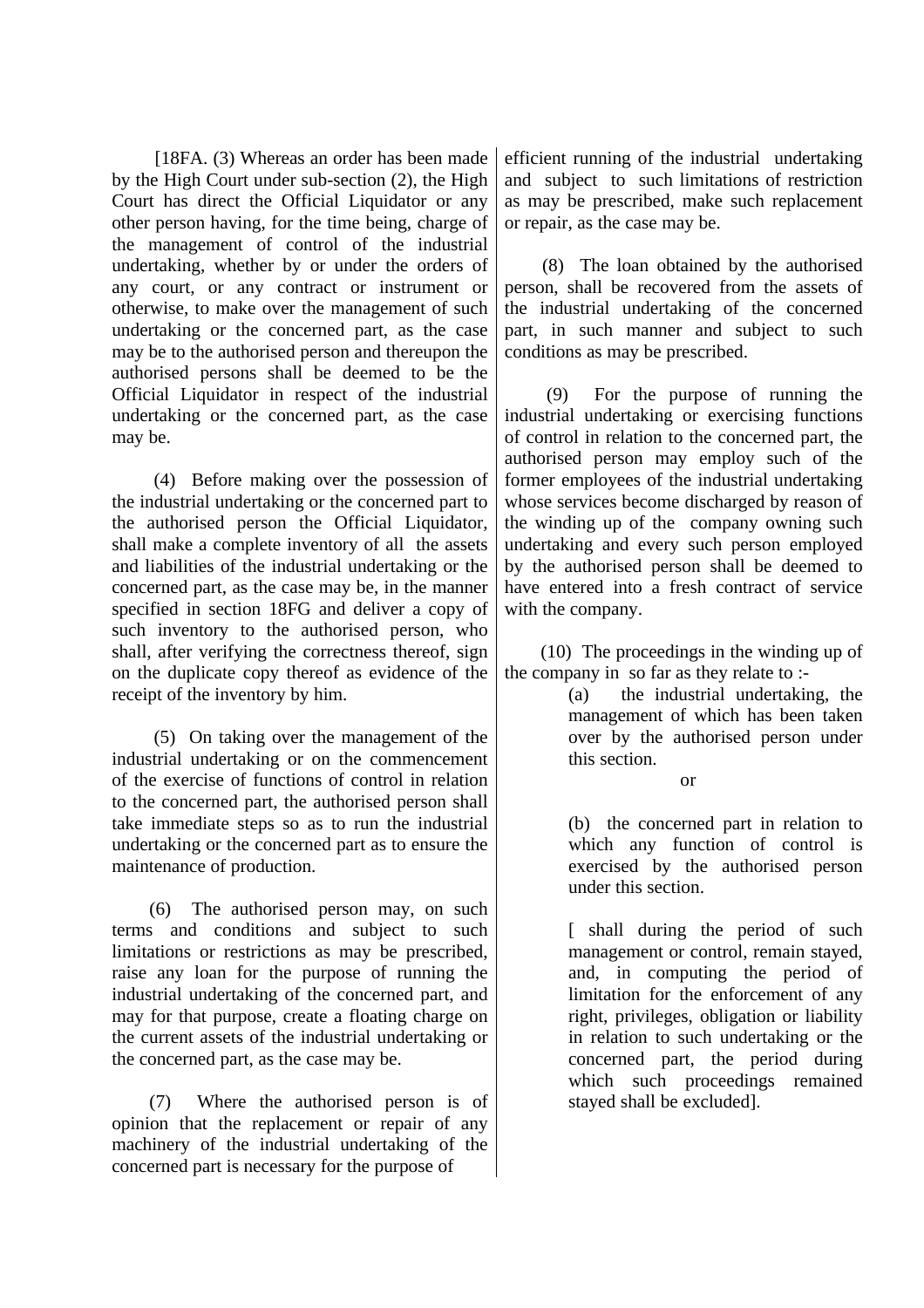16J. The Central Government may, if it is satisfied in relation to a tea undertaking, tea unit or any part thereof, the management or control of which has been taken over under section 16D or under section 16E or under section 16-1, that it is

**Power of Central** necessary so as to do in the **Government to** interests of the general public **make certain** with a view to preventing fall **declaration in** in the volume of the production **in relation to** of tea, exercise in relation to such **tea undertaking** tea undertakings or tea unit or **or tea units** part thereof the same powers as are exercise able by it in relation to an industrial undertaking under section 18-FB of the Industries (Development and Regulation) Act, 1951, and the said section and the Third Schedule referred to therein shall apply to a tea undertaking or the unit accordingly.

 [18FB. (1) The Central Government may, if it is satisfied, in relation to an industrial undertaking or any part thereof, the management or control of which has been taken over under section 18A, whether before or after the commencement of the Industries (Development and Regulation) Amendment Act, 1971, or under Section 18AA or section 18FA, that it is necessary so as to do in the interest or the general public with a view to preventing fall in the volume of production of any scheduled industry, it may, be notified order declare that--

> (a) all or any of the enactments specified in the Third Schedule shall not apply or shall apply with such adaptations, whether by way of modification, addition or omission (which does not, however, affect the policy of the said enactments) to such industrial undertakings, as may be specified such notified order, or

> (b) the operation of all or any of the contracts, assurances of property agreements, settlements, awards, standing orders or other instruments in force (to which such industrial undertaking or the company owing such

undertaking is a party of which may be applicable to such industrial undertaking or company) immediately before the date of issue of such notified order shall remain suspended or that all or any of the rights, privileges, obligations and liabilities according or arising there under before the said date, shall remain suspended or shall be enforceable with such adaptations and in such manner as may be specified in the notified order.

 (2) The notified order made under subsection (1) shall remain in force, in the first instance, for a period of one year, but the duration of such notified order may be extended from time to time by a further notified order by a period not exceeding one year at a time :

 Provided that no such notified order shall in any case, remain in force--

> (a) after the expiry of the period for which the management of the industrial undertaking was taken over under section 18A, section 18AA of section 18FA, or (b) for more than five years in the aggregate from the date of issue of the first notified order. Whichever is earlier.

 (3) any notified order made under subsection (1) shall have effect notwithstanding anything to the contained in any other I w, agreement or instrument or any a decree or order of a court tribunal officer of other authority of any submission, settlement or standing order.

 (4) Any remedy for the enforcement of any right privilege, obligation or liability referred to in clause (b) of sub-section (1) and suspended or modified order made under that sub-section shall in accordance with the terms of the notified order, remain suspended or modified, and all proceedings relating thereto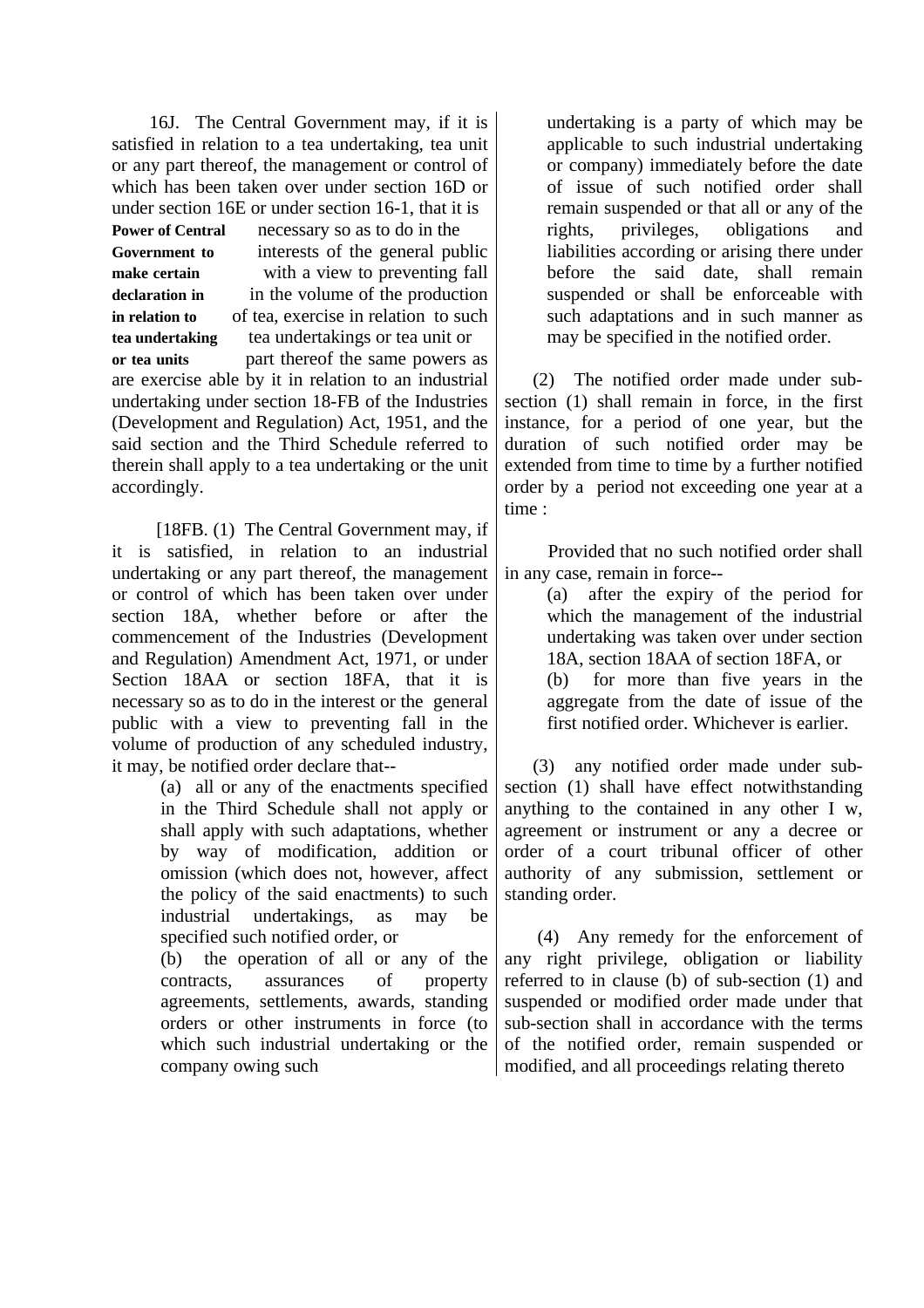pending before any court, tribunal, officer or other authority shall accordingly remain stayed or be continued subject to such adaptations, so however, that on the notified order ceasing to have effect --

(a) any right, privilege, obligation or liability so remaining suspended or modified shall become revived and enforceable as if the notified order had never been made ;

(b) any proceeding so remaining stayed shall be proceeded with, subject to the provisions of any law which may then be in force, from the stage which had been reached when the proceedings became stayed.

 (5) In computing the period of limitation for the enforcement of any right, privileges, obligation or liability referred to in case (b) of sub-section (1), the period during which it or the remedy enforcement thereof remained suspended shall be excluded ]

 16K. (1) Where the management or control of a tea undertaking or tea unit, as the case may be, has been taken over under section 16D or under section 16E or under section 16-1, the Central Govt **Power of central may** , at any time during the **Government to continuance of such management call for report on** or control, call for a report **the affairs and** from the authorised person **working of a** on the affairs and working of **manager tea under-** the tea undertaking or tea **taking or tea unit** unit, and in submitting the report the authorised person shall take into account the inventory and list of members and creditors prepared under section 16L.

 (2) On receipt of the report submitted by the authorised person, the Central Government may exercise all or any of the powers conferred on it by **65 of 1951** sections 18FD, 18FE and 18FF of the industries (Development and Regulation) Act, 1951 to the same extent and subject to the same conditions, limitations or restrictions as are specified in the said sections, and

the provisions of the said sections shall become applicable to a tea undertaking or tea unit, as the case may be.

[18FD. (1) If, on receipt of the report submitted by the authorised person, the Central Government is satisfied-

> (a) in relation to the company owning the industrial undertaking, which is not being wound up by the High Court, that the financial condition and other circumstances of the company are such that it is not in a position to meet its current liabilities out of its current assets, that Government may, if it considers necessary or expedient in the interest of the general public so as to do, by order, decide that the industrial undertaking should be sold as a running concern as provided in section 18FE and proceedings should simultaneously be started for the winding up, by the High Court, of the company;

> (b) in relation to the company, owning the industrial undertaking, which is being wound up by the High Court that its assets and liabilities are such that in the interest of its creditors and contributors the industrial undertaking should be sold as a running concern as provided in section 18FE, it may, by order, decide accordingly.

 (2) Notwithstanding anything contained in sub-section (1) if, on receipt of the report submitted by the authorised person, the Central Government is satisfied that--

- (a) in the interests of the general public,
	- or
- (b) in the interest of the shareholders, or

(c) to secure the proper management of the company owning the industrial undertaking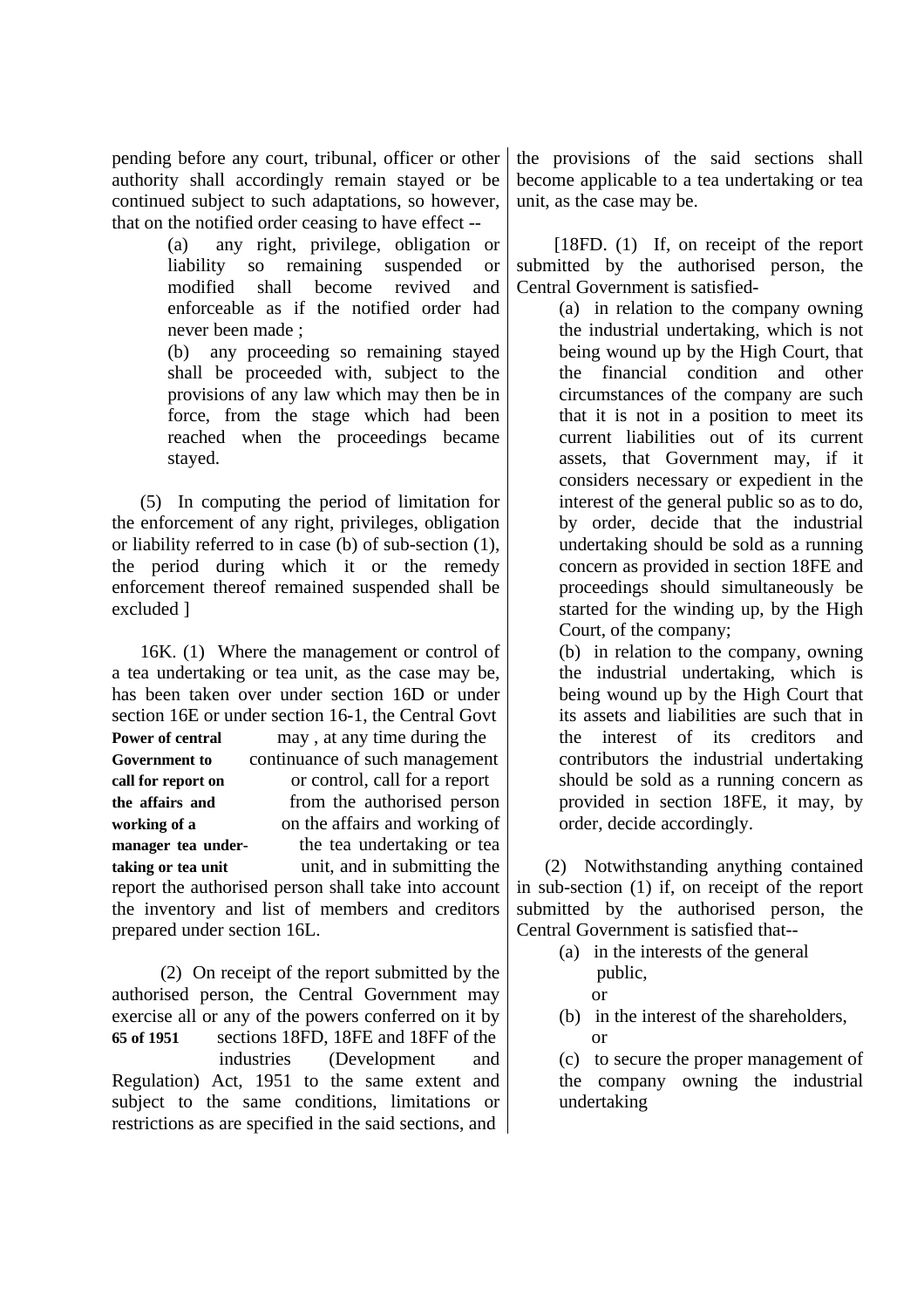it is necessary so as to do, that Government may by order, decide to prepare a scheme for the reconstruction of the company owning the industrial undertaking;

 Provided that no such scheme shall be prepared in relation to a company which is being wound up by or under the supervision of the High Court except with the previous permission of that Court.

 (3) The powers exercisable by the Central Govt. under section 18F, in relation to an undertaking taken over section 18A, shall also be exercisable in relation to an undertaking taken over under section 18AA or section 18FA, but such powers shall not be exercised after the making of an order sub-section (i) or, as the case may be, under sub-section (2) of this section.

 Provisions where Govt. decides to follow the course of action specified in section 18FD(1).

 18FE. (1) The provision hereinafter laid down shall apply where Central Govt. decides that the course of action specified in sub section (1) of section 18FD should be followed, namely-

> (a) the decision of the Central Govt. that the course of action specified in clause (a) of sub-section(1) of section 18FD should be followed in relation tea company owning an industrial undertaking shall be deemed to be a ground specified in section 433 of the Companies Act, 1956, on which the company may be wound up by the High Court ;

(b) the authorised person shall, as soon as may be, after the decision specified in clause (a) of sub-section (1) of section 18FD has been taken by the Central Government present an application to the High Court for the winding up of the company owning the industrial undertaking ;

(c) when an application is made by the authorised person, under clause (b) for the winding up, by the High court, of the company owning the industrial undertaking, the High Court shall order the winding up of

the company and shall notwithstanding any thing contained in the Companies Act, 1956, appoint the authorised person as the official Liquidator in relation to such undertaking ;

(d) whenever the Central Govt. decided under clause (b) of subsection (1) of section 18FD that the industrial undertaking should be sold as a running concern it shall cause a copy of its decision on to be laid before High Court ;

(e) until the industrial undertaking referred to in clause (a) or clause (b) of sub-section(1) of section 18FD is sold or purchased in pursuance of this section, the authorised person shall continue to function as the Official Liquidator in relation to the said undertaking in the winding up proceedings of the company, and, thereafter the Official Liquidator appointed by the Central Govt. under section 448 of the Companies Act, 1956, shall take over and

function as the Official Liquidator in the said proceedings.

 (2) The authorised person shall make a report to the Central Govt. as to what should be the reserve price for the sale of the industrial undertaking as a running concern.

 (3) In making a report under subsection (2) the authorised person shall have regard to-

> (a) the financial condition of the company owning the industrial undertaking on the date on which the order under section 18FD is made -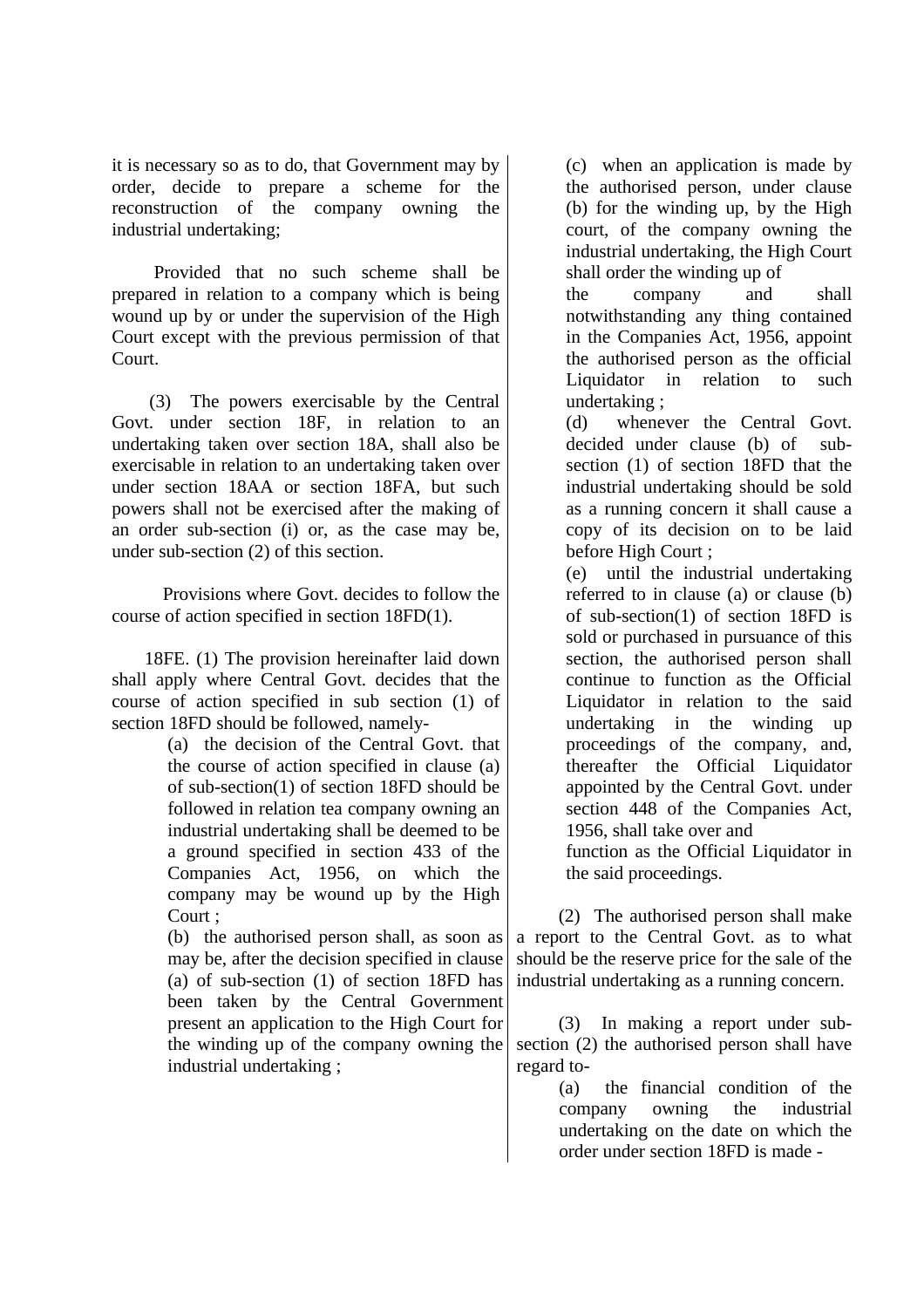(i) as disclosed in its books of account,

(ii) as disclosed in its balance sheet and profit and loss a/c during a period of five years immediately preceding the said date ;

(b) the condition and nature of the plant, machinery, instruments and other equipment from the point of view of their suitability for profitable use in the running of the industrial undertaking ;

(c) the total amount of liability on account of secured an unsecured debts including overdrafts, if any, drawn on banks, liabilities on account of terminal benefits to the employees and other borrowings and other liabilities of the company ; and

(d) other relevant factors including the factor that the industrial undertaking will be sold free from all encumbrances.

 (4) **Notice of the reserve** price determined by the authorised person shall be given in such manner as may be prescribed to the members and creditors of the company owning such industrial undertaking to make representations within a specified time to the Central Govt. through the authorised person and the Central Govt. shall, after considering the representations received and the report of the authorised person, determine the reserve price.

 (5) The authorised person shall thereafter, with permission of the High Court, invite tenders from the public in such manner as may be determined by the High Court for the sale of the industrial undertaking as a running concern subject to the conditions that it will be sold to the person offering the highest price which shall not be less than the reserve price determined under subsection (4) :

 Provided that the High Court shall not refuse to grant such permission if it is satisfied that the company is not in a position to meet its current liabilities out of its current assets.

 (6) The Industrial undertaking shall be sold to the highest bidder, as a running concern, only if the price offered by him therefore is not less than the reserve price.

 (7) Where no offer of price, is equal to, or more than, the reserve price, the industrial undertaking shall be purchased by the Central Govt. as the reserve price.

> (8) (a)The amount realised from the sale of the industrial undertaking as a running concern together with any other sum which may be realised from any contributory, purchaser or any other person from whom any money is due to the company shall be utilised in accordance with the provisions of the Companies Act. 1956, in discharging the liabilities of the company and distributing the balance, if any, amongst the members of the company ;

(b) In other respects the provisions of the Companies Act. 1956, relating to the winding up of a company by the High Court shall, as far as may be apply.

 (9) When an industrial undertaking is sold to any person under sub-section (6), or purchased by the Central Govt. under subsection (7), there shall be transferred to and vested in the purchaser, free from all encumbrances, all such assets relating to the industrial undertaking as are referred to in sub-clause (i) of clause (a) of section 18FG and existing at time of the sale of purchase.

 Provisions where Government decides to follow the course of action specified in section 18FD  $(2)$ .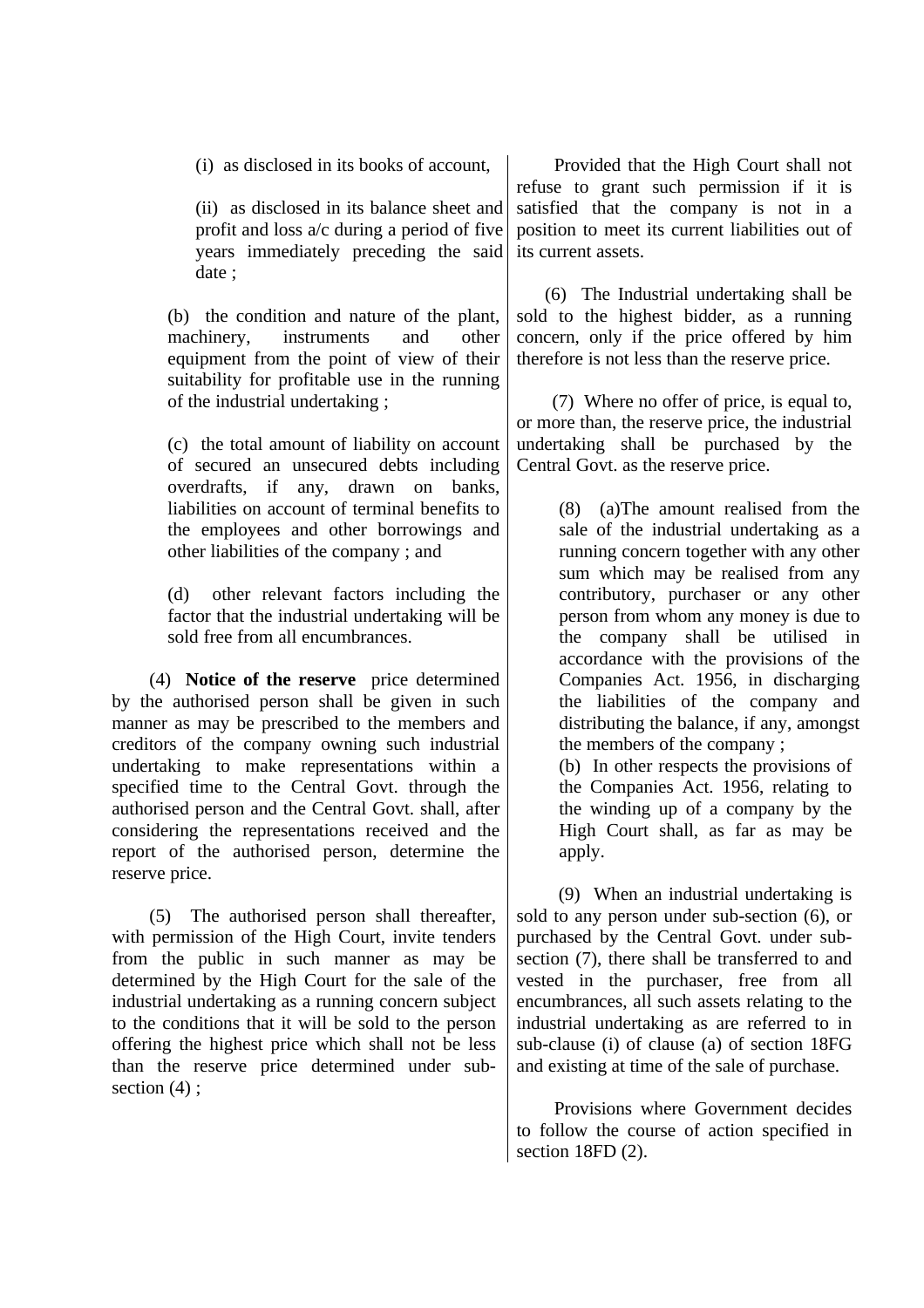18FF (1) Where in any case the Central Govt. decides that the course of action specified in subsection (2) of section 18FD should be followed, it shall, subject to the provisions of that sub-section cause to be prepared by the authorised person, a scheme for the reconstruction of the company, owning the industrial undertaking in accordance with the provisions hereinafter contained and the authorised person shall submit the same for the approval of that Government.

 (2) the scheme for the reconstruction of the company owing the industrial undertaking may contain provisions for all or any of the following matters namely ;

> (a) the constitution, name and registered office, the capital assets, powers, rights, interests, authorities and privileges, the liabilities duties and obligations of the company on its reconstruction ;

> (b) any change in the Board of Directors, of the appointment of a new Board of Directors, of the company on its reconstruction and the authority by whom, the manner in which and the other terms and conditions on which, such change or appointment shall be made and in the case of appointment of a new Board of Directors or of any Director, the period for which such appointment shall be made ;

> (c) the vesting of controlling interest in the reconstructed company, in the Central Govt. either by the appointment of additional directors or by the allotment of additional sharer ;

> (d) the alteration of the memorandum and articles of association of the company, on its reconstruction, to give effect to such reconstruction ;

(e) subject to the provisions of the scheme, the continuation by or

against the company, on its reconstruction, of any action or proceedings pending against the company immediately before the date of its reconstruction ;

(f) the reduction of the interest or rights which the members and creditors have in or against the company before its reconstruction to such extent as the Central Government may consider necessary in the interest of the general public or in the interest of the members and creditors or for the maintenance of the business of the company ;

 Provided that nothing contained in this clause shall be deemed to authorise the reduction of the interest or right of any creditor ( including Govt.) in respect of any loan or advance made by that creditor to the company after the date management of the industrial undertaking of the company has been taken over under section 18A, section 18AA, or section 18FA.

(g) the payment in cash or otherwise to the creditors in full satisfaction of their claim :-

(i) in respect of their interest or rights in or against the company before the reconstruction ; or

(ii) where their interest or rights in or against the company has or have been reduced under clause (f) in respect of such interest, or rights as so reduced ;

(h) all allotment to the members of the company for shares held by them therein before its reconstruction (whether their interest in such share has been reduced under clause (f) or not), of shares in the company on its reconstruction and where it is not possible to allot shares to any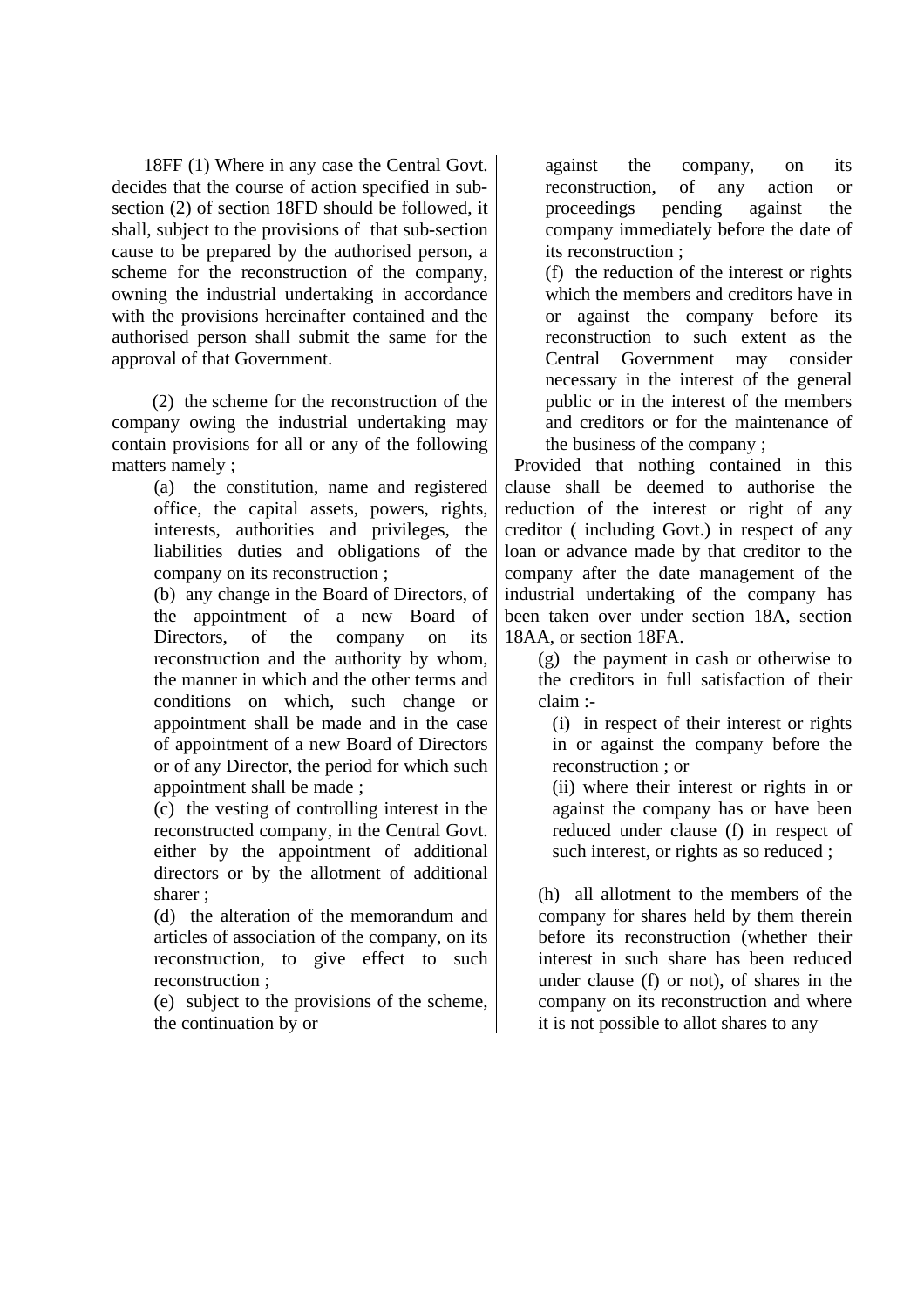members the payment in cash to those members in full satisfaction of their claim -- (i) in respect of their interest in shares in the company before its reconstruction ; or

(ii) where such interest has been reduced under clause (f) in respect of their interests in shares as so reduced ;

(i) the offer by the Central Govt. to acquire by negotiations with the members of the company their respective shares on payment in cash to those members who may volunteer to sell their shares to the Central Govt. in full satisfaction of their claim --

(i) in respect of their interest in shares in the company before its reconstruction ; or (ii) where such interest has been reduced under clause (f) in respect of their interests in shares as so reduced ;

(j) the conversion of any debentures issued by the company after the taking over of the management of the company under section 18A or section 18AA or section 18FA or of any loans obtained by the company after that date or of any part of such debentures or loans, into shares in the company and the allotment of those shares to such debenture-holders or creditors, as the case may be ;

(k) the increase of the capital of the company by the issue of new shares and the allotment of such new shares to the Central Government ;

(l) the continuance of the services of such of the employees, of the company as the Central Govt. may specify in the scheme in the company itself, on its reconstruction, on such terms and conditions as the Central Govt. thinks fits;

 (m) notwithstanding anything contained in clause (1) where any employee of the company whose services have been continued under clause (1) have, by notice in writing given to the company at any time before the expiry of one month next following the date on which the scheme is sanctioned by the High Court, intimate their intention of not becoming employees of the company, on its reconstruction the payment to such employees and to other employees whose services have not been continued on the reconstruction of the company of compensation, if any, to which they are entitled under the Industrial Disputes Act, 1947 and such pension, gratuity, Provident fund and other retirement benefits ordinarily admissible to them under the rules or authorisations of the company immediately before the date of its reconstruction;

(n) any other terms and conditions for the reconstruction of the company;

(o) such incidental consequential and supplemental matters as are necessary to secure that the reconstruction of the company shall be fully and effectively carried out.

 $(3)(a)$  A copy of the scheme, as approved by the Central Govt. shall be sent in draft to the company, to the registered trade unions, if any, of which the employees of the company are members and to creditors thereof for suggestions and objections, if any, within such period as the Central Govt. may specify for this purpose.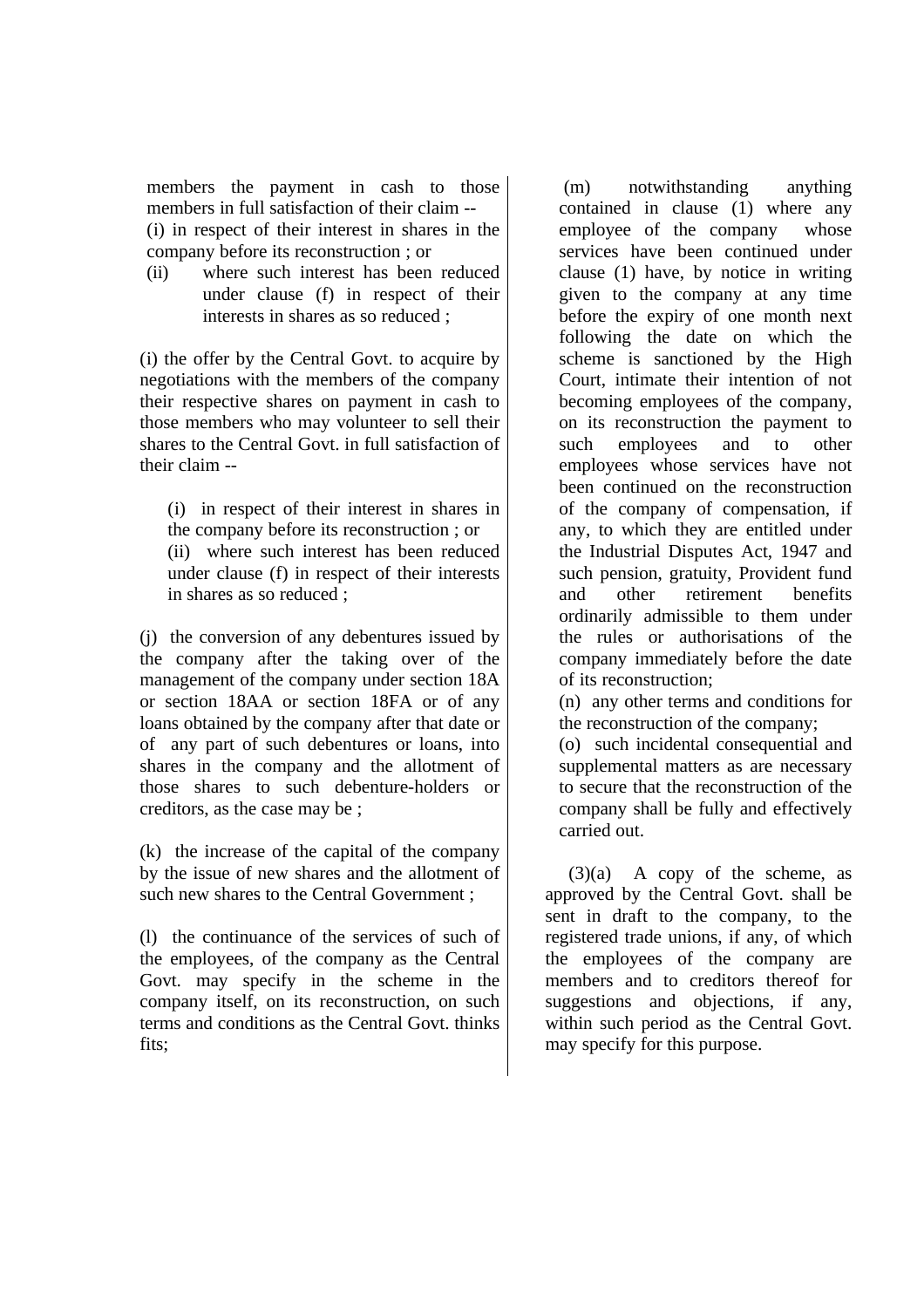(b) The Central Govt. may make such modifications, if any, in the draft scheme as if may consider necessary in the right of the suggestions and objections received from the company, from the registered trade unions of which the employees of the company are members and from any members or creditors of the company.

 (4) The scheme shall thereafter be placed before the High Court for the sanction and the High Court if, satisfied that the scheme is in the interests of the shareholders or for securing the proper management of the company and that scheme is designed to be fair and reasonable to the members and the creditors of the company, may after giving a reasonable opportunity to the company and to its members and creditors of showing cause, sanction the scheme without any modification or its such modifications as it may consider necessary.

 (5) The scheme, as so sanctioned by the High Court, shall come into force on such date as that Court may specify in this behalf.

 Provided that different dates may be specified for different provisions of the scheme.

 (6) The sanctioned accorded by the High Court under sub-section (4) shall be conclusive evidence that all the requirements of this section relating to the reconstruction of the company have been compiled with and a copy of the sanctioned scheme certified by the High court to be a true copy there of, shall, in all legal proceeding, (whether original or in appeal or otherwise), be admitted as evidence to the same extent as the original scheme.

 (7) On and from the date of the coming into operation of the scheme or any provision thereof, the scheme or such provision shall be binding on the company and also on all the members and other creditors and employees of company and on any other person having any right or liability in relation to the company.

 (8) On the coming into operation of the scheme or any provision, thereof, the authorised person shall cease to function and the management of the reconstructed company shall be assumed by the Board of Directors as provided in the scheme.

 (9) Copies of the scheme shall be laid before each House of Parliament, as soon as may be after the scheme has been sanctioned by the Court.

 (10) The provisions of this section and of any scheme made there under shall have effect notwithstanding anything contained in section 391 to 394A (both inclusive) of the Companies Act, 1956.

 Preparation of inventory of assets and liabilities and list of members and creditors of managed company.

 16L. For the purposes of this Act the authorised person shall as soon as may be **Preparation of an inventory** after taking over the  **of the assets and liabilities** management of a tea **and list of members and** undertaking or tea unit, **creditors of managed tea** preparea complete **undertaking or tea unit** inventory of the properties, belongings, liabilities and obligations of such tea undertaking or tea unit, as the case may be, and a list of members and creditors of such tea undertaking or tea unit, in accordance with the provision of section 18FG of the Industries (Development and Regulation) Act, 1951, and the said section shall apply to a tea undertaking or tea unit accordingly.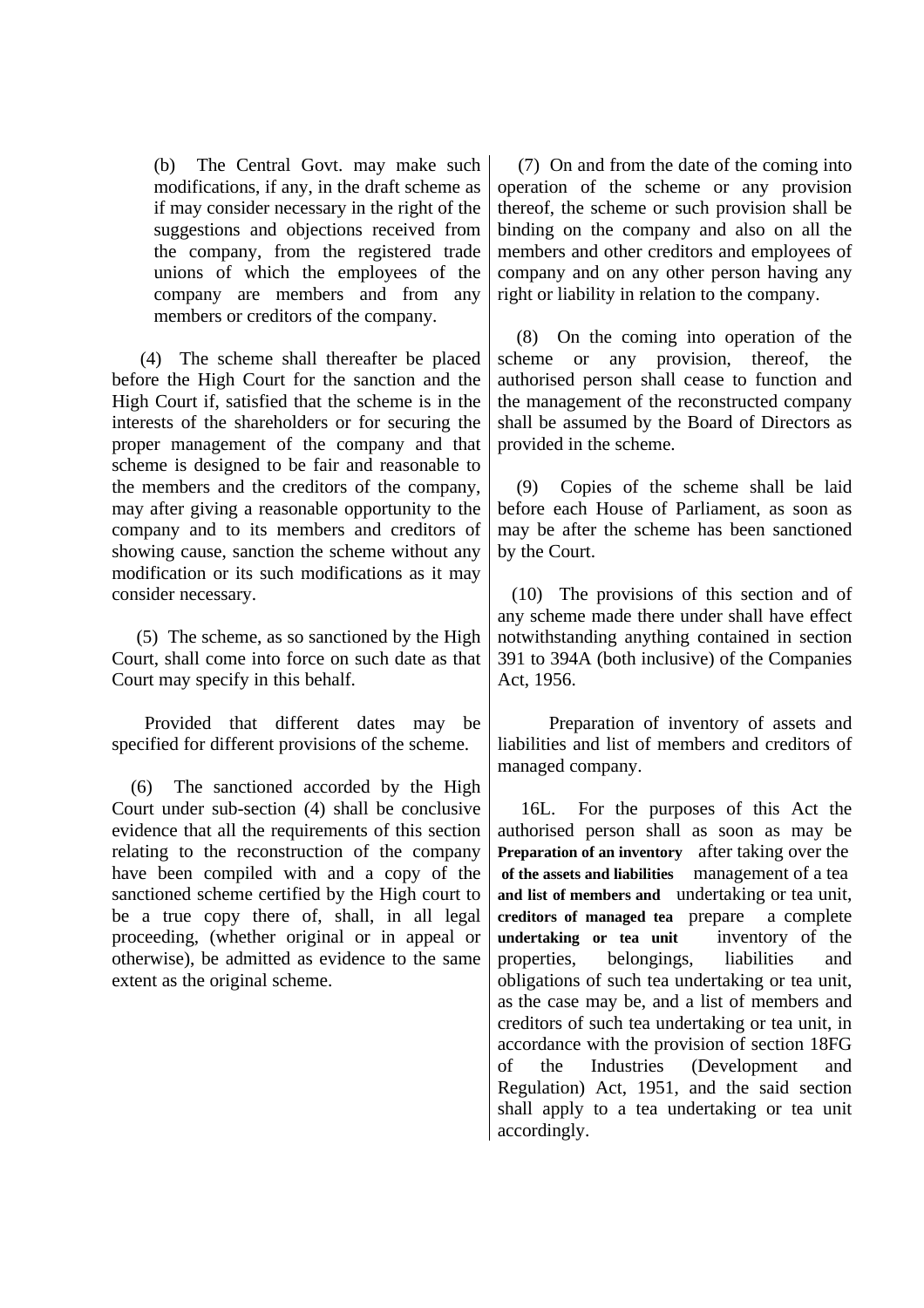\*16LL. Every debt arising out of any loan or any other financial accommodation obtain by the authorised person for carrying on the Management of, or existing functions of control **Debts incurred** in relation to the whole or any **and investments** part of a tea undertaking or tea **made by the** unit, the management or which has **authorised person** been taken over or in purported **to have priority** to have been taken over under section 16D or section 16E or section 16-I,

> (a) Shall have priority over all other debts, whether secured or unsecured, incurred before the management of such tea undertaking or tea unit was taken over ; (b) shall be a preferential debt within the meaning of section 530 of companies Act, 1956 and all such debts shall rank equally among themselves and be paid in full out of the assets of the tea undertaking or tea unit, unless such assets are in sufficient to meet them, in which case they shall be recoverable from the owner of the tea undertaking that the period of management or control has ended due to expiry of the period for which it was taken over or due to cancellation of the order under section 16FH or pursuance of the order of any Court.

 16M. No suit or other legal proceedings shall be instituted or continued against a tea undertaking or tea unit in respect of which an order has been made under section 16D or section 16E, except with the previous permission of the Central Government or of any officer authorised by the Government in this behalf.

 16N. Until any rule is made in relation to any matter referred to in this Chapter, the rules made by the Central Government under the Industries (Development and Regulation Act, 1951), in relation to such matter shall, as far as may be,

apply, to the extent they are not repugnant to any provision of this Act or any rule made there under and references in such rules to the provisions of that Act shall be construed accordingly.

 18FG. For the purpose of this Act, the authorised persons shall as soon as may be, after taking over the management of the industrial undertaking of a company under section 18A or section 18AA or section 18FA.

(a) prepare a complete inventory of --

 (i) all properties, movable, and immovable including lands, buildings, works, workshops, stores, instruments, plant, machinery, automobiles and other vehicles, stocks of materials, cash balances cash production in the course of production, storage or transit, raw materials, cash in hand deposit in bank or with any other person or body or on loan, reserve funds, investments and book debts and all other rights and interests arising out of such property as were immediately before the date of taking over of the industrial undertaking in the ownership, possession, power or control of the company, whether within or without India; and all books of account, registers, maps, plans, sections, drawings, records, documents or titles of ownership of property and all other documents of whatever nature relating thereto; and

 (ii) all borrowings liabilities and obligations of whatever kind of the company including liabilities on account of terminal benefits to its employees subsisting immediately before the said date ;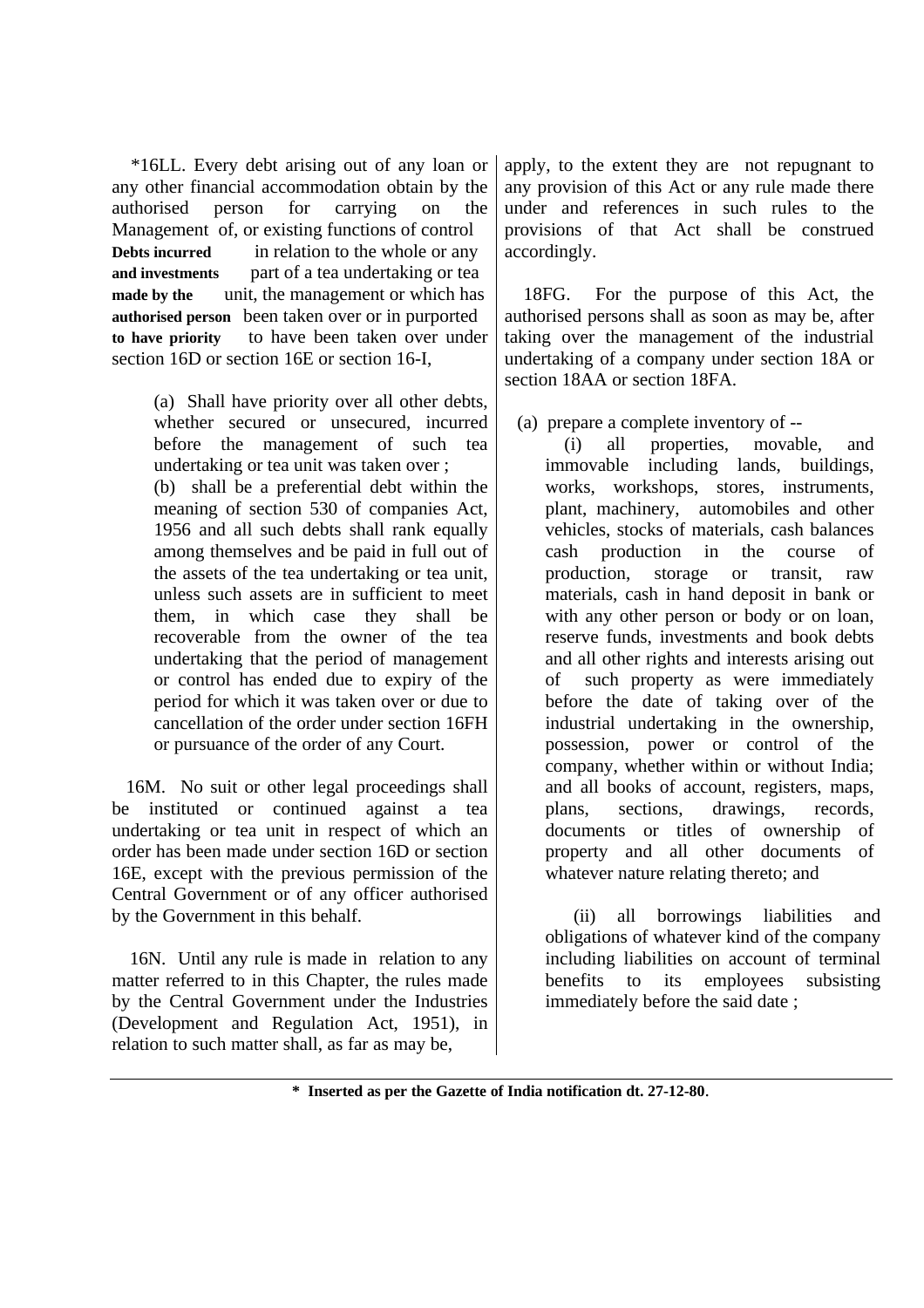(3) Prepare separately a list of members and a list of creditors of such company as on the date of taking over of the management of the industrial undertaking showing separately in the list of creditors, the secured creditors and the unsecured creditors ;

 Provided that where the management of the industrial undertaking of a company has been taken over under the said section 18A before the commencement of the Industrials (Development & Regulation) Amendment Act, 1971, the aforesaid function shall be performed by the authorised person within six months from such commencement.

## **CHAPTER - IV**

### **CONTROL OVER THE EXPORT OF TEA AND TEA SEED**

**17. Control of Export of tea and tea seed --**

 (1) No tea shall be exported unless covered by a licence issued by or on behalf of the Board.

 (2) No tea seed shall be exported unless covered by a permit issued by or on behalf of the Central Government.

 (3) No tea or tea seed shall be taken by land, sea or air of any State to any of the \*(French or) Portuguese Settlements bounded by India, unless covered by a permit issued by or on behalf of the Board.

 **18. Tea or tea seed for export to be covered by licence or permit -- (1)** No consignment of tea or tea seed shall be shipped or water-borne to be shipped for export or shall be exported until the owner has delivered to the Customs-Collector a valid export licence or a valid permit issued by or on behalf of the Board or the Central Government, as the case may be, covering the quantity to be shipped.

(2) No consignment of tea or tea seed shall be shipped or water-borne to be shipped for carriage (or shall be taken by land or air) to any of the \*(French or) Portuguese settlements bounded by

India until the owner has delivered to the Customs-Collector a permit issued by or on behalf of the Board covering the quantity to be shipped.

(3) No permit for the passage of any tea or tea seed by land into any of the \*(French or) Portuguese Settlements bounded by India shall be granted under sub-section (1) of sections 5 of the Land Customs Act, 1924 (XIX of 1924), unless the application for such permit is accompanied by a permit granted in this behalf by the Board covering the quantity to be passed.

 **+19 Export allotment --** The Central Government shall, after consulting the Board and paying due regard to all interests concerned and to the standard export figure, declare, by notification in the Official Gazette, the export allotment to each financial year ;

 Provided that the Central Govt. may by subsequent notification at any time during the financial year after the export allotment and thereupon the export allotment as so altered shall be the export allotment for that year.

**<sup>\*</sup> Omitted vide French Establishments (Application of Laws) Order, 1954 Published in Govt. of India. Notification No. S.R.O. 3315 dated 1-11-54.**

**<sup>+</sup> Suspended as per Notification No. SO.[12(2) Plant (A)/61 dt. 14-11-61] issued by the Govt. of India Ministry of Commerce and Industry, New Delhi.**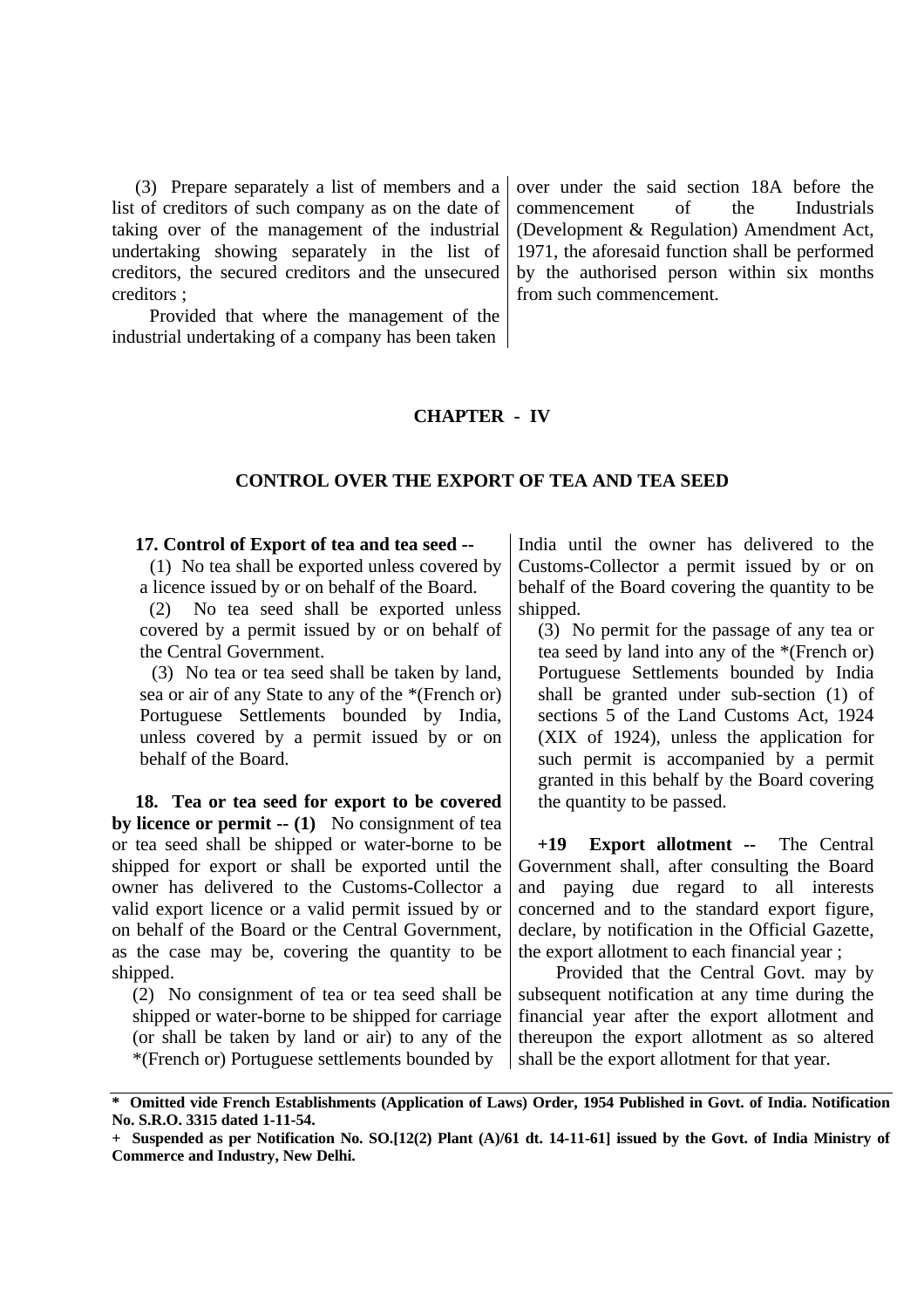**+ 20**. **Export quotas and licences --**(1)Subject to such conditions as may be prescribed, any tea estate or any sub-division of a tea estate shall have the right to receive under this Act an export quota for each financial year.

 (2) The export quota of a tea estate, or a subdivision of a tea estate, that, is, the total quantity of tea which may be exported by the owner of a tea estate or a sub-division of a tea estate during the financial year, shall be an amount determined by the Board in accordance with such principles as may be prescribed.

 Provided that when an export allotment is altered under the provisions of sections 19, the export quota shall be liable to be altered accordingly.

 (3) The total export quotas allotment to tea estate and to sub-divisions thereof at any time during any financial year shall not exceed the export allotment for the time being for that year.

**21.** Right in export licences  $-+(1)$  The owner of a tea estate or a sub-division of a tea estate to which an export quota has been allotted for any financial year shall have the right to obtain at any time export licences during that year to cover the export of tea up to the amount of the quota less the amount for which the export licences have already been issued against it.

 $+(2)$  The right of the owner of a tea estate or a sub-division of a tea estate under this section may be transferred subject to such conditions as may be prescribed, and the transferee of any such right may again transfer the whole or any part of his right to the owner of a tea estate, or a sub-division of a tea estate but not to any other person ;

 Provided that nothing in this sub-section shall operate to restrict the issue of licences for the export of tea expressed to be sold with export rights.

 $+(3)$  The owner of any tea estate or any sub-division of a tea estate to which an export quota has been allotted or any person to whom he has transferred his rights may at any time before the 21st day of March of the financial year to which the quota relates apply in writing to the Board for an export licence to cover the export of tea up to the amount of the unexhausted balance of the quota.

 (4) Every licence shall be in duplicate in the prescribed form, shall bear the date of its issue and shall be valid up to the end of the financial year in which it is issued.

 Provided that, save as provided in section 22, the Board shall not issue any export licence after the end of the financial year in which the application for licence was made.

 +22. **Special export licences --** (1)Where tea in respect of which an export licence has been or could have been granted under this Act has not been exported before the end of the financial year in which the licence was or could have been issued, the person to whom licence was could have been granted may, before the 14th day of April of the following financial year forward an application to the Board for a special export licence covering the same quantity of tea, and the Board shall, on receipt of the prescribed fee, if any, issue a special export licence accordingly.

 (2) A person to whom a special export licence has been issued under sub-section (1) may transfer the special export licence with all the rights conferred thereby to a person or persons nominated by him, but a licence once so transferred shall not be further transferable.

 (3) A special export licence shall be in duplicate in the prescribed form, shall bear the date of its issue and shall be valid up to the 31st day of May of the financial year in which it was issued.

**+ Suspended as per Notification No. SO.[ 12(2) Plant (A)/61 dated 14-11-61] issued by the Govt. of India Ministry of Commerce and Industry, New Delhi.**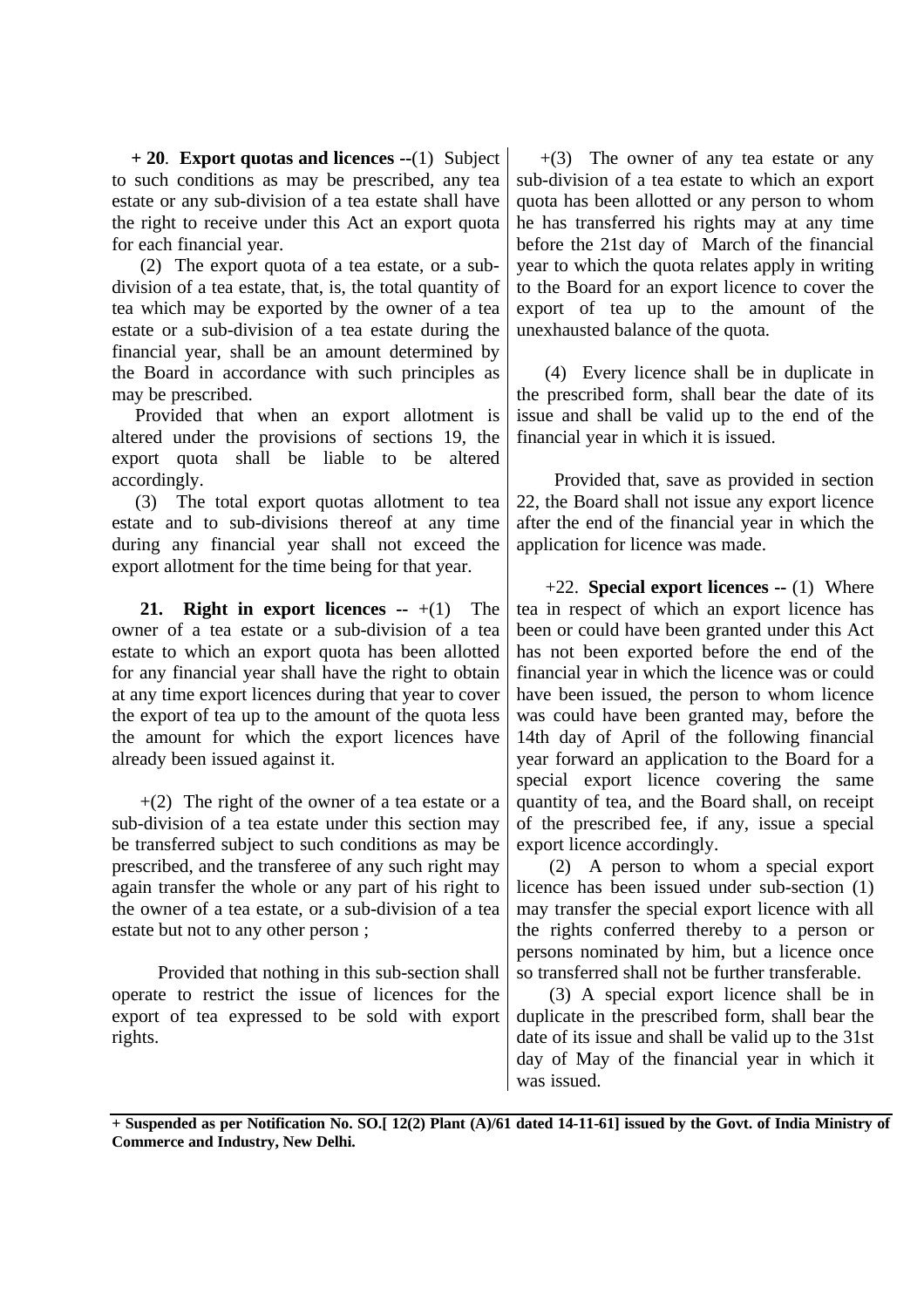(4) The quantity to tea covered by a special export licence shall be accounted for against the export quota of the year in which the original licence was or could have been issued under this Act.

 (5) Notwithstanding anything contained in the foregoing sub-section the Board may, with the general or special previous sanction of the Central Govt. refuse to issue a special export licence or postpone for so long as the Central Govt. may require the issue of any special export licence.

 **+23. Board to maintain account of quotas --** (1)The Board shall maintain an account of every export quota showing, in addition to such other particulars as the Board may think fit, the licences issued against it and the unexhausted balance.

 (2) Any owner of a tea estate or a sub-division of a tea estate shall be entitled on payment of the requisite fee, to a copy of the account relating to his quota, certified in the manner laid down in the bylaws made by the Board.

 **24. Limitation of application of Chapter --** Nothing in this Chapter shall apply to tea :--

 (a) proved to the satisfaction of the Customs collector to have been imported into India from any port outside India ; or

 (b) shipped as stores on board any vessel or aircraft in such quantity as the Customs collector considers reasonable having regard to the number of the crew and passengers and length of the voyage on which the vessel or aircraft is about to depart ; or

 (c) exported by post in packages not exceeding \*(Five Kilograms) in weight ; or

 (d) exported with the previous sanction of the Central Govt. within limits prescribed in this behalf, by a Red Cross Society or by any organisation for providing amenities for troops overseas ; or

 (e) taken as part of the personal luggage of a passenger.

**-----------------------**

**<sup>+</sup> Suspended as per Notification No. SO.[12(2) Plant (A)/61 dated 14-11-61] issued by the Govt. of India Ministry of Commerce and Industry, New Delhi.**

**<sup>\*</sup> Amended under the Customs Duties and Cesses (Conversion to Metric Units) Act 1960 (No.40)of 1960) published in the Gazette of India Extraordinary dated 22-9-60 and enforced with effect from 1-10-60 as per Notification, Extraordinary of the Govt. of India in the--Ministry of Commerce & Industry No. 2348 dated 23-9-1960.**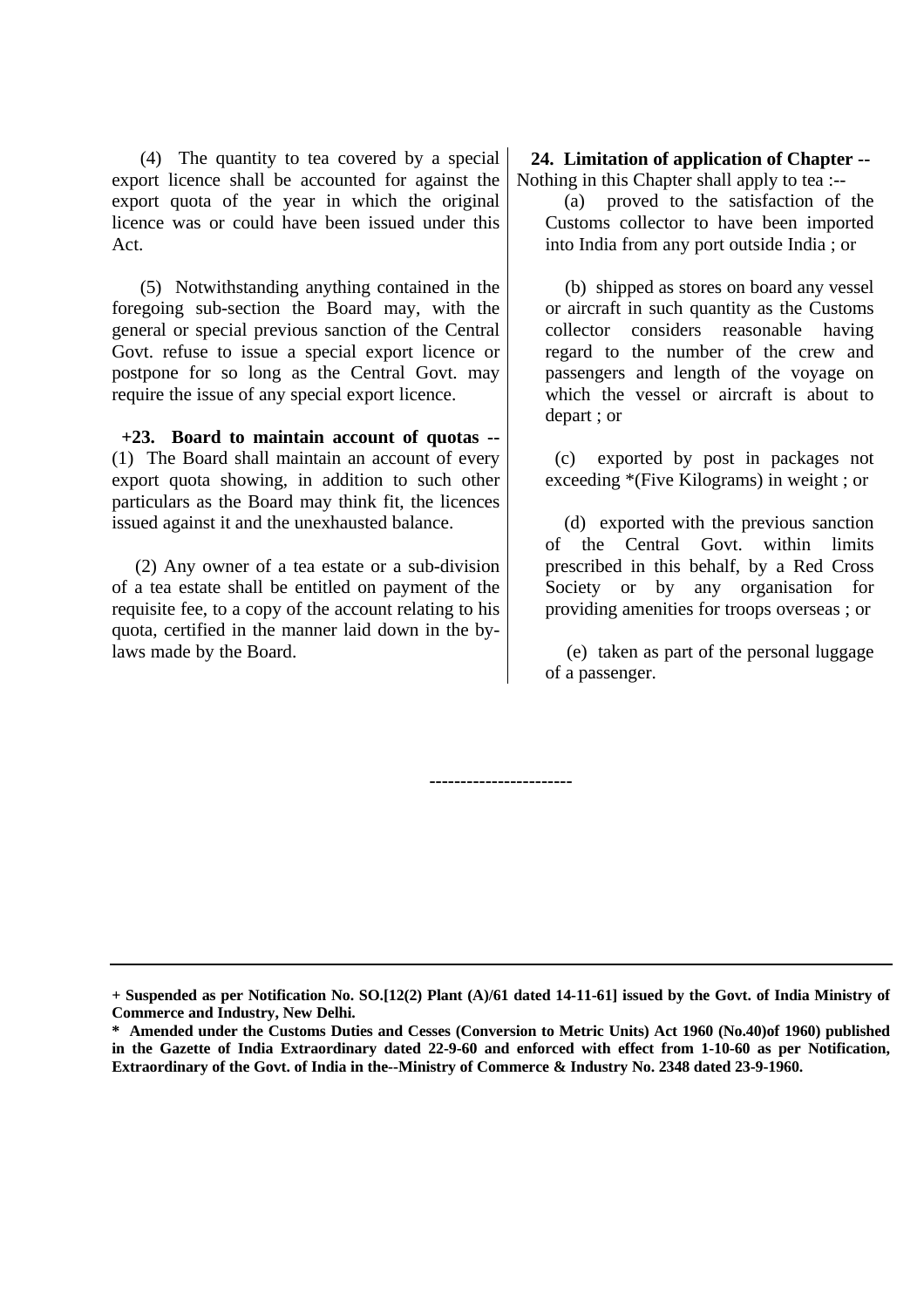## **CHAPTER V**

## **FINANCE, ACCOUNTS AND AUDIT**

**\*\* @ 25. Imposition of cess on tea produced in India -- (1)** There shall be levied and collected as a cess for the purposes of this Act a duty of excise on all tea produced in India at such rate not exceeding fifty paisa per kilogram as the Central Govt. may, by notification in the Official Gazette fix.

 Provided that different rates may be fixed for different varieties or grades of tea having regard to the location of,and the climatic conditions pervailing in the tea estates or gardens producing such varieties or grades of tea any other circumstances applicable to such production.

 (2) The duty of excise levied under subsection (1) shall be in addition to the duty of excise leviable on tea under the Central Excises and Salt Act, 1944, or any other law for the time being in force, (1 of 1944).

 (3) The provision of the Central Excises and Salt Act, 1944 and the rules made there under, including those relating to refund and (1 of 1944) exemption from duty, shall, so far as may be, apply in relation to the levy and collection of the duty of excise under this section as they apply in relation to the levy and collection of the duty of excise on tea under the said Act.

 **26. Payment of proceeds of cess to the Board -** proceeds of the cess levied under subsection (1) of section 25 shall first be credited to the Consolidated Fund of India and the Central Govt. may thereafter, from time to time pay to the Board from an out of such proceeds such

sums of money as it may think fit after deducting the expenses of collection.

 **\*26A. Grants and loans by the Central Govt. to the Board -** The Central Govt., may after due appropriation by Parliament by law in this behalf pay to the Board by way of grants of loans such sums of money as Central Govt. may consider necessary.

 **27. Constitution of Fund - (1)** There shall be formed a fund to be called the Tea Fund, and there shall be credited thereto -

 (a) the proceeds of the cess made over to the Board by the Central Government:

\*\*\*(ab) any sum of money including dividend, if any, realised by the Board in carrying out any measure referred to in clause (ii) of sub-section  $(2)$  of section 10;

 (b) all fess levied and collected in respect of licences, permits and permission issued under this Act; and

 (c) any other fee that may be levied and collected under this Act or the rules made there under.

 (2) The Fund shall be applied towards meeting the expenses of the Board and the cost of the measures referred to in section 10.

**28. Borrowing Powers of Board -** Subject to such rules as may be made in this behalf, the Board shall have power to borrow on the security of the fund or any other asset for any purposes for which the fund may be applied.

**<sup>@</sup> Substituted-Vide the Tea (Amendment) Act, 1967 (No.21 of 1967). Published in Gazette of India Extraordinary, Part-II Section I dated 14-8-1967.**

**<sup>\*</sup> Inserted as passed by Parliament and published in the Extraordinary Gazette of India Part II Section I on 25.5.1970.**

**<sup>\*\*</sup> Amended as per the Tea (Amendment ) Act, 1986 Published in the Gazette of India Extraordinary Part II section I. New Delhi, dated 14.05.1986.**

**<sup>\*\*\*</sup> Inserted as per the gazette of India Notification No.79 dt. 27.12.80.**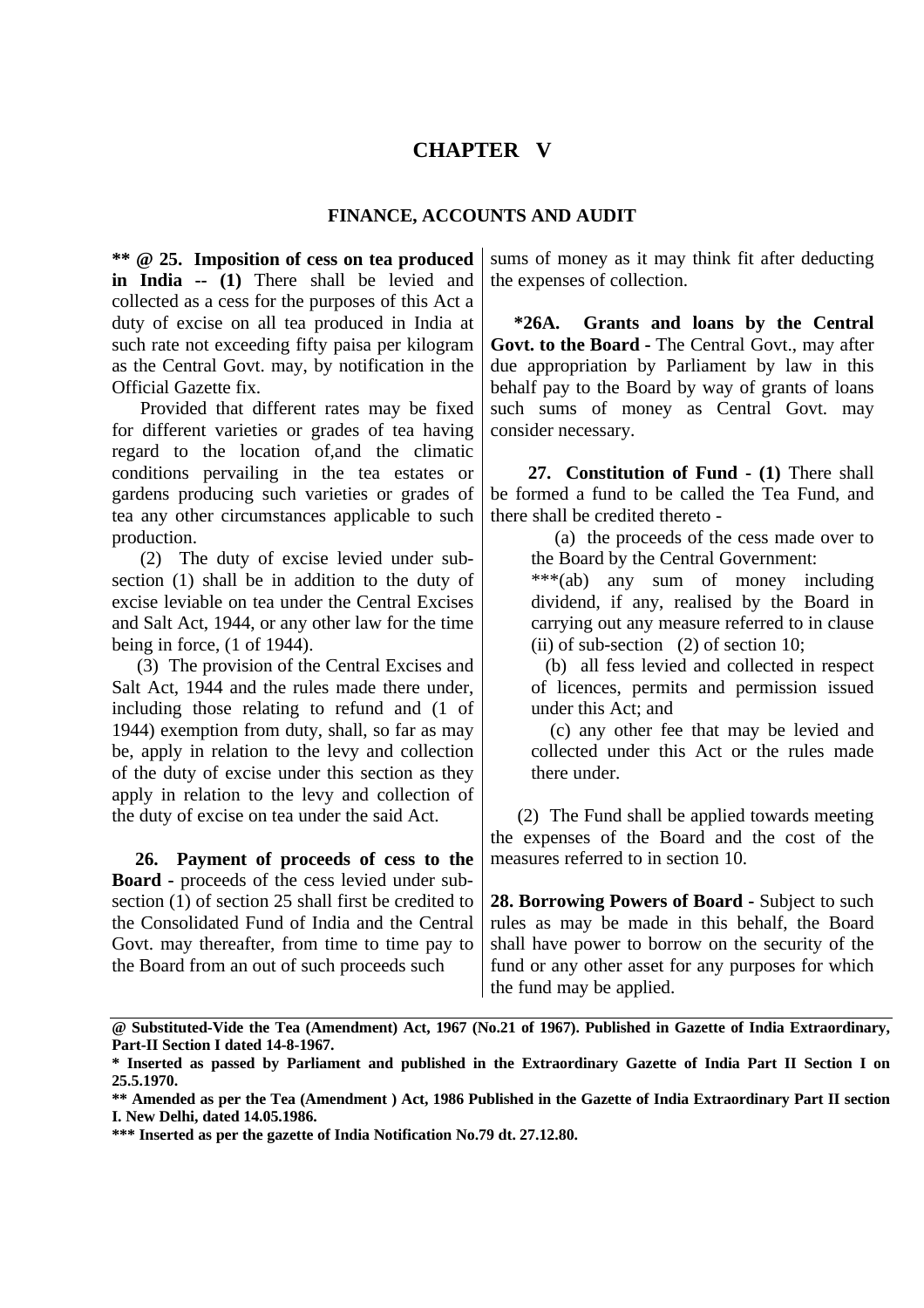**@ 28A**. **Writing off losses -** Subject to such conditions as may be specified by the Central Govt., where the Board is of opinion that an amount due to, or any loss, whether of money or of property incurred by the Board is irrecoverable, the Board may, with the previous approval of the Central Govt., sanction the writing off finally of the said amount or loss;

 Provided that no such approval of the Central Govt., shall be necessary where such irrecoverable amount of loss does not exceed in any individual case and in the aggregate in any year such amounts as may be prescribed.

**29. Account and Audit -** (1) The Board shall cause accounts to be kept all moneys received and expended by it.

 (2) The account shall be audited every year by auditors appointed in this behalf by the Central Govt. and such auditors shall disallow every item, which in their opinion is not authorised by this Act or any rule made or direction issued there under.

 (3) The Board may, within three months from the date of communication to it of the disallowance of any item as aforesaid, appeal against such disallowance to the Central Govt. whose decision shall be final.

--------------

**@ Inserted as per Tea (Amendment) Act, 1986 Published in the Gazette of India, extraordinary Part II Section 1 dt. 14-5-86**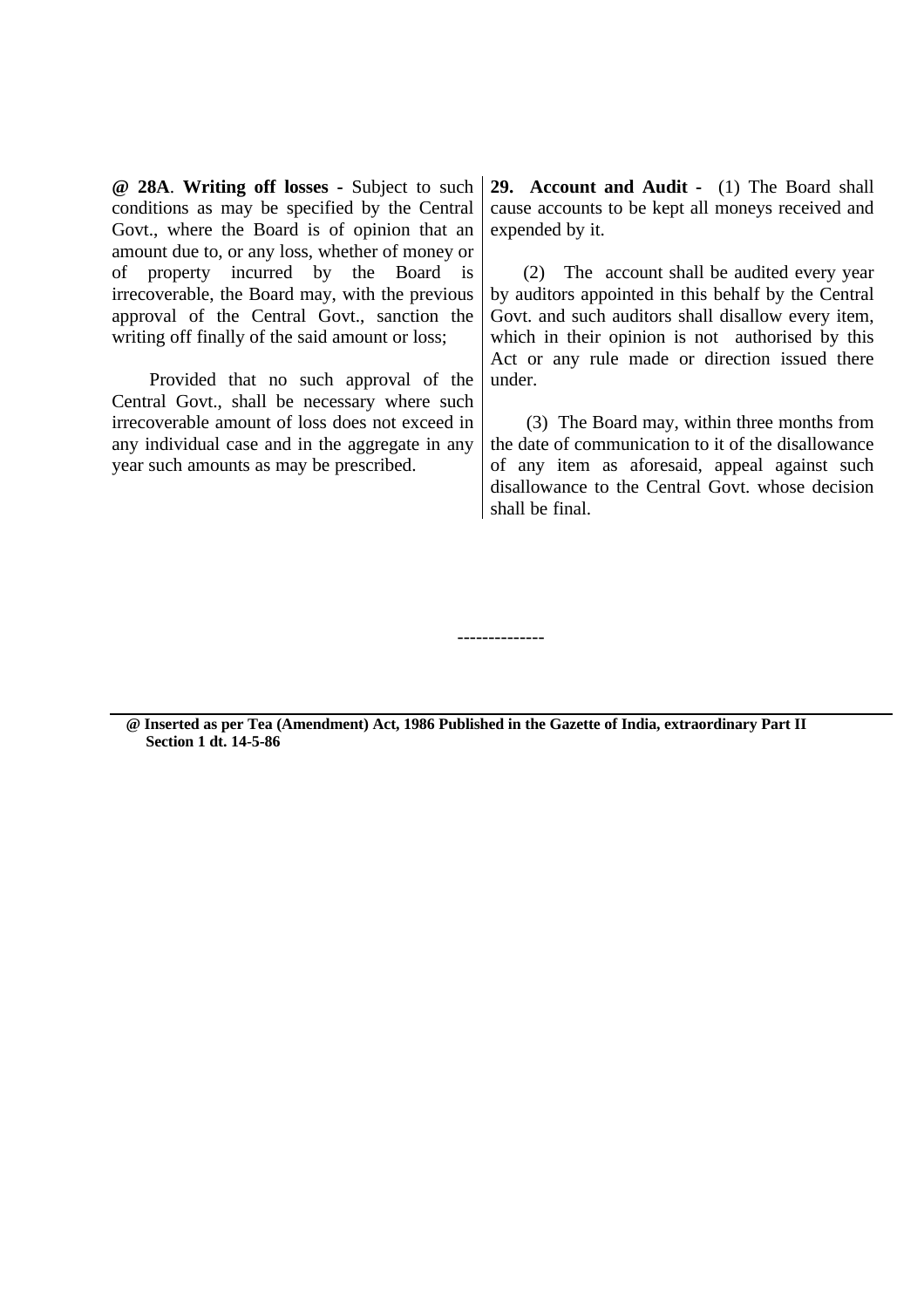## **CHAPTER VI**

### **CONTROL BY THE CENTRAL GOVERNMENT**

 **30. Power to control price and distribution of tea or tea waste -** (1) The Central Govt. may, by order notified in the Official Gazette, fix in respect of tea of any description specified therein -

> (a) the maximum price or the minimum price or maximum and minimum prices which may be charged by a grower of tea, manufacturer or dealer, wholesale or retail. whether for the Indian market or for export;

> (b) the maximum quantity which may in one transaction be sold to any person.

 (2) Any such order may for reasons to be specified therein -

> (a) fix prices for such tea differently in different localities or for different classes of dealers, or for growers of tea or manufacturers;

> (b) instead of specifying the price or prices to be charged, direct the price or prices shall be computed in such manner and by reference to such matters as may be provided by the order;

 (3) The Central Govt. may, by general or special order -

> (a) prohibit the disposal of tea or tea waste except in such circumstances and under such conditions as may be specified in the order;

> (b) direct any person growing, manufacturing or holding in stock, tea or tea waste, sell the whole or a part of such tea waste so grown or manufactured during any specified period, or to sell the whole or a part of the tea or tea waste so held in

stock, to such person or class of persons and in such circumstances as may be specified in the order;

(c) regulate by licences, permits or otherwise the production, storage, transport or distribution of tea or tea waste.

 (4) Where in pursuance of any order made with reference to clause (b) of sub-section (3), any person sells the whole or a part of any quantity of tea or tea waste, there shall be paid to him as price there for -

 (a) where the price can be fixed by agreement consistently with the order, if any, relating to the fixation of price issued under sub-section (1) the price so agreed upon;

 (b) where no such agreement can be reached, the price calculated with reference to any such order as is referred to in clause (a);

 (c) where neither clause (a) not clause (b) applies, the price calculated at the market rate prevailing in the locality at the date of sale.

 (5) Without prejudice to the generality of the powers conferred by sub-sections (1) and (3), any order made there under may provide --

> (a) for requiring persons engaged in the production, supply or distribution of, or trade and commerce in, tea or tea waste to maintain and produce for inspection such books, accounts and records relating to their business and to furnish such information relating thereto as may be specified in the order ;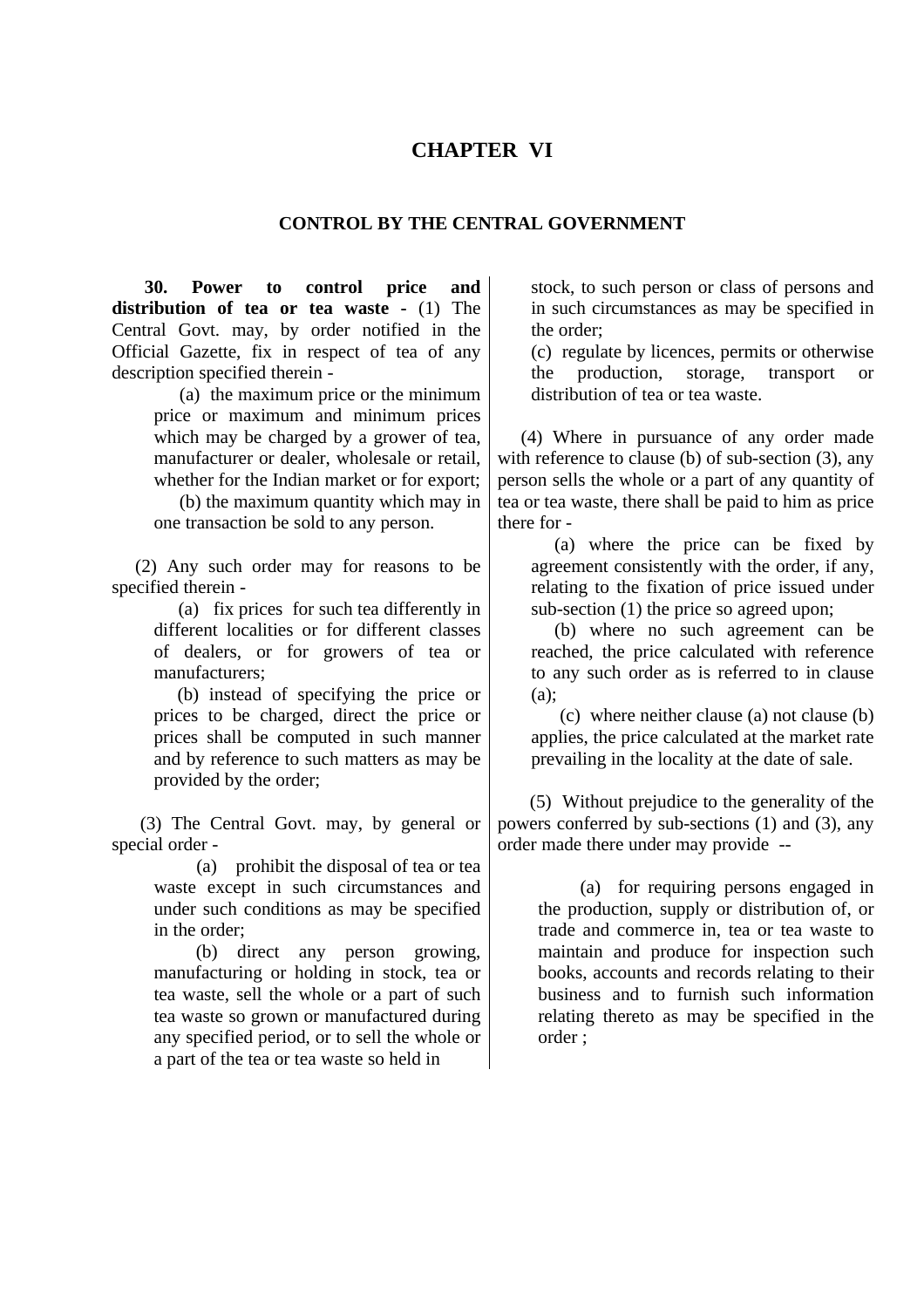(b) for such other matters, including in particular the entering and search of premises, vehicles, vessels and aircraft, the seizure by a person authorised to make such search, of tea or tea waste in respect of which such person has reason to believe that a contravention of the order has been, is being or is about to be committed, the grant or issue of licences, permits or other documents and the charging of fees therefor.

 **31. General Control over acts and proceeding of the Board--** (1) All acts and proceedings of the Board shall be subject to the control of Central Government which may cancel, suspend or modify as it thinks fit any action taken by the Board.

 (2) The Board shall carry out such directions as may be issued to it from time to time by the Central Government for the efficient administration of this Act.

 (3) The records of the Board shall be open inspection at all reasonable times by any officer authorised in this behalf by the Central Government

**32**. **Appeal to Central Government --** Any person aggrieved by an order of the Board under section 14 section 15 or section 20 may appeal to the Central Government within sixty days from the date thereof and the Central Govt. may cancel, modify or suspend any such order.

**-------------------**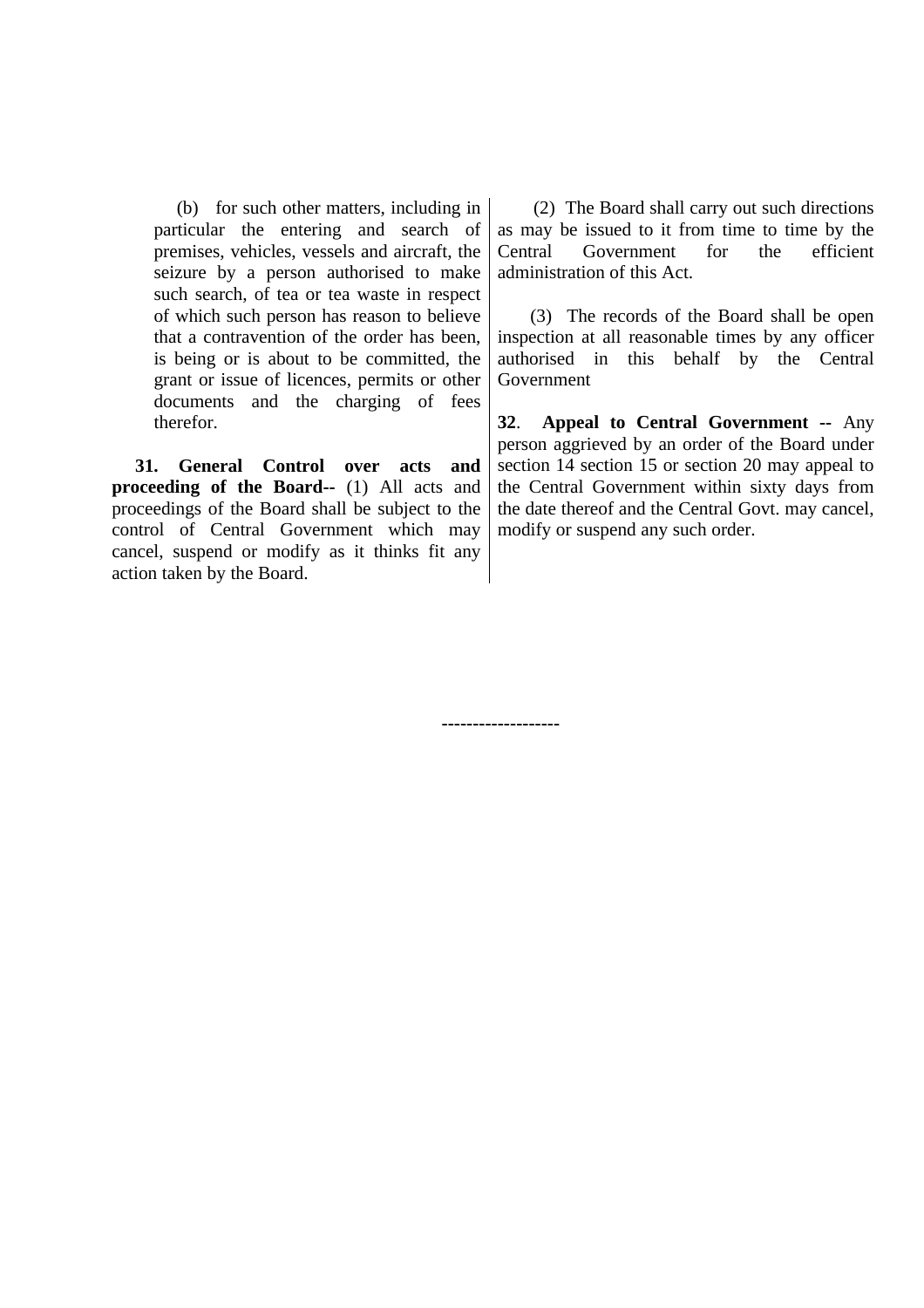## **CHAPTER VII**

## **MISCELLANEOUS**

 **33. Licensing of brokers, tea manufacturers etc.-** The Central Govt. may whenever if thinks it necessary so to do, by notification in the Official Gazette require that no person shall on and from such date as may be specified in notification engage himself as a broker, manufacture or dealer in tea waste or engage, himself in the business of blending tea except under and in accordance with the provision of a licence issued by the Board in accordance with the rules made under this Act : and any person who on and after such date so engages himself without obtaining a licence issued by the Board shall be deemed to have contravened the provisions of the section.

 **34. Power of inspection --** Any person authorised in this behalf by the Central Govt. or by the Board or any member so authorised by the Chairman in writing or any officer of the Board may enter at all reasonable times any tea estate or any place or premises where tea or tea waste is stored, kept or exposed for sale and may require the production for his inspection of any book, register, record or other paper kept therein and ask for any information relating to the production, storage or keeping for sale of tea or tea waste.

 **35. Power of Board to call for returns --** (1)The Board may serve by registered post a notice upon the owner of any tea estate or any subdivision of a tea estate or upon his manager, requiring him to furnish, within such period as it may specify in the notice, such returns relating to the production, sale and export of tea produced on the estate or to any other matter as it may deem necessary.

 (2) Where the owner of any tea estate or any sub-division of any tea estate or his manager being required under sub-section (1) to furnish any return fails to furnish such return within the period specified in the notice or furnishes a return containing any particular which is false and which he knows to be false or does not believe

to be true the Board may refuse to allot an export quota to that estate or sub-division under section 20 or where an export quota has already been allotted may cancel the unexhausted balance of that quota and refuse to issue any further export licences against that quota or recognise or give effect to any transfer of quota under section 21.

 (3) The Board may serve by registered post a notice upon any manufacturer, broker, dealer or dealer in tea waste, requiring him to furnish, within such period as it may specify in the notice, such returns relating to the manufacture, stock, purchase, sale or export of tea or tea waste as it may deem necessary.

 **36. Penalty for illicit export --** A beach of the provisions of sub-section (1) or sub-section (2) of section 18 shall be punishable as if it were an offence under item No. 8 of section 167 of the Sea Customs Act, 1878 (VIII of 1878), and the provisions of section 168 and of Chapter XVII of that Act shall apply accordingly.

 **37. Penalty for making false return --** Any person who being required by or under this Act to furnish any return fails to furnish such return or furnishes a return containing any particular which is false and which he knows to be false or does not believe to be true shall be punishable with fine which may extend to one thousand rupees.

 **38. Penalty for obstructing an officer or member of the Board in the discharge of his duties and for failure to produce books and record--**

Any person who--

 (a) obstructs a member authorised by the Chairman in writing or an officer of the Board or a person authorised in this behalf by the Central Government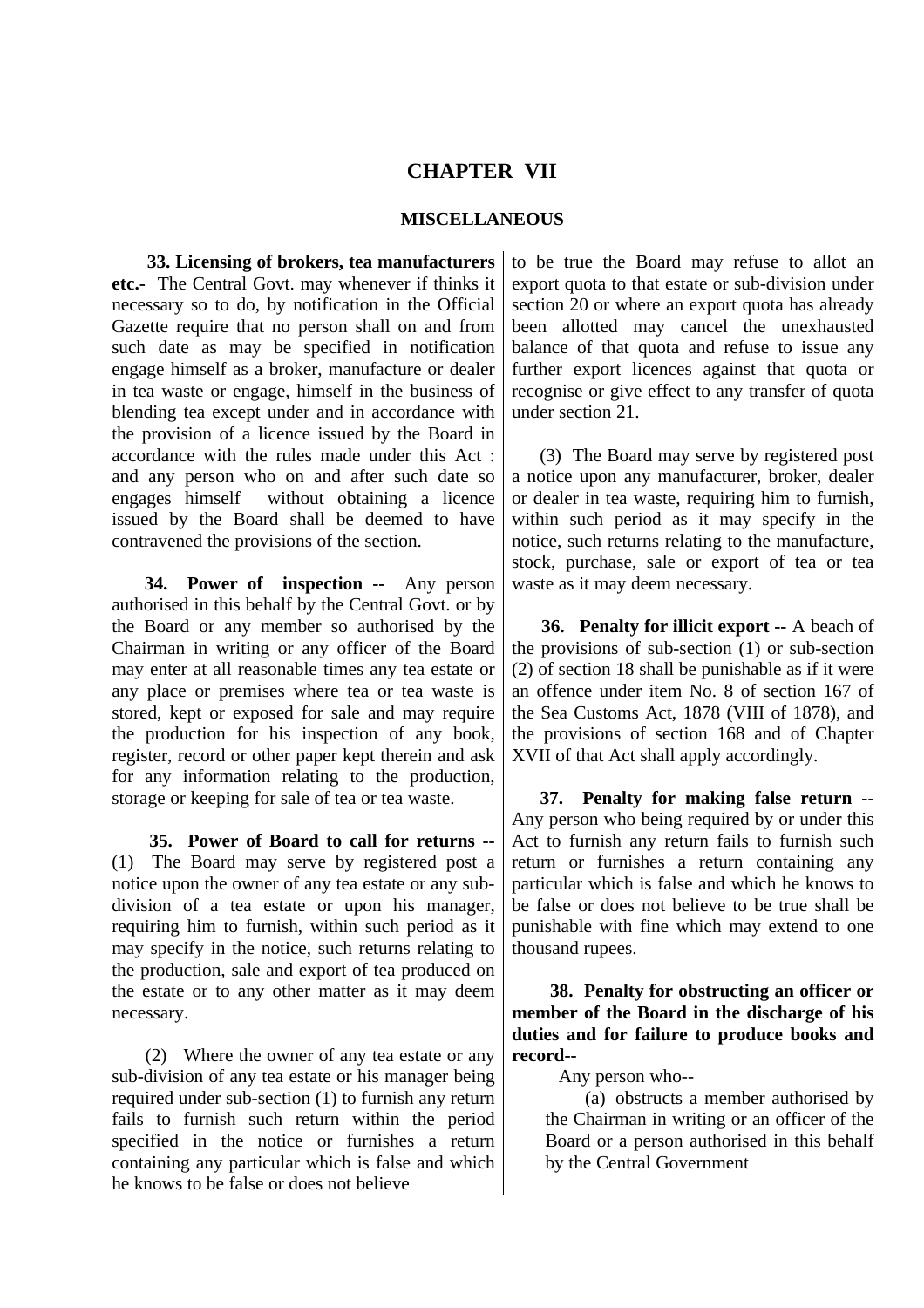or by the Board in the exercise of any power conferred, or in the discharge of any duty imposed on him by or under this Act, or

 (b) having the control or custody of any account book or other record, fails to produce such book or record where required to do so by or under this Act,

shall be punished with imprisonment which may extend to one year, or with fine which may extend to one year, or with fine extend to one thousand rupees, or with both.

 **39. Penalty for illicit cultivation --** Whoever knowingly plants tea or causes tea to be planted on any land in contravention of section 12 shall be punishable with fine which may extend to one thousand rupees for the first offence, and with fine which may extend to five thousand rupees for any subsequent offence.

 **40. Removal of tea planted without permission --** Where any person has been convicted of any offence under section 39, the convicting court may direct that the tea in respect of which the offence was committed shall be removed from the land within a specified time, and in the event of the order not being duly complied with, may cause the tea to be removed and may recover the cost from the person convicted as if it were and arrear of land revenue due on the tea estate on which the offence was committed.

 **41. Penalty for contravention of order relating to control of price and distribution--**(1) If any person contravenes any order made under sub-section(1) or sub-section (3) of section 30, he shall be punishable with imprisonment for a term which may extend to six months, or with fine which may extend to five thousand rupees, or with both; and the property in respect of which the order has been contravened or such part thereof as the court may deem fit, shall be forfeited to the Central Government.

 (2) Any person who attempts to contravention or abets the contravention of, any order under subsection (1) or sub-section (3) of section 30 shall be deemed to have contravened that order

 **42.Other penalties --** Whoever contravenes or attempts to contravene or abets the contravention of the provisions of this Act or of any rules made there under other than the provisions, punishment for the contravention whereof has been provided for in section 36,37,38,39 and 41 shall be punishable with imprisonment which may extend to six months, or with fine which may extend to five thousand rupees, or with both, and in the case of a continuing contravention with an additional fine which may extend to five hundred rupees for every day during which such contravention continues after conviction for the first such contravention.

 **43. Offences by companies --**(1) If the person committing an offence under this Act, or the rules there under is a company, every person, who at the time the contravention was committed, was in charge of, and was responsible to, the company for the conduct of the business of the company, as well as the company, shall be deemed to be guilty of the contravention and shall be liable to be proceeded against and punished accordingly :

Provided that nothing contained in this subsection shall render any such person liable to any punishment if he proves that the offence was committed without his knowledge or that he exercised all due diligence to prevent the commission of such offence.

 (2) Notwithstanding anything contained in sub-section (1) where an offence under this Act or the rules there under has been committed by a company and it is proved that the offence has been committed with the consent or connivance of, or is attributable to any neglect on the part of any director or manager, secretary or manager, secretary or other officer of the company such director, manager, secretary or other officer shall also be deemed to be guilty of that offence and shall be liable to be proceeded against and punished accordingly.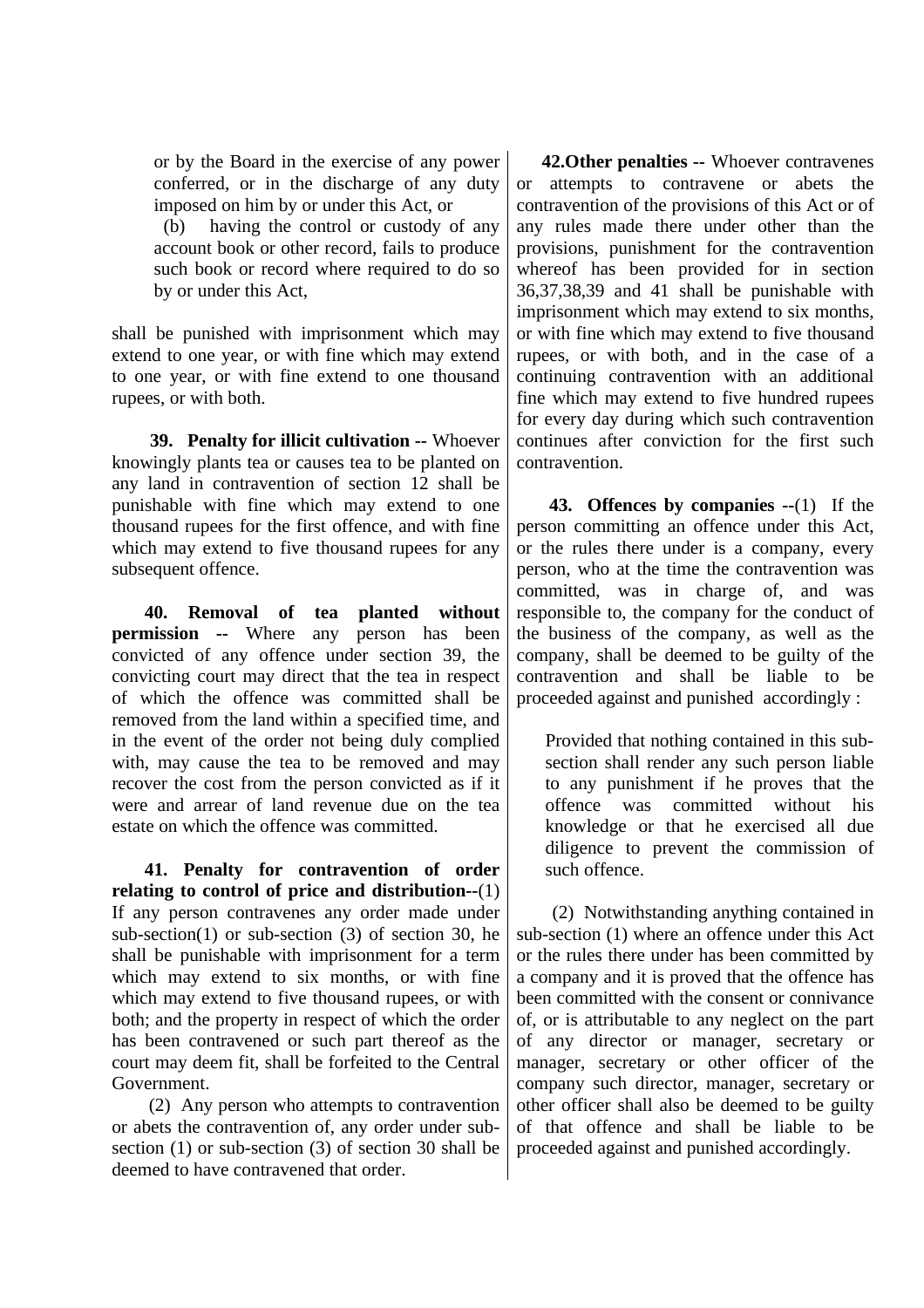*Explanation* -- For the purposes of this section.

 (a) "company" means any body corporate and includes a firm or other association of individuals; and

 (b) "director" in relation to a firm means a partner in the firm.

 **44. Jurisdiction of courts--** No court inferior to that of a Presidency Magistrate or a Magistrate of the First Class shall try any offence punishable under this Act.

 **45. Previous sanction of Central Government for prosecution—(1)**No prosecution for any offence punishable under this Act shall be instituted except with the previous sanction of the Central Government.

 *(2)\*\* Notwithstanding above, Chairman, Tea Board shall exercise the powers of the Central Government under the provisions of this Section in respect of following Statutory Orders issued under the provisions of the Act :-*

- *(i) Tea Warehouses Licensing Order, 1980*
- *(ii) Tea(Regulation of Export Licensing)Order, 1984*
- (iii)*Tea (Marketing) Control Order, 1984*

 **46. Protection of action taken in good faith--** (1) No suit prosecution or other legal proceeding shall lie against any person for anything which is in good faith done or intended to be done under this Act or any rule or order made there under.

 \* "(2) No suit or other legal proceeding shall lie against the Central Govt. for any damage caused or likely to be caused by anything which is in good faith done or intended to be done under this Act or any rule or order made there under."

 **47. Power to delegate --** The Central Govt. may, by order notify in the Official Gazette, direct that any power exercisable by it under this Act may also be exercised in such cases and subject to such conditions, if any, as may be specified in the order by such officer or authority as may by specified therein.

 **48. Suspension of operation of Act --** (1) If the Central Govt. is satisfied that circumstance have arisen rendering it necessary that certain of the restrictions imposed by this Act should cease to be imposed or if it considers it necessary or expedient so do in the public interest, the Central Government may, by notification in the Official Gazette, suspend or relax to a specified extent either indefinitely or for such period as may be specified in the notification the operation of all or any of the provisions of this Act.

 (2) Where the operation of any provisions of this Act has under sub-section (1) been suspended or relaxed indefinitely, such suspension of relaxation may at any time while this Act remains in force be removed by the Central Government by notification in the Official Gazette.

 **49. Power of Central Government to make rule --** (1) The Central Government may, subject to the condition of previous publication, make rules for carrying out the purposes of this Act.

 (2) In particular, and without prejudice to the generality of the foregoing power, such rules may provide for all or any of the following matters namely :--

 (a) the constitution of the Board, the number of persons to be appointed as members from each of the categories specified in sub-section (3) of section 4, the term of office and the other conditions of service of the procedure to be followed by, and the manner of filling vacancies among, the members of the Board ;

 (b) the circumstances in which, and the authority by which, members may be removed;

 (c) the holding of a minimum number of meetings of the Board every year;

 (d) the pay, allowances and other conditions of service of the Secretary and other officers appointed by the Central Government ;

**\* Inserted as per the Gezette of India Notification No. 79 dated 27-12-80.**

**\_\_\_\_\_\_\_\_\_\_\_\_\_\_\_\_\_\_\_\_\_\_\_\_\_\_\_\_\_\_\_\_\_\_\_\_\_\_\_\_\_\_\_\_\_\_\_\_\_\_\_\_\_\_\_\_\_\_\_\_\_\_\_\_\_\_\_\_\_\_\_\_\_\_\_\_\_\_\_\_\_\_\_\_\_\_\_\_\_\_\_\_\_\_\_\_\_\_**

**<sup>\*\*</sup>Inserted vide Order No. S.O. 394(E) Dated 30th June, 1986 of Govt of India, Ministry of Commerce**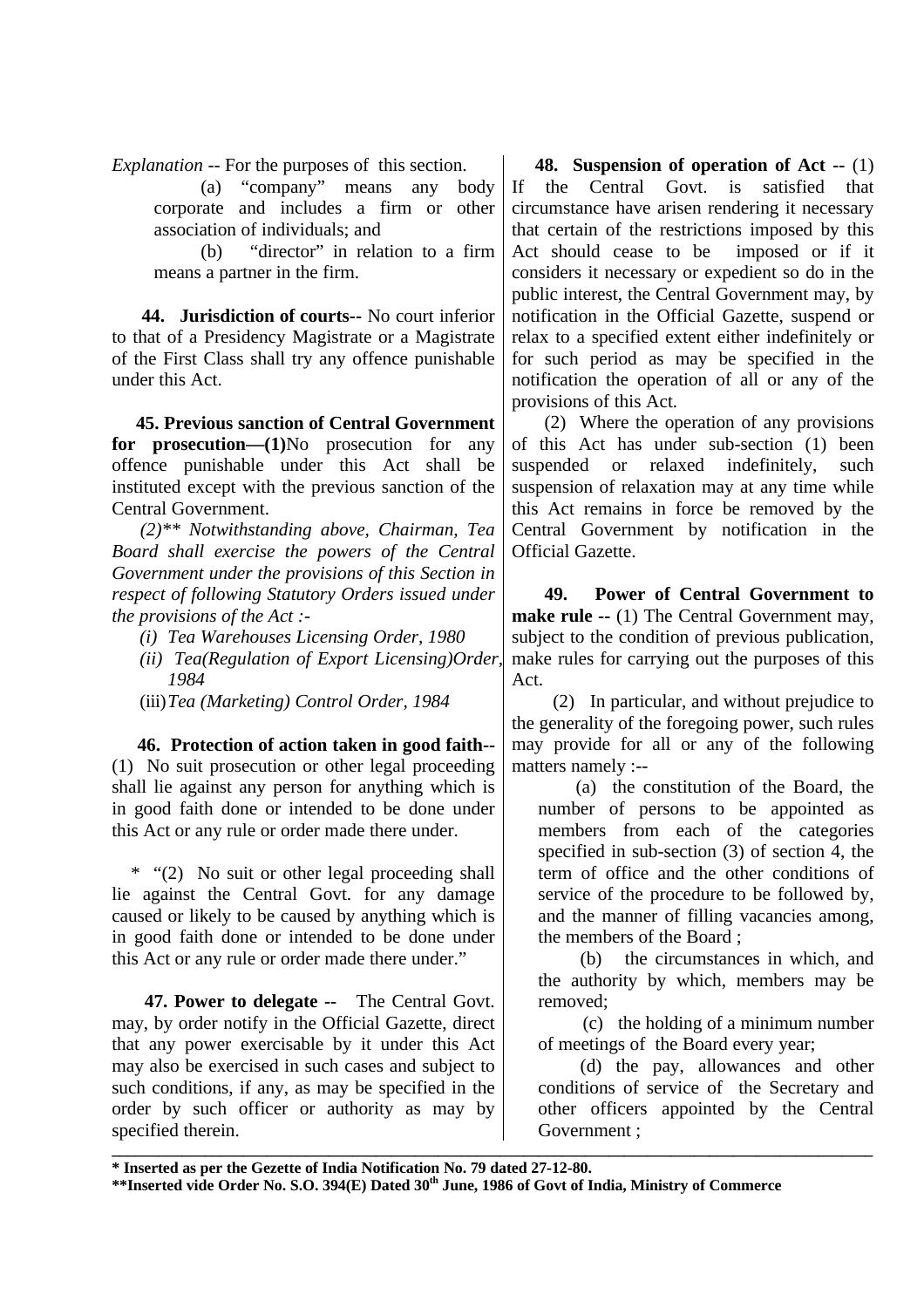(e) the maintenance of records of all business transacted at meetings of the Board and the submission of copies of such records to the Central Govt.;

(f) the conditions subject to which, and the mode in which, contracts may be made by or on behalf of the Board;

(g) the preparation of budget estimate of the receipts and expenditure of the Board and the authority by which such estimates shall be sanctioned ;

(h) the powers of the Board and the Executive Committee and the Chairman, in regard to the incurring of expenditure, and the reappropriation of estimated savings in any budget head to another such head ;

(i) the conditions subject to which the Board may incur expenditure ;

(j) the conditions subject to which the Board may borrow ;

\* (ja) the amounts for the purposes of the provise to section 28A ;

(k) the form and the manner in which accounts whould be kept by the Board ;

(l) the basis on which the export quota of a tea estate or a sub-division of a tea estate shall be determined ;

(m) the conditions subject to which export quota, export licences and special export licences shall be transferable ;

(n) the conditions subject to which permits for the planting of tea on land not carrying tea shall be granted ;

(o) the collection of any information or statistics in respect of the tea industry and the tea trade ;

 (p) the fees to be levied in respect of licences, permits and permissions issued under this Act ;

(q) the procedure for the grant or issue of licences, permits and permission under this Act, the time within which such licences, permits or permissions shall be granted or issued including, in particular, the publication of notices calling for applications and the holding of such inquiry in regard thereto as may be necessary in the circumstances ;

(r) the form of application for licences, permits or permissions under this Act ;

(s) the manner in which a broker or a dealer in tea waste or a manufacturer shall be licensed under this Act and the levy of fees in respect of such licence ;

(t) the matters which may be taken into account in the granting or issuing of any licence, permit or permission under this Act including in particular the previous consultation with the Central Govt. by the Board in regard to the grant or issue of any such licences, permits or permission ;

(u) the conditions which may be included in any licences, permits or permission ;

(v) the returns to be furnished by owners of tea estates, or sub-divisions thereof, manufacturers, dealers and brokers relating to the production, manufacture, stock, sale and export of tea and

**\* Amendee as per the Tea (Amendment) Act, 1986 published in the extraordinary Gazette Notification, Ministry of Law & Justice, New Delhi, dt. 14-5-86.**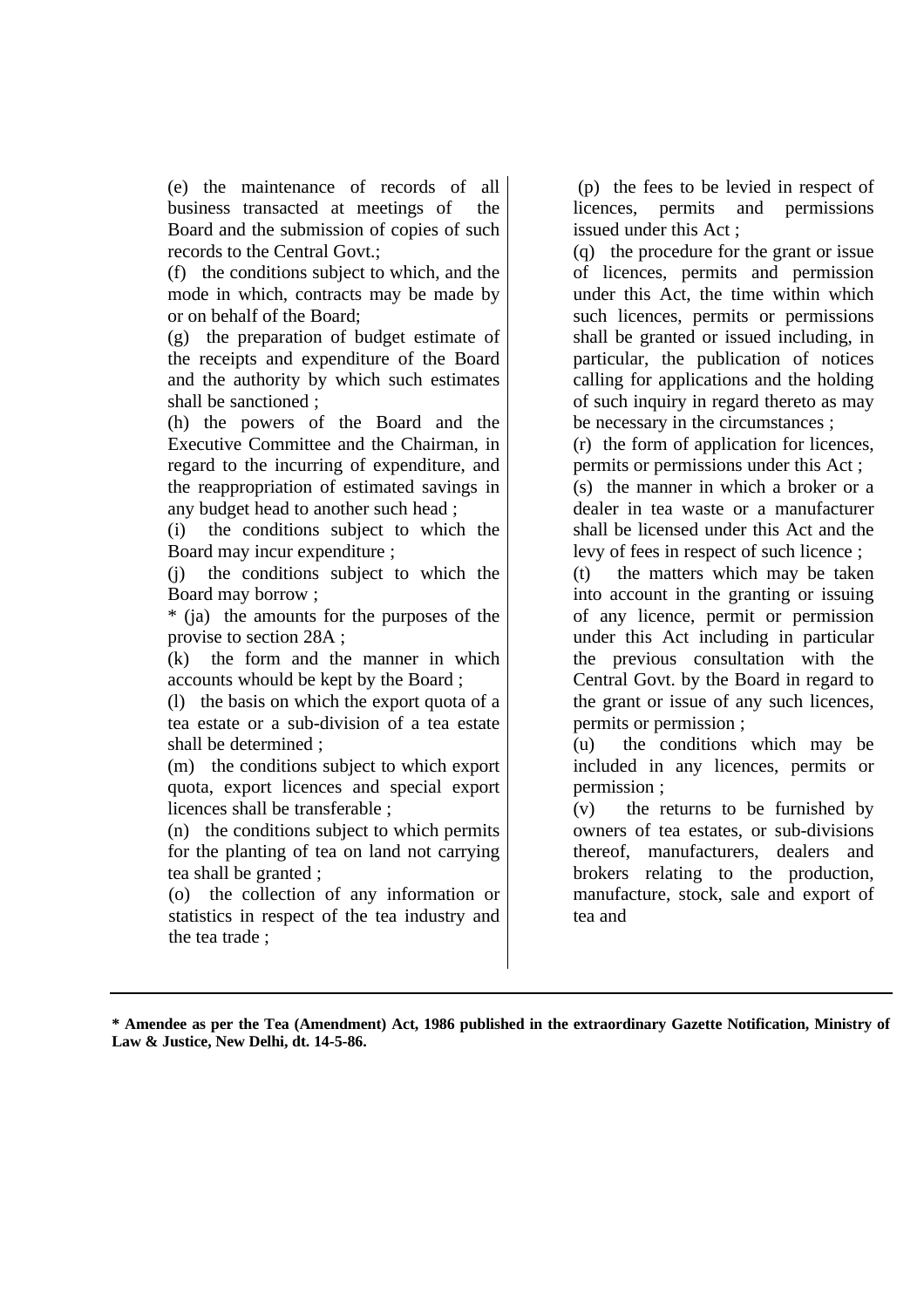tea waste and the form and manner in which such returns are to be furnished :

(w) the fees to be charged for granting certified copies of accounts of quotas ;

(x) any other fee that may be necessary for the Board to levy in order to determine or redetermine the basis on which export quota may be fixed ;

(y) any other matter which is to be or may be prescribed.

 \*(3) Every rule made under this Act shall be laid as soon as may be after it is made before each House of Parliament while it is in session for a total period of thirty days which may be comprised in one session or in two successive sessions, and if, before the expiry of the session in which it is so laid or the session immediately following both Houses agree in making any modification in the rule or both Houses agree that the rule should not be made, the rule shall thereafter have effect only in much modified form or be of no effect, as the case may be, so however, that any such modification or annulment shall be without prejudice to the validity of anything previously done under that rule.

 **50. Powers of Board to make by laws--**(1) The Board may make by-laws consistent with this Act and the rules made there under, to provide for --

> (a) the dates, times and places of its meetings and of the meetings of the Executive and other committees and quorum for such meetings, and procedure thereat ;

> (b) the delegation of powers and duties to the Executive or any other Committee, or to its Chairman, Vice-Chairman, Secretary or any other of its officers ;

(c) the travelling allowances of members and of members of Committee ;

(d) the appointment, promotion and dismissal of its officers and other than those appointed by the Central Government and the creation and abolition of their posts ;

(e) the conditions of service of its officers and other employees other than those appointed by the Central Government, including their pay, leave, leave allowances, pensions, gratuities compassionate allowances and travelling allowances and the establishment and maintenance of a provident fund for them :

(f) the maintenance of its accounts ;

(g) the persons by whom, and the manner in which payments, deposits end investments may be made on its behalf ;

(h) the custody of moneys required for its current expenditure and the investment of moneys not so required ;

(i) the preparation of statements showing the sums allotted to Departments of the Central and State Governments and other institutions.

 (2) No by-law shall take effect until it has been confirmed by the Central Govt. and published in the Official Gazette, and the Central Govt. in confirming a by-law may make any change therein which appears to be necessary.

 (3) The Central Govt. may, by notification in the Official Gazette, cancel any by-law which it has confirmed and thereupon by-law shall cease to have effect.

**\*Inserted as passed by Parliament and published in the Extraordinary Gazette of India Part II Section I on 25-5-70.**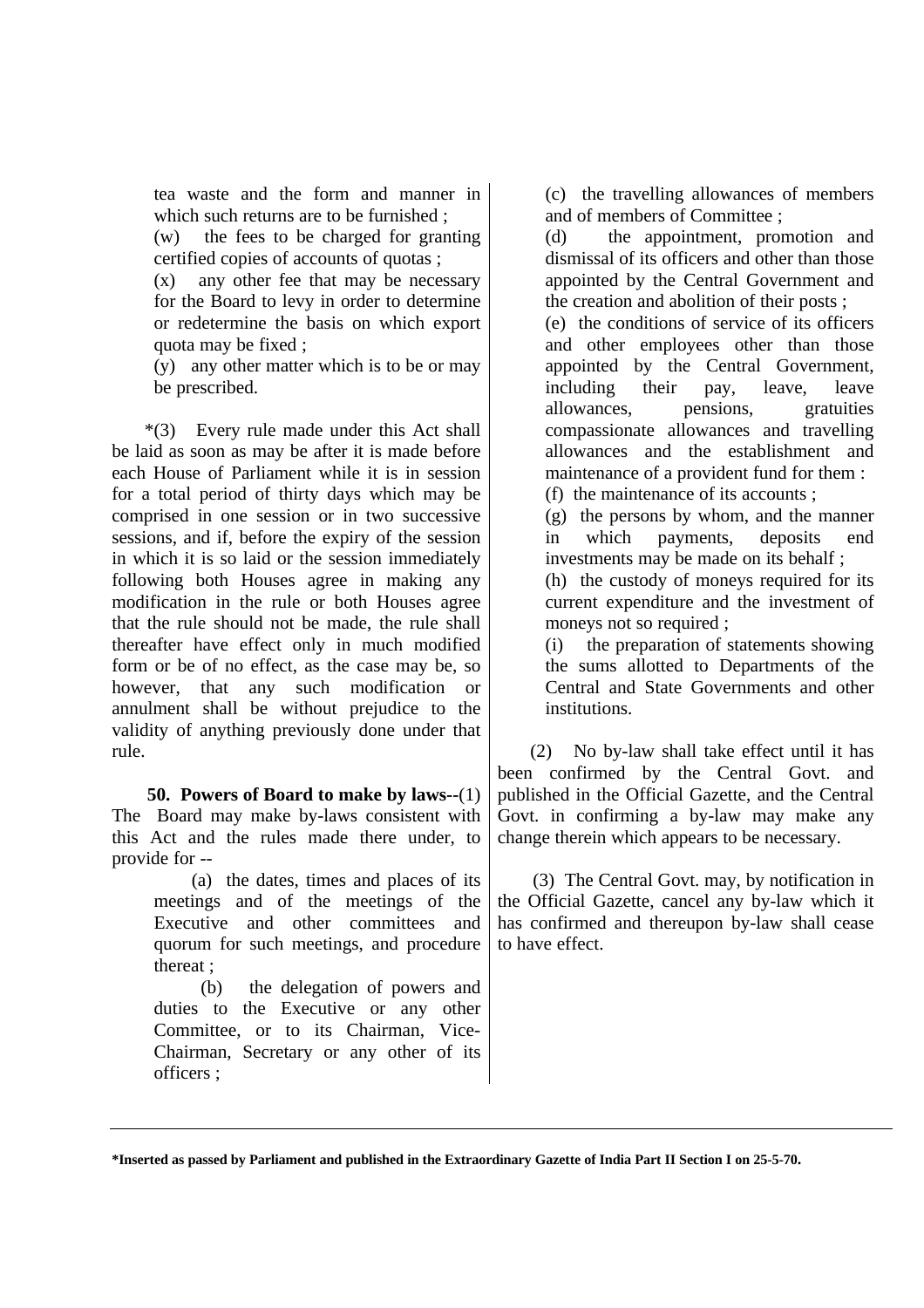\*(4) "Every by-law made under this section shall be laid, as soon as may be after it is made, before each House of Parliament, while it is in session, for a total period of thirty days which may be comprised in one session, or in two or more successive sessions, and if before the expiry of the session immediately following the session or the successive session aforesaid, both Houses agree in making any modification in the bylaw or both Houses agree that the by-law should not be made, only in such modified form or be of no effect, as the case may be ; so, however, that any such modification or annulment shall be without prejudice to the validity of any thing previously done under that by-law ".

 **51. Repeals and savings --** (1) The Indian Tea Control Act, 1938 (VII of 1938) and the Central Tea Board Act, 1949 (XIII of 1949) are hereby repealed.

 (2) All moneys and other property and all rights and interests of whatever kind, owned by, vested in, used enjoyed or possessed by, or held in trust by or for, the Indian Tea Licensing Committee constituted under the Indian Tea Control Act, 1938, and the Central Tea Board constituted under the Central Tea Board Act, 1949, as well as liabilities legally subsisting against the Committee or that Board shall pass to the Board with effect from the commencement of this Act.

 (3) All Officers and other employees of the Indian Tea licensing Committee and the Central Tea Board who hold office as such immediately before the commencement of this Act shall be deemed to have been appointed as officers or other employees of the Board with effect from the commencement of this Act and , notwithstanding anything contained in any contract of service entered into by any such officer or other employees with the Indian Tea Licensing Committee or the Central Tea Board , shall be entitled to such pay and allowances and to such conditions of

service in respect of other matters as may be determined by the Board with the approval of the Central Government.

 (4) Any proceedings taken by the Indian Tea Licensing Committee or the Central Tea Board before the commencement of this Act may be continued by the Board after such commencement.

 (5) Unit action in that behalf is otherwise taken under the corresponding provisions of this Act or the rules made there under, all licences, permits, and permission issued or granted, all export quotas allotted and all fees fixed under the provisions or the Indian Tea Control Act, 1938, shall unless inconsistent with the provisions of this Act, be deemed to have been issued, granted allotted or fixed under the corresponding provisions of this Act and the rules made there under.

 (6) Any offence punishable under the Indian Tea Control Act, 1938 or the Central Tea Board Act, 1949, shall be punishable and may be dealt with as if it were and offence punishable under the corresponding provisions of this Act.

 (7) Any other thing or action done or taken before the commencement of this Act by the Indian Tea Licensing Committee or the Central Tea Board shall so long as it is not inconsistent with any of the provisions of this Act, be as valid and effectual as if it has been done or taken by the Board after the commencement of this Act.

 (8) For the removal of doubts, it is hereby declared the provisions contained in sub-sections (2) to (7) inclusive shall be without prejudice to the general application of section 6 of the General Clauses Act, 1897 (X of 1897).

 (9) If any difficulty arises in giving effect to any of the provisions of this Act, the Central Govt. may as occasion may arise, by order, do anything which appears to be necessary for the purpose of removing the difficulty.

**\_\_\_\_\_\_\_\_\_\_\_\_\_\_\_\_\_\_\_\_\_\_\_\_\_\_\_\_\_\_\_\_\_\_\_\_\_\_\_\_\_\_\_\_\_\_\_\_\_\_\_\_\_\_\_\_\_\_\_\_\_\_\_\_\_\_\_\_\_\_\_\_\_\_\_\_\_\_\_\_\_\_\_\_\_\_\_\_\_\_\_\_\_\_\_\_\_\_\_\_\_\_\_\_\_\_\_\_\_\_\_ \*Insurted by the delegated legislation provision (Amendment ) Act, 1985 (Act 4 of 1986) and came into force w.e.f. 15-5-86 vide Central Govt. Notification No. G.S.R. 764(E) dated 15-5-86.**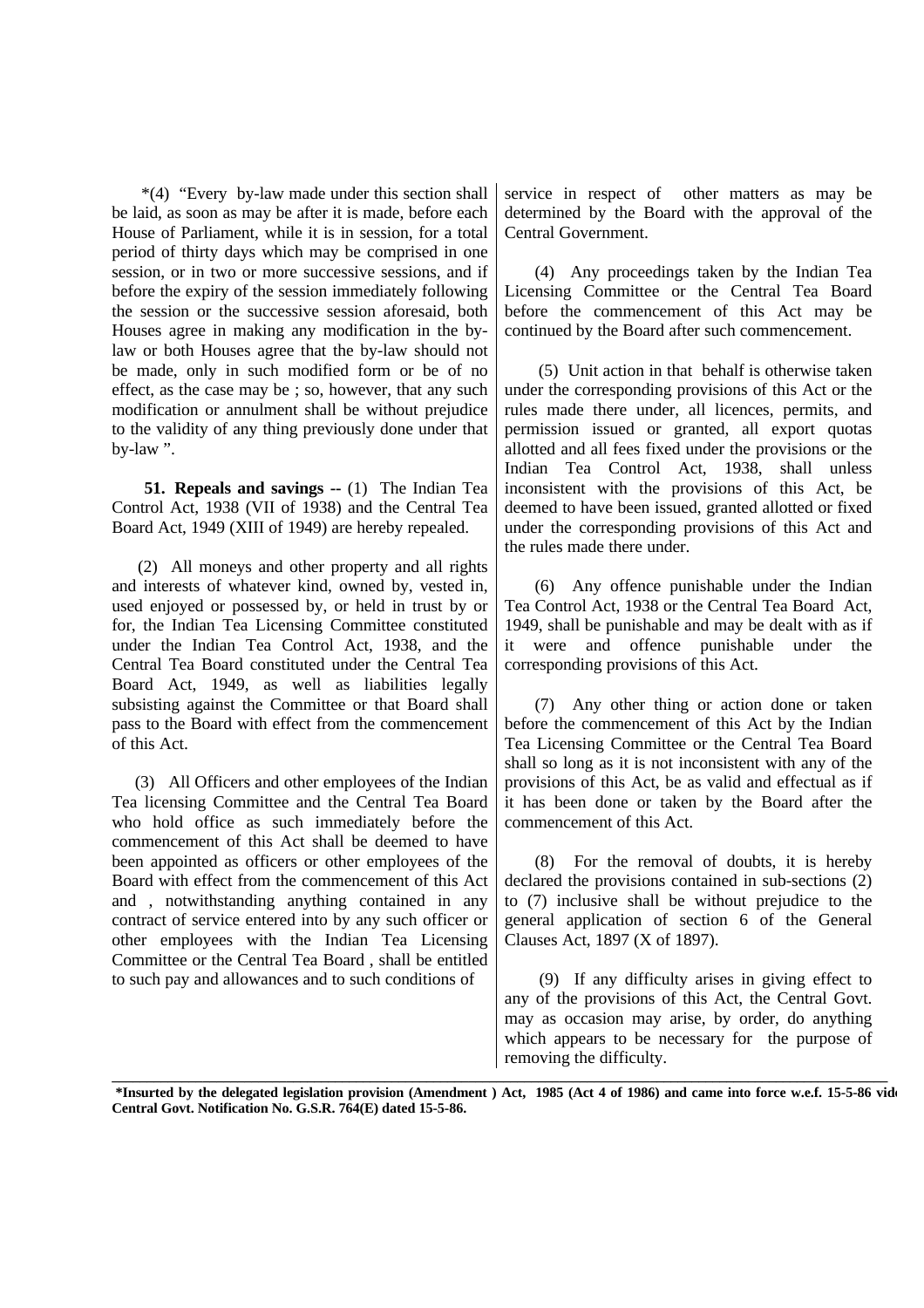# **THE TEA RULES, 1954**

## ARRANGEMENT OF RULES

## *RULES :*

- 1. Short title.
- 2. Definitions.
- 3. Office of the Board.
- 4. Constitution of the Board and manner of filling vacancies.
- 5. Term of Office.
- 6. Resignation.
- 7. Removal from the Board.
- 8. Absence from India.
- 9. Vice Chairman.
- 10. Minimum number of meetings of the Board.
- 11. Power to call meetings.
- 12. Appointment of Committees.
- 13. Functions of Committees.
- 13A. Power of Export Promotion Committees.
- 14. Absence from meeting of a Committee.
- 14A. Term of Office of Members of Committee who are Members of the Board.
- 15. Filling of Vacancies on Executive and Standing Committees.
- 16. Business by circulation.
- 17. Record of Business.
- 18. Restriction of delegation of powers.
- 19. Appointments.
- 20. Creation and abolition of Posts.
- 20A. Grant of Advances for building etc. of houses.
- 21. Allowances and remunerations.<br>22. Export of Tea.
- Export of Tea.
- 23. Application for export quota.
- 24. Crop basis.
- 25. Meaning of Crop.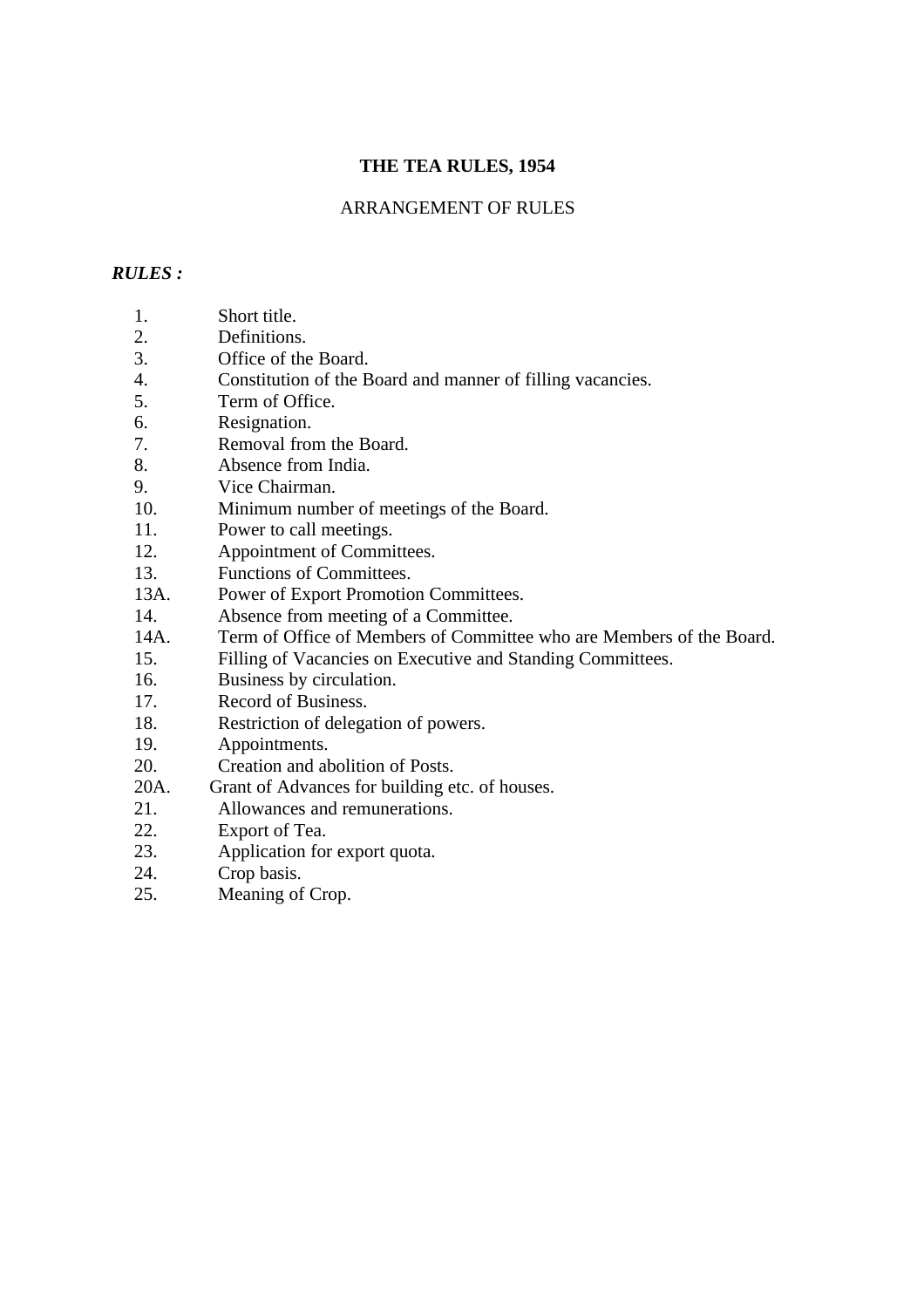- 25A. Application for allowance for low producing area.
- 26. Export quota and crop bisis.
- 27. Inspectors and assessors to assist in the determination of crop.
- 28. Licence fees.
- 29. Copy of accounts of quota to be furnished to tea estates.
- 30. Planting of tea.
- 30A. Grant of permission by the Board for planting of tea.
- 30B. Establishment and Extension of Tea Seed Baris.
- 31. Permission of plant tea.
- 32. Forms to be used.
- 33. Collection of Duty of Customs.
- 34. Budget Estimates.
- 35. Accounts of the Board.
- 36. Power to incur expenditure.
- 37. Borrowing powers.
- 38. Contracts
- 39. Payments from the Tea Funds.
- 40. Sending persons abroad.

**------------------------**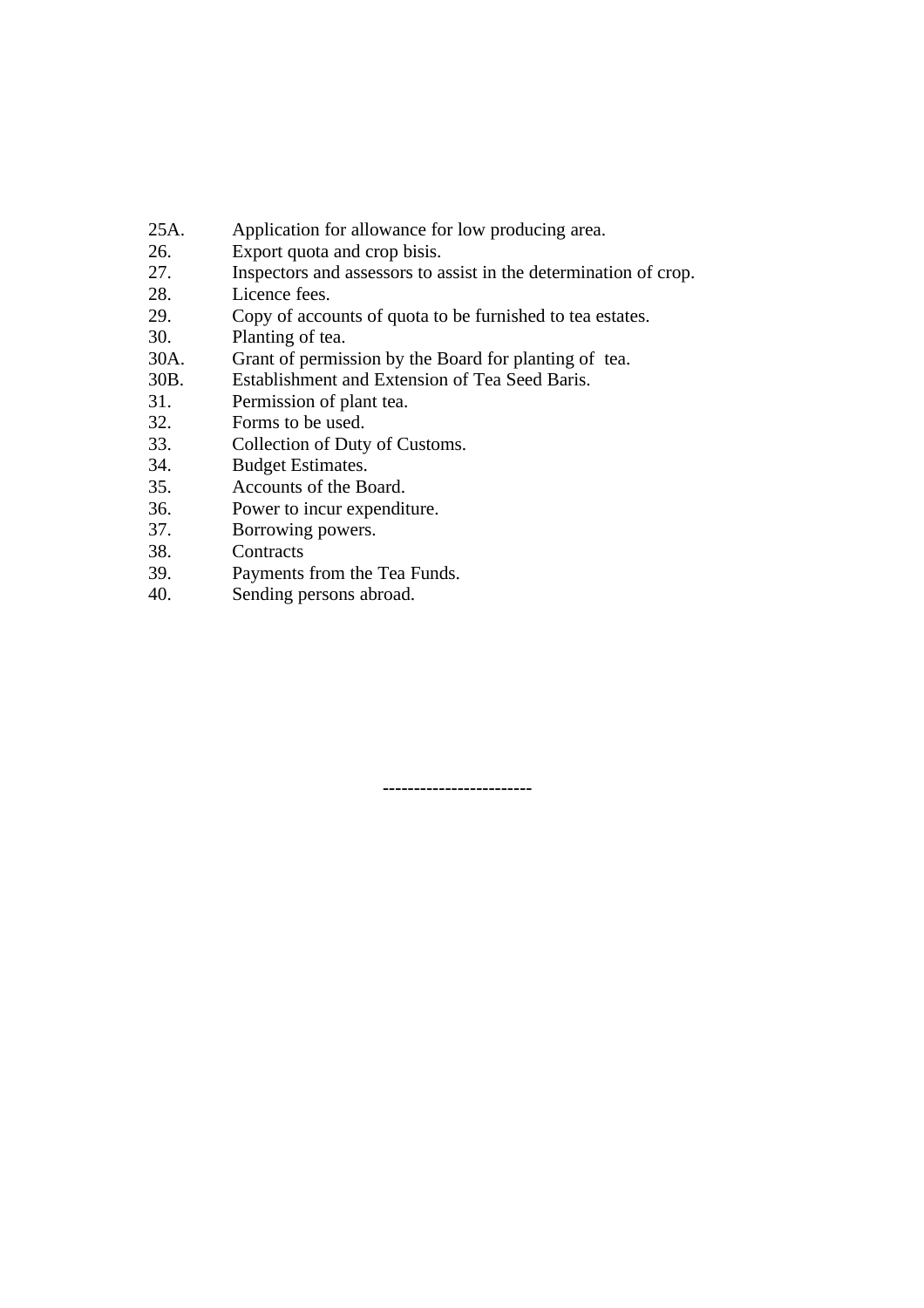| <b>1. Short Title.--</b> These rules may be called the | 4. Constitution of the Board and Manner of                   |
|--------------------------------------------------------|--------------------------------------------------------------|
| Tea Rules, 1954.                                       | <b>filling vacancies --</b> $(1)$ The Board shall consist of |
| 2. Definition.--<br>In these Rules, unless the         | a Chairman and the following other members                   |
| context otherwise requires--                           | who, in the opinion of the Central Govt. are                 |
| "Board" means<br>the<br>Tea Board,<br>(i)              | capable of representing the various categories               |
| constituted under section 4 of the Act.                | mentioned in clauses (a) to (h) of sub-section $(3)$         |
| (ii) "Chairman" means the Chairman of the              | of Section 4 of the Act:-                                    |
| Board.                                                 | $(a)(i)$ ne person representing the Government               |
| (iii) "Committee" means any Committee                  | of Assam;                                                    |
| constituted by the Board under section 8 of            | (ii) one person representing the Government                  |
| the Act.                                               | of West Bengal;                                              |
| **(iiia) "Deputy Chairman" means<br>the                | (iii) one person representing the Tripura                    |
| Deputy Chairman of the Board.                          | Administration;                                              |
| (v) "Member" member a member of the                    | (iv) one person representing the Government                  |
| Board.                                                 | of Tamil Nadu;                                               |
| (vi) "Secretary" means the Secretary of the            | $\mathcal{Q}(v)$ one person representing the Government      |
| Board.                                                 | of Himachal Pradesh;                                         |
| (vii) "the Act" means the Act, 1953 (29 of             | ****(vi) one person representing the Government              |
| 1953).                                                 | of Kerala ;                                                  |
| ***(viia) "Tea estate" means the whole of              | ****(b) three persons representing Parliament                |
| the area of land commonly known as tea                 | (two of the Lok Sabha and one for the                        |
| estate which is owned or held under any                | Rajya Sabha);                                                |
| grant or lease, by any person.                         | ++ (c) eight persons representing owners of tea              |
| (viii) "Vice-Chairman" means the Vice                  | estates and gardens and growers of tea;                      |
| Chairman of the Board.                                 | five persons respresenting persons<br>$++$ (d)               |
| (ix) "year" means the year commencing on               | employed on tea estates and gardens;                         |
| the first day of April.                                | $++(e)$ two persons representing dealers including           |
|                                                        | both exporters and internal traders of tea;                  |
| 3. Office of the Board -- The Office of the            |                                                              |
| Board shall be located at Calcutta.                    |                                                              |

**<sup>\*</sup>Issued as per Government of India, Ministry of Commerce & Industry Notification No. SRO 1026 dt. the 25-3-54. \*\* Inserted as per Notification of Govt. of India in the Ministry of Commerce G.S.R. 674 dt. 25-4-79.**

**\*\*\* Inserted as per Notification of Govt. of India in the Ministry of Commerce G.S.R. 639 dt. 22-4-65.**

**<sup>@</sup> Inserted as per Notification of Govt. of India in the Ministry of Commerce G.S.R. No. 1394 dt. 9-9-67. \*\*\*\* Amended as per Notification of Govt. of India in the Ministry of Commerce & Industry No. S.R.O. 1686**

**dt. 25-5-57.**

**<sup>++</sup> Substituted as per Notification of Govt. of India in the Ministry of Commerce No. G.S.R. 154 (E)[ 12012(1) / 74 Plant (A)] dated 20-3-75.**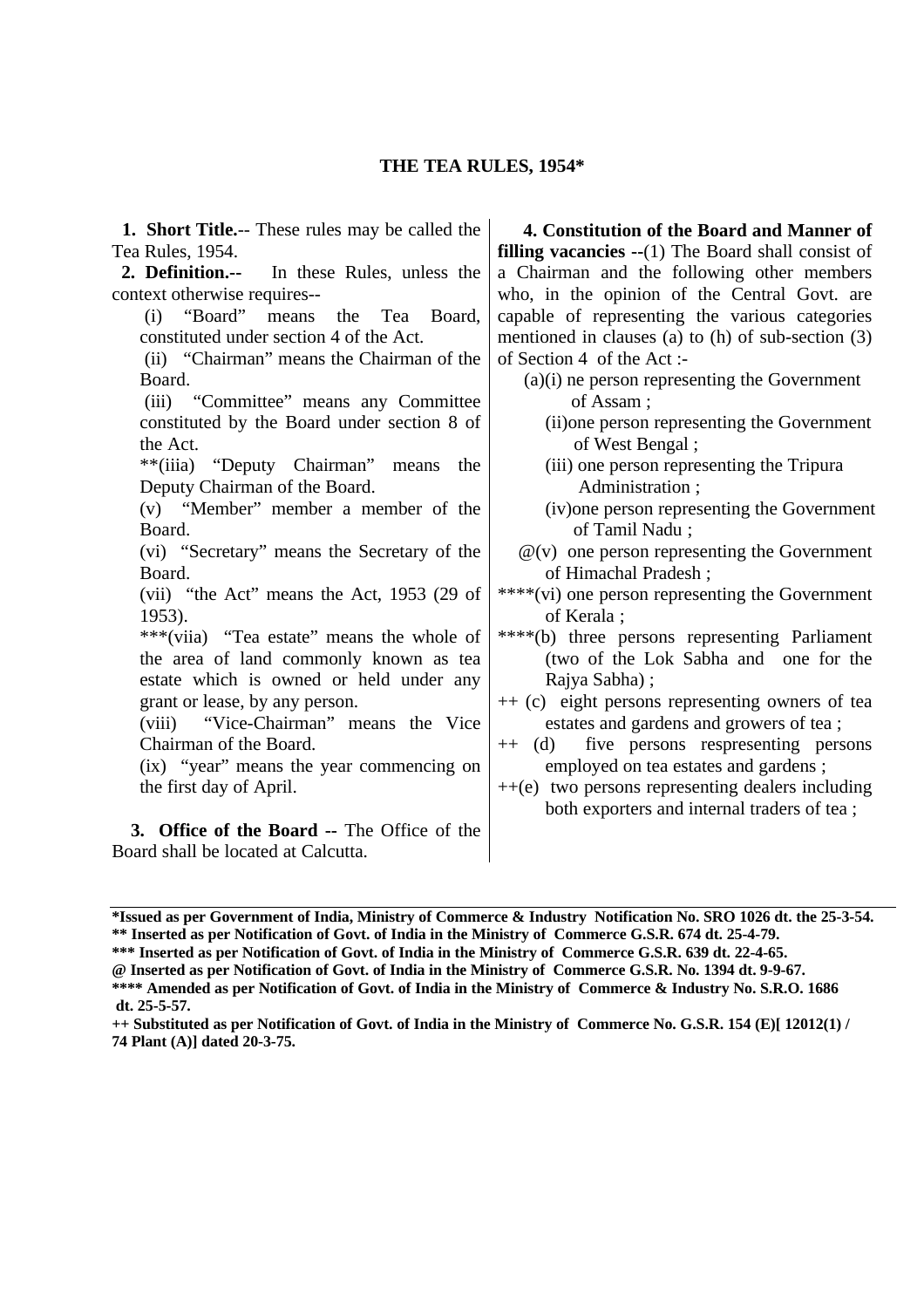(f) two persons representing manufacturers, who manufacture and pack tea in containers up to 6 kilograms\* ;

\*(g) two persons representing consumers ;

+++(h) Two persons representing such of other persons or class of persons, who in the opinion of the Central Govt. ought to be presented on the Board.

 (2) The Central Govt. may make such consultations as may be necessary before appointing members of the Board.

 (3) When a member of the Board dies or resigns or is deemed to have resigned or is removed from office or becomes incapable of acting, the Central Govt. may by notification in the official gazette appoint a person to fill the vacancy.

**5. Term of Office --**  $+(1)$  **A** member of the Board shall hold office for the such period not exceeding three years from the date of his appointment as may be specified by the Central Govt. while notifying his appointment.

 Provided that a Member of Parliament appointed to the Board in pursuance of @ clause (b) of sub-rule (1) of Rule 4 shall cease to be a member of the Board if he ceases to be member of the House from which he was appointed ;

 @ Provided further that a member appointed to the Board in pursuance of clause (a) of sub-rule (1) of rule 4 shall cease to be a member :-

(i) if the Govt. which he represents, ceases to be a Govt. enumerated in the said clause, or (ii) if appointed by virtue of office, ceases to hold such office.

 Provided further that subject to the provisions of the preceding provisions, the term of office of any member holding office immediately before the 1st January, 1958 shall be three years from the date of his appointment.

 (2) A person appointed to fill a casual vacancy under sub-rule (3) or Rule 4 shall hold office so long as the member whose place he fills would have been entitled to hold office, if the vacancy had not occurred.

 **6. Resignation --** (1) A member of the Board may resign his office by writing under his hand addressed to the Chairman.

 (2) A member of Committee may resign his office by writing under his hand addressed to the Secretary :

 \*(3) The Office of a member of the Board or the Committee shall fall vacant from the date on which his resignation is accepted or on the expiry of thirty days from the date of receipt of intimation of resignation, whichever is earlier.

 \*\*(4) The power to accept the resignation of a member of the Board or of a member of a Committee shall vest in the Chairman who, on accepting the resignation, shall report that fact to the Board at its next meeting.

**\* Amended as per Notification of Govt. of India in the Ministry of Commerce & Industry No. S.R.O.1476 dt.30-6-56. \*\* Inserted as per Notification of Govt. of India in the Ministry of Commerce & Industry No. G.S.R.........8(3) Plant (A)/58 dt. 24-6-58.**

**<sup>\*</sup> Substituted as per Notification of Govt. of India in the Ministry of Commerce & Industry No.G.S.R. 433dt. 25-3-61. +++ Inserted as per Notification of Govt. of India in the Ministry of Commerce No. G.S.R.........dt.24-6-77.**

**<sup>+</sup> Inserted as per Notification of Govt. of India in the Ministry of Commerce & Industry No. S.R.G. 153 dt. 11-1-58. @ Inserted as per Notification of Govt. of India in the Ministry of Commerce No. G.S.R.1394 dt.9-9-67.**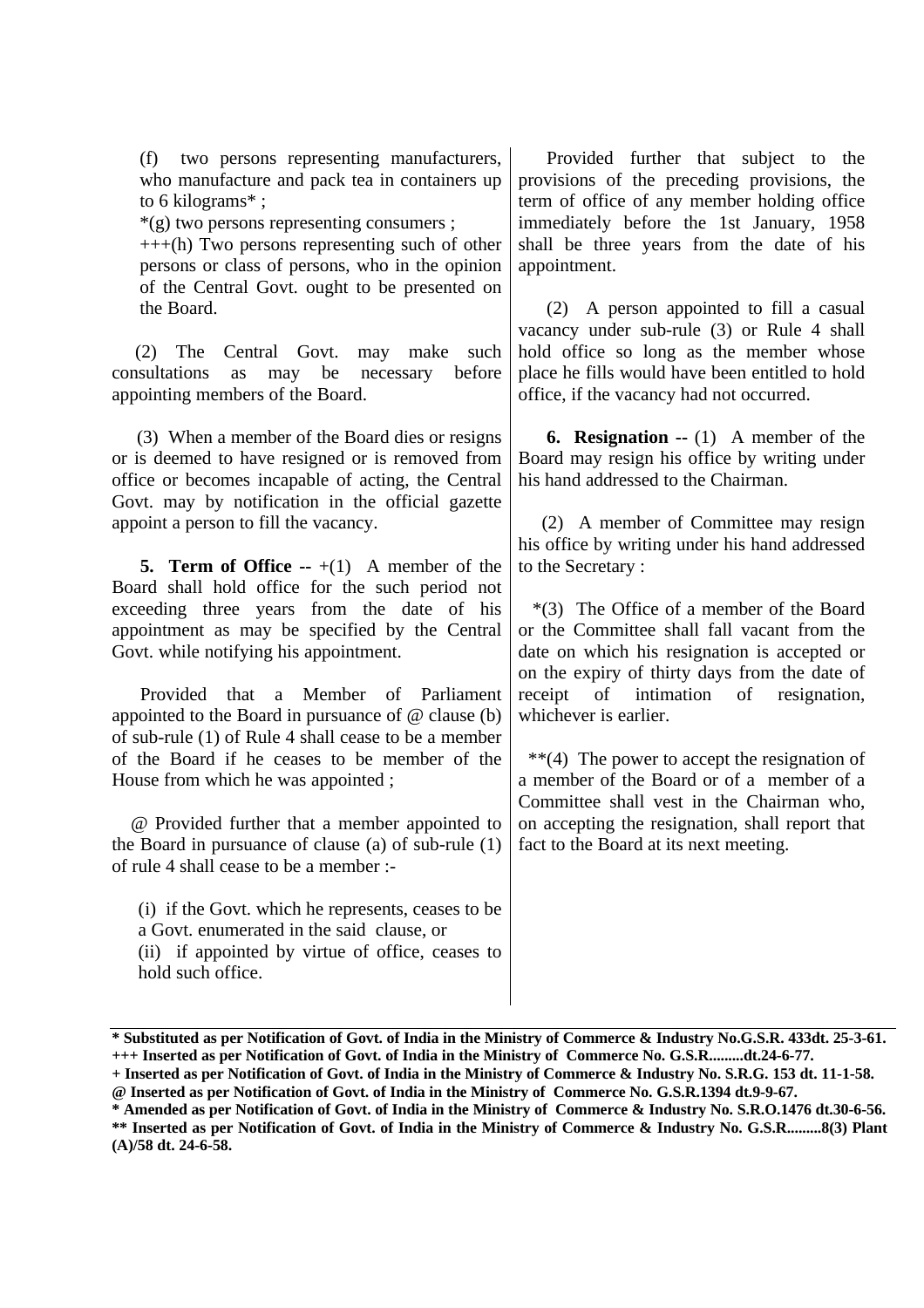**7. Removal from the Board --** The Central Govt. may remove any member from his office --

(a) if he is unsound mind and stands so declared by a competent court, or

(b) if he is an undischarged insolvent, or

(c) if he is convicted of a criminal offence involving moral turpitude, or

(d) if without leave of the Chairman, he fails to attend more than three successive meetings of the Board.

 **8. Absence from India--**(1) Before a member of the Board leaves India :

 (a) he shall intimate the Secretary the date of his departure from and the date of his expected return to India, and

 (b) if he intends to be absent from India for a longer period than six months, he shall tender his resignation.

 (2) If a member leaves India without observing the provisions of sub-rule (1). he shall be deemed to have resigned with effect from the date of his departure from India .

 \***9. Vice-Chairman --** (1) The Board shall, at the last meeting held before the 31st March every year elect, from amongst its own members a person to be the Vice-Chairman who shall hold office from the 1st April of the year up to the 31st March of the following year.

 Provided that in any year in which the term of office of all the members expires on the 31st March, the Vice-Chairman shall be elected at the 1st meeting held after the 31st March.

 (2) If any casual vacancy arises on account of the Vice-Chairman resigning his office as such or ceasing to be a member of the Board or otherwise, the Board shall forth-with elect a member to be Vice-Chairman up to the 31st March immediately following.

 **10. Minimum number of meetings of the Board--** The Board shall hold a meeting at least once in every quarter.

 **11. Power to call meetings --**(1) The Central Government may at any time call a meeting of the Board.

 (2) The Chairman may at any time call a meeting of the Board and shall do so, if a requisition for a meeting is presented to him in writing by at least ten members.

 **12. Appointment of Committees--**\*\*(1) The Board shall, at the first meeting held after the 31st March every three years, appoint the following Standing Committees namely :

- (a) an Executive committee.
- (b) two Licensing Committees, one for North India and one for South India.
- (c) an Export Promotion Committee,
	- and
- (d) a Labour Welfare Committee.

\*\*\*(e) Development Committee.

and each such Committee shall function up to 31st March of the third financial year beginning from the year in which it is appointed.

- (2) The Executive Committee shall consist  $of$ :
	- (a) the Chairman who shall be the ex officio Chairman thereof ;
	- (b) the Vice-Chairman : and

**<sup>\*</sup>Inserted as per Notification of Government of India in the Ministry of Commerce and Industry No.G.S.R. 7138(9) Plant (A)/59 dated 15-6-60.**

**<sup>\*\*</sup> Amended as per Notification of Govt. of India Ministry of Commerce & Industry No. S.R.O. 153 dated 11-1-58 read with Notification No. G.S.R. 452 dated 23-3-61 and G.S.R.No.207 dated 8-2-62.**

**<sup>\*\*\*</sup> substituted as per Notification of Government of India in the Ministry of Commerce(G.S.R. No.1162) dt. 21-7-76.**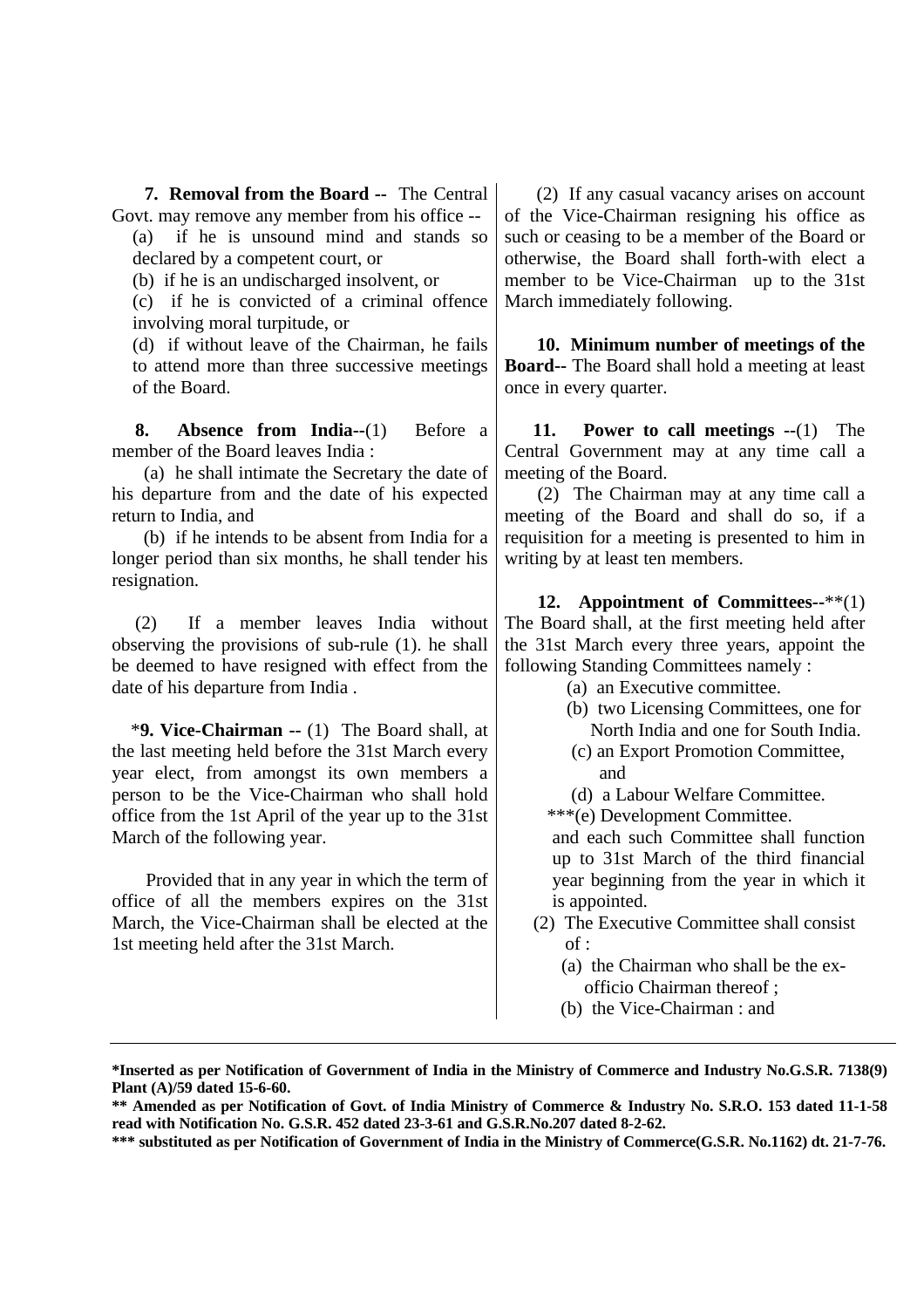(c) seven other members to be elected by the members of the Board from among themselves, in such manner as may be laid down by the Board.

 (3) The Licensing Committee for North India shall consist of ;

> (i) the Chairman who shall be ex-officio the Chairman thereof ; and

(ii) six other members to be elected by the members of the Board from among themselves, in such manner as may be laid down by the Board.

 (4) Licensing Committee for South India shall consist of four members to be elected by the members of the Board from among themselves in such manner as may be laid down the Board. The Committee shall elect a Chairman from among themselves.

 \*(4A) The Export Promotion Committee shall consist of ;

(i) The Chairman who shall be the ex-officio Chairman thereof ; and

(ii) six other members to be elected by the members of the Board from among themselves, in such manner as may be laid down by the Board.

(4B)\*\* The Labour Welfare Committee shall consist of;

(i) The Chairman who shall be the ex-officio Chairman thereof ; and

(ii) eight other members to be elected by the members of the Board from among themselves, in such manner as may be laid down by the Board.

 \*\*\*(4C) The Development Committee shall consist of ;

(a) The Chairman, who shall be the exofficio Chairman thereof ; and

(b) six other members to be elected by the members of the Board from among themselves, in such manner as may be laid down by the Board.

 @(4D) Election of the Board Members to the various Committee, in case there is a contest shall be made through the usual procedure of several ballot.

 $(5)^*$  Nothing in this rule shall derogate from the power of the Board to constitute with the previous approval of the Central Govt. and for such period as may be specified by that Government in each individual case, any other Standing Committee or any ad-hoc Committee for any of the purposes mentioned in subsection (3) of section 8 of the Act.

 \*\***13. Function of committees--**The Executive Committee, the Licensing Committees and the Labour Welfare Committee and \*\*\* the Development Committee, shall discharged such functions and exercise such powers, not being those mentioned in Rule 18 as may be delegated to them by the Board.

*+ Provided that all decisions taken by the aforesaid committees in the exercise of the delegated powers shall be placed before the Board for information within a period of fifteen days from the date on which the decision was taken.*

**\*Inserted as per Notification of Govt.of India in the Ministry of Commerce and Industry G.S.R. No. 452 dt.23-3-61.**

**<sup>\*\*</sup>Inserted as per Notification of Govt. of India in the Min. of Commmerce and Industry G.S.R.No.207 dt. 8-2-62. \*\*\* Substituted as per Notification of Govt. of India in the Min. of Commerce (G.S.R.No.1162) dt. 21-7-76. @Inserted as per Notification of Govt.of India in the Min. of Com. G.S.R.No.1081 dt. 4-12-86.**

**<sup>\*</sup>Amended as per Notification of Govt. of India in the Ministry of Commerce & Industry No. S.R.O. 2974 dt. 21-9-57, read with G.S.R. 207 dated 8-2-62.**

**<sup>+</sup>Inserted vide Govt of India, Ministry of Commerce Notification No. S.O. 382(E) dated 30th May, 1991 \*\*Inserted as per Notification of Govt. of India in the Min. of Commmerce and Industry No.GSR 749 dt. 18-8-59 \*\*\* Substituted as per Notification of Govt. of India in the Min. of Commerce (G.S.R.No.1162) dt. 21-7-76.**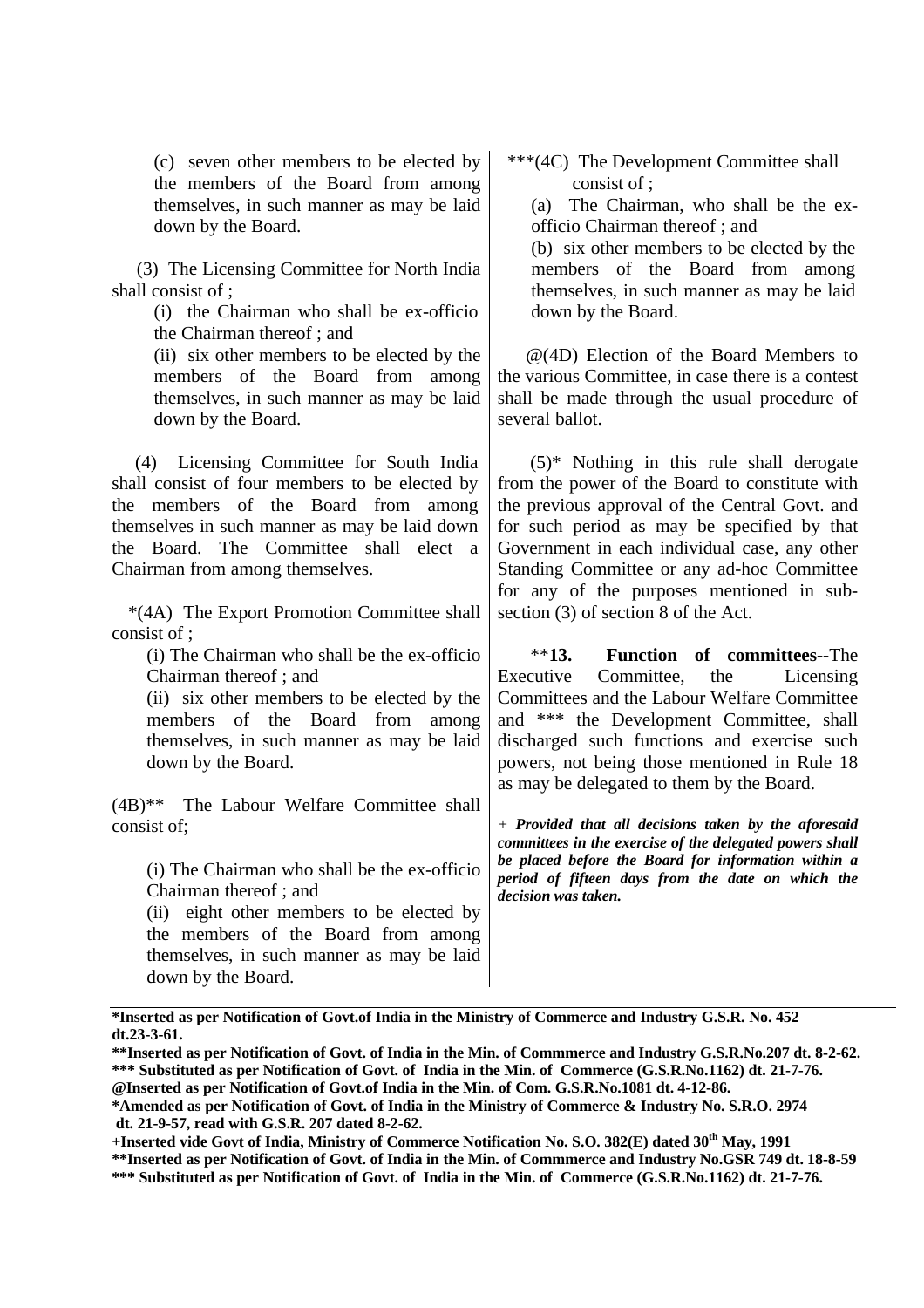**13A. Powers of the Export Promotion Committee---**The Export Promotion Committee shall exercise all the executive and financial powers of the Board in respect of matters relating to Tea Promotion subject to the overall control of the Board.

 *+Provided that all decisions taken by the aforesaid committees in the exercise of the delegated powers shall be placed before the Board for information within a period of fifteen days from the date on which the decision was taken.*

 **14. Absence from Meetings of a Committee--** Any member of a Committee absenting himself from three consecutive meetings without leave of the Chairman shall be deemed to have vacated his seat on the committee.

 \***14A. Term of Office of members of Committee who are members of Board--** A member of the Board who is a member of a committee shall on his ceasing to be member of the Board cease to be a member of the Committee.

 **\*\* 15. Filling of vacancies on Executive and Standing Committees --** Any vacancy of the Executive Committee or a Standing Committee shall be filled by election and the next meeting of the Board or the meeting subsequent thereto, and the person so elected shall hold office so long as the member whose place he fills would have been entitled to hold office, if the vacancy had not occurred ;

 Provided that where a vacancy in the office of member of the Executive Committee is caused by reason of the election of a member of that Committee to be Vice- Chairman, any person elected in such vacancy shall hold office only so long as the Vice-Chairman continues in office.

 **16. Business by Circulation ---** (1) Any Business which the Board or Committee is required to transact may, if the Chairman of the Board or of the Committee so directs, be refereed to by circulation of papers to members, and any resolution or proposal so circulated and approved

by the majority of members who have recorded their views in writing shall be as effectual and binding as if such resolution or proposal were decided by a majority of votes at a meeting;

 Provided that at least ten members of the Board or a majority of the members of Committee at the case may be, have recorded their views on the resolution or proposal.

 Provided further that when a resolution or proposal is referred to by circulation of papers , any five members of the Board or three members of the Committee, as the case may be, may require that the resolution or proposal be referred to a meeting and thereupon such reference shall be made to a meeting of the Board or the Committee.

 (2) When any business is so referred to members by circulation, a period of not less than 14 clear days in the case of Board and 10 clear days in the case of a Committee shall be allowed for receipt of replies from members. Such period is to be reckoned from the date on which notice of business is issued,

 (3) If a resolution or proposal is circulated, the result of the circulation shall be communicated to all the members.

 **17. Record of Business --**(1) A record shall be maintained of all business transacted by the Board or its Committees, and copies of such record shall be submitted to the Central Government ;

 Provided that the records of business of routine nature transacted by the Licensing Committees by circulation need not be submitted to the Central Government.

(2) The record of business transacted at the meetings of the Board and of the Committees shall be signed by the Chairman presiding over such meetings.

**<sup>\*</sup>Inserted as per Notification of the Govt. of India in the Ministry of Commerce and Industry No.GSR. 749 dt.18-8-59. \*\* Inserted as per Notification of Govt. of India in the Ministry of Commerce and Industry No.GSR 518 dt.7-5-60. +Inserted vide Govt of India, Ministry of Commerce Notification No. S.O. 382(E) dated 30th May, 1991.**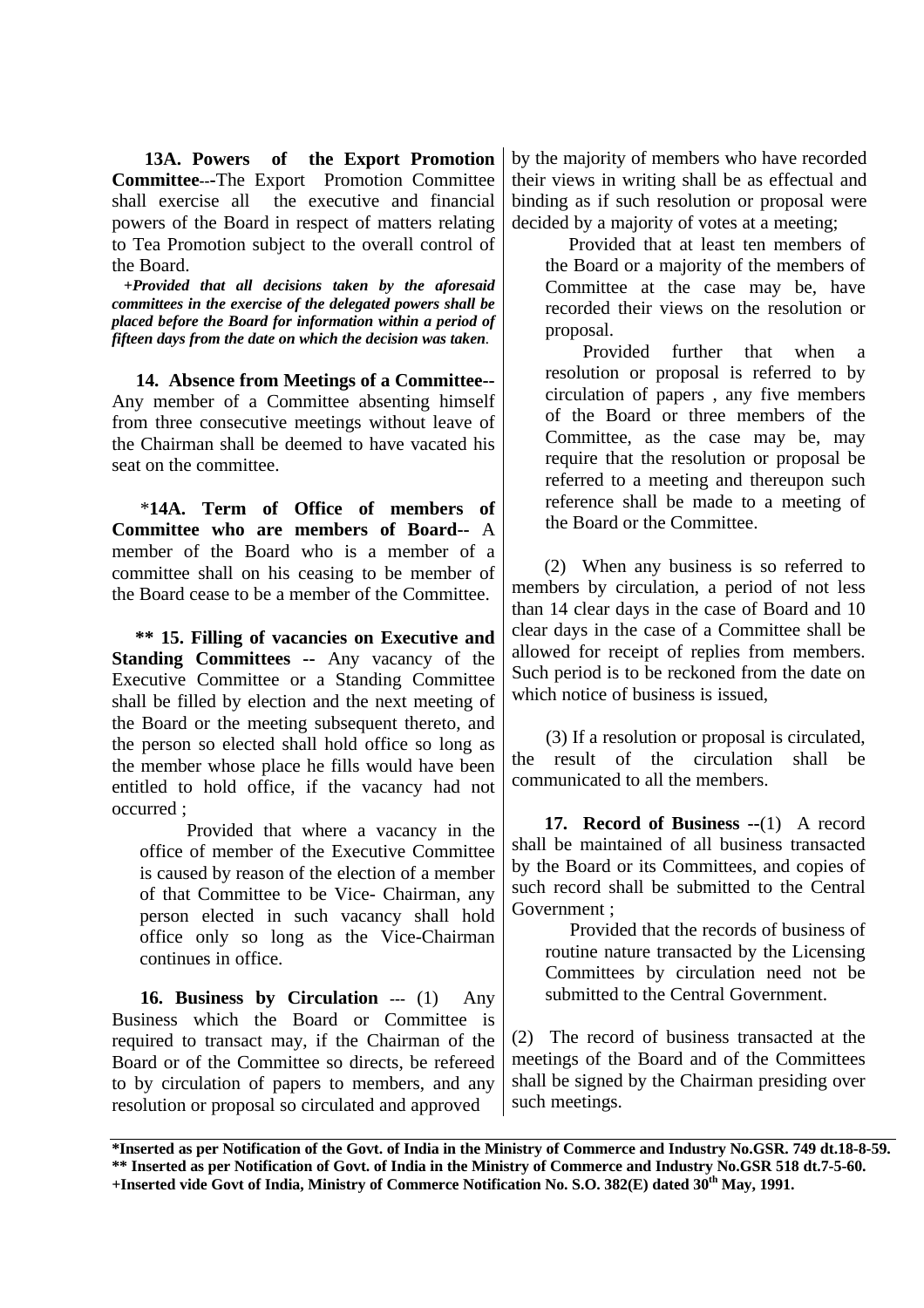(3) When business is transacted by circulation of papers, a record of business so transacted shall be signed by the Chairman of the Board or the Committee, as the case may be, directing the circulation.

 **\*18. Restriction on Delegation of Powers --** (1) The Board shall not delegate any administrative power to any Committee other than the Executive Committee or the Export Promotion Committees.

 \*(2) The Board shall not delegate any of the following powers to any of the standing committee :

> (a) the power to sanction expenditure in excess of Rs. 2,00,000/- in respect of any one item ;

> (b) the power to adopt the Budget Estimates of the Board on its behalf ;

> (c) the power to sanction expenditure to be incurred outside India in excess of \*\* Rs. 50,000/- in respect of any one item ;

 (d) to power to re-appropriate the estimated savings in excess of Rs. 5,000/ in respect of any one item ;

 (e) the power to write of losses in excess of Rs. 2500/- in respect of any one item.

 **19. Appointments --** Save as provided for in section 9 of the Act, appointments to posts of officers and employees under the Board shall be made by the Board ;

 $+$  \* provided that no appointment to any post of which the maximum salary exceeds Rs. 1700/ per month shall be made without the previous sanction of the Central Government.

### **20. Creation and abolition of Posts--**

@ The Board may, on its own authority and subject to the availability of funds in the approved Budget of the Board, create posts carrying a maximum salary not exceeding Rs. 1700/- per month and may, with the previous sanction of the Central Govt., create other posts.

## **\*20A. Grant of advances for building etc. of houses** --

 An advance for building a new house (including purchase of land for the purpose) or for the purchase of a ready - built house or for enlarging leaving accommodation of an existing house own by an officer of the Board appointed by the Central Govt. may be granted to such officer at such rates and conditions as may be admissible to officers holding comparable posts under the Central Government in accordance with the Rules of the Central Government for the time being in force. The Grant of absence is subject to the availability of funds under the head 'Advances recoverable bearing interest'. The Board, the Executive Committee and the Chairman shall have power to grant advances up to the amounts specified below :-

 Board .... Up to the maximum limits of such amounts of advance as are admissible to Central Government servants under or orders issued from time to time.

**\_\_\_\_\_\_\_\_\_\_\_\_\_\_\_\_\_\_\_\_\_\_\_\_\_\_\_\_\_\_\_\_\_\_\_\_\_\_\_\_\_\_\_\_\_\_\_\_\_\_\_\_\_\_\_\_\_\_\_\_\_\_\_\_\_\_\_\_\_\_\_\_\_\_\_\_\_\_\_\_\_\_\_\_\_\_\_\_\_\_\_\_\_\_\_\_\_ \* Substituted as per Notification of Ministry of Commerce Civil Supply and Co-operation GSR. 674 dt. 25-4-79.**

**<sup>\*\*</sup> Amended as per the Notification, of Govt. of India in the Ministry of Commerce & Industry No. SRO. 3630 dt. 16-11-57.**

**<sup>+</sup>\* Amended as per Notification of Govt. of India Ministry of International Trade No. GSR. 1636/8(10)Plant(A)/62 dt. 27/28-9-53 & GSR. No. 799 dt. 23-4-68.**

**<sup>@</sup> Inserted as per Notification of the Govt. of India in the Ministry of Commerce No.GSR. 799 dt. 23-4-68.**

**<sup>\*</sup> Inserted as per Notification of Govt. of India in the Ministry of Commerce and Industry SRO. dt 30-7-57 read with No. GSR. 799 dt. 4-9-58 and GSR. 253 dt. 10-2-65.**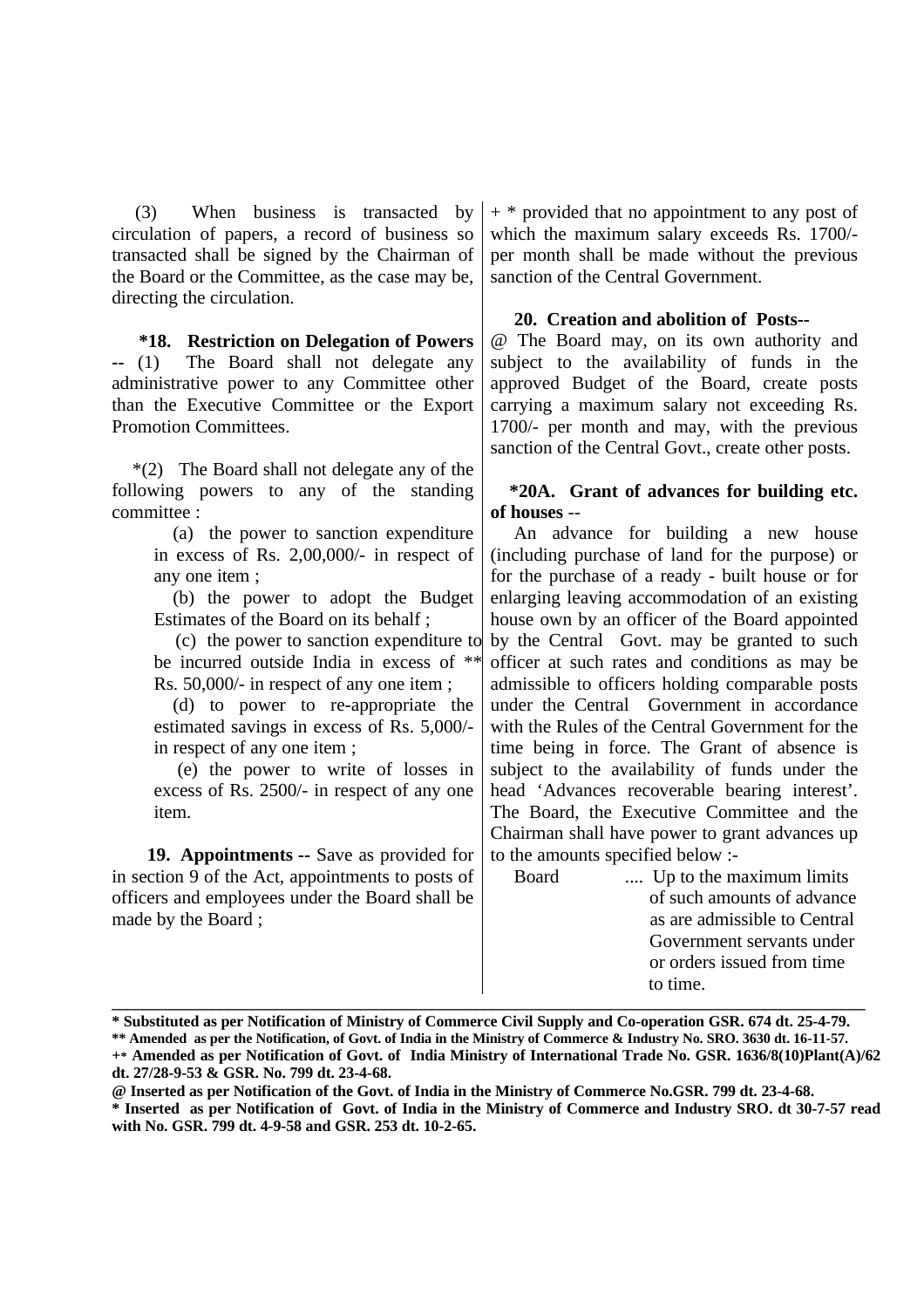Executive Committee ........... Up to Rs. 25,000.00 Chairman ............ Up to Rs. 20,000.00

 **21. Allowances and remuneration --** Save with the previous sanction of the Central Govt. no remuneration other than travelling allowance and halting allowance shall be paid to any member of the Board on account of his service as such.

 **22. Export of Tea--** Any tea estate or subdivision of a tea estate shall, on application made in this behalf in accordance with Rule 23 to the Board for allotment of an export quota, have the right to receive and export quota :

 Provided that no tea estate or a sub-division of a tea estate, which ceased production for three or more consecutive seasons since the commencement of the Act, shall be eligible to get an export quota in the financial year following such three or more consecutive seasons, unless it has resumed production during to seasons, corresponding to the financial year.

 **23. Application for export quota --** (1) Application for export quota for any financial year shall be made in such form, as may be specified by the Board, and shall reach the Board not later than the 1st day of February of the preceding financial year.

 (2) An export quota shall not be granted, without the previous sanction of the Central Government, if the application in respect thereof is not received by the Board on/or before the date specified above.

 **24. Crop basis --** (1) The crop basis of a tea estate or a sub-division of a tea estate for any financial year shall be the best crop  $*$  (in any of the

four calendar years preceding the financial year) due allowance being made for low producing areas **\*\***( as provided in rule 25A).

 Provided when a tea estate in production has no crop basis under this rule, the assessed crop of the estate for that year may be taken as its crop basis.

 **\*\****Explanation* **-** In this sub-rule and in rule 25A, the expression "low producing area" means a tea estate or sub-division of a tea estate having and actual crop basis, as determined with reference to the area planted therein with tea on the first day of the financial year immediately preceding the financial year to which any application by the owner of such estate or sub-division under rule 23 relates, of less than + 510 kilograms per hectare.

 (2) When the area of a tea estate or a subdivision of a tea estate is reduced or increased by the transfer to or acquisition from another tea estate of land planted with tea, the crop basis of the estate or sub-division of the tea estate shall be reduced or increased by an amount representing as nearly as possible the contribution made by the area transferred or acquire to the crop basis of the estate of which it previously formed a part.

 (3) Where a tea estate for which a crop basis has been determined becomes two or more separate estates, the crop of each such separate estate shall be determined so as to represent as nearly as possible the contribution made by the area comprised in it to the total crop basis of the original estate.

 **25. Meaning of crop --**(1) Crop in the preceding rule shall after the commencement of the Act, be construed as meaning the yield or

**<sup>\*</sup>Substituted as per Notification of Govt. of India in the Ministry of Commerce and Industry No. SRO 746 dt. 23-3-56.**

**<sup>\*\*</sup>Inserted as per Notification of Govt. of India in the Ministry of Commerce and Industry No. SRO. 229 dt. 19-1-55.**

**<sup>+</sup> Substituted as per Notification of Govt. of India in the Ministry of Commerce and Industry No. GRS 453 dt. 25-3-61.**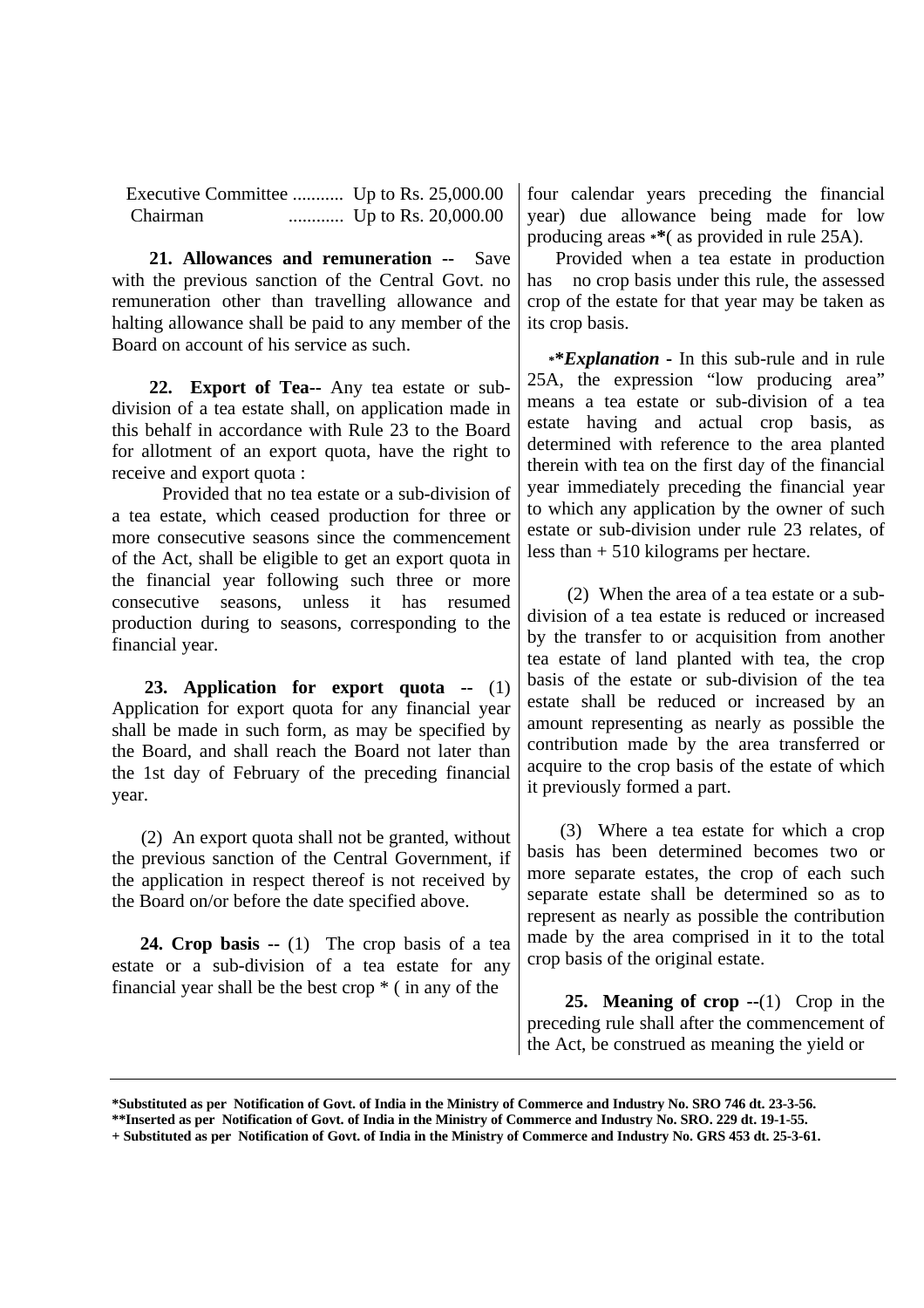production of manufactured tea i.e. tea either black or green produced in the usual manner for sale in the market and as shown in the return in form R.T.3. submitted to the Central Excise authorities under the Central Excise Rules, 1944.

 Provided that in the absence of returns in form R.T.3, the Board may determine the crop of a tea estate or sub-division of a tea estate in such manner as it thinks best.

 (2) Where tea is not manufactured by tea estate concerned or where evidence of the amount manufactured is not available, the production shall be assumed to be by weight one fourth of the weight of green tea leaf produced.

 **25A. Application for allowance for low producing area --**(1) An application for making in the calculation of the crop basis allowance on account of the area being a low producing area may be made to the Board along with the application for export quota under rule 23.

 (2) No such application shall be granted unless the application proves to the satisfaction of Licensing Committee that had such allowance been granted in the previous year, the crop of the low producing area to which the application relates would nevertheless have not been less than the amount of the enhanced export quota which would be admissible to it by reason of the grant of the allowance.

 Provided that the Licensing Committee may reduce the allowance to be granted under this rule by an amount equal to the amount by which the crop of such low producing area appears to be likely to fall below such enhanced export quota in consequence of the grant of the allowance.

 (3) If such application is granted, the amount specified in column 2 of Sechedule-1 against the entry in column-1 of that Schedule corresponding to

such crop basis shall be added to the actual \*\* per hectare crop basis of the low producing area to which the application relates.

 Provided that the Licensing Committee may reduce the amount of allowance admissible under this sub-rule by the amount determined under the proviso to sub-rule (2).

 **26. Export quota and crop basis ---**Export quota of a tea estate or sub-division of tea estate that is, the total quantity of tea which may be exported by the owner of the tea estate or sub-division in any financial year shall be an amount bearing to the crop basis of that estate the same proportion as the export allotment in the financial year in question bears to the total of the crop basis of all the tea estates and sub-division of tea estates in India for that year and when the export allotment is altered under proviso to section 19 of the Act, the export quota shall be deemed to the altered accordingly.

 Provided that when an export quota of a tea estate or a sub-division of a tea estate has been reduced in consequence of an alterations during the financial year of the export allotment any tea exported by the owner of a tea estate or sub-division of a tea estate in accordance with the export quota, as subsisting for the time, being, which is in excess of the amount permitted to be exported in accordance with the export quota as finally revised for the year. shall be excluded from the computation of the total quantity of tea which may be exported by that owner during the financial year.

 **27. Inspectors and assessors to assist in the determination of crop basis --** The Board may appoint Inspectors or Assessors for the purpose of assisting in the determination of the crop basis, and in the discharge of its other duties. The Board may pay to them such fees as it may decide as well as actual travelling expenses.

**\_\_\_\_\_\_\_\_\_\_\_\_\_\_\_\_\_\_\_\_\_\_\_\_\_\_\_\_\_\_\_\_\_\_\_\_\_\_\_\_\_\_\_\_\_\_\_\_\_\_\_\_\_\_\_\_\_\_\_\_\_\_\_\_\_\_\_\_\_\_\_\_\_\_\_\_\_\_\_\_\_\_\_\_\_\_\_\_\_\_\_\_\_\_\_\_\_\_ \* Inserted as per Notification of the Govt. of India, Ministry of Commerce and Industry No. SRO 229 dt. 19-1-55. \*\*Substitute as per Notification of the Govt. of India, Ministry of Commerce and Industry No. GSR 453 dt. 25-3-61.**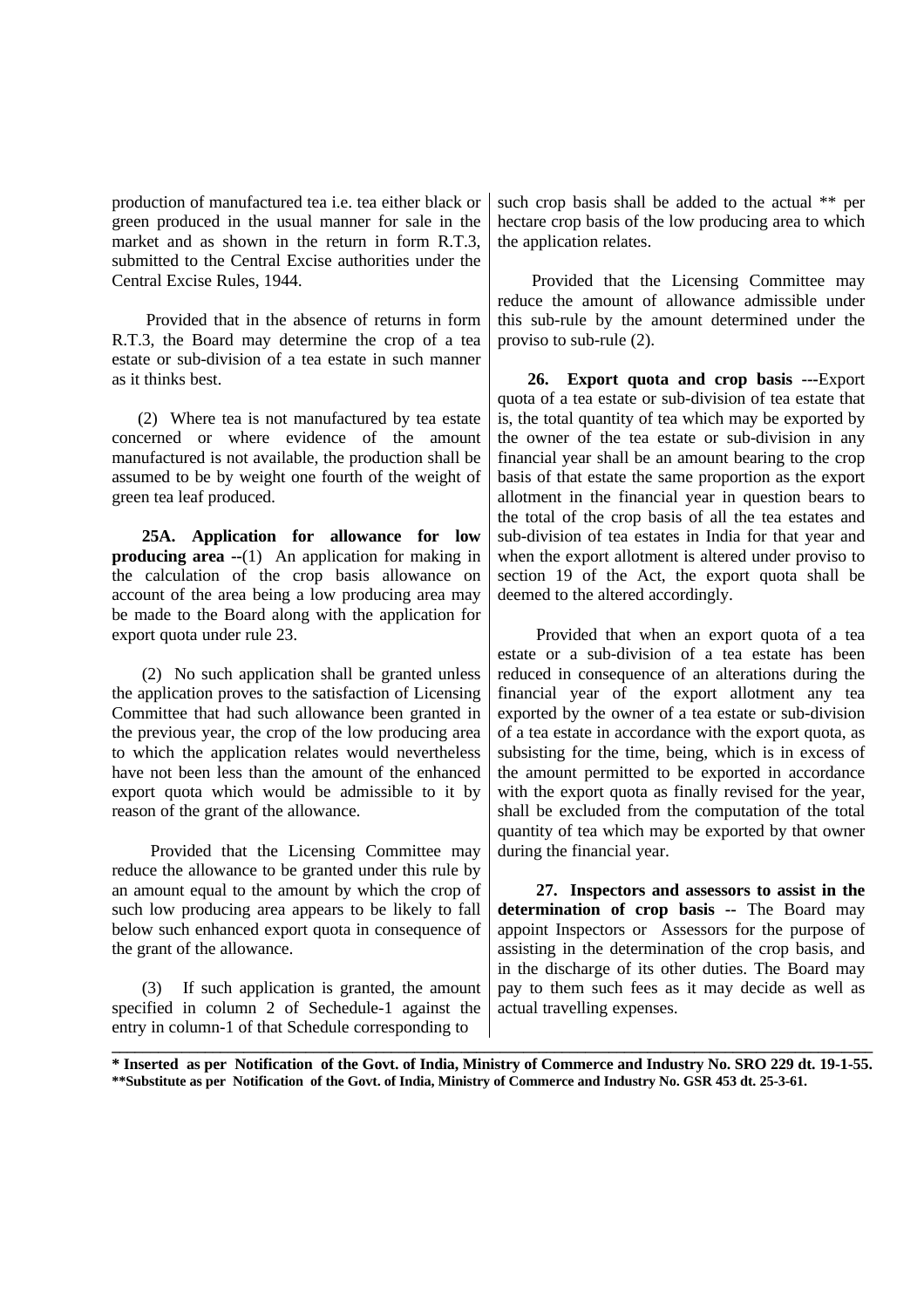**28. Licence fees--** The Board shall charged and collect the Licence fee for every export licence, special export licence, or permit issued by it at the rate of \*Rupees two and twenty paise per metric tone, or part thereof.

 Provided that the owner of a tea estate or a sub-division of a tea estate to which a quota has been allotted under section 20 of the Act may make, or the Board may required him to make, a consolidate payment of export licence fees at the rate fixed under the rules to cover the whole of the quota.

 **29. Copy of accounts of quota to be furnished to tea estates--**A copy of the accounts of export quotas maintained by the Board under sub-section (1) of section 23 of the Act shall be furnished, on application, to the owner of a tea estate or subdivision of a tea estate who shall be required to pay fee Re. 1 in respect of each copy required.

 **\*30. Planting of tea --** (1) Any person desirous of planting tea on land not planted with tea shall apply to the Board in writing within such date as may from time to time the notified by the Board in this behalf and shall furnish such survey maps and other particulars as may be required.

 (2) Subject to the limitations set out in section 13 of the Act, the Board may grant or refuse the permission applied for or may grant it in part only or may call for further information from the application.

 **\*30A. Grant of permission by the Board--**(1) The Board may inspect or cause to be inspected any land in respect of which an application for permission to plant tea has been made and the records relating thereto for the purpose of satisfying itself as to the accuracy of any survey map and generally for the purpose of enabling it to dispose of the application.

 $+(2)$  The Board may grant permission upon application to any person to plant tea on land not planted with tea :

> (i) Where such person is the owner, grantee or lessee of an existing tea estate and where the permission applied for is in respect of land forming part of that tea estate, for the whole of the are with respect to which such permission is applied for or part thereof, as the Board may think fit, provided that such person furnishes to the satisfaction of the Board such particulars as may be required by it ;

> (ii) Where the permission applied for is in respect of land not forming part of an existing tea estate, for the whole of the area with respect to which such permission is applied for or part thereof as the Board may think fit, provided that such person proves of the satisfaction of the Board that :

(a) he owns or holds, under a grant or lease, the land in respect of which such permission is applied for ;

(b) he is able to finance the undertaking including erection of a factory, where necessary;

(c) the land in respect of which such permission is applied for is suitable for tea plantation as regards the nature of the soil and climatic conditions ; and

(d) the are of the land in respect of which such permission is applied for is not too small for economic plantation.

**\* Substituted as Notification of Govt. of India in the Ministry of Commerce & Industry No.SRO. 2791 dt.24-11-56. read with SRO. 301 dt. 25-1-58. GSR.453 dt. 25-3-61 GSR.1027 dt.7-8-61. and GSR. 1558 dt. 15-11-62. + Substituted as per Notification of Govt. of India in the Ministry of Commerce No.GSR.639 dt. 22-4-65.**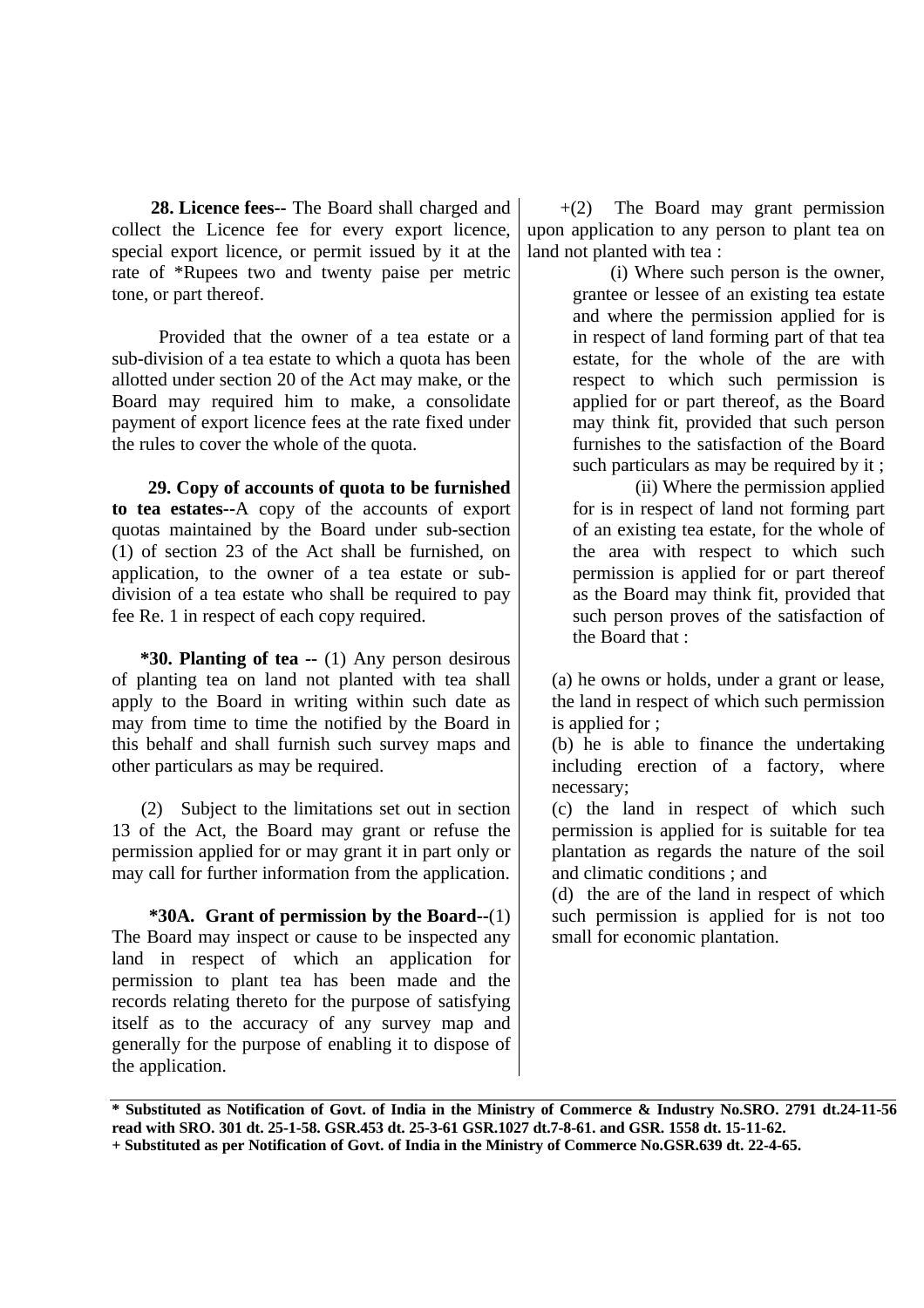$(3)$ (3A) | \* Omitted

 (4) Every permit to plant tea shall specify the area of land in respect of which it has been granted and shall be in force for such period as may be specified by the Board in the permit.

 Provided that any permit issued under these rules may be renewed from time to time as the Boars thinks fit :

 Provided further that notwithstanding anything contained in sub-rule (2) the Board may, if it thinks fit, cancel any permit issued to tea estate, or any part of such permit remaining unutilised after a period of not less than three years from the date of issue.

 (5) No permit granted by the Board shall be transferable ;

 Provided that a permit granted to a tea estate may, with the previous permission of the Board be transferred to another tea estates if both the estate are held under the same ownership.

 (6) The owner of a tea estate to which permit is issued shall submit to the Tea Board on the 31st March of the each year, a return showing the area planted upto that date in pursuance of the permit the reasons for non-utilisation of any area that may not have been planted and the programme for planting tea for the next two years.

 (7) The Indian Tea Licensing Committee (Tea new planting) Rules, 1951 are hereby repealed but such repeal shall not effect the validity of any permit issued or any action taken under those rules.

 **@30B. Establishment and extension of tea seed Baris--**Notwithstanding anything contained in Rules 30 and 30A, any person desirous of establishment or extending tea seed baris shall apply separately to the Board in writing and the Board may grant or refuse the permission applied for or may grant it in part only, as it may think fit.

 **Explanation --** In this rule, "tea seed bari" means an area planted with the plant *Camellia Sinoensis (L) O Kuntze* for the sole purpose of growing seeds used for propagating the plant and not used for any other purpose, save with permission of the Board.

 **\*\*31. Permission to plant tea --**(1)Any person being the owner, grantee or leases of a tea estate, desirous of replacing tea areas by planting tea on areas not planted with tea, shall apply of the Board in writing for permission to do so and shall furnish, to the satisfaction of the Board, such particulars as may be required by it.

 (2) The Board may, in its discretion, grant such permission and prescribe such time-limit, not exceeding ten years, in regard to uprooting of bushes from areas replaced, as it deems appropriate.

 **32. Form to be used --** The forms set out in +[Schedule II] shall be used for the purpose of provisions of the Act, referred to in each form. The Board may either generality or in any particular case require such additions as it may consider necessary to be made to any such form.

 **@@ 33.** Omitted.

#### **34. Budget Estimates :**

\*\*\*(1) The Board shall in each year prepare Budget estimates for the ensuing year and revised estimates for the current year and shall submit them for the

**\_\_\_\_\_\_\_\_\_\_\_\_\_\_\_\_\_\_\_\_\_\_\_\_\_\_\_\_\_\_\_\_\_\_\_\_\_\_\_\_\_\_\_\_\_\_\_\_\_\_\_\_\_\_\_\_\_\_\_\_\_\_\_\_\_\_\_\_\_\_\_\_\_\_\_\_\_\_\_\_\_\_\_\_\_\_\_\_\_\_\_\_\_\_\_\_\_\_\_**

**<sup>\*</sup> Omitted as per Notification of the Govt. of India in the Ministry of Commerce No. G.S.R. 639 dt. 22-4-1965. @ Inserted as per Notification of the Govt. of India in the Ministry of Commerce & Industry No. GSR. 353dt. 20-3-59. \*\* Substituted as per Notification of the Govt. of India in the Ministry of Commerce No. GSR. 639 dt. 22-4-65 read with GSR. 8(1) Plant (A)/60 dt. 27-10-60.**

**<sup>@@</sup> Omitted as per Notification of the Govt. of India in the Ministry of Commerce GSR. No. 1081 dt. 4-12-86.**

**<sup>+</sup> Inserted as per Notification of the Govt. of India in the Ministry of Commerce & Industry No. SRO. 229 dt. 19-1-55**

**<sup>\*\*</sup> Substituted as per Notification of the Govt. of India in the Ministry of International Trade No. GSR. 1936-8(4) Plant (A)/63 dt. 12-12-63 and GSR.799 dt. 23-4-68.**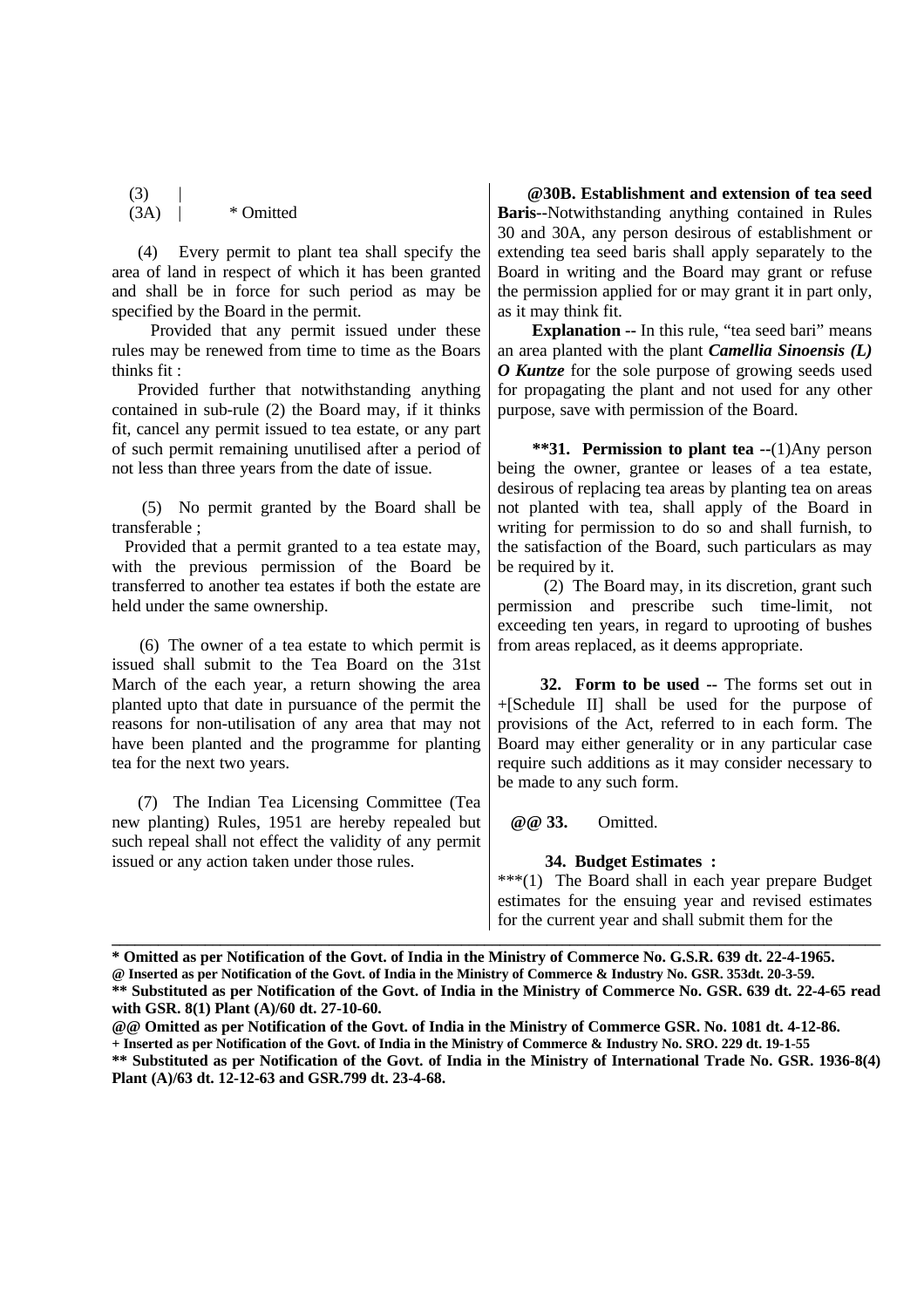sanction of the Central Govt. on or before such dates as may be fixed by the Govt.. The revised budget when sanctioned shall supersede the original budget and shall be deemed to be sanctioned budget for the year.

 (2) No expenditure shall be incurred until the budget is sanctioned by the Central Govt. and the expenditure has received the sanctioned of the competent authorities.

 (3) The Budget shall be in such form as the Central Govt. may direct and shall include a statement of

(a) the estimated opening balance ;

- (b) the estimated receipts by way of grant from the Central Govt. under section 26 of the Act and from other sources ;
- \*\*(c) The proposed expenditure classified under the following heads or such other heads as the Central Govt. may direct.
	- (i) Administration including library,
	- (ii) Tea Promotion in India,
	- (iii) Advances to employees ,
	- (iv) Pension,
	- ( v) Works,
	- (vi) Tea Promotion outside India,
	- (vii) Labour Welfare,
	- (viii) Research Grants,
	- (ix) Developments (grants),
	- (x) Others,

 \*\*(4) The proposed expenditure under the heads 'administrative expenses', 'tea promotion in India' and tea promotion outside India and such other heads as the Central Govt. may direct shall be further classified under the following subheads, namely .

- (i) Pay of Officers,
- (ii) Pay of Establishment,
- (iii) Allowances, Honoraria etc.,
- (iv) Other charges, Contingencies, etc.

 (5) Supplementary estimates of expenditure shall be submitted for the sanction of the Central

Government in such from and on such dates as may directed by them.

 **35. Account of the Board--** (1) The Board shall maintain accounts of all receipt and expenditure relating to each year.

 *(2) +(a)The audited accounts and annual report duly adopted by the Board shall be submitted to the Government within a period of six months from the date of close of the financial year to which the accounts and report pertain.*

 *(b) In case any delay is anticipated in finalisation of the Accounts Report, the Board may approach the Government at least a month in advance for extension of time not exceeding three months.*

 (3) An abstract of receipts shall be published in the Gazette of India.

 (4) The accounts of receipts shall be shown under the following heads.

- (a) moneys received under Section 26 of the Act ;
- (b) fees realised on account of licenses, permits etc. issued ;
- (c) any other moneys received by the Board ;
- (d) interest received from investment of such moneys as aforesaid.

 (5) The total receipts only shall be shown under each of the heads specified in sub-rule (4) and the opening balance if any, shall also be stated.

 (6) expenditure incurred in the year shall be shown under separate heads and sub-heads.

 (7) The closing balance of the year shall be shown at the foot of the accounts on the expenditure side :

 Provided an annual *proforma* account on accrual basis shall also be prepared for bringing out assets and liabilities as well as the details of reserves and investments.

**\_\_\_\_\_\_\_\_\_\_\_\_\_\_\_\_\_\_\_\_\_\_\_\_\_\_\_\_\_\_\_\_\_\_\_\_\_\_\_\_\_\_\_\_\_\_\_\_\_\_\_\_\_\_\_\_\_\_\_\_\_\_\_\_\_\_\_\_\_\_\_\_\_\_\_\_\_\_\_\_\_\_\_\_\_\_\_\_\_\_\_\_\_\_\_\_\_\_\_ \*\* Substituted as per Modification of Govt. of India Ministry of International Trade No.GSR 1936-8(4) Plant(A)/63 dt. 12-12-63 and GSR. 799 dt. 23-4-68.**

**+ Inserted vide Govt of India, Ministry of Commerce, Notification No. G.S.R.301(E) Dated 20th May, 1995**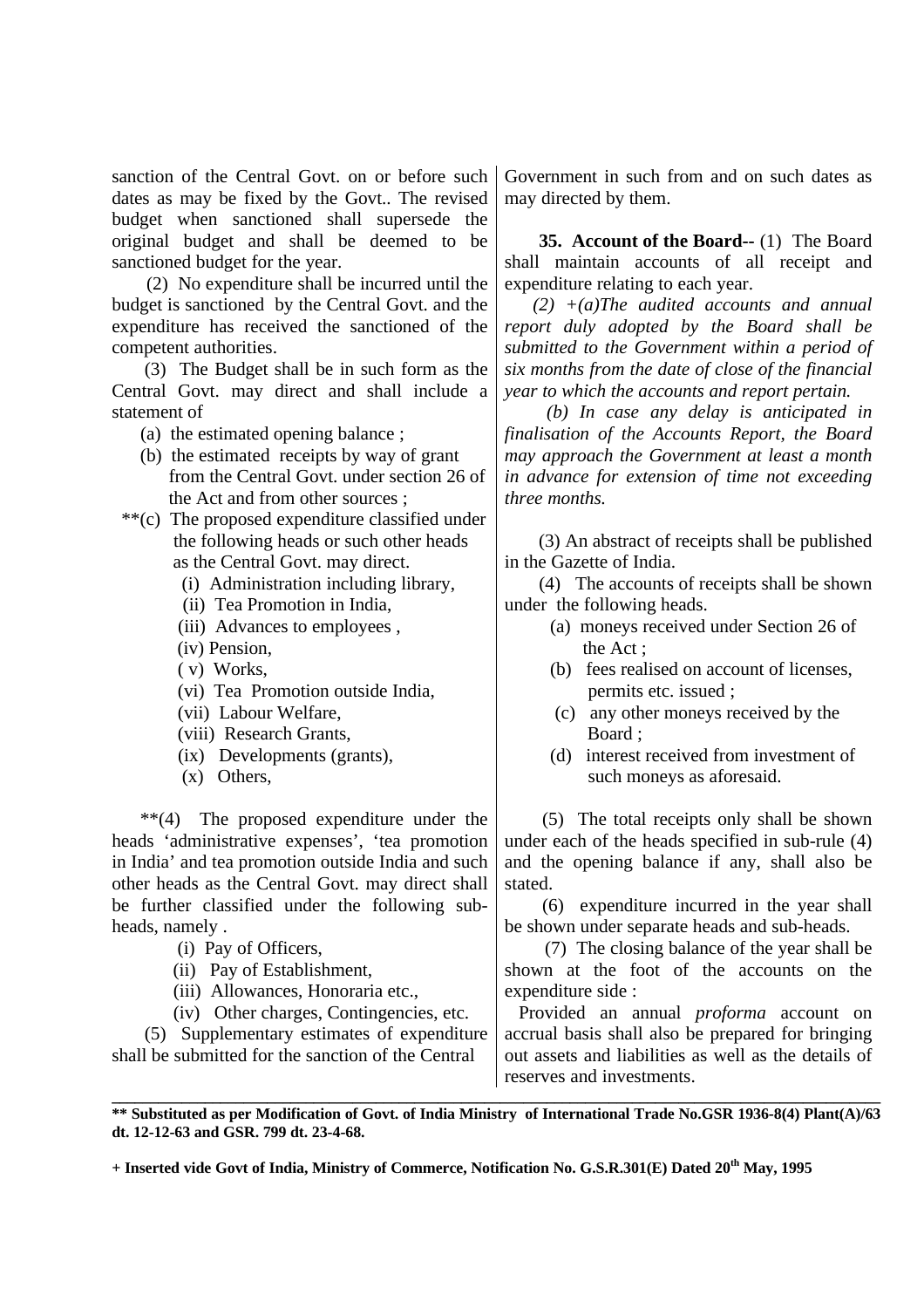@\*\***36. Power to incur expenditure--**(1) "Subject to the provisions of the Act and these rules, the Board may incur any expenditure within the budget allotment under any head and write off losses up to Rs. 5,000/- in respect of any one item and in this regard may delegate to the Standing Committees or to the Chairman, @ Deputy Chairman, \* Secretary or any other officer of the Board specially authorised in this behalf by the Chairman, such financial powers as it may consider expedient ;

 Provided that, save with the sanction of the Central Govt. no expenditure shall be incurred which is in excess of the sanction budget allotment under any head".

 (2) "Re appropriations between the heads of expenditure specified in sub-clauses (i), (ii), (viii) and (ix) of clause (c) of sub-rule (3) of rule 34 and between sub-heads within a head may be made by the Board. In respect of the reappropriations between sub-heads within the same head, the Board may, subject to clause (d) of sub-rule (2) of rule 18, delegate its power to the Standing Committee within whose area the related function falls".

 (3) "The Board shall not incur expenditure outside India in excess of Rs. 1,00,000/- on any one item without the previous sanction of the Central Govt. and may subject to clause (c) of sub-rule (2) of rule 18 delegate its power in this behalf to the Export Promotion Committee".

 (4) "The Board may transfer funds, up to a limit of Rs. 25,000/- from one sanctioned development scheme to another in contingencies where may particular scheme cannot be implemented in full or where the need has ceased

 or arisen unexpectedly while implementing them if the overall budget provisions has been approved to and the transferee and the transferor schemes are both in the approved budget".

 **37. Borrowing Powers--** The Board may with the previous sanction of the Central Govt. borrow on the security of the Tea Fund or any other of its assets for meeting its expenses or for any other purpose refereed to in Section 10 of the Act.

 Provided that no loan shall be taken which is repayable later six months from the date of the loan.

 **\*\*\*38. Contracts --**(1) The Board may enter into contracts provided that every contract which extends over a period of more than five years or involves expenditure in excess of 3,00,000 shall require the previous sanction of the Central Govt. and every such sanction shall be subject to the condition that the power to execute such contracts in pursuance of the sanction shall be vested with the Board.

 (2) The Board may delegate to the Executive Committee, Chairman or Secretary such power for entering into contracts on its behalf as it may think fit.

 (3) Contracts shall not be binding on the Board unless they are executed by the Chairman or Vice-Chairman and by the Secretary with the previous approval of the appropriate authority concerned and the common seal of the Board is affixed thereto.

 (4) Neither the Chairman nor Secretary nor any member of the Board shall be liable for any

**\_\_\_\_\_\_\_\_\_\_\_\_\_\_\_\_\_\_\_\_\_\_\_\_\_\_\_\_\_\_\_\_\_\_\_\_\_\_\_\_\_\_\_\_\_\_\_\_\_\_\_\_\_\_\_\_\_\_\_\_\_\_\_\_\_\_\_\_\_\_\_\_\_\_\_\_\_\_\_\_\_\_\_\_\_\_\_\_\_\_\_\_\_\_\_\_\_\_\_ \*\* Substituted as per Notification of Govt. of India Ministry of Commerce Civil supply and Co-operation GSR. 674 dt. 25-4-79.**

**<sup>@</sup> Amended as per Notification in the Ministry of Commerce No. GSR.-799 dt. 23-4-1968.**

**<sup>\*</sup> Substituted as per Notification of Govt. of India Ministry of Commerce & Industry No. SRO. 1262 of 17-1-54 and GSR. 799 dt. 23-4-68.**

**<sup>\*\*\*</sup> Substituted as per Notification of Govt. of India Ministry of Commerce Civil supply and Co-operation No. GSR. 674 dt. 25-4-79.**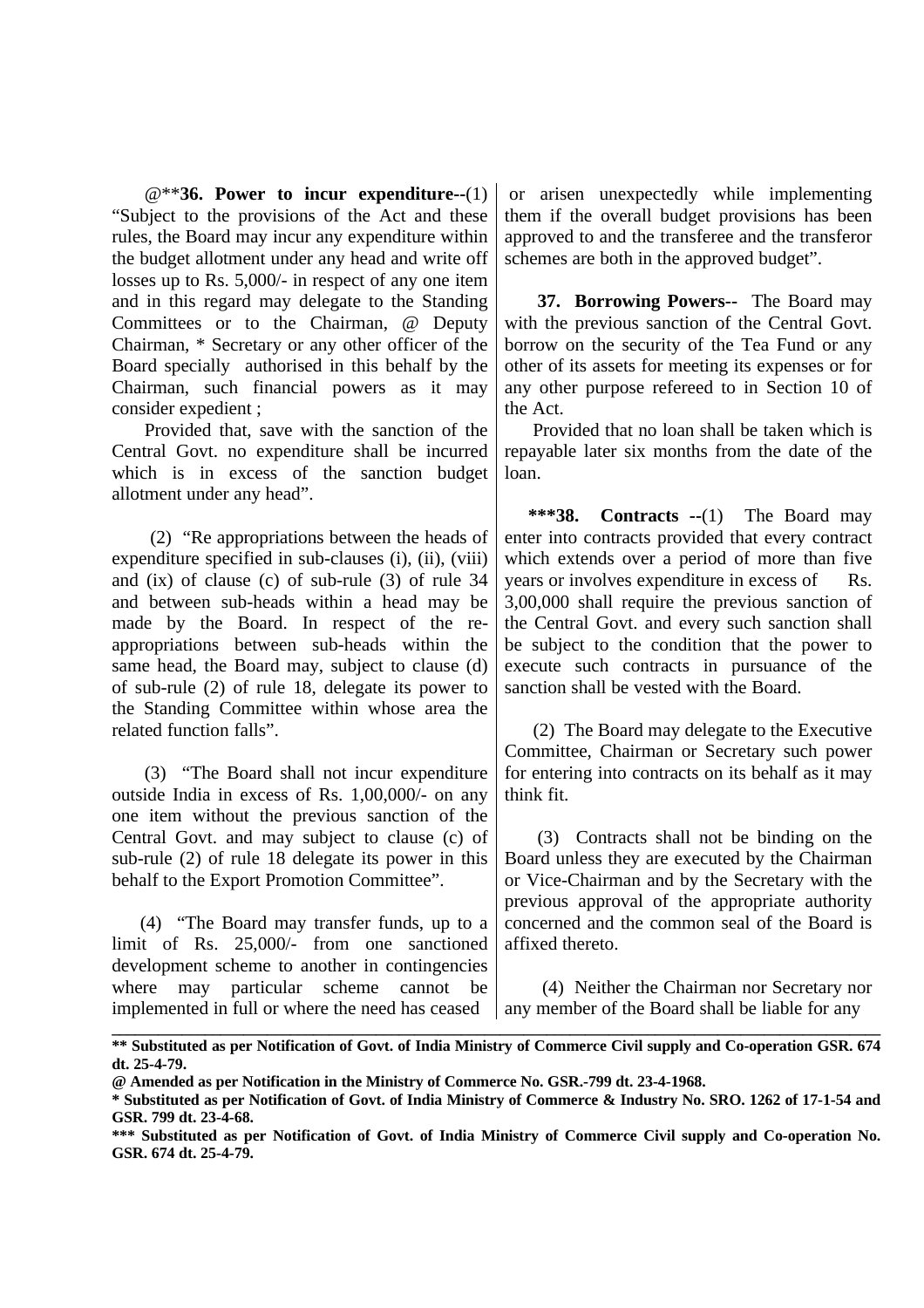assurances or contracts made by the Board but any liability arising under such assurances contracts shall be discharged from the moneys at the disposal of the Board.

 **\*39. Payments from the Tea Funds --** (1) All payments made by the Central Govt. to the Board under Section 26 of the Act out of the proceeds of the cess levied under sub-section (1) of the section 23 of the Act shall be debited to the Major Head 43 Industries and Supplies.

 (2) Payments by or on behalf of the Board shall be made in cash or by cheque drawn against a current account of the Board.

 **\*\*40. Sending persons abroad --** The Board shall not send any member of the Board or any of its officers to places outside India without the previous sanction of the Central Govt.,

 Provided that no such sanction shall be necessary for the appointment of officials to the sanctioned posts in foreign countries for which the Board or the Chairman is the competent authority to make such appointment.

 Provided further that the terms and conditions of deputation of such officials shall conform to the terms and conditions laid down form time to time by the Govt. of India for deputations abroad.

 \*\*\*Provided also, that in cases where the Board has to depute its officers to participate in exhibitions and fairs abroad, it shall be competent for the Board to depute the officers if :-

- (a) the exhibition or fair in which participation is sought has already been approved by the Central Govt. ;
- (b) the budget provision exists for incurring expenditure thereto ; and
- (c) the Board makes every year a consolidated list of exhibitions and fairs in which it would like to participate for tea promotion and also be number of persons to be deputed from the headquarters and gets the prior approval of the Central Government for the programme.

**\_\_\_\_\_\_\_\_\_\_\_\_\_\_\_\_\_\_\_\_\_\_\_\_\_\_\_\_\_\_\_\_\_\_\_\_\_\_\_\_\_\_\_\_\_\_\_\_\_\_\_\_\_\_\_\_\_\_\_\_\_\_\_\_\_\_\_\_\_\_\_\_\_\_\_\_\_\_\_\_\_\_\_\_\_\_\_\_\_\_\_\_\_\_\_\_\_\_**

**<sup>\*</sup> Amended as per Notification of Govt. of India in the Ministry of Commerce & Industry No.SRO. 1477 dt. 30-6-56. \*\* Amended as per Notification of Govt. of India Ministry of Commerce GSR. (F No.C-1201(1)--71/Plant(A) dt. 27-3-1973.**

**<sup>\*\*\*</sup> Inserted Amended as per Notification of Govt. of India Ministry of Commerce Civil Supply and Co-operation No.GSR. 674 dt. 25-4-79.**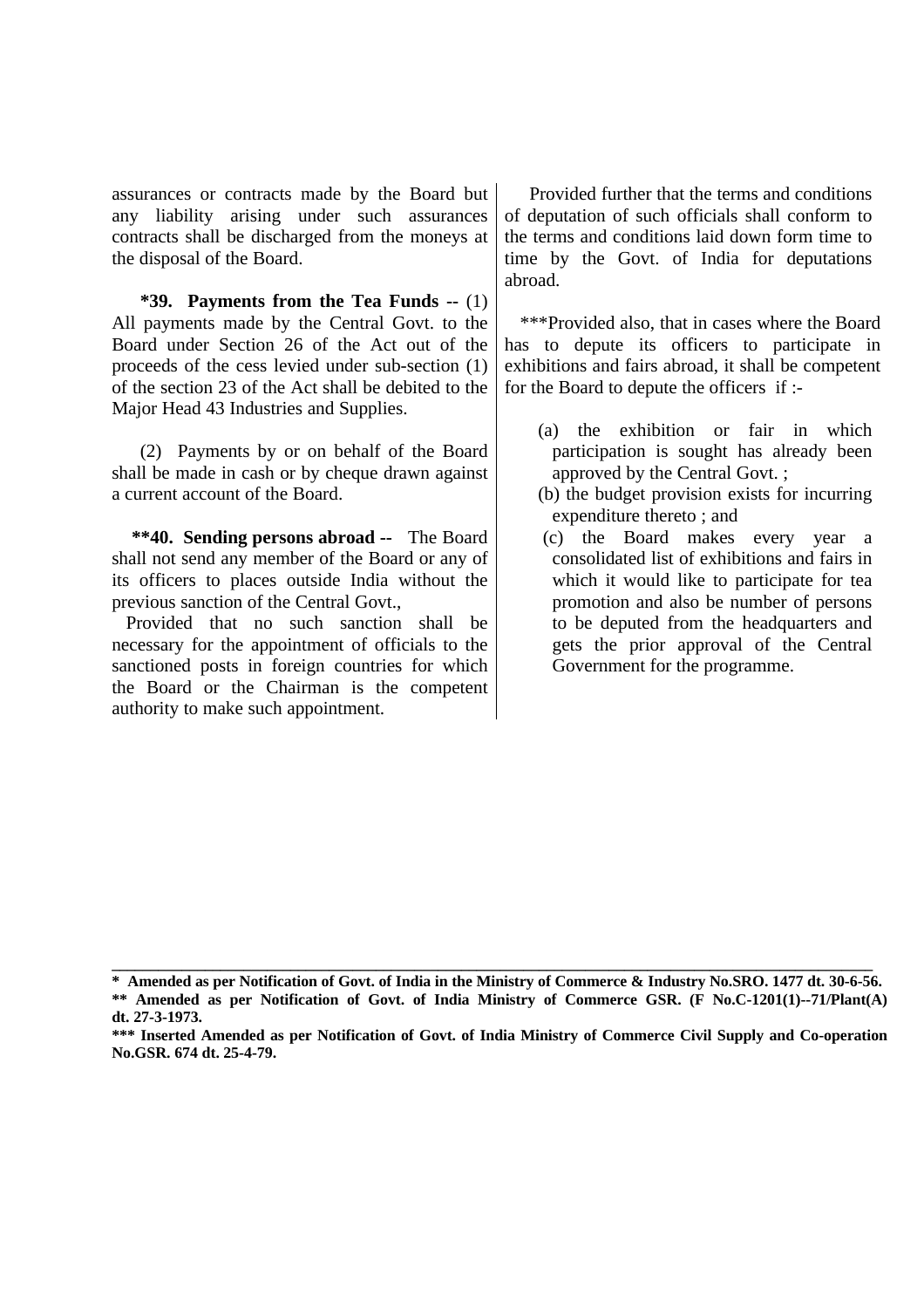### **THE TEA BOARD BY-LAWS, 1955**

### **ARRANGEMENT OF BY-LAWS**

By-Laws

- 1. Short title.
- 2. Definitions.

### POWERS AND DUTIES OF COMMITTEES

- 3. Executive Committee.
- 3A. Export Promotion Committee.
- 3B. Labour Welfare Committee.
- 4. Licensing Committees.

## MEETINGS OF THE BOARD AND COMMITTEES

- 5. Executive Committee.
- 6. Licensing Committees.
- 7. Power to call meetings.
- 8. Notice.
- 9. Agenda.
- 10. Quorum.
- 11. Chairman of Meetings.
- 12. Casting of votes.
- 13. Proceedings of meetings.
- 14. Members of the Board Committees etc. Travelling and daily allowances for journeys undertaken inside India.
- 15. Conveyance Allowance.
- 16. Travelling and daily allowances etc. for journey undertaken outside India.
- 17. Controlling Officer.

#### OFFICERS AND EMPLOYEES OF THE BOARD

- 18. Creation of and appointment to posts.
- @@18A. Deputation of Tea Board employees.
- @ 18B. Permanent transfer of services of certain employees of the Board.
	- 19. Age.
- 20. Medical certificate of fitness.
- 21. Period of Probation.
- 22. Allowances.
- 23. Leave and leave allowances.
- 24. Medical attendance and treatment.
- 25. Grant of advances for the purchase of motor car, motor cycle and bicycle.
- 26. Grant of advances for building etc. of houses.
- \*26A. Grant of other advances.
- 27. Travelling and daily allowances.
- 28. Controlling Officers.
- 29. Daily allowance for more than 10 days.
- 30. Retirement.
- 30A. Pension-cum-Gratuity Scheme.
- 31. Penalty.
- \*\*31A.Procedure for departmental proceedings.
	- 32. Appeal.
	- 33. Government Servants.
	- 34. (1) Secretary.
		- (2) Finance Officer.
	- 35. Controller of Licensing and Joint Controller of Licensing.
	- 36. Inspection of books of Licensing Committees.

### DEPOSITS, PAYMENTS AND INVESTMENTS

37. Current account of the Board.

- 38. Field Tea Promotion Accounts.
- 38A. Tea Board Zonal / Regional Office (disbursement of salaries, allowances, personal claims) A/c.
- 39.Operation of Field Tea Promotion Accounts.
- 40. Tea Board (Joint Controller) Account at Cochin.

**\* Inserted as per Government of India in the Ministry of Commerce No. GSR.407 dt.25-2-63 read with G.S.R.1581 dt. 4-10-66.**

**<sup>@@</sup> Inserted as per Notification of the Government of India in the Ministry of International Trade No.GSR.630 dt.9-4-1964.**

**<sup>@</sup> Inserted as per Notification of the Government of India in the Ministry of Commerce No. GSR.329 dt. 30-1-65.**

**<sup>\*\*</sup> Inserted as per Notification of the Government of India in the Ministry of Commerce No.GSR.1711 dt.22-11-65.**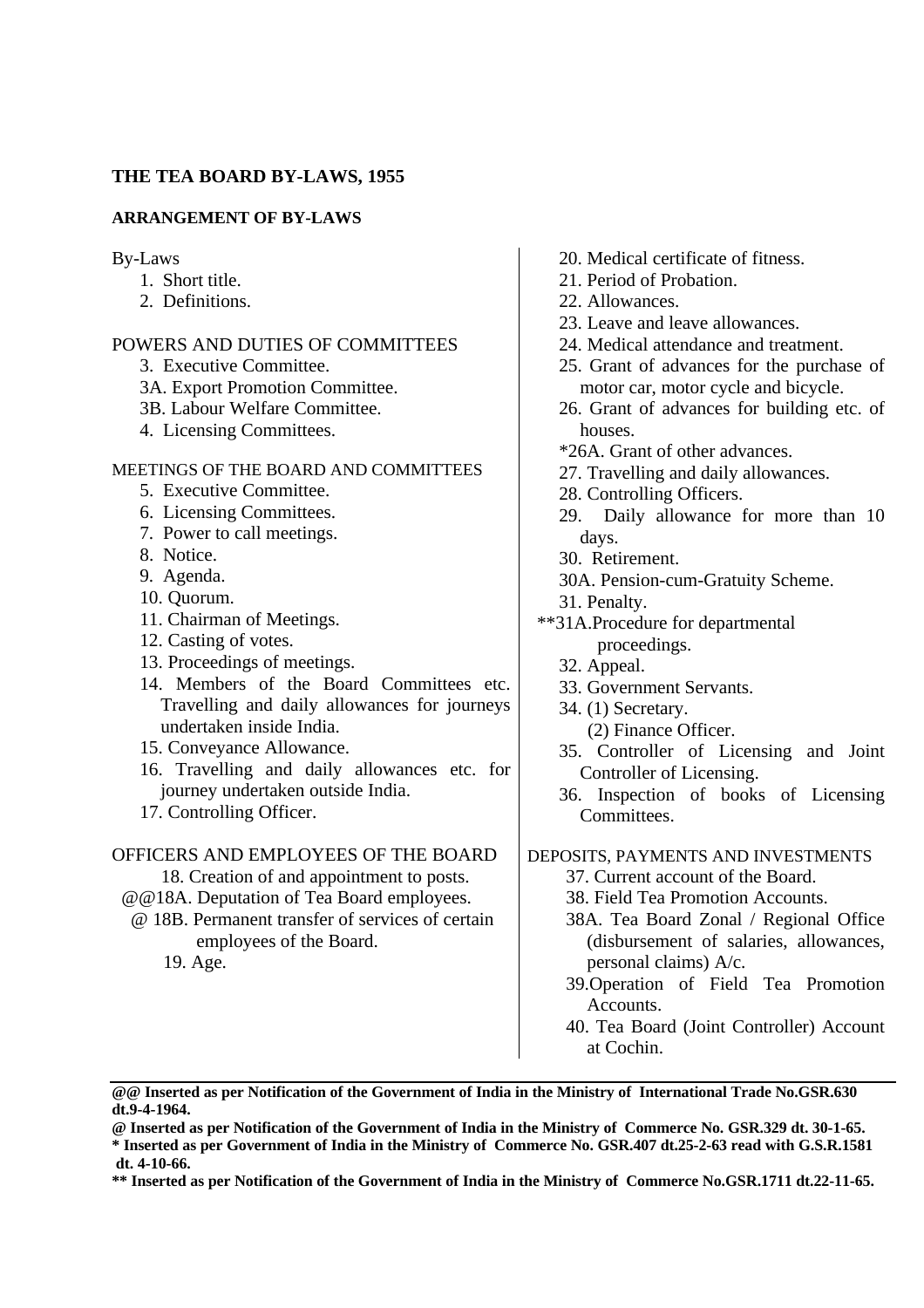- 41. Operation of Tea Board (Joint Controller) account.
- 42. Mode of payment.
- 43. Responsibility for custody of Board's property.
- 44. Payment to be made against bills and supported by vouchers.
- 45. Power to sign cheques.
- 46. Imprests.

## POWERRS REGARDING FINANCIAL MATTERS

47. Power to sanction expenditure for Board's work or activities inside India.

- 48. Power to sanction expenditure for Board's work or activities outside India.
- 49. Power to re-appropriate estimated savings within a head of expenditure.
- 50. Power to enter into contracts.
- 51. Power to Institute suits, proceedings etc.
- 52. Power to write of losses.

## **MISCELLANEOUS**

**-----------------------**

- 53. Common seals and affixing of the same to contracts.
- 54. Delegation of power to call for returns.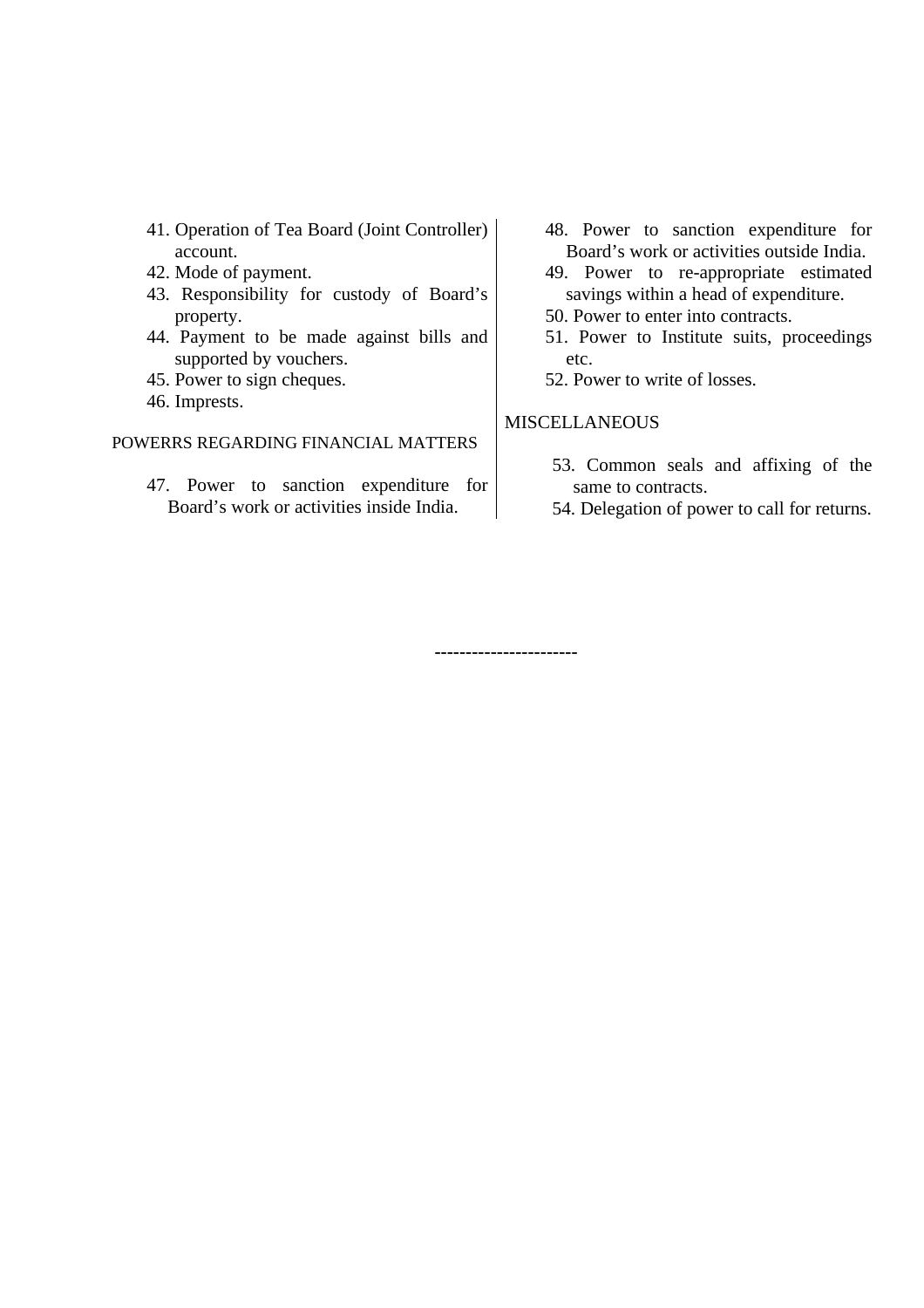### **THE TEA BOARD BY-LAWS, 1955\***

(1) These by-laws may be called the Tea Board By-laws, 1955.

## DEFINITIONS :

- \*\*2. In these by-laws, unless the context otherwise requires :-
	- (i) "the Act" means the Tea Act, 1953 (29 of 1953) ;
	- (ii) "Board" means the Tea Board constituted under section 4 ;
	- (iii) "Chairman" means Chairman of the Board ;
	- (iv) "Committee" means any committee constituted by the Board under section 8 read with rule 12 of the rules ;
	- (v) "Controller of Licensing" means the principal Executive Officer attached to the Licensing Committee for North India and "Joint Controller of Licensing" means the Principal Executive Officer attached to the Licensing Committee for South India, the Licensing Committees being constituted under section 8 read with rule 12 of the rules ;
	- (vi) "Deputy Chairman" means an officer of the Board, appointed by the Central Govt. as the Deputy Chairman of the Board ;
	- (vii) "Director of Tea Promotion" means an officer of the Board, appointed by the Central Government as the Director of Tea Promotion of the Board;
- (viii) @"*Directorate* of Tea Promotion" means that Branch of the Board's staff which deals with matters relating to tea promotion and is directly under the administrative control of the Director under the administrative control of the Tea Promotion ;
- (ix) "Executive Committee" means the Executive Committee constituted under section 8 read with rule 12 of the rules ;
- (x) "Export Promotion Committee" means the Export Promotion Committee constituted under section 8 read with rule 12 of the rules ;
- (xi) "Labour Welfare Committee" means the Labour Welfare Committee constituted under section 8 read with rule 12 of the rules ;
- (xii) "Rules" means the Tea Rules, 1954, framed under section 49 of the Act ;
- (xiii) "Secretary" means the Secretary to the Board ;
- (xiv) "Section" means a section of the Act; and
- (xv) "Vice-Chairman" means the Vice-Chairman of the Board.

#### POWERS AND DUTIES OF COMMITTEES

 **\*\*\*3. Executive Committee--**The Executive Committee shall discharge its functions subject to direction and control of the Board.

**@ Inserted vide Govt of India, Ministry of Commerce Notification No. GSR 452 dated 15th September, 1992**

\_\_\_\_\_\_\_\_\_\_\_\_\_\_\_\_\_\_\_\_\_\_\_\_\_\_\_\_\_\_\_\_\_\_\_\_\_\_\_\_\_\_\_\_\_\_\_\_\_\_\_\_\_\_\_\_\_\_\_\_\_\_\_\_\_\_\_\_\_\_\_\_\_\_\_\_\_\_\_\_\_\_ **\* Issued as per Notification of Govt. of India, Ministry of Commerce and Industry No.SRO.1390 dt. 22-6-1955 and No.GSR.509 dt. 28-6-1958, omitting all reference relating to Propaganda Committee.**

**<sup>\*\*</sup> Substituted as per Notification of Govt. of India, Ministry of Commerce and Industry No.GSR.834-[8(7).- Plant(A)/62] dt. 11-6-62.**

**<sup>\*\*\*</sup> Amended as per Notification of Govt. of IndiaMinistry of Commerce and Industry No.GSR.834(87).Plant(A).dt.11-6-62.**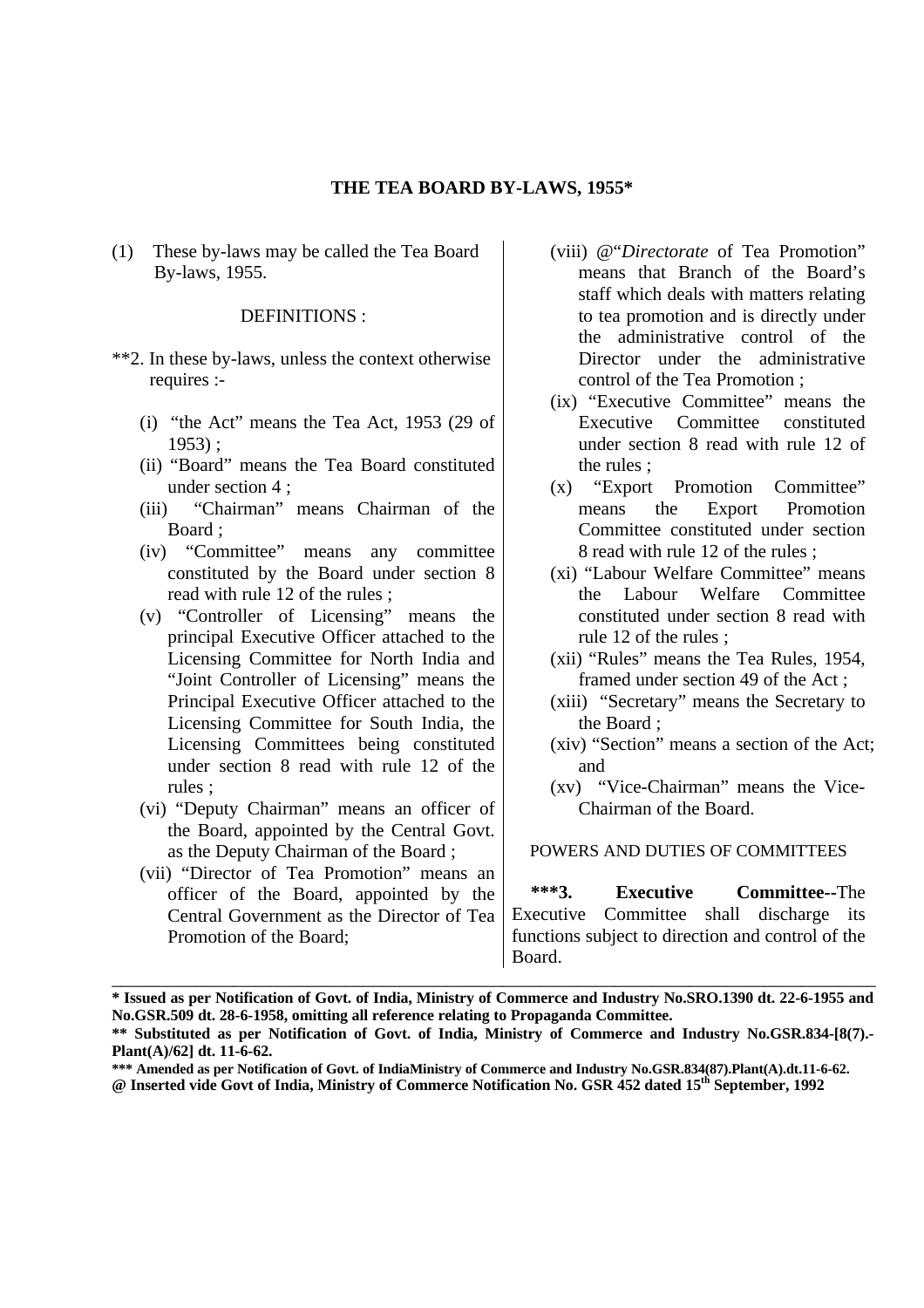**@3A. Export Promotion Committee--** The Export Promotion Committee shall formulate and execute policies relating to tea promotion within India and abroad, subject to overall control of the Board.

# **@ 3B. Labour Welfare Committee –**

The Labour Welfare Committee shall --

- (i) formulate overall programme of labour welfare in terms of clause (1) of subsection (2) of section 10 of the Act, ensuring that the funds available are utilised for urgent needs not covered by the statutory obligation of tea garden owners ;
- (ii) examine and recommend labour welfare schemes of the Executive Committee and / or the Board in this connection, specially to consider whether the scheme would create enthusiasm and incentive among workers ;
- (iii) frame guiding principles for the grant of financial assistance like educational stipends, grants to hospitals and schools, grants for encouraging sports and scouting ;
- (iv) frame guiding principles for any other welfare activity of the Board ; and
- (v) ensure that funds sanctioned for particular labour welfare schemes are properly utilised.

### **\*\*\*3C. THE DEVELOPMENT COMMITTEE --**

The Development Committee shall --

(i) explore the possibility of extension ;

(ii) work out and effect modifications from time to time on the development schemes that can be implemented for the purpose of extension of tea cultivation and for tea promotion.

### **4. Licensing Committees--**

 (1) The Licensing Committee for North India and the Licensing Committee for South India, shall, subject to any orders or directions given from time to time by the Board or the Executive Committee, perform the functions of the Board pertaining to Chapter III and IV of the Act in-so for as such functions relate to tea estates in North India and South India, respectively.

 (2) All matters involving questions of important principles and policies shall be referred by the Licensing Committee for South India to the Chairman who may, if necessary, consult the Licensing Committee for North India and issue such directions as he may deem necessary. The Chairman may, if he thinks fit, call joint meeting of the Licensing Committees before issuing any such direction.

### **MEETINGS OF THE BOARD AND COMMITTEES**

 \*5. The Executive Committee shall hold at less six meetings in a year, the interval between any two consecutive meetings not exceeding three months.

\*6. [ Omitted]

### **7. Power to Call Meetings--**

@ (1) The Chairman may whenever he thinks fit and shall on request in writing signed by a majority of the members of the Executive

\_\_\_\_\_\_\_\_\_\_\_\_\_\_\_\_\_\_\_\_\_\_\_\_\_\_\_\_\_\_\_\_\_\_\_\_\_\_\_\_\_\_\_\_\_\_\_\_\_\_\_\_\_\_\_\_\_\_\_\_\_\_\_\_\_\_\_\_\_\_\_\_\_\_\_\_\_\_\_\_\_\_ **@ Inserted and amended as per Notification of Govt. of India in the Ministry of Commerce & Industry No. GSR. 834-8(7) Plant (A)/62 dt. 11-6-62.**

**<sup>\*\*\*</sup> Inserted and amended as per Notification of Govt. of India in the Ministry of Commerce No. GSR.............…….. dt. 16-10-1976.**

**<sup>\*</sup> Amended as per Notification of Govt. of India in the Ministry of Commerce & Industry No. GSR. 1085-8(2) Plant (A)/62 dt. 10-8-62.**

**<sup>@</sup> Inserted and amended as per Notification of Govt. of India in the Ministry of Commerce & Industry No. GSR. 834-8(7) Plant (A)/62 dt. 11-6-62.**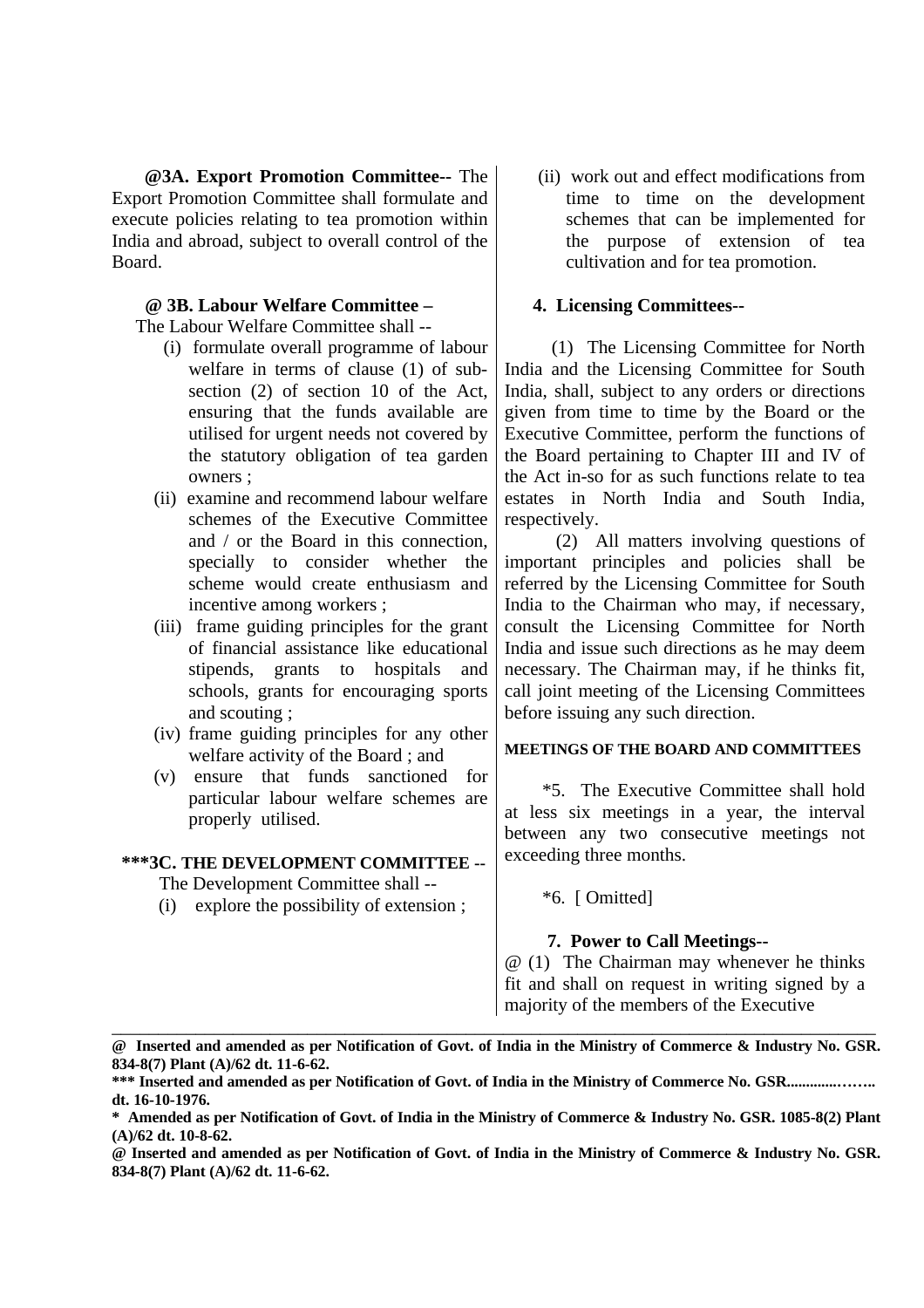Committee, Export Promotion Committee, Labour Welfare Committee, the Licensing Committee for North India and any other Committees call a meeting of the Committees concerned.

 (2) The Chairman of the South India Licensing Committee may whenever he thinks fit and shall on request in writing signed by a majority of members of the Committee call a meeting of that Committee.

 (3) The Chairman may whenever he thinks fit and shall on request in writing signed by a majority of members of the Licensing Committee for North India and South India call a joint meeting of both the Committees for consideration of such matters as are of common interest of tea estates in North India and South India.

 **8. Notice --** At last 21 clear days notice of a meeting of the Board and 7 clear days notice in the case of meetings of any of the Committees and joint meetings of the Licensing Committees for North India and South India, shall be given to the members of the Board and of the Committees, as the case may be :

 Provided that a meeting of the Board or any of the Committees or a joint meeting of the Licensing Committees for North India and South India may be held at a shorter notice, with the consent of at least half the members of the Board or of the Committees, as the case may be :

 Provided further that in case of any business of urgent nature which the Board or any of the Committees is required to transact immediately, the Chairman may convene a meeting of the

Board or of any Committee or a joint meeting of the Licensing Committees for North India and South India, at such, shorter notice as he may deem necessary.

 **9. Agenda--** An Agenda containing the subject to be discussed at a meeting of the Board or of the Committees for North India and South India, shall be sent to the members of the Board or of the Committees, as the case may be, at least :

- (i) 14 clear days before the date of the meeting of the Board ; and
- (ii) 5 clear days before the date of the meetings of any Committee or of the joint meeting of the Licensing Committees for North India and South India :

 Provided that any subject of an urgent nature which is not on the agenda may be discussed at any meeting of the Board or of the Committees or a joint meeting of the Licensing Committees for North India and South India with the consent of the Chairman or the member presiding over the meeting.

 **10. +Quorum --** No business shall be transacted at any meeting of the Board or of the or of the Committees or at any joint meeting of the Licensing Committees *unless at least one third of the total membership of the Board or a Committee thereof; as the case may be, are present at such meeting*.

**\*\* Inserted as per Notification of Govt. India in the Ministry of Commerce GSR. dated 16-10-1976. + Inserted vide Govt of India, Ministry of Commerce Notification No. GSR 452 Dated 15th September, 1992**

**\_\_\_\_\_\_\_\_\_\_\_\_\_\_\_\_\_\_\_\_\_\_\_\_\_\_\_\_\_\_\_\_\_\_\_\_\_\_\_\_\_\_\_\_\_\_\_\_\_\_\_\_\_\_\_\_\_\_\_\_\_\_\_\_\_\_\_\_\_\_\_\_\_\_\_\_\_\_\_\_\_\_\_\_\_\_\_\_\_\_\_\_\_\_\_\_\_\_**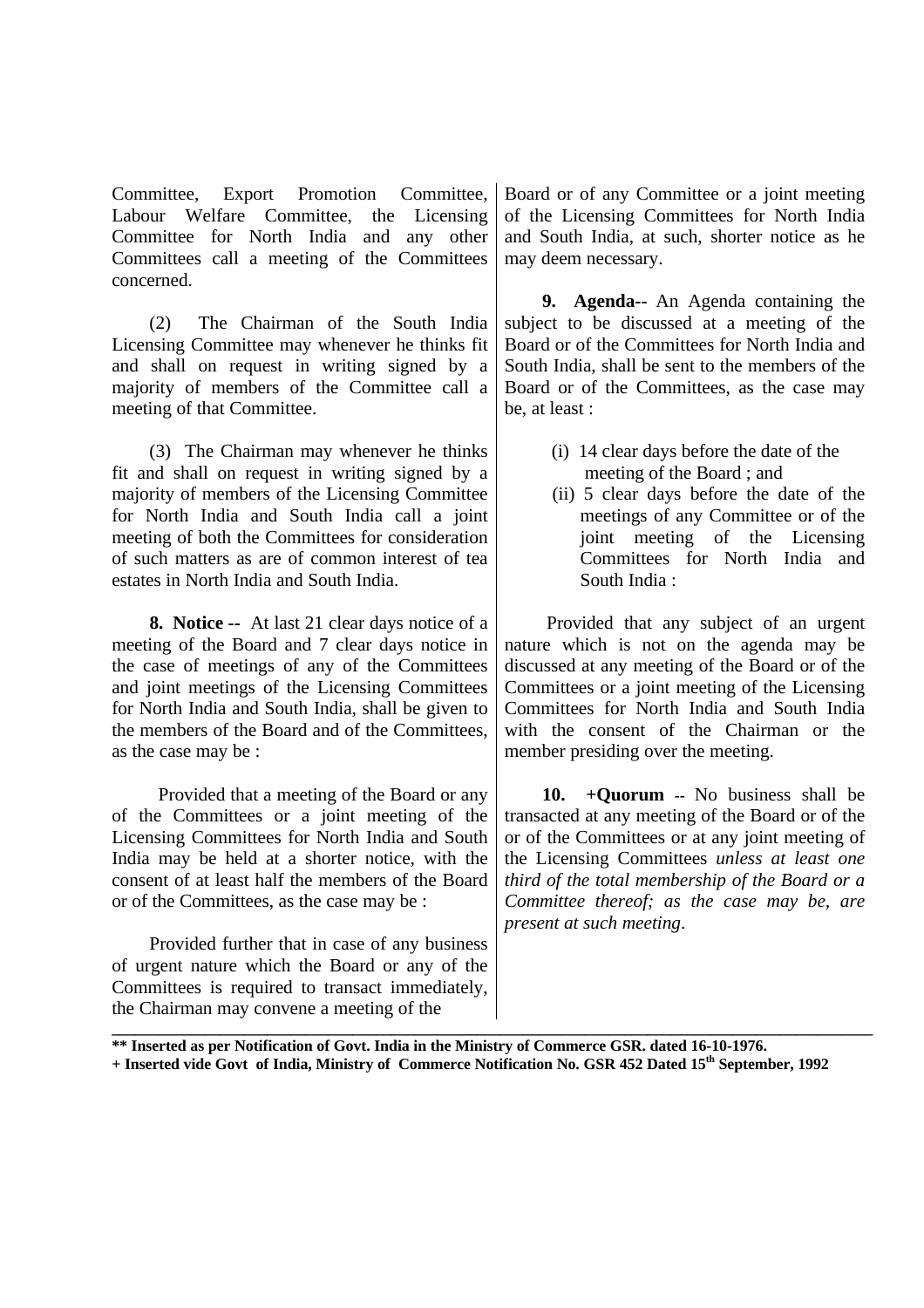**\*11. Chairman of Meetings --** The Officer who shall preside at a meeting of the Board, or a Committee shall be as follows, namely :--

- (i) All meetings of the Board and of Committees of which Chairman is a member, shall be presided over the Chairman.
- @(ii) In the absence of Chairman, all meetings of the Board and Committees, of which, Chairman is a member, shall be presided over by the Vice-Chairman.
- (iii) Meetings of all Committees of which Vice-Chairman is member, but Chairman is not, shall be presided over by Vice-Chairman.
- (iv) Meetings of all Committees of which neither Chairman nor Vice-Chairman is a member, shall be presided over by the person to be determined by the Board to do so.
- (v) Whenever the person who should preside over a meeting of the Board or any of its Committee in terms of clause (i), (ii), (iii), and (iv) is absent, the members present at that meeting shall elect one from amongst themselves to preside at the meeting.

## **12. Casting of Votes--**

 and voting at such meeting and in the prevent of an equality of votes on any question, the Chairman or the person presiding at such meeting shall have a second or casting votes.

 (2) All votes shall be taken by show or hands unless the Chairman or the person presiding at a meeting decides that the votes shall be taken by ballot.

 **13. Proceedings of Meetings--** The records of proceedings of meetings of the Board or any Committee shall subject to the general superintendent and control of the Secretary in respect of all meetings other than the meetings of the Board and the Executive Committee, be kept by the officers of the Board noted below against each :--

| SO.                                            | (i) Meetings of the                                |
|------------------------------------------------|----------------------------------------------------|
| (v) Whenever the person who should preside     | Board and Executive<br>Secretary                   |
| over a meeting of the Board or any of its      | Committee.                                         |
| Committee in terms of clause (i), (ii), (iii), | Meeting of the Licen-<br>$*(ii)$                   |
| and (iv) is absent, the members present at     | sing Committee for                                 |
| that meeting shall elect one from amongst      | North India and joint                              |
| themselves to preside at the meeting.          | meeting of the Licen-<br>Controller of             |
|                                                | sing Committees for<br>Licensing                   |
| 12. Casting of Votes--                         | North India and South                              |
| All questions which may come up for<br>(1)     | India.                                             |
| decision before a meeting of the Board or      | Joint Controller<br>(iii) Meetings of the Licen-   |
| of any Committee shall be determined by        | sing Committee for<br>of Licensing.                |
| a majority of votes of the members present     | South India.                                       |
|                                                | Director of Tea<br>$\omega(\omega)$ Meeting of the |
|                                                | <b>Export Promotion</b><br>Promotion.              |
|                                                | Committee.                                         |
|                                                |                                                    |

\* **Substituted as per Notification of Govt. of India in the Ministry of Commerce & Industry No. GSR. 834- [8(7)Plant(A)/62] dt. 11-6-1962.**

**<sup>\*</sup> mended as per Notification of Govt. of India in the Ministry of Commerce & Industry No.GSR. 834- [8(7)Plant(A)/62] dt. 11-6-1962.**

**<sup>@</sup>Inserted as per Notification of Govt. of India in the Ministry of Commerce & Industry No. SRO. 3586 dt. 30-11-1955.**

**<sup>\*\*</sup> Inserted as per Notification of Govt. of India in the Ministry of Commerce dt. 16-10-1976.**

**<sup>@@</sup> Inserted as per Notification of Govt. of India in the Ministry of Commerce & Industry No. GSR.834-8(7) Plant(A)/62 dt. 11-6-1962.**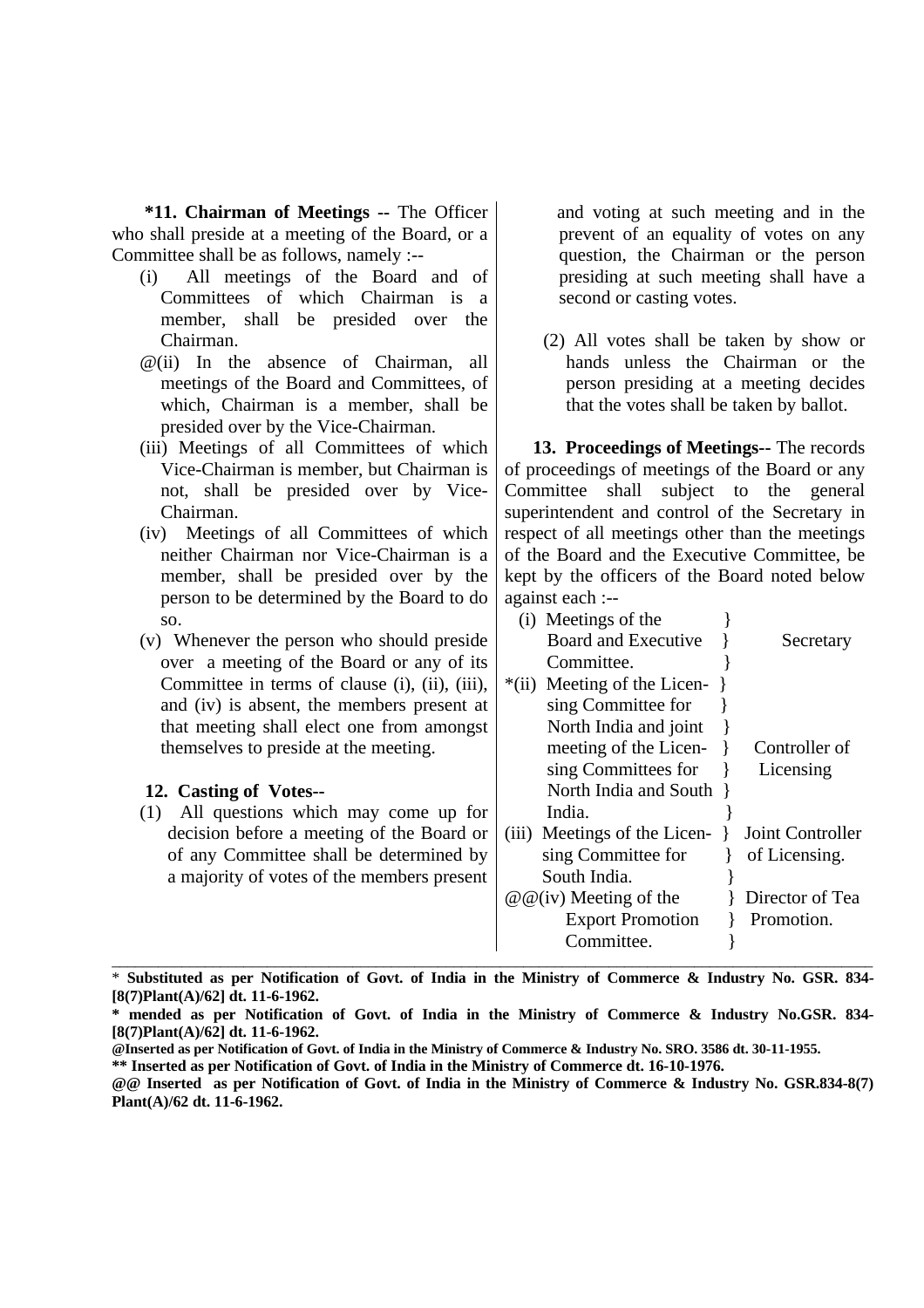| $\mathcal{Q}(v)$ Meetings of the Labour | Welfare Liason         |
|-----------------------------------------|------------------------|
| Welfare Committee.                      | Proficer (North).      |
| **(vi) Meetings of the                  | <b>Director of Tea</b> |
| Development Committee. Bevelopments.    |                        |
| (vii) Meetings of any other             | As directed by         |
| Committees.                             | the Board.             |

## **14. Members of the Board and Committees etc. Travelling and daily allowances for journeys undertaken inside India.**

- (1) Members of the Board or any Committee, other than officials of the Central and State Government, shall be entitled to the payment of travelling and daily allowances for journeys undertaken by them for attending any meeting of the Board or any Committee or any other business of the Board, at the rates admissible to Government servants of the first grade under the rules made by the Central Govt. and for the time being in force.
- (2) In case of any journey performed by an official of the Central or State Govt. especially nominated by the Board to serve on any ad-hoc Committee or any other Committee or to attend to any other business of the Board, the travelling and daily allowances admissible to him shall be payable by the Board at rates admissible to him under the rules of the Govt. under which he is for the time being employed.

 (3) No travelling allowance or daily allowances shall be allowed to a member of the Board or of any Committee unless he certifies that he has not drawn any travelling of daily allowance from any other source in respect of the journey and halt for which the claim is made;

 \*(4) Travelling allowances shall be payable from the usual place of residence of a member of the Board or any of the Committees to the place of the meeting of the place where he has gone to attend to any business of the Board and back to his place of residence :

 Provided that when the journey commences from the return journey terminates at any other place, the travelling allowance shall be limited to the amount that would have been payable had the journey commenced from or terminated at the usual place of residence, or to the amount payable in respect of the actual journey undertaken, whichever is less ;

 **15. Conveyance Allowance--** No conveyance allowance for attending meetings of the Board or any of the Committees or any other business of the Board, shall be paid to those members of the Board or any of the Committee who draw travelling or daily allowances ;

 *+Provided that a member of the Board or of the Committees thereof, as the case may be, who is resident at a place where the meeting of the Board or any of the Committees, thereof, as the case may be, is held or where any other business of the Board is transacted, may be paid the conveyance allowance as admissible to Group 'A' officers of the Central Government*.

**\_\_\_\_\_\_\_\_\_\_\_\_\_\_\_\_\_\_\_\_\_\_\_\_\_\_\_\_\_\_\_\_\_\_\_\_\_\_\_\_\_\_\_\_\_\_\_\_\_\_\_\_\_\_\_\_\_ \_\_\_\_\_\_\_\_\_\_\_\_\_\_\_\_\_\_\_\_\_\_\_\_\_\_\_\_\_\_\_\_\_\_\_\_\_\_\_\_\_ @ Interest as per Notification of Govt. of India in the Ministry of Commerce and Industry No. GSR. 834-8(7) Plant (A)/62 dt. 11-6-62.**

**<sup>\*\*</sup> Inserted as per Notification of Govt. of India in the Ministry of Commerce No. GSR. dt. 16-10-1976.**

**<sup>\*</sup>Amended as per Notification of Govt. of India in the Ministry of Commerce and Industry No. GSR. 1963 dt. 9-9-59.**

**<sup>+</sup>Inserted vide Govt of India, Ministry of Commerce Notification No. GSR 452 Dated 15th September, 1992**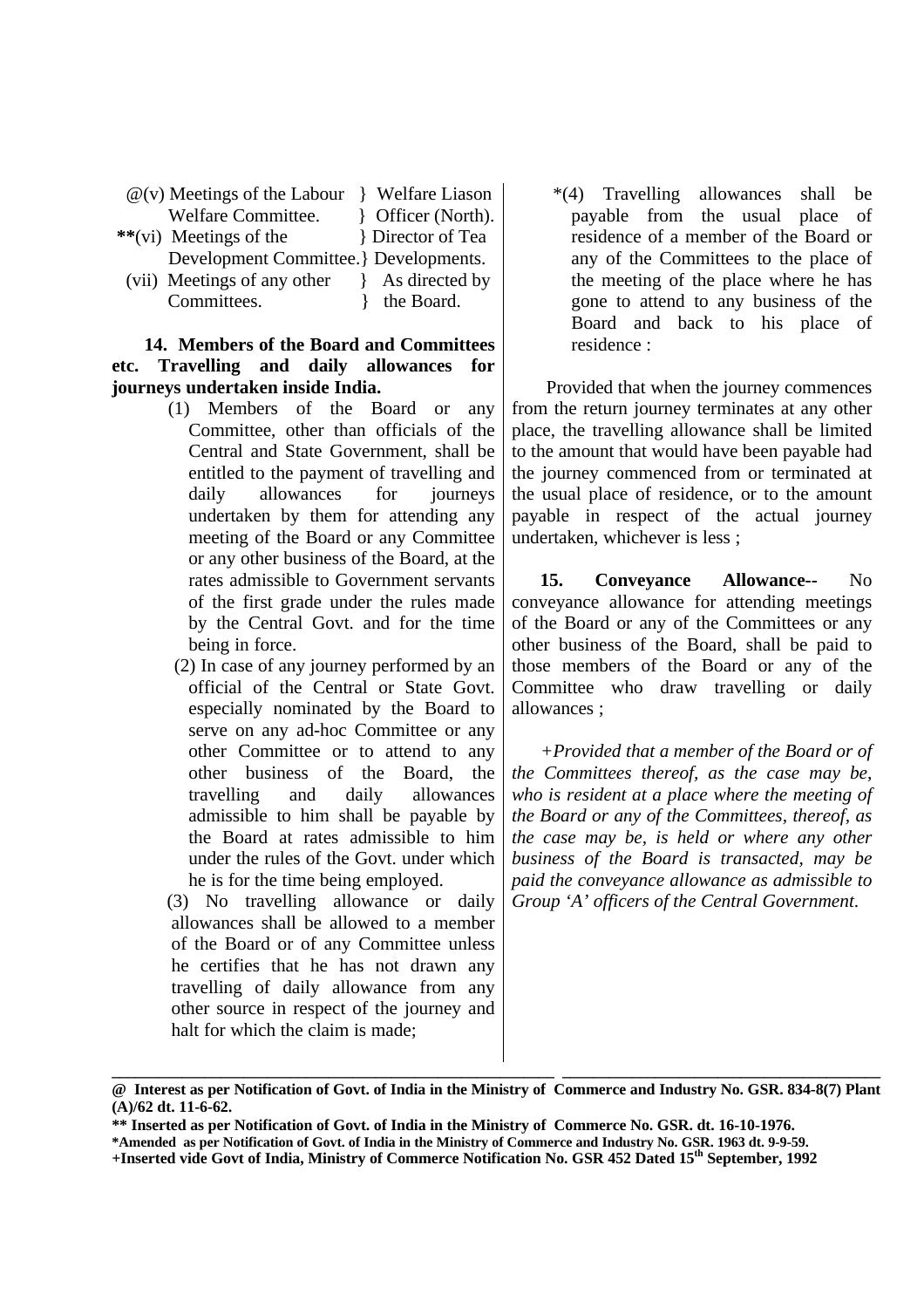**16. Travelling and daily allowances etc. for journey undertaken outside India --** No travelling allowance for any journey undertaken outside India shall be paid to any member of the Board or any Committee :

 Provided that for the purposes of this bylaw, a journey from one place to another place in India through East Pakistan shall, when the usual route lies through East Pakistan, not be deemed to be a journey undertaken outside India :

 Provided further that if any member of the Board or any Committee with the previous consent of the Central Govt., travels outside India in the interest of the Board, he shall be entitled to receive travelling and other allowances at such rates as may be sanctioned by the Central Govt. from time to time for nonofficial members of a delegation sent by it outside India.

 **17. Controlling Officer--** The Chairman shall be the controlling officer for the purpose of travelling and daily allowances of the member of the Board or of any Committee.

# **\*\*18. Creation of and appointment to posts :**

(1) Creation of posts, the maximum salary of which does not exceed Rs.1700/- Per month, shall be governed by the following provisions, namely :-

 (i) Export Promotion Committee shall have powers to create posts in respect of officers and staff under the Directorate of Tea Promotion, the maximum salary of which does not exceed Rs.1,700/- per month, subject to the approval by the Board at its next meeting .

- (ii) The Executive Committee shall have powers to create posts under the Board, other than in the Directorate of Tea Promotion, the maximum salary of which does not exceed Rs.1,700/-per month, subject to the approval by the Board at its next succeeding meeting.
- (iii) The Chairman shall have powers to create temporary posts carrying a salary not exceeding Rs.900 per month for a period of three months subject to the approval by the Executive Committee or Export Promotion Committee, as the case may be.
	- (iv) The competent authority to create a post specify under items (i), (ii) and (iii) above shall have powers to lay down qualifications for the respective posts.

 (2) All Appointments to posts, the maximum salary of which does not exceed Rs. 1,700 per month shall be governed by the following provisions namely :-

 (i) An appointment to a post the maximum salary of which exceeds Rs.900 per month but does not exceed Rs.1,700 per month shall be made by the Executive Committee or in respect of posts in the Directorate of Tea Promotion by the Export Promotion Committee subject to the approval by the Board at its next succeeding meeting.

 (ii) The Chairman or Deputy Chairman may make an appointment to a post, the maximum salary of which exceeds Rs.270 per month but does not exceed Rs. 900 per month.

\_\_\_\_\_\_\_\_\_\_\_\_\_\_\_\_\_\_\_\_\_\_\_\_\_\_\_\_\_\_\_\_\_\_\_\_\_\_\_\_\_\_\_\_\_\_\_\_\_\_\_\_\_\_\_\_\_\_\_\_\_\_\_\_\_\_\_\_\_\_\_\_\_\_\_\_\_\_\_\_\_\_ **\*\* Amended as per Notification of Govt. of India in the G-I, Part -II, Sec. -3, Sub-Sec. (1) No. 1585-1590, dt. 11-7-81 (Ministry of Commerce) vide GSR.643 dt. 25-6-81.**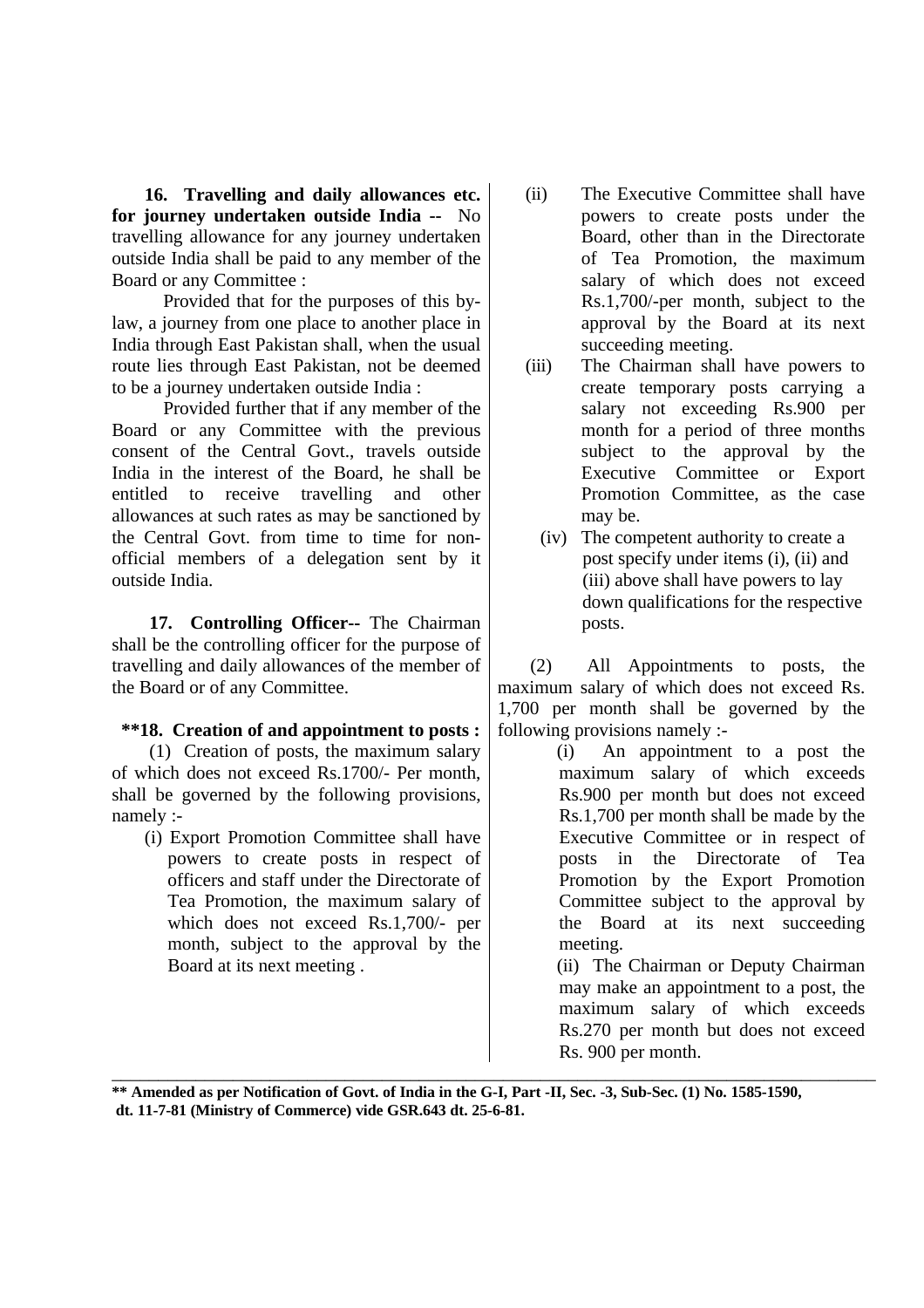- (iii) The Chairman shall have powers, in urgent cases and to meet exigencies of work, to make temporary appointment on officiating appointment to any post, the maximum salary of which does not exceed Rs.1,700 per month for a period not exceeding three months, within which the approval of the Executive Committee or Export Promotion Committee, as the case may be, for such appointment shall be obtained.
- (iv) The Secretary or an officer of the Board so authorised by the Chairman may make an appointment to a post, the maximum salary of which does not exceed Rs.270 per month.

 **\*\*18A. Deputation of Tea Board Employees :** The Services of any employee of the Board may, subject to the exigencies of service, be placed on deputation with other Government, semi-Govt. and quasi-Govt. Operations or State Undertakings by, or with the prior approval of the appropriate authority competent to make appointment to the post held by such employee under the provisions of section 9 of the Tea Act. 1953 read with rule 19 of the Tea Rules , 1954 and by-law 18(2) on the same terms & conditions as are applicable to the deputation of Central Govt. servants holding comparable posts.

## @**18B. Permanent Transfer of Services of Certain Employees of the Board :**

(2) Where the services of an employee of the Board are permanently transferred to a corporation under clause (1) the Board shall allow to such employee, in respect of his services under the Board, such retirement benefits as are allowed by the Central Government to its employees of comparable grade and whose services are permanently transferred to any such corporation.

 **\*19. Age--** A person whose age exceeds 25 years may not ordinarily be admitted into the service of the Board :

 Provided that the appointing authority as specified under by- law 18(2) shall have powers, in its direction, to relax the age limit of candidates up to seven year.

 Provided further that the age limit in the case of an appointment to a technical or an administrative post requiring experience in the line shall be up to 45 years and the concurrence of the Central Government shall be obtained for appointment of persons beyond that age limit.

 **20. Medical Certificate of Fitness--** A medical certificate of fitness prior to the first entry into the service of the Board shall be required from every person joining the Board's service. The Board may lay down the class or classes of Medical Officers from whom certificates shall be required to be obtained in respect of different categories of personnel.

**21. +Period of Probation--** Appointment to a permanent post in *Group 'A' shall be made on completion of probation for a period of two years and in Group 'B', 'C' and 'D' for a period of one year with effect from the date of his regular appointment provided that the appointing authority may, for reasons to be recorded in writing, within a period of one month from the date of completion of initial period of probation, as the case may be, extend the period of probation up to a maximum period of two years in the case of Group 'A' post and up to a maximum period of one year in the case of Group 'B', 'C' and 'D' post*

 *Provided that this bye-law shall not apply to Government Servants whose services are lent or transferred to the Board or to officers appointed on contract*

**\_\_\_\_\_\_\_\_\_\_\_\_\_\_\_\_\_\_\_\_\_\_\_\_\_\_\_\_\_\_\_\_\_\_\_\_\_\_\_\_\_\_\_\_\_\_\_\_\_\_\_\_\_\_\_\_\_\_\_\_\_\_\_\_\_\_\_\_\_\_\_\_\_\_\_\_\_\_\_\_\_\_\_\_\_\_\_\_\_\_\_\_\_\_\_\_\_\_\_ \*\* Inserted as per Notification of Govt. of India in the Ministry of International Trade No. GSR. 630 [F. No. 11(11) Plant (A)/69] dt. 9-4-1964.**

**<sup>@</sup> Inserted as per Notification of Govt. of India in the Ministry of Commerce No. GSR. dt. 30-1-1965.**

**<sup>\*</sup> Amended Inserted as per Notification of Govt. of India in the Ministry of Commerce & Industry No. SRO. 3668 dt. 6-12- 1955.**

**<sup>+</sup> Inserted vide Govt of India, Ministry of Commerce Notification No. GSR 452 Dated 15th September, 1992**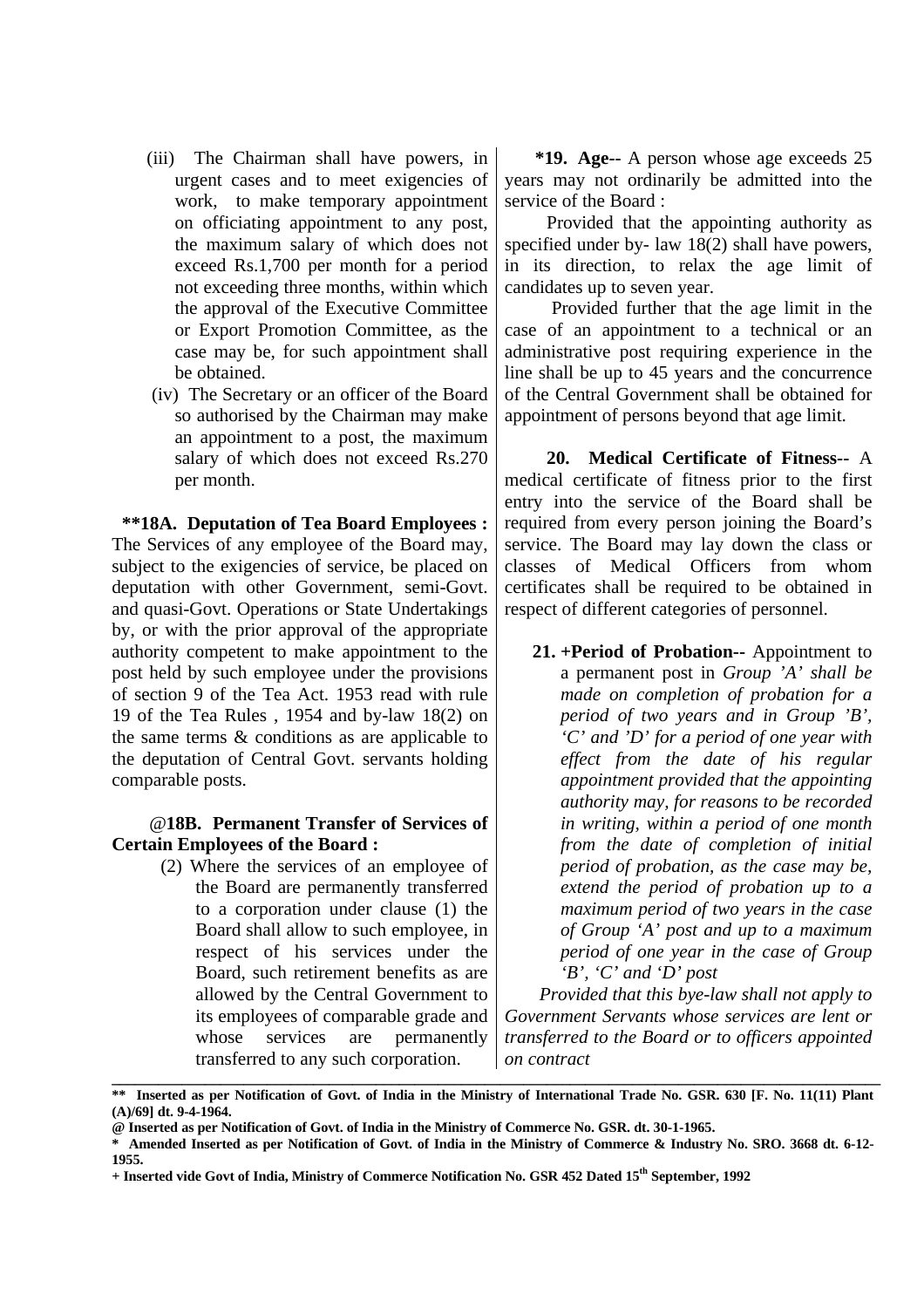Provided that this by-law shall not apply to Government servants whose services are lent or transferred to the Board or to officers appointed contract.

#### **22. Allowances –**

(1) The Board may fix, from time to time, the scales of house rent, compensatory and dearness allowances for the officers and employees of the Board at such rates as may be admissible to officers and employees of the Central Government of the corresponding grades at different places under the rules and orders made by the Central Government in that behalf and in force for the time being ;

 (2) Tea Board may also grant such other allowances

 to its officers and employees as may be deemed necessary with the previous sanction of the **Central** 

Government.

 **23. Leave and Leave Allowances --** Leave and leave allowances of the officers and employees of the Board shall be regulated in accordance with the same conditions as are applicable to the officers and employees of the Central Government of the corresponding grades under the rules and orders may by the Central Government and for the time being in force.

 **24. Medical Attendance and Treatment --** The Board may grant to its officers and employees such concessions for medical attendance and treatment as are admissible to officers and employees of the Central Government under the rules and orders made by the Central Government and for the time being in force.

 **\*25. Grant of Advances for the Purchase of Motor Car, Motor Cycle and Bicycle--** Advances for the purchases of motor car, motor cycle and bicycle may be granted to the officers and employees of the Board at such rates and conditions as may be admissible to officers and employees holding comparable posts under the Central Government for the time being in force. Subject to the concurrence of the Central Government, Government servants on deputation to the Tea Board shall also be eligible to the grant of such advances from the Board in accordance with the aforesaid rules and orders. The grant of advance is subject to the availability of the funds under the head "advances is recoverable bearing interest".

 **@26. Grant of Advances for Buildings etc. of Houses --** An advance for building a new house (including purchase of land for the purpose) or for purchase of a ready-built house or for enlarging living accommodation of an existing house owned by an officer or other employee of the Board other than one appointed by the Central Government may be granted to such officer or employee at such rates and on such condition as may be prescribed in the rules of the Central Government for the time being in force regulating the grant of advances for building etc. of houses to Central Government servants. The grant of advance is subject to the availability of funds under the head "Advances is recoverable bearing interest".

 \*\* The Board, the Executive Committee and Chairman shall have power to grant advances up to the amounts specified below :-

 Board – Up to the maximum limits of such amount of advances as are admissible to Central Government servants under orders issued from time to time.

**\_\_\_\_\_\_\_\_\_\_\_\_\_\_\_\_\_\_\_\_\_\_\_\_\_\_\_\_\_\_\_\_\_\_\_\_\_\_\_\_\_\_\_\_\_\_\_\_\_\_\_\_\_\_\_\_\_\_\_\_\_\_\_\_\_\_\_\_\_\_\_\_\_\_\_\_\_\_\_\_\_\_\_\_\_\_\_\_\_\_\_\_\_\_\_\_\_\_\_\_\_\_\_\_\_\_\_\_\_\_ \* Inserted as per Notification of the Govt. of India, Ministry of Commerce & Industry No.SRO.1677 dt.28-7-56, read with GSR.1009 dt. 19-7-62 and 1548 dt.13-10-65.**

**<sup>@</sup> Inserted as per Notification of the Govt. of India, Ministry of Commerce & Industry No.SRO.1287 dt. 5-3-57 read with GSR.622 dt. 10-7-62 and GSR No.64 dt.30-12-64.**

**<sup>\*\*</sup> Inserted as per Notification of the Govt. of India, Ministry of Commerce & Commerce Industry No.GSR.643 dt.25-6-81**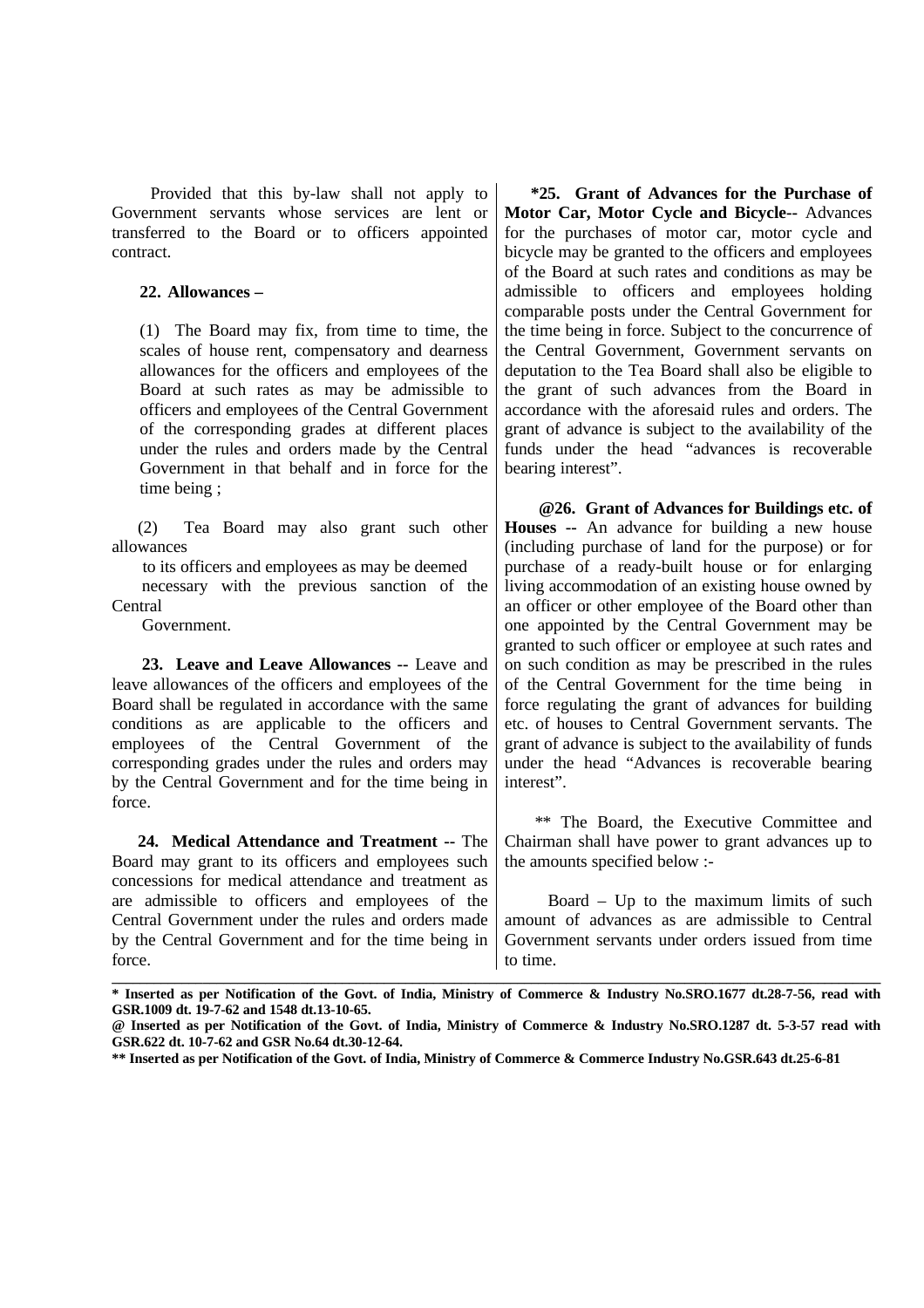- \* Executive Committee ...... Up to Rs. 70,000
- \* Chairman ....... Up to Rs. 50,000

 **\$26A. Grant of other advances --** The Board may grant to its employees or their families as, the case may be, such other advances or any relief as are admissible to the Central Govt. employees of comparable posts or to their families under rules and orders issued by the Central Govt. from time to time.

## **27. Travelling and daily allowances --**

Officers and employees of the Board shall be eligible to travelling and daily allowances at rates and under conditions prescribed by the Central Govt. by rules and orders made for its officers and employees of the corresponding grades and for the time being in force.

 Provided that in special circumstance travelling and daily allowances may be paid to the officers and employees or of Board as such special rates as may by laid down with the general or special sanction of the Central Government.

## **28. Controlling Officers :**

\*\*\*(1)The Chairman shall be the controlling officers in respect of his own travelling and daily allowances as also in respect of the travelling and daily allowances of the Deputy Chairman.

\*\*\*\*(2) The Chairman or the Deputy Chairman shall be the controlling officer in respect of the travelling and daily allowance admissible to the following officers and employees of the Board namely :-

 Secretary, Assistant Secretary, Directors of Tea Development, Assistant Directors of Tea Development, Plantation Officer, Assistant Plantation Officer, Supply Officer, Director of Tea Promotion, Deputy Directors of Tea Promotion, Publicity Officer, Market Liason Officer, Controller of Licensing, Joint Controller of Licensing, Director of Research, Financial Adviser and Chief Accounts Officers, Sr. Accounts Officers, Statistician, Research Officer (Statistics), Research Officer (Economics), Cost Accounts Officer, Welfare Liason Officers, Special Officer for the North-West India, Section Officers and any other Officer Posted in the Head Office.

- $\omega(3)$  The Secretary shall be the controlling officer in respect of the travelling and daily allowances admissible to all other officers and employees expecting the propaganda field staff and the staff working under the various Regional Officer.
- @@(4) The Director of Tea Promotion shall be the controlling officer in respect of the travelling and daily allowances admissible to all employees subordinate to him other than officers mentioned in clause (2).

**\_\_\_\_\_\_\_\_\_\_\_\_\_\_\_\_\_\_\_\_\_\_\_\_\_\_\_\_\_\_\_\_\_\_\_\_\_\_\_\_\_\_\_\_\_\_\_\_\_\_\_\_\_\_\_\_\_\_\_\_\_\_\_\_\_\_\_\_\_\_\_\_\_\_\_\_\_\_\_\_\_\_\_\_\_\_\_\_\_\_\_\_\_\_\_\_\_\_\_\_\_\_\_\_\_\_\_\_\_\_ \$ Inserted as per Notification of Govt. of India Ministry of Industrial Trade No. GSR. 407[8(1) Plant (A) dt. 25-2-63] read with GSR. 1581 dt. 4-10-66.**

**<sup>\*</sup> Inserted as per Notification of the Govt. of India in the Ministry of Commerce & Industry No. GSR. 64 dt. 30-12-64 (as per page indication).**

**<sup>\*\*</sup> Inserted as per Notification of the Govt. of India Ministry of Commerce & Industry No. GSR. 643 dt. 25-6-1981.**

**<sup>\*\*\*</sup> Inserted as per Notification of the Govt. of India in the Ministry of Commerce & Industry No. GSR. 1073 s dt. 1-11-58.**

**<sup>\*\*\*\*</sup>Inserted as per Notification of the Govt. of India Ministry of Commerce & Industry No.GSR.643 dt. 25-6-1981.**

**<sup>@</sup> Amended as per Notification of the Govt. of India in the Ministry of Commerce & Industry No. GSR. 1407 dt. 18-12-79. @@Amended as per Notification of the Govt. of India Ministry of Commerce & Industry No. SRO. 3586 dt. 30-11-55.**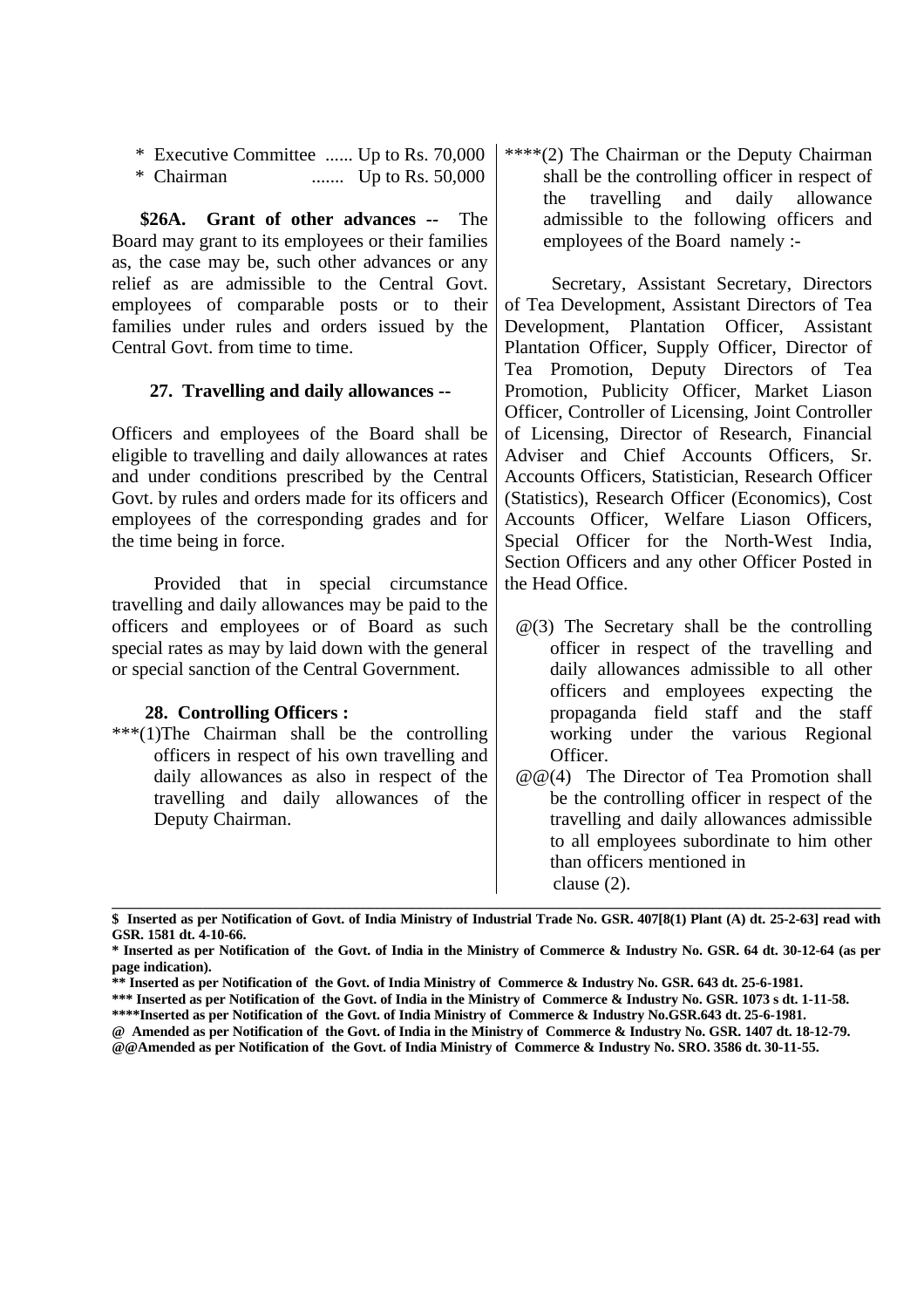- \*\*\*\*(4A) The Director of Tea Development shall be the Controlling Officer in respect of travelling and daily allowances admissible to all regional officers subordinate to him other than the officers mentioned in clause (2).
- @(5) The Regional Officer of the Board stationed at Coonoor, Cochin, Jalpaiguri, Jorhat and New Delhi shall be the Controlling Officers in respect of travelling and daily allowances admissible to all employees subordinate to them in their respective areas.
	- **\*\*\*29. (i) "limits for grant of daily allowances for days of halts".**

The admissibility of daily allowance at a place out state on officer's/Govt. servants headquarters for a continuous halt up to 30 days or more duty tour/ temporary transfer/training shall be as follows :-

- (i) First 30 days-- Full daily allowance.
- (ii) Beyond (!!) 30 days} Half daily and up to 180 days } allowance.
- (iii) Beyond 180 days ---- Nil

An authority declared as Controlling officer under by-law 28 shall be competent to sanction daily allowance beyond 30 days at the said rates in respect of the employees.

 **\*\*30. Retirement --** The conditions of retirement in respect of the officers and other employees of the Board, other than those appointed by the Central Govt., shall be the same as are for the time being applicable to officers and other employees of the Govt. of India of the corresponding categories.

 **@30A. Pension-cum-Gratuity Scheme - -** (1) Officer and employees of the Board shall be eligible for pension and gratuity or both including family pension, extraordinary pension and commutation of pension at rates and under conditions prescribed by the Central Govt. by rules and orders applicable to its officers and employees of the corresponding grade and for the time being in force.

 (2) Any person appointed as an officer or employee of the Board after the commencement of the Tea Board (Fifth Amendment) Bye-laws, 1963 shall be governed by the pension-cum-gratuity Scheme.

 **\***(3) The officers and employees of the Board who are in service on the date of commencement of the Tea Board (Fifth Amendment) Bye-laws, 1962 shall have the option to elect to the pension-cum-gratuity scheme within a period of one year from such date.

**\*\*\*\*Inserted as per Notification of the Govt. of India in the Ministry of Commerce No.G.S.R.643 dt. 25-6-1981. @@ Inserted as per Notification of the Govt. of India in the M.C. No. GSR 30 dated 29-12-67.**

**\_\_\_\_\_\_\_\_\_\_\_\_\_\_\_\_\_\_\_\_\_\_\_\_\_\_\_\_\_\_\_\_\_\_\_\_\_\_\_\_\_\_\_\_\_\_\_\_\_\_\_\_\_\_\_\_\_\_\_\_\_\_\_\_\_\_\_\_\_\_\_\_\_\_\_\_\_\_\_\_\_\_\_\_\_\_\_\_\_\_\_\_\_\_\_\_\_\_\_**

**\*\*\* Substituted as per Notification of the Government of India in the Ministry of Commerce, Civil Supplies & Co-operation GSR dt. 8-2-1979 [ K-12015(2)/78-Plant (A) ].**

**<sup>\*\*</sup>Substituted as per Notification of the Government of India in the Ministry of Commerce No. GSR [K 11012(5)/76] Plant (A) dt. 26-2-1977.**

**<sup>@</sup> Inserted as per Notification of Govt. of India in the Ministry of Commerce & Industry No.GSR.1047 [8(4)Plant (A)/62 dt. 28-7-62.**

**<sup>\*</sup> Amended as per Notification of Govt. of India in the Ministry of International Trade No. GSR 668 [8(4) Plant (A)/65] dt. 13-3-63.**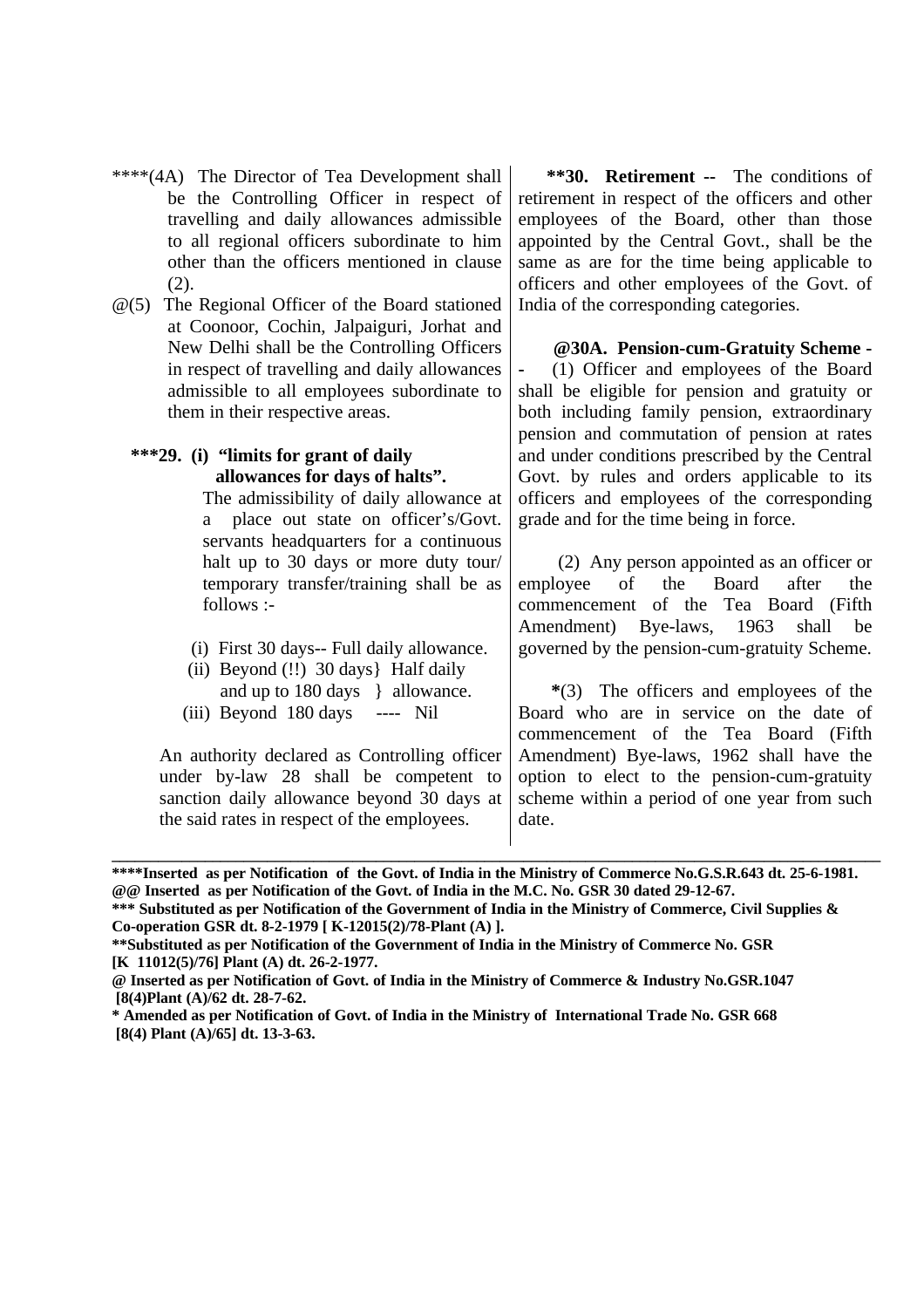$*(4)$  In the case of an officer or employee who has exercised the option referred to in clause (3) the amount credited to his provident fund account as the Boards contribution to the date of his option together with the interest thereon shall from part of the Board's funds.

 **\*30.B. Insurance and other Social Security measure--** The Board may introduce, from time to time, any scheme of insurance and other Social security and welfare benefits to officers and other employees other than those appointed by the Central Govt. at such conditions and at such rates as are admissible to the Central Govt., employees of comparable posts or to their families under rules and orders issued by the Central Govt. in that behalf and in force for the time being.

## **31. Penalty--**

**\*\*** (1) The following penalties may, for good and sufficient reason and as hereinafter provided, be imposed upon an officer or employee of the Board namely :-

Minor Penalties :

- (i) Censure ;
- (ii) Withholding of promotion ;
- (iii) Recovery from pay of the whole or part of any pecuniary loss caused to the Board by negligence or beach of order ;
- (iv) Withholding of increments ; Major Penalties ;
- (v) Reduction to a lower stage in the timescale of pay for a specified period, with further directions as to whether or not the officer or employee of the Board will earn

increments of pay during the period of such reduction and whether on the expiry of such period, the reduction will not have the effect of postponing the future increments of his pay ;

- (vi) Reduction to lower time-scale of pay grade, post or service which shall ordinarily be a but to the promotion of the officer or employee of the Board to the time-scale of pay, grade, post or service from which he was reduced, with or without further directions regarding conditions of restoration to the grade, or post or Service from which the said officer or employee was reduced and his seniority and pay on such restoration to that grade, post or service ;
- (vii) Compulsory retirement :
- (viii) Removal from service which shall not be a disqualification for future employment under the Board ;
- (ix) Dismissal from service which shall ordinarily be a disqualification for future employment under the Board.

**EXPLANATION** -- The following shall not amount to a penalty within the meaning of this bye-law namely :-

(i) withholding of increments of an officer or employee of the Board for his failure to pass any departmental examination in accordance with the rules, bye-laws or orders governing the Service to which he belongs or post which he holds or the terms of his appointment :

**\* Inserted as per Govt. Notification No. GSR 458 dt. 28-3-78 ( vide Ministry of Commerce letter No. K-11012(2)/77-Plant (A) ).**

\_\_\_\_\_\_\_\_\_\_\_\_\_\_\_\_\_\_\_\_\_\_\_\_\_\_\_\_\_\_\_\_\_\_\_\_\_\_\_\_\_\_\_\_\_\_\_\_\_\_\_\_\_\_\_\_\_\_\_\_\_\_\_\_\_\_\_\_\_\_\_\_\_\_\_\_\_\_\_\_\_\_\_\_\_\_\_\_\_\_\_\_\_\_\_\_\_\_\_\_\_\_\_\_\_\_\_\_\_

**<sup>\*\*</sup> Inserted as per Notification of Govt. of India Ministry of Commerce GSR.643 Dt. 25-6-1981.**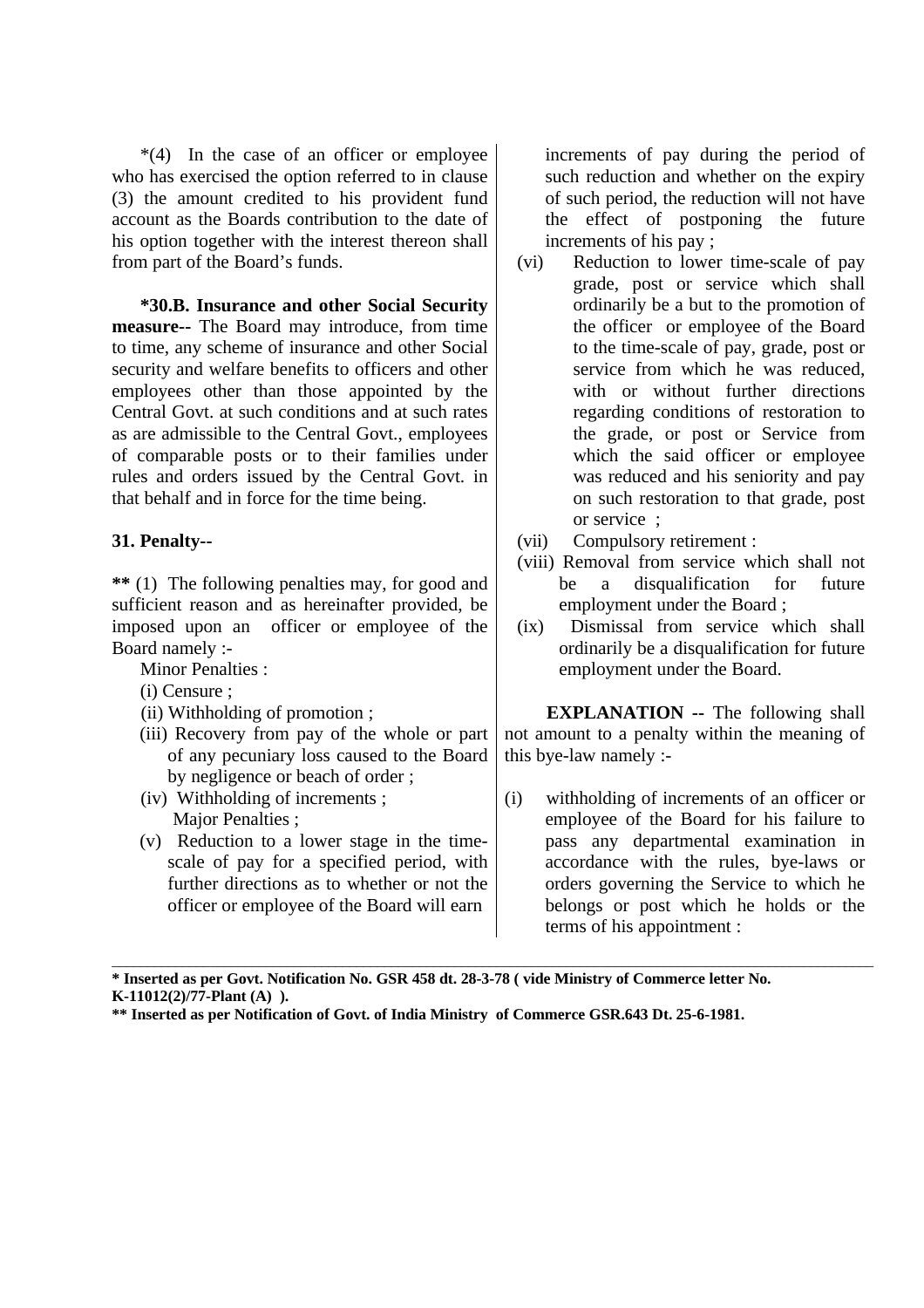- (ii) stoppage of an officer or employee of the Board at the efficiency bar in time-scale of pay on the Ground of his unfitness to cross the bar :
- (iii) non-promotion of an officer or employee of the Board whether in a substantive or officiating capacity, after consideration of his case, to a Service, grade or post for promotion to which he is eligible ;
- (iv) reversion of an officer or servant of the Board officiating in a higher Service grade or post to a lower Service grade or post, on the ground that he is considered to be unsuitable for such higher Service, grade or post or an any administrative ground unconnected with his conduct ;
- (v) reversion of an officer or servant of the Board appointed on probation to any other Service, grade or post, to his permanent Service, grade or post, during or at the end of the period of probation in accordance with the terms of his appointment or the rules or bye-laws and orders governing such probation ;
- (vi) replacement of the service of a Govt. Servant, whose service had been borrowed from a State Govt. or any authority under the control of a State Govt., at the disposal of the State Govt or the authority from which the service of such Govt. servant had been borrowed ;
- (vii) Compulsory retirement of an officer or servant of the Board in accordance with the provision relating to his superannuation or retirement ;
- (viii) termination of the Service --
	- (a) of an officer or employee of the Board appointed on a probation during or at the end of the period of his probation, in accordance with the terms of his appointment or the rules, bye-laws and orders governing such probation, or
- (b) of a temporary officer or employee of the Board in accordance with the provisions of rules or bye-laws applicable thereto ; or
- (c) of an officer or employee of the Board, employed under an agreement, in accordance with the terms of such agreement ;

 **@31A. Procedure for Departmental Proceedings--** The procedure to the followed as regards departmental proceedings officer and employees of the Board shall be same as is prescribed from time to time by the Central Govt. in respect of its officers and employees of comparable rank and status.

 **\*32. Appeal --** An appeal from an order made under Bye-Law 31 shall be as follows :-

| Order passed by                                                                                            | <b>Appellate Authority</b> |
|------------------------------------------------------------------------------------------------------------|----------------------------|
| (i) The Deputy Chairman<br>or the Secretary or an<br>officer of the Board<br>authorised by the<br>Chairman | to the Chairman            |
|                                                                                                            |                            |
| The Chairman, so far<br>(i)                                                                                | to the Export              |
| as it relates to the staff                                                                                 | Promotion                  |
| in the Director of Tea                                                                                     | Committee                  |

**@ Inserted as per Notification of the Govt. of India in the Ministry of Commerce No. GSR. 1711 dt. 22-11-65. \* Substituted as per Notification of the Govt. of India in the Ministry of Commerce & Industry No. SRG 3229 dt. 12-10-57.**

**\_\_\_\_\_\_\_\_\_\_\_\_\_\_\_\_\_\_\_\_\_\_\_\_\_\_\_\_\_\_\_\_\_\_\_\_\_\_\_\_\_\_\_\_\_\_\_\_\_\_\_\_\_\_\_\_\_\_\_\_\_\_\_\_\_\_\_\_\_\_\_\_\_\_\_\_\_\_\_\_\_\_\_\_\_\_\_\_\_\_\_\_\_\_\_\_\_**

Promotion.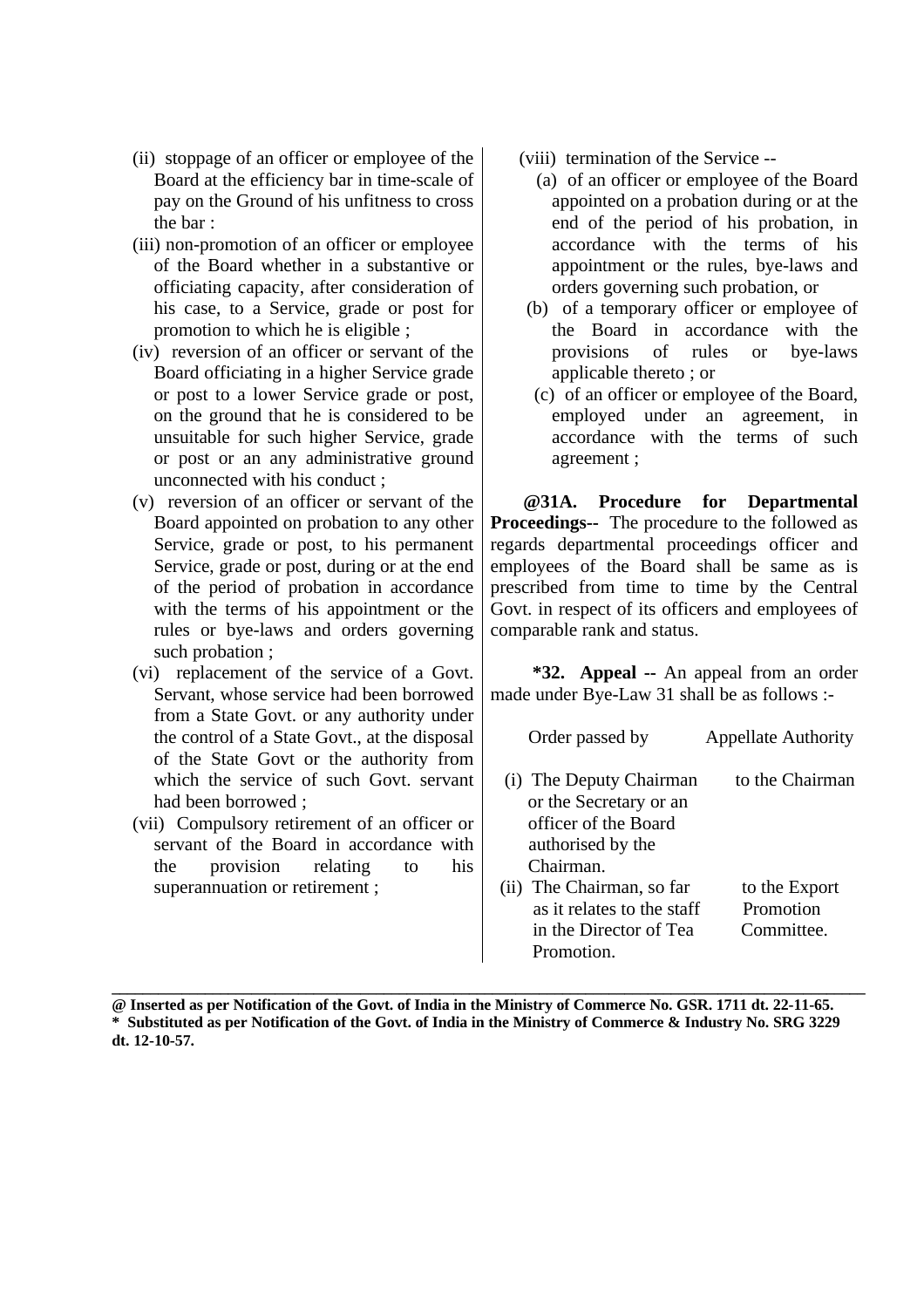| (iii) the Chairman so far<br>as it relates to the staff<br>other than under the<br>Directorate of Tea<br>Promotion. | to the Executive<br>Committee |
|---------------------------------------------------------------------------------------------------------------------|-------------------------------|
| (iv) the Executive Committee.                                                                                       | to the Board                  |
| (v) the Export Promotion<br>Committee or the Board.                                                                 | to the Central<br>Government  |

 **33. Government Servants --** The terms and conditions of the services of a Govt. servant whose services may be lent or transferred to the Board on 'foreign service' terms will be governed by such terms and conditions as may be laid down as the time of such deputation to the service of the Board and in particular nothing bye-laws 19,20 and 30 shall apply to them.

 **\*34. Secretary--** (1) Subject to the rules framed under the Act and these bye-laws, the Secretary shall be principal executive officer of the Board.

 **Finance Officer--** Subject to the rules framed under the Act and these bye-laws, the Finance Officer of the Board shall maintain the accounts of the Board and carry out its internal audit.

 **35. Controller of Licensing and Joint Controller of Licensing --**

> (1) The Controller of Licensing or the Joint Controller of Licensing within the limits of his respective jurisdiction shall receive all applications or returns directed or allowed to the submitted by tea estates under Chapter III and IV of the Act.

(2) Subject the general control of the Board, the Controller of Licensing or the Joint Controller of Licensing or any other officer member of the staff authorised by the Chairman in his behalf, may register transfers, issue export licence special export licences, grant permits, call for returns and communicate to any person the orders of the Board or of the Licensing Committees.

# **36. Inspector of Books of Licensing Committee :-**

 (1) The owner of a tea estate shall be entitled, upon completion of an application from to be submitted to the Board, to inspect, at any time during business hours, entries in all or any of the following books in so far as they relate to the tea estate of which he is owner and in respect of which application is made ;

- (i) Crop basis analysis register ;
- (ii) Export quota ledger account ;
- (iii) Export quota transfer register ;
- (iv) Short shipment claim register ;
- (v) Export licence fee register ; and
- (vi) Licensing Committee's Order books.
- (2) The owner of a tea estate shall be entitled, on payment of a copying charge of one rupee in respect of each entry concerned, to obtain copies of any entries which he is entitled under clause (1) to inspect such copies shall be certified as correct by an official of the Board authorised in this behalf.

**\_\_\_\_\_\_\_\_\_\_\_\_\_\_\_\_\_\_\_\_\_\_\_\_\_\_\_\_\_\_\_\_\_\_\_\_\_\_\_\_\_\_\_\_\_\_\_\_\_\_\_\_\_\_\_\_\_\_\_\_\_\_\_\_\_\_\_\_\_\_\_\_\_\_\_\_\_\_\_\_\_\_\_\_\_\_\_\_\_\_\_\_\_\_\_\_\_\_\_ \* Substituted as per Notification of Govt. of India in the Min. of Commerce & Industry No.SRG. 3229 dt.12-10-57.**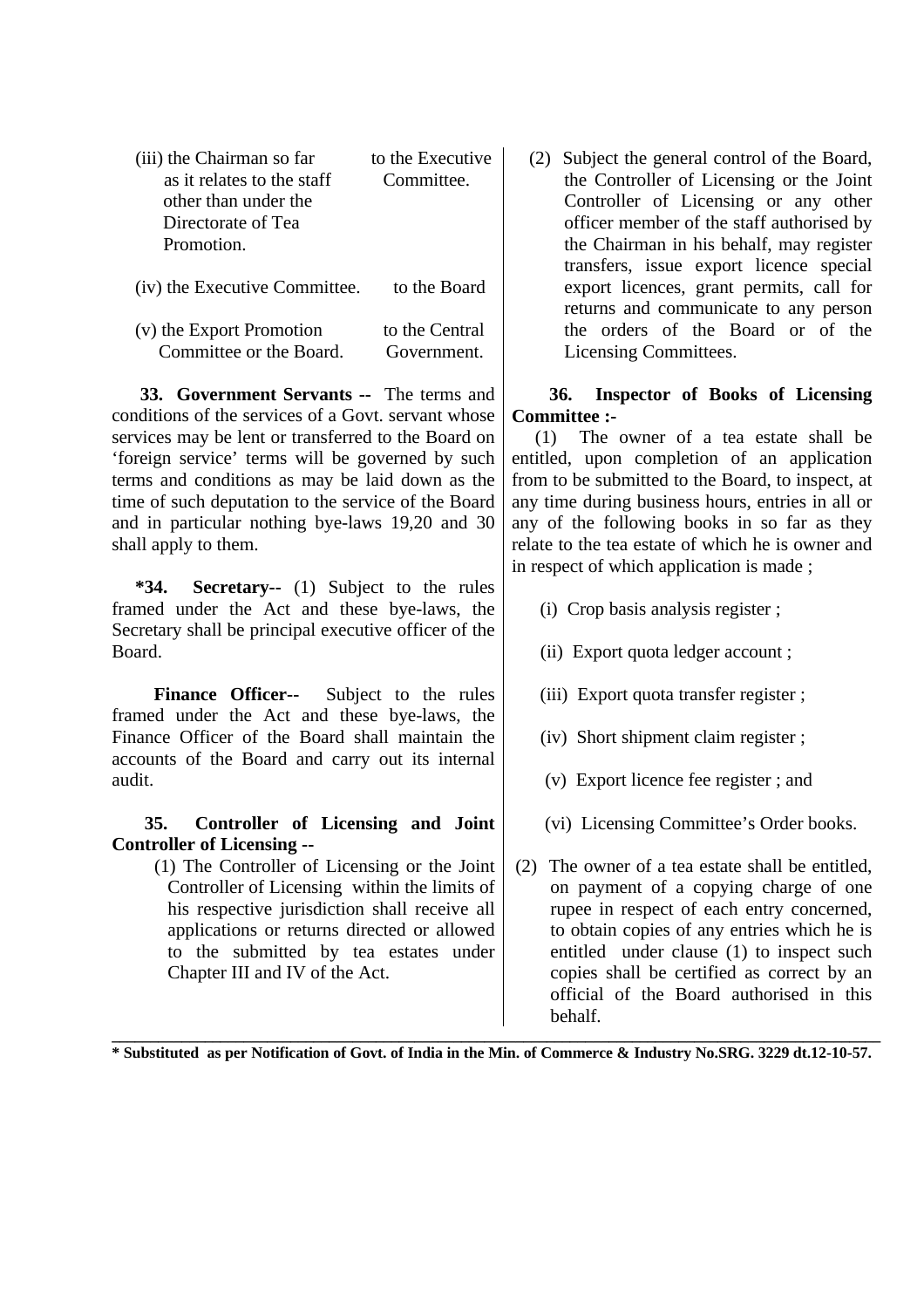### **DEPOSITS, PAYMENT AND INVESTMENT**

 **37**. All moneys received by the Board shall be paid into the current account or accounts of the Board in such banks or branch thereof as may be approved by the Central Government.

 @38. The Board may, to facilitate the financing of its field tea promotion and development work, maintain separate current accounts called "Tea Board Zonal Offices accounts" in such places and with such banks from amongst those approved by the Central Govt. under bye-law 37 as may from time to time be determined by the Board. The Balance at the credit of each such account shall, at no time, exceed Rs.10,000.

 +38A. The Board may to facilitate the payments of the salaries, allowances and various other personnel claims in respect of officers and staffs attached to the Regional or Zonal Offices including the subordinate Offices under their respective administrative control, maintain separate current accounts " Tea Board Regional/Zonal Offices (Disbursement ) of salaries, allowances other personnel claims) Accounts" in such places and with such banks from amongst those approved by the Central Govt. under bye-law 37 as may from time to time be determined by the Board. The respective officers in charge of the Regional or Zonal Offices, may be authorised by the Chairman or Deputy Chairman to operate such bank accounts only for the purpose of acting as drawing and disbursing officers in so far as the payments of the salaries, allowances and various other personal claims in respect of the officers and staff attached to the Regional or Zonal offices are concerned. The moneys in such bank accounts shall only be utilised for the purposes specified above.

- @@39.(1) The Tea Board Zonal Offices Accounts shall be operated by such officers of the Board (not below the rank of an Assistant Superintendent) as may be authorised in that behalf by the Chairman or the Deputy Chairman.
- (2) All moneys drawn from the Tea Board Zonal Officers accounts shall, subject to the previous sanction of the competent authority, be spent on the field tea promotion and development works only and the officer operating the account shall maintain and furnish accounts of all moneys drawn by him.

 \*40. The Board may, with a view to facilitating the financing of the expenses of the office attached to the Licensing Committee for South India, maintain a separate current account called the Tea Board (Joint Controller) Account at Cochin. The balance at the credit of such account shall at no time exceed Rs. 3,000/-. The said account shall be operated by the Joint Controller of Licensing subject to such restrictions as may be laid down in this behalf by the Chairman.

 \*41. All moneys drawn from the Tea Board (Joint Controller) Account shall be spent solely for such purpose of meeting the expenses of the Board's Office at Cochin as may be determined by the Executive Committee and subject to such conditions as may be laid down by that Committee. The Joint Controller of Licensing shall maintain and furnish accounts of all moneys drawn by him from such accounts.

**\_\_\_\_\_\_\_\_\_\_\_\_\_\_\_\_\_\_\_\_\_\_\_\_\_\_\_\_\_\_\_\_\_\_\_\_\_\_\_\_\_\_\_\_\_\_\_\_\_\_\_\_\_\_\_\_\_\_\_\_\_\_\_\_\_\_\_\_\_\_\_\_\_\_\_\_\_\_\_\_\_\_\_\_\_\_\_\_\_\_\_\_\_\_\_\_\_\_**

**@@ Inserted as per Notification of Govt. of India in the Ministry of Commerce & Industry No. GSR. 838 dt. 19-5-1967.**

**<sup>@</sup> Amended as per Notification of Govt. of India in the Ministry of Commerce & Industry No. GSR. 834 dt. 11-6-62 & GSR. 1962 & GSR. 838 dt. 19-5-1967.**

**<sup>+</sup> Inserted as per Notification of Govt. of India in the Ministry of Commerce GSR. No. K-11012(1)/72 Plant (A) dt. 21-5-73.**

**<sup>\*</sup> Amended as per Notification of Govt. of India in the Ministry of Commerce & Industry No. SRO. 3566 dt. 30-11-1955.**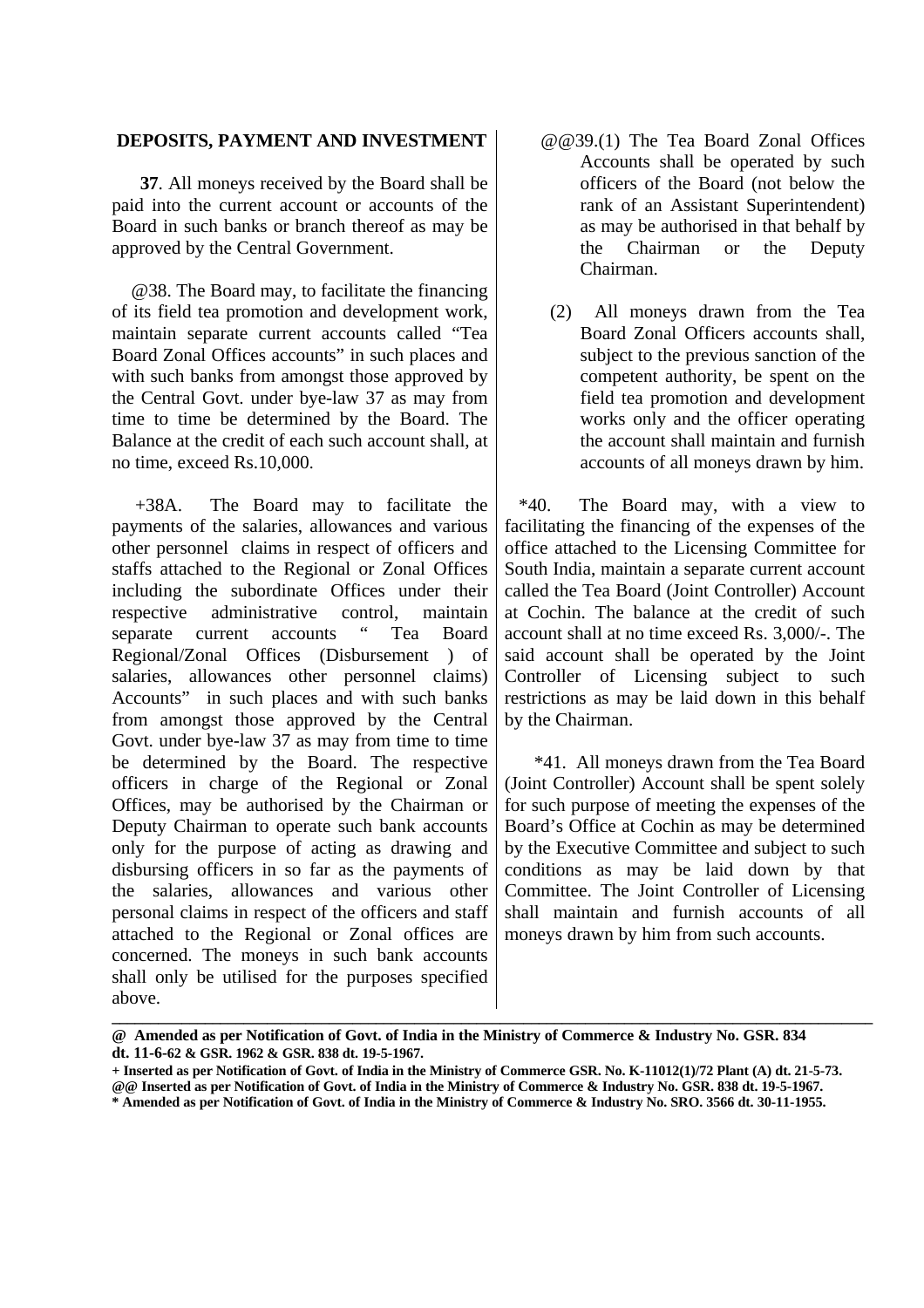**42.** Payments by or on behalf of the Board shall be made in cash or by cheque :

 Provided that all payments for sums exceeding Rs,200/- not being payments on account of salaries or allowances of officers and employees of the Board shall be made by cheque.

 **43.** The Chairman shall be responsible for the safe custody of moneys and property of the Board.

 **44.** All payments except payments involving petty expenditure shall be made against bills and be supported by vouchers duly receipted by the payee.

 **\*45 Power to sign Cheques :--** All Cheques for an amount exceeding Rs.5,000/- (Rupees five thousand only) shall be signed by Chairman or Deputy Chairman or Financial Adviser and Chief Accounts Officer and in their absence by the Secretary and countersigned by a member of the Executive Committee. Cheques for sums not exceeding Rs.5,000/- shall be signed by Secretary or an Officer of the Board duly authorised in this behalf by the Chairman.

 Provided that the provision of this bye-law shall not apply in respect of the operation of the Field Tea Promotion Accounts and the Tea Board (Joint Controller ) Account.

 **@46**. The Chairman or Deputy Chairman shall have the power to sanction imprests for amounts not exceeding Rs.5,000/- to be kept with the officers of the Board at different places, subject to the instructions in the General Financial Rules being complied with.

**POWERS REGARDING FINANCIAL MATTERS :**

 **\*\*\*47. Power to sanction expenditure for Board's work or activities in side India --** The Executive Committee, the Development Committee, the Labour Welfare Committee, the Chairman, the Deputy Chairman, the Secretary or any other officer of the Board, specially authorised in this behalf by the Board, shall subject to the rules and these bye-laws, have power to sanction expenditure for Board's work or activities inside India, up to the amounts specified within the budget provisions :-

(i) Executive Committee ... Up to Rs. 2 lakhs

|                       | on any one item.            |
|-----------------------|-----------------------------|
| (ii) Development      | Up to Rs.2 lakhs            |
| Committee             | on any one item             |
|                       | relating to Tea             |
|                       | Development.                |
| (iii) Labour Welfare  | Up to Rs.1 lakh             |
| Committee.            | on any one item             |
|                       | relating to approved        |
|                       | Labour Welfare              |
|                       | Schemes.                    |
| (iv) Chairman         | Up to Rs.1 lakh             |
|                       | on any one item.            |
| (v) Deputy Chairman   | Up to Rs.50,000<br>$\cdots$ |
|                       | on any one item.            |
| (vi) Secretary or any | Up to $Rs.10,000$           |
| officer specially     | on any one item.            |
| authorised by the     |                             |
| Board on this behalf. |                             |

**\_\_\_\_\_\_\_\_\_\_\_\_\_\_\_\_\_\_\_\_\_\_\_\_\_\_\_\_\_\_\_\_\_\_\_\_\_\_\_\_\_\_\_\_\_\_\_\_\_\_\_\_\_\_\_\_\_\_\_\_\_\_\_\_\_\_\_\_\_\_\_\_\_\_\_\_\_\_\_\_\_\_\_\_\_\_\_\_\_\_\_\_\_\_\_\_\_\_\_\_\_**

**<sup>\*</sup> Amended as per Notification of Govt. of India in the Ministry of Commerce No. GSR.[ K-11012(1)/76-Plant (A)]. \*\*\* Substituted as per Notification of Govt. of India in the Ministry of Commerce No.GSR.643 dt. 25-6-1981. @ Inserted as per Notification of Govt. of India in the Ministry of Commerce and Industry No. GSR. 1073 dt. 1-11-58 & GSR. 30 dt. 29-12-1967.**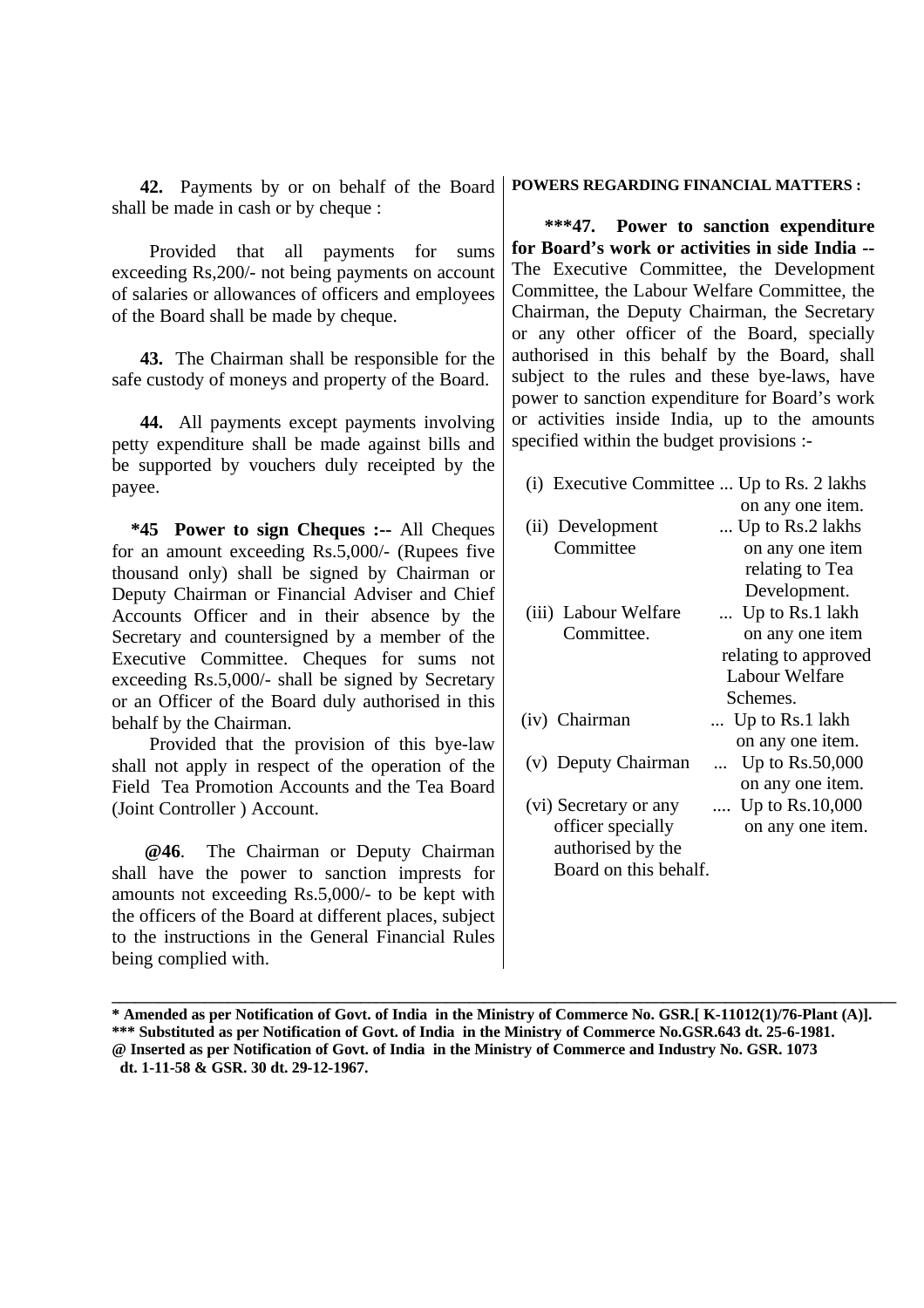| Power to sanction expenditure for<br>@48.             | $Rs.5,000$ in the<br>(ii) Export Promotion                |
|-------------------------------------------------------|-----------------------------------------------------------|
| Board's work or activities outside India-- The        | Committee<br>case of any one                              |
| Export Promotion Committee, the Executive             | item relating to                                          |
| Committee, the Chairman, the Deputy Chairman,         | Tea Promotion.                                            |
| the Secretary or any other officer of the Board       | $Rs.5,000$ in the<br>(iii) Development                    |
| authorised by the Board in this behalf shall, subject | Committee<br>case of any one                              |
| to the rules and these bye-laws have power to         | item relating to                                          |
| sanction expenditure for Board's work or activities   | Tea Development.                                          |
| outside India up to the amounts specified below in    | (iv) Labour Welfare<br>$Rs.5,000$ in the                  |
| one case :-                                           | Committee<br>case of any one                              |
| (i) Export Promotion<br>$\text{Rs.}50,000$ on any     | item relating to                                          |
| Committee.<br>one item.                               | Labour Welfare                                            |
| (ii) Executive<br>Up to Rs.25,000<br>.                | Scheme.                                                   |
| Committee.<br>on any item.                            | ***@@50. Power to Enter into Contracts--                  |
| (iii) Chairman<br>Rs.25,000 on any<br>$\ddotsc$       | The Chairman, shall subject to the rules and              |
| one item.                                             | these bye-laws, have powers to enter into such            |
| Up to Rs.10,000<br>(iv) Deputy<br>                    | contracts as may be necessary in connection               |
| Chairman<br>on any one item.                          | with the work and activities of the Board.                |
| Rs.5,000<br>(v) Secretary of any<br>                  |                                                           |
| officer specially                                     | <b>Executive Committee</b><br>$\ldots$ Rs.50,000/-<br>(i) |
| authorised by the                                     | Rs. 25,000/-<br>(ii) Chairman<br>$\dddotsc$               |
| Board in this behalf.                                 |                                                           |
|                                                       | 51. Power to institute suits, proceedings etc.-           |
| $***49.$<br>Power to reappropriate estimated          | - The Chairman and Secretary of the Board                 |
| savings within a Head of Expenditure -- The           | shall have power to institute suits or legal              |
| Executive Committee, the Export Promotion             | proceedings, or to defend the same on behalf of           |
| Committee, the Development Committee and the          | the Board.                                                |
| Labour Welfare Committee, shall subject to the        | $***52.$<br>Power to write off losses-- The               |
| bye-laws have power<br>rules<br>and these<br>to       | Committees indicated below, the Chairman, the             |
| reappropriate estimated savings between such          | Deputy Chairman and the Secretary shall,                  |
| heads within a Head of expenditure up to the          | subject to the rules and these bye-laws have              |
| amounts specified below :-                            | power to write off as irrecoverable losses upto           |
| (i) Executive Committee<br>Rs. 5,000 in the           | the amounts specified below :--                           |
| case of any one                                       | $(i)$ Executive Committee  Rs.2,500/- in                  |
| item.                                                 | any one case.                                             |

**@@ Amended as per Notification of Govt. of India in the Ministry of Commerce No. GSR 640 dt.26-4-1956 & G.S.R. 30 dt. 29-12-1967.**

**\*\*\* Substituted as per Notification of Govt. of India in the Ministry of Commerce No. G.S.R. 643 dt.25-6-1981.**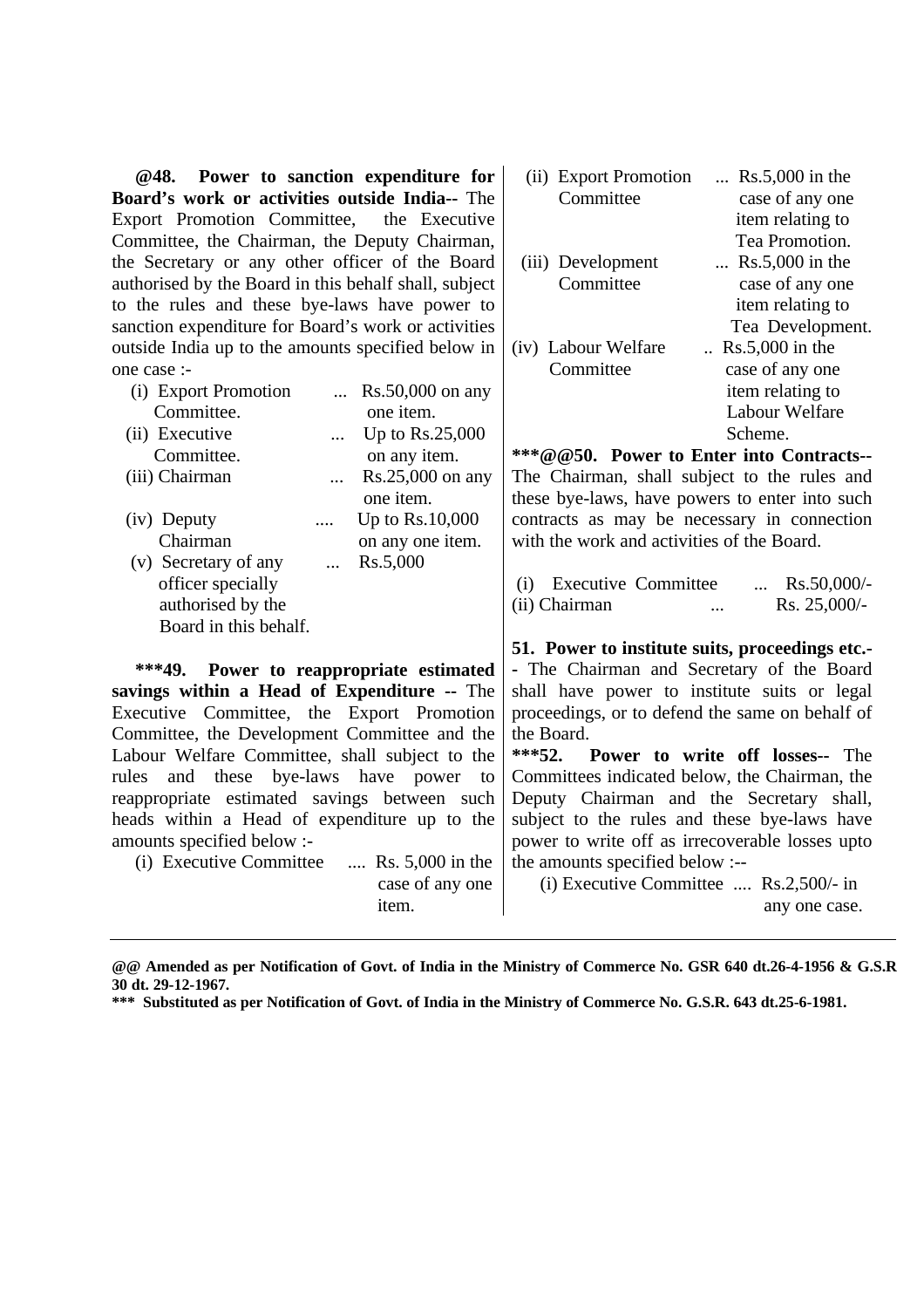| (ii) Export Promotion  | Rs. $2,500/$ - in    | <b>MISCELLANEOUS</b>                                  |
|------------------------|----------------------|-------------------------------------------------------|
| Committee              | any case relating    |                                                       |
|                        | to the promotion.    | 53. Common seals and Affixing of the same to          |
| (iii) Development      | Rs. $2,500/$ - in    | <b>contract</b> -- The common seal of the Board shall |
| Committee              | any one case         | remain in the custody of the Secretary any            |
|                        | Relating to tea      | Instrument on behalf of the Board shall be            |
|                        | Development.         | executed by the Chairman or the Vice-Chairman         |
|                        |                      | and the Secretary and the common seal of the          |
| (iv) Labour Welfare    | Rs. $2,500/$ - in    | Board shall be affixed thereto by the Secretary in    |
| Committee              | any case relating    | the presence of the Chairman or the Vice-             |
|                        | To Labour Welfare    | Chairman.                                             |
|                        | Scheme.              |                                                       |
|                        |                      | *54. Delegation of power to call for returns--        |
| (v) Chairman           | Rs. $1,000/-$ in any | The power of the Board to call for returns under      |
|                        | one case.            | section 35 of the Act may also be exercised by        |
| (vi) Deputy Chairman** | Rs. $500/-$ in any   | the Chairman.                                         |
|                        | one case.            |                                                       |
| (vii) Secretary        | Rs. $200/-$ in any   |                                                       |
|                        | one case.            |                                                       |
|                        |                      |                                                       |

**\*\* Interested as per Notification of Govt. of India in the Ministry of Commerce and Industry of GSR. 1073 dt. 1-11-1958 & GSR. 30 dt. 29-12-67.**

**\* Inserted as per Notification of Govt. of India in the Ministry of Commerce & Industry No. SRO. 714 dt. 9-3-1957.**

**\_\_\_\_\_\_\_\_\_\_\_\_\_\_\_\_\_\_\_\_\_\_\_\_\_\_\_\_\_\_\_\_\_\_\_\_\_\_\_\_\_\_\_\_\_\_\_\_\_\_\_\_\_\_\_\_\_\_\_\_\_\_\_\_\_\_\_\_\_\_\_\_\_\_\_\_\_\_\_\_\_\_**

**---------------**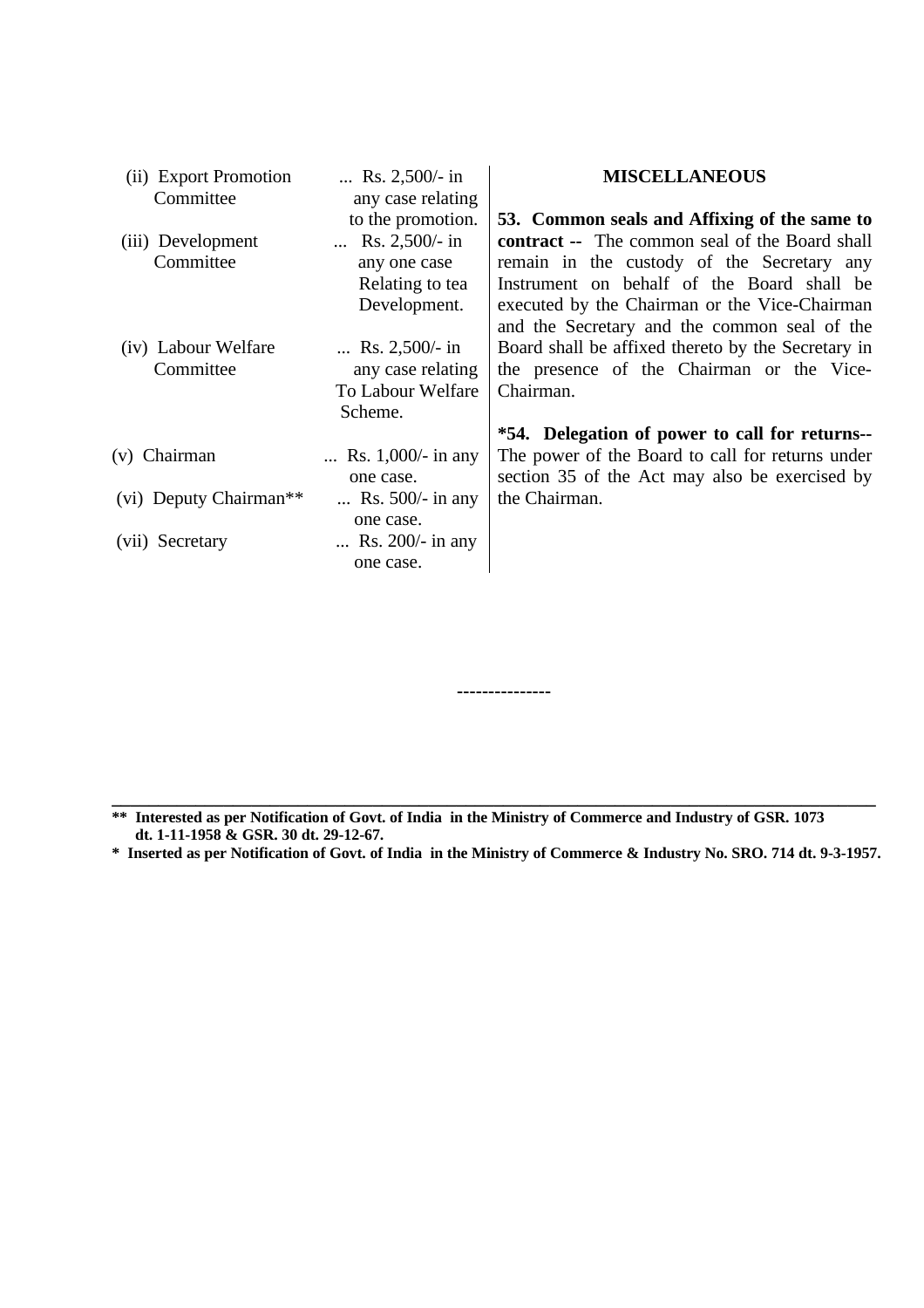## **\* THE INVESTIGATIONOF TEA UNDERTAKING /TEA UNITS ( PROCEDURE ) RULES 1981**

## **ORDER**

- 1. Short title<br>2. Applicatio
- Application
- 3. Definitions
- 4. Procedure to be followed in making an investigation.

**\* Inserted as per Govt. of India Notification of Ministry of Commerce GSR. No. 336 dt. 26-2-82.**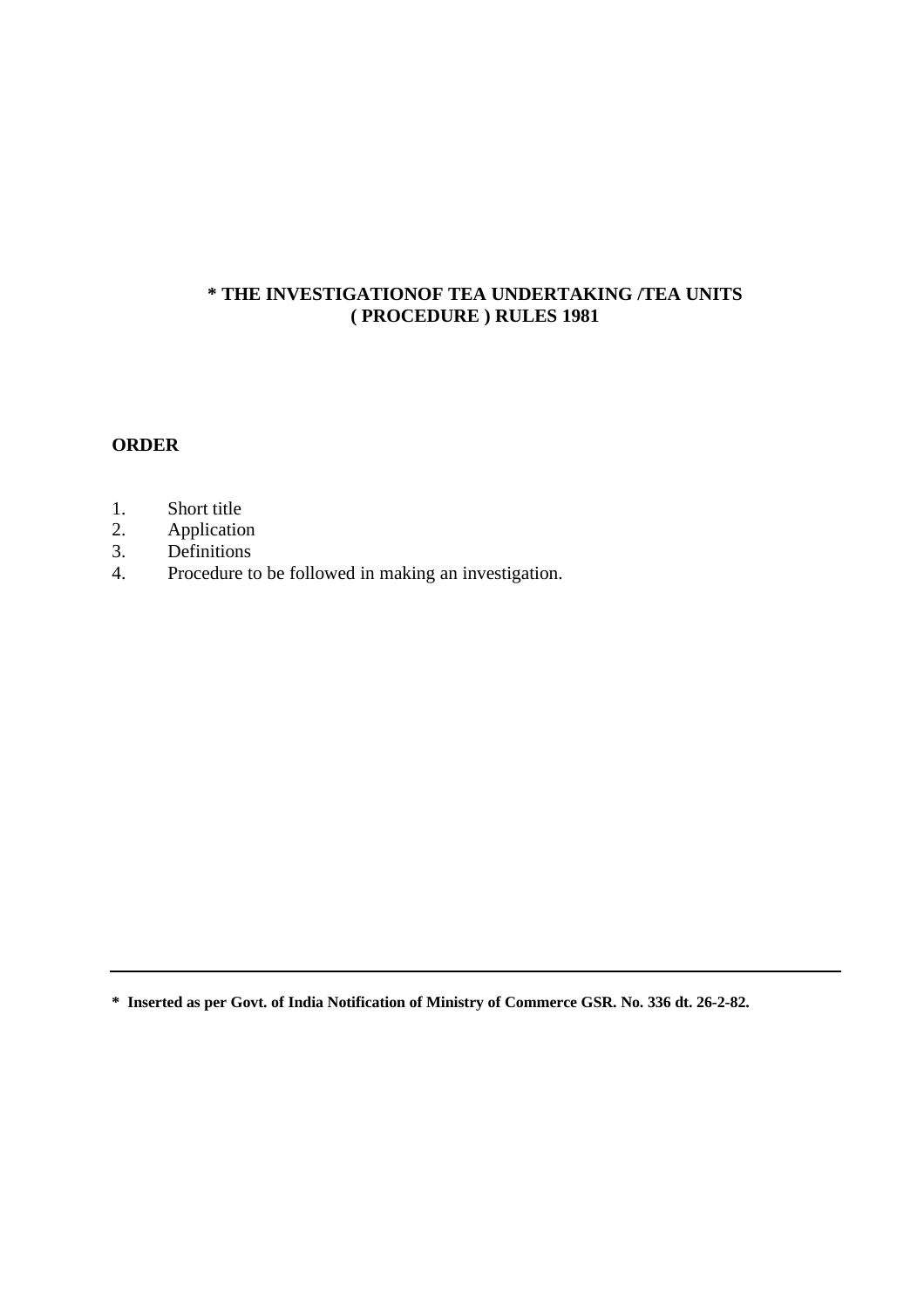## **THE INVESTIGATION OF TEA UNDERTAKING/TEA UNITS ( PROCEDURE ) RULES 1981.**

 In exercise of the powers conferred by section 49 of the Tea Act, 1953 (29 of 1953), the Central Govt. Hereby makes the following rules, namely :-

 **1. Short title :** These rules may be called the investigation of Tea Undertaking/Tea Units (Procedure) Rules, 1981,

 **2. Application :** These rules shall be apply to the investigation in respect of any tea undertaking or tea unit referred to in section 16B of the Tea Act, 1953/(29 of 1953).

 **3. Definitions :** In these rules, unless the context otherwise requires ;

- (a) 'Act' means the Tea Act, 1953 (29 of 1953) ;
- (b) 'Investigator' means the person to body of persons appointed by the Central Govt. for the purpose of making any investigation under section 16B of the Act.
- (c) 'Investigation' means investigation referred to in section 16B of the Act.
- (d) the words and expressions used in these rules and not defined but defined in the Tea Act, 1953 (29 of 1953 ) shall have the meanings respectively assigned to them in that Act.

## **4. Procedure to be followed in making an investigation :**

(1) In making an investigation, the investigator shall as far as practicable, follow the procedure set out below namely :

- (a) Where the investigation is ordered under or any of the clauses (a) to (c) of subsection (1) of section 16B of the Act, the investigator shall as far as possible, for the purpose of arriving at a finding, collect facts and figures for five years immediately preceding the year in which the investigation is ordered, of the financial position, the volume of production the statutory financial liabilities of the concerned tea undertaking or tea unit.
- (b) Where the investigation has been ordered under clause (d) of sub-section (1) of section 16B of the Act, the investigator shall, in the course of investigation inter-alia examination.
	- (i) The financial position of the tea undertaking tea unit and see whether it has been prompt in making payment of taxes and discharging its other liabilities ;
	- (ii) The composition of the management of the tea undertaking/tea unit and the relations thereof with the labour ;
	- (iii) The composition of the management of the tea improve the quality, quantity and sale price of tea ;
	- (iv) Any other matters which the investigator considers relevant or necessary for the purpose.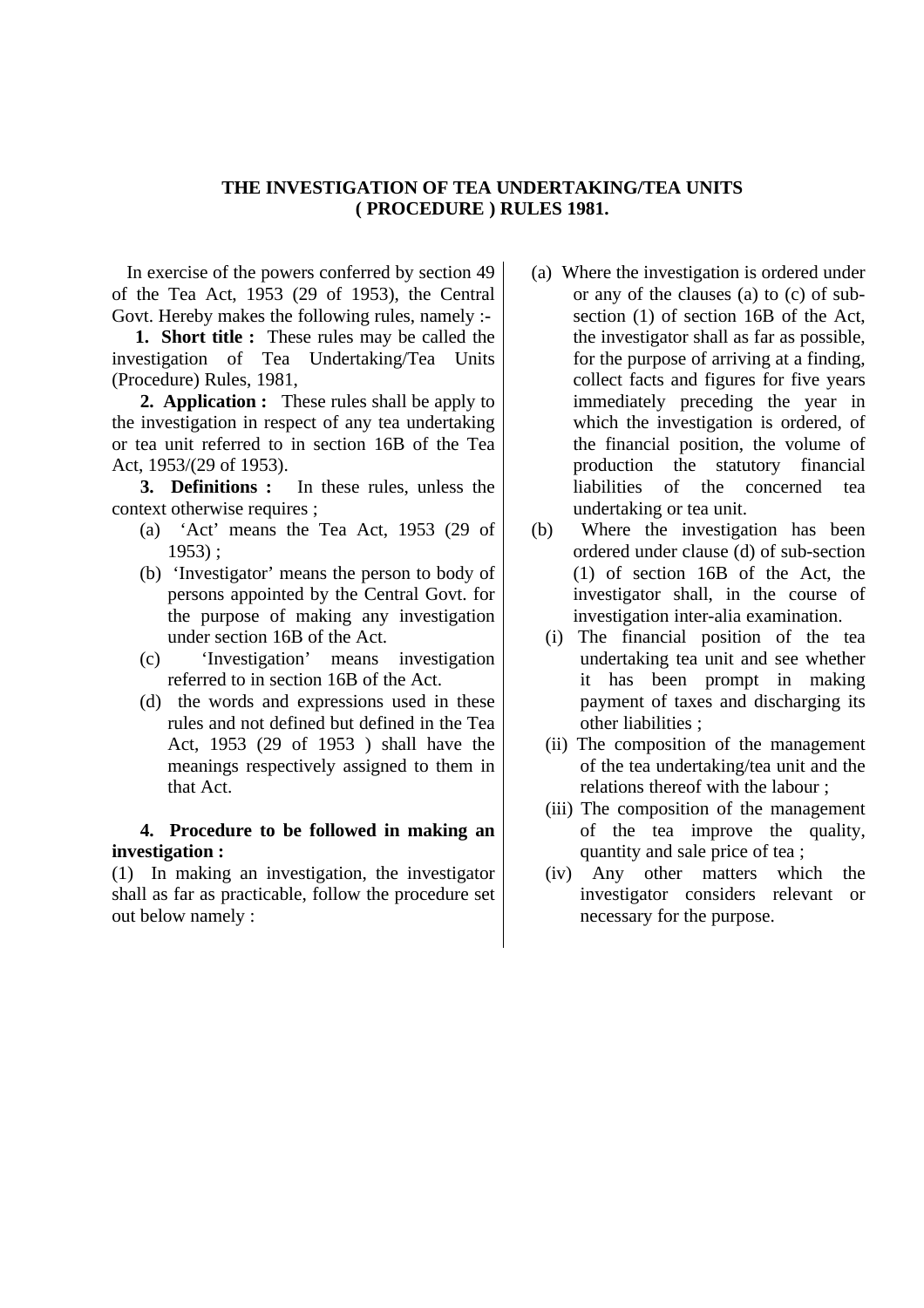- (2) The investigator may, before commencing the investigation , call upon the management of the tea undertaking/tea unit, the employees of such tea undertaking or tea unit, and such other persons as are concerned with the investigation, to furnish the investigator written statements relating to the affairs of the tea undertaking or tea unit, as the case may be.
- (3) Every written statement referred to in sub-rule (2) shall be signed by the person furnishing it.
- (4) In support of the facts and figures, if any, collected in pursuance of sub-rule 1, the investigator may, to the extent he considered it necessary, take evidence in writing (either in the form of oral testimony of affidavits) from persons connected with the tea undertaking or tea unit concerned, whose evidence is, in his opinion, relevant for the purpose of investigation.
- (5) **Opportunity of hearing :** The investigator shall, before completion of his investigation, if the management and the employees of the tea undertaking or tea unit, as case may be, in respect of which investigation is ordered,

reasonable opportunity of being heard including opportunity to adduce any evidence.

### (6) **Submission of report :**

- (1) The investigator shall after completing the investigation submit a report of the Central Govt. within the period specified therefore.
- (2) In making the report referred to in subrule (1) the investigator shall states ;
	- (a) Whether the opinion referred to in section 16B of the Act. formed by the Central Govt. is justified and correct
	- (b) What are the causes for the state of affairs of the tea undertaking or tea unit which necessitated the investigation ; and
	- (c) How the state of affairs , if they still exit, can be remedied.
- (7) **Power to regulate procedure :** The investigator shall have the power to regulate his or its own procedure.

**---------------------**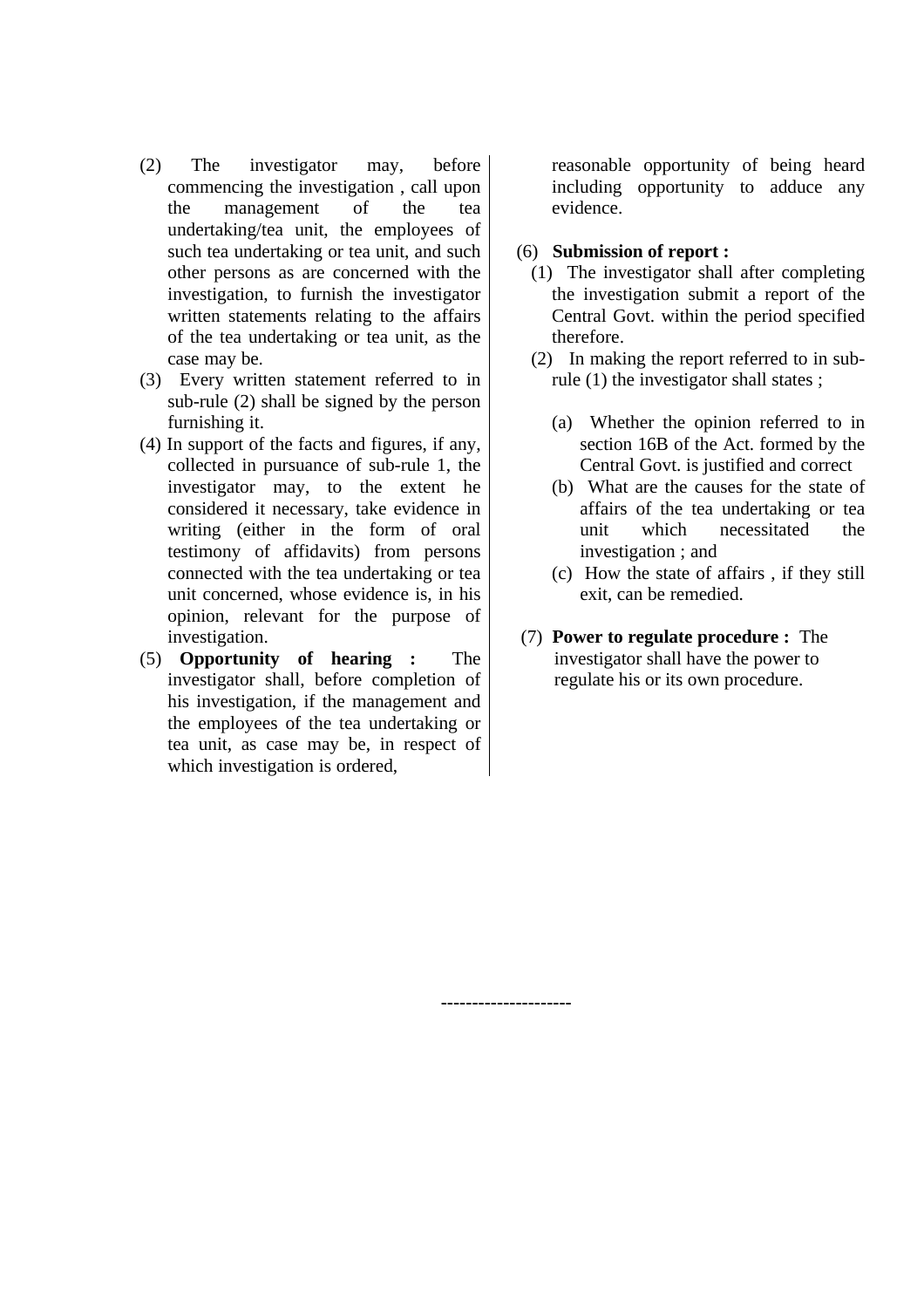# **The Tea Board (Write Off Losses ) Rules, 1996\*\***

In exercise of the powers conferred by sub-section (1) of Section 49 read with clause (ja) of subsection (2) of Section 49 of the Tea Act, 1953 (29 of 1953) the Central Government hereby makes the following rules namely :-

## **Short Title and Commencement**

- (1) These rules may be called the Tea Board (Write Off Losses) Rules, 1996
- (2) They shall come into force on the date of their publication

#### **Definition: In these Rules, unless the context otherwise requires-**

- (a) "Act" means the Tea Act, 1953
- (b) "Accounts Officer" means the Accounts Officer of the Board
- (c) "Board" means the Tea Board constituted under Section 4 of the Act
- (d) "Chairman" means Chairman, Tea Board and includes any person exercising for the time being the powers of the Chairman
- (e) "Chief Regional Executive" means the Chief Regional Executives of the Board
- (f) "Committee" means any committee constituted by the Board under Section 8 of the Act
- (g) "Competent Disciplinary Authority" means the Central Government, the Board, Chairman, Deputy Chairman as the case may be
- (h) "Deputy Chairman" means the Deputy Chairman of the Board
- (i) "FA & CAO" means the Financial Adviser and the Chief Accounts Officer of the Board
- (j) "Financial Year" means the year beginning on  $1<sup>st</sup>$  of April and ending on the  $31<sup>st</sup>$  March following
- (k) "Money" means money received by the Board under Chapter V of the Act
- (l) "Official" means officers and employees of the Board including officials on deputation to Board
- (m) "Schedule" means Schedule attached to these Rules
- (n) "Secretary" means Secretary of the Board
- (o) "Stores" means all articles and materials purchased or otherwise acquired for the use of Tea Board, including not only expendable and issuable articles in use or accumulated for specific purpose but also articles of dead stock of the nature of plant, machinery, instrument, furniture, equipment, fixtures but excluding books, publications and periodicals in a library.
- 3. **Removal of Doubts** : Where a doubt arises as to the interpretation of any of the provisions of this rule, the matter shall be referred to the Central Government for decision.
- **4. Defalcation and Losses:** (1) Any loss exceeding Rs. 300/- of shortage of money, stores or other properties held by or on behalf of Tea Board, caused by defalcation or otherwise including losses and shortage noticed as a result of physical verification which is discovered by any branch of the Board including Regional, Zonal and Sub-Regional offices, shall be immediately reported by official concerned who has detected the loss to the next higher authority as well as to the Accounts Officer and FA & CAO even when such loss has been made good by the party responsible for it and thereafter submitted to the Chairman who will deal with tem finally if the losses involved does not exceed amount which he is competent to write off the loss.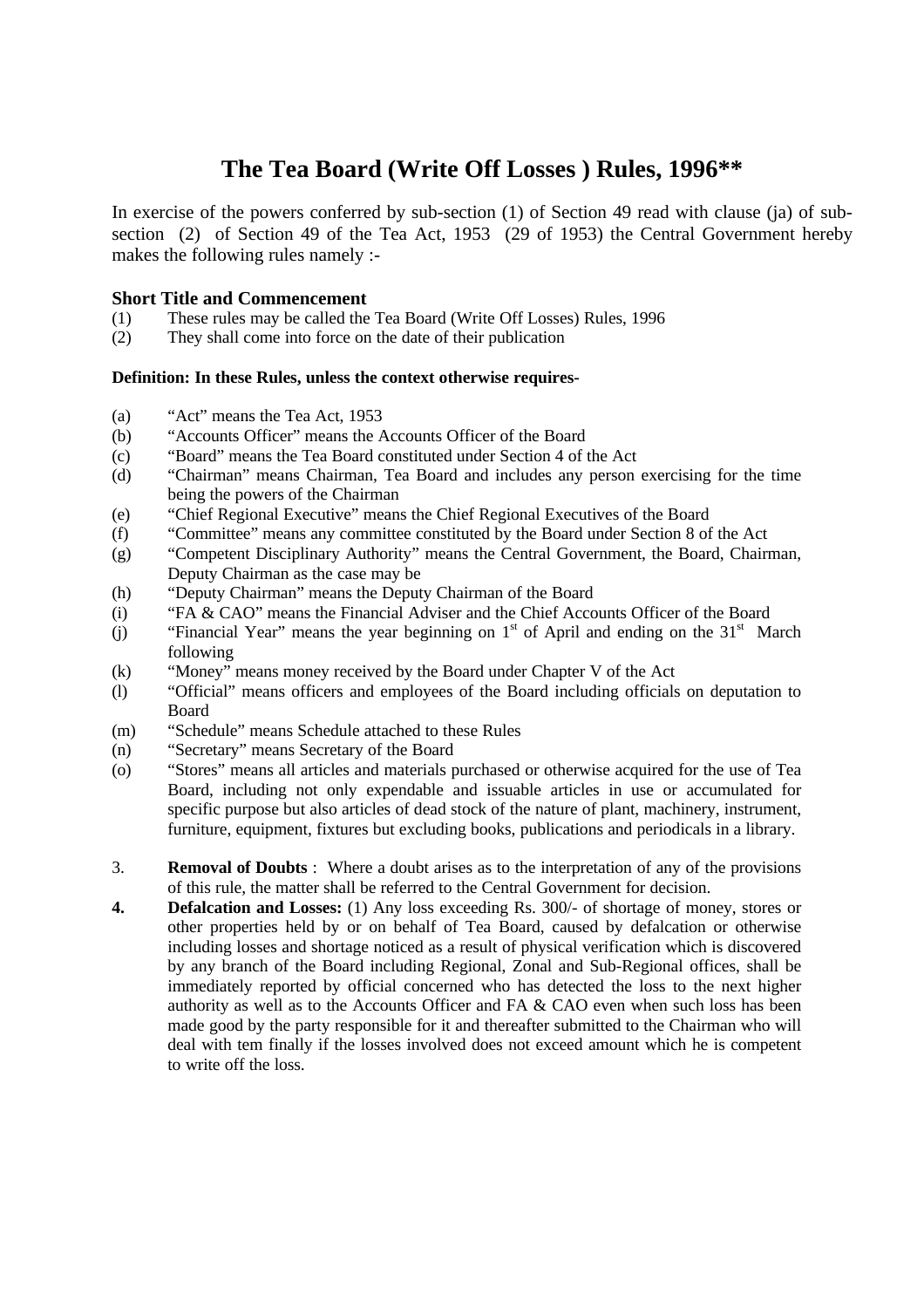(2) Reports of the Chairman in respect of all losses exceeding Rs. 300/- each and reports by him which he cannot dispose of finally under sub-rule (1) shall be submitted to the Committee/Board, as the case may be.

#### **5. Detection of Losses**

- **(1)** Losses arising out of mistake negligence, fraud, theft and carelessness and misappropriation\* to the property and money of the Board as soon as may be detected by an official of the Board shall forthwith be reported by the said official to his/her immediate superior officer;
- **(2)** On receipt of report as per Sub-Clause (1) above by a superior officer, the said superior officer shall ascertain the quantum of loss in terms of money and bookvalue and also indicate the person/persons primarily responsible for such loss and on completion of such preliminary investigation shall within 21 days from the date of receipt of the report from his subordinate officer(s), submit a detailed report to the FA&CAO and Secretary and/or Chief Regional Executive, as the case may be.
- **\*(3)** In addition to taking action as prescribed in sub-rules (1) and (2), the authorities mentioned above shall follow the provisions indicated below in cases involving loss of substantial nature including destruction of Board's Property as a result of fire, theft or the like and such loss having an assessed value of Rs. 10,000/- or more.

 **\***(i) When lose of substantial nature having an assessed value of Rs. 10,000/ or more due to suspected theft, fraud, fire or the like occur in any office or installation, such cases should invariably be reported to the police for investigation on the first available opportunity.

(ii) For the purpose of the above instruction all losses excepting the losses due to the suspected sabotage of the assessed value of Rs.10,000 and more shall be regarded as 'material'. All cases of suspected sabotage shall be reported to the police promptly irrespective of the value of the loss involved.

(iii) Once the matter is reported to the police authorities, all concerned should assist the police in their investigation. A formal investigation report should be obtained from the police authorities in all cases which are referred to them as indicated above.

#### **6. Recovery of the Losses**

**\*(1)** The report as per sub-rule (2) of rule 5 when received by the authorities mentioned in the said sub-rule (2) above shall be finally concluded by fixing responsibility against the official responsible for the loss and thereafter shall be submitted to the Chairman for a final decision in the matter.

Provided that decision for recovery in lump sum or recovery by instalments shall be the exclusive discretion of the Chairman.

Provided further that prior to the issuance of an order of recovery of the losses, the delinquent official shall be given a reasonable opportunity of being heard.

**(2)** Notwithstanding anything contained hereinbefore, Loss of Library Books and journals etc. as soon as may be detected by the Librarian shall forthwith be reported to the Secretary and FA & CAO showing name of the official to whom the book so lost was issued.

\_\_\_\_\_\_\_\_\_\_\_\_\_\_\_\_\_\_\_\_\_\_\_\_\_\_\_\_\_\_\_\_\_\_\_\_\_\_\_\_\_\_\_\_\_\_\_\_\_\_\_\_\_\_\_\_\_\_\_\_\_\_\_\_\_\_\_\_\_\_\_\_\_\_ **\* Inserted as per Gazette Notification No. G.S.R. 606(E) dated 13.07.2000 [ Tea Board (Write off Losses)**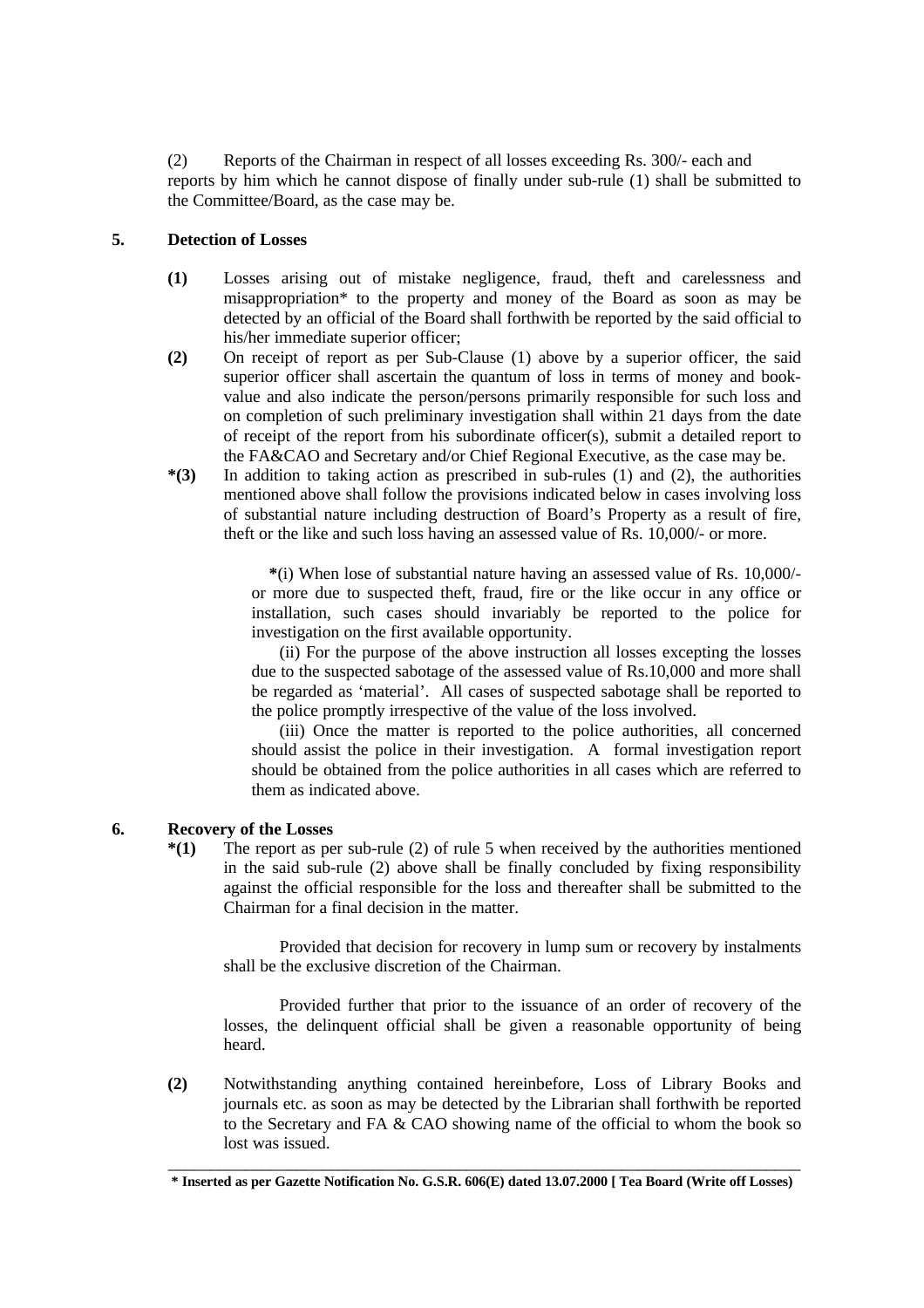#### **Amendment Rules, 2000]**

- **(3)** Soon after the receipt of the report as above, the Secretary shall order replacement of the book or journal etc, as the case may be, from the official responsible for the loss within 21 days from the date of passing of the order.
- **(4)** Failure to replace the book on the part of the official responsible for the loss within the stipulated period shall be reported by the Librarian indicating the estimated price of the book to FA & CAO, who thereafter shall ascertain the replacement value of the book so lost and shall order recovery of the price of the book lost from the said official as per provisions of sub-clause (1) of this Clause.

## **7. Types of Losses to be written off**

Losses other than those which have been detected under Clause 5 above and have become irrecoverable in spite of observation of procedure laid down in clause 6 above, shall be written off. Provided that such losses have arisen not due to negligence, fraud, theft, mistake or carelessness.

#### **8. Power to Write Off**

- (1) Subject to the provisions of these rules and the relevant provisions of the General Financial Rules and Delegation of Financial Power Rules, 1978, Board shall in relation to write off losses have the powers specified in the Schedule.
- (2) Board may by General or Special Order, confer powers not exceeding those vested in the Board upon the Committees or Chairman or Deputy Chairman or Secretary as the case may be in respect of matter covered by these rules

Provided that no power under these rules shall be redelegated.

- (3) The powers specified in the Schedule may be exercised by the Board or Committees, or Chairman or Deputy Chairman or Secretary as the case may be provided that -
	- (a) the loss does not disclose a defect in any rules or procedure, the amendment of which requires the Order of the Central Government;
	- (b) there has not been any serious negligence on the part of any official which may call for disciplinary action by the Competent Disciplinary Authority.

## **9. Accidents**

Any serious loss of immovable property, such as building, Communications, other works caused by fire, flood, cyclone, earthquake or any other natural cause shall be reported at once by the subordinate authority concerned to Government through the usual channel.

#### **10. Responsibility for Loss**

**E**very officer shall realize fully and clearly that he will be held personally responsible for any loss sustained by the Board through fraud or negligence on his part and that he will also be held personally responsible for any loss arising from fraud or negligence on the part of any other officer to the extent to which it may be shown that he contributed to the losses by his own action or negligence.